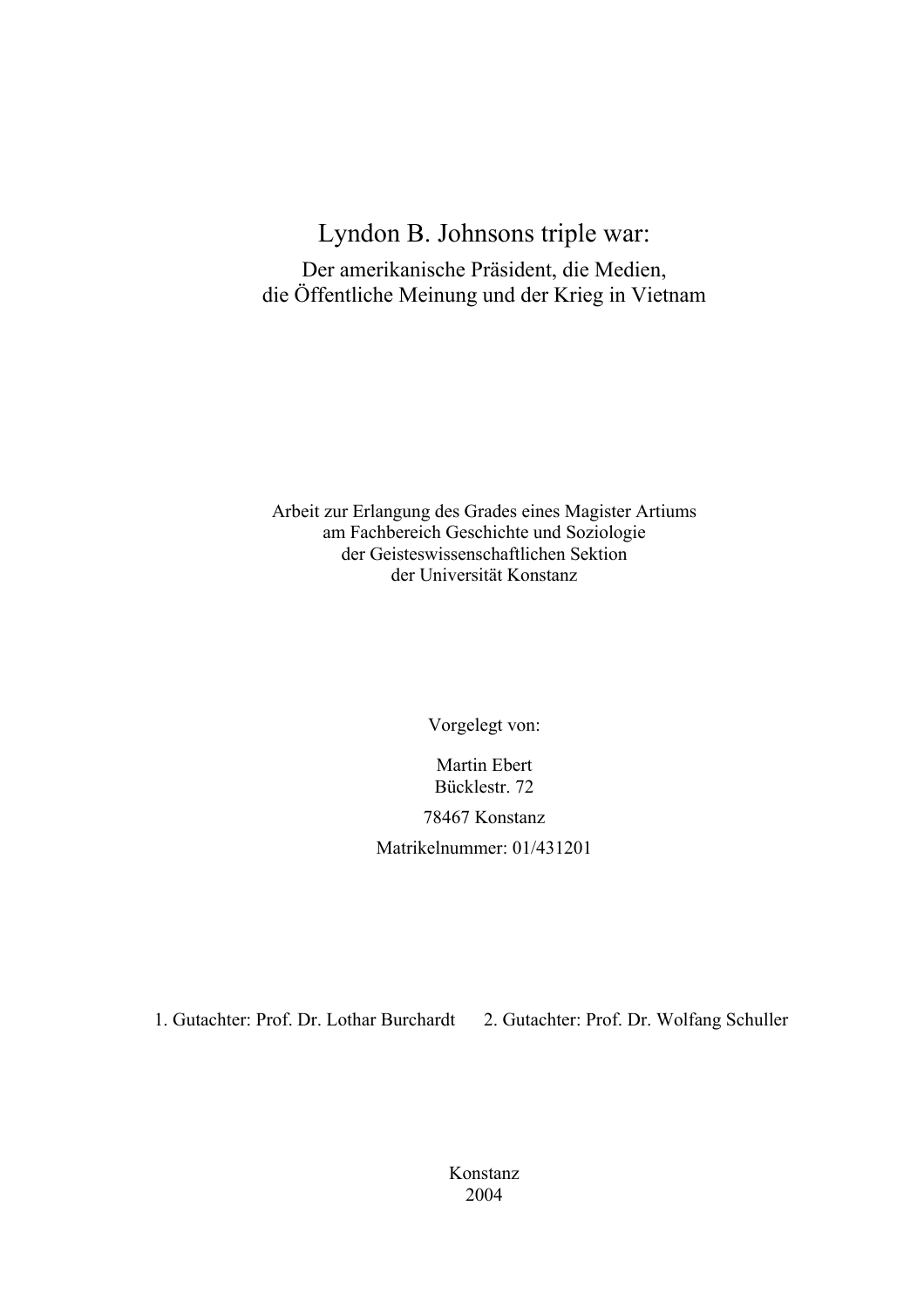*meiner Mutter*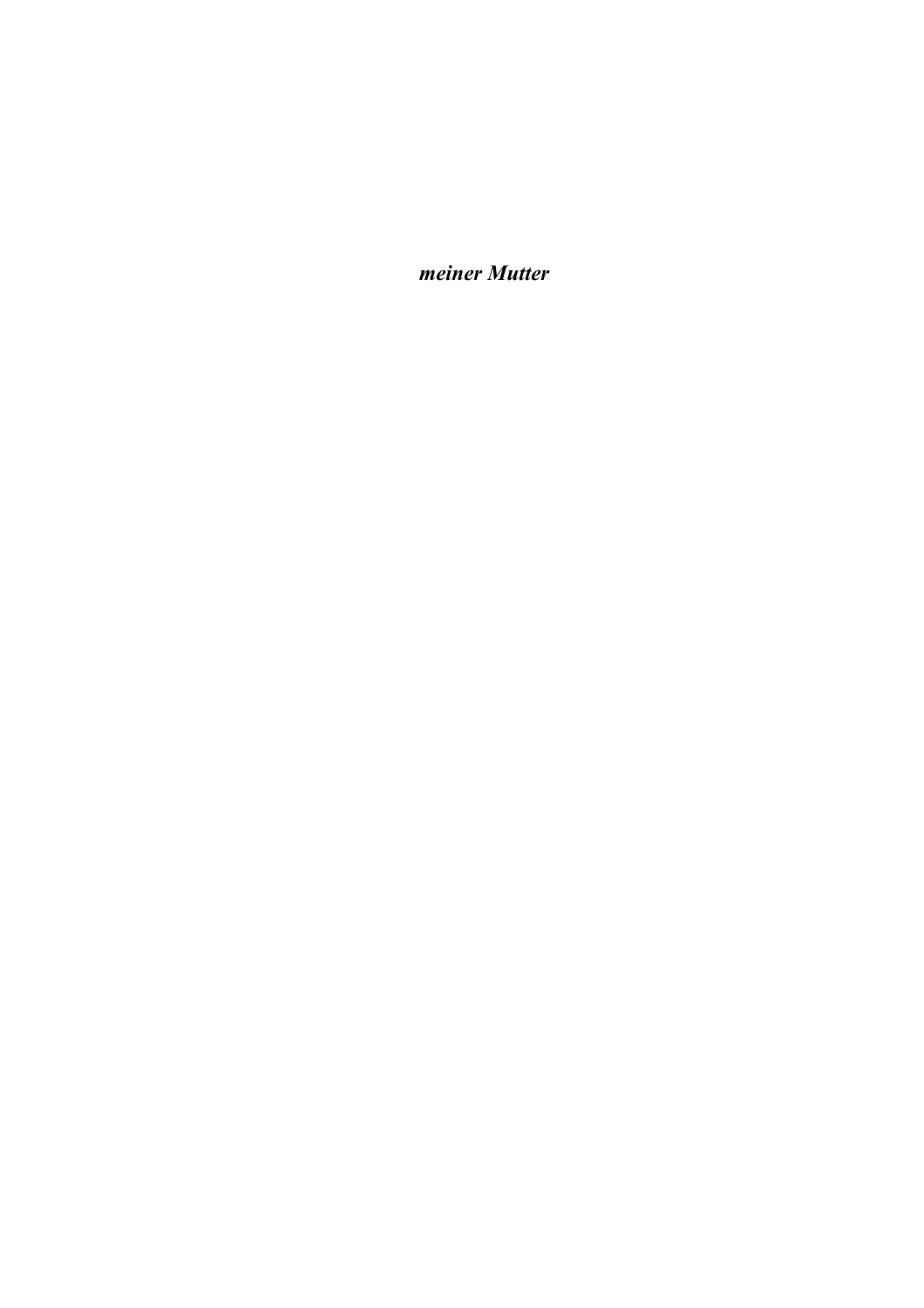"*A feeling is widely and strongly held that 'the Establishment' is out of its mind' ... that we are trying to impose some U.S. image on distant people we can not understand. Related to that feeling is the increased polarization that is taking place in the United States, with seeds of the worst split in our people in more than a century.*"

- John McNaughton '*Assistant Secretary of Defense*' -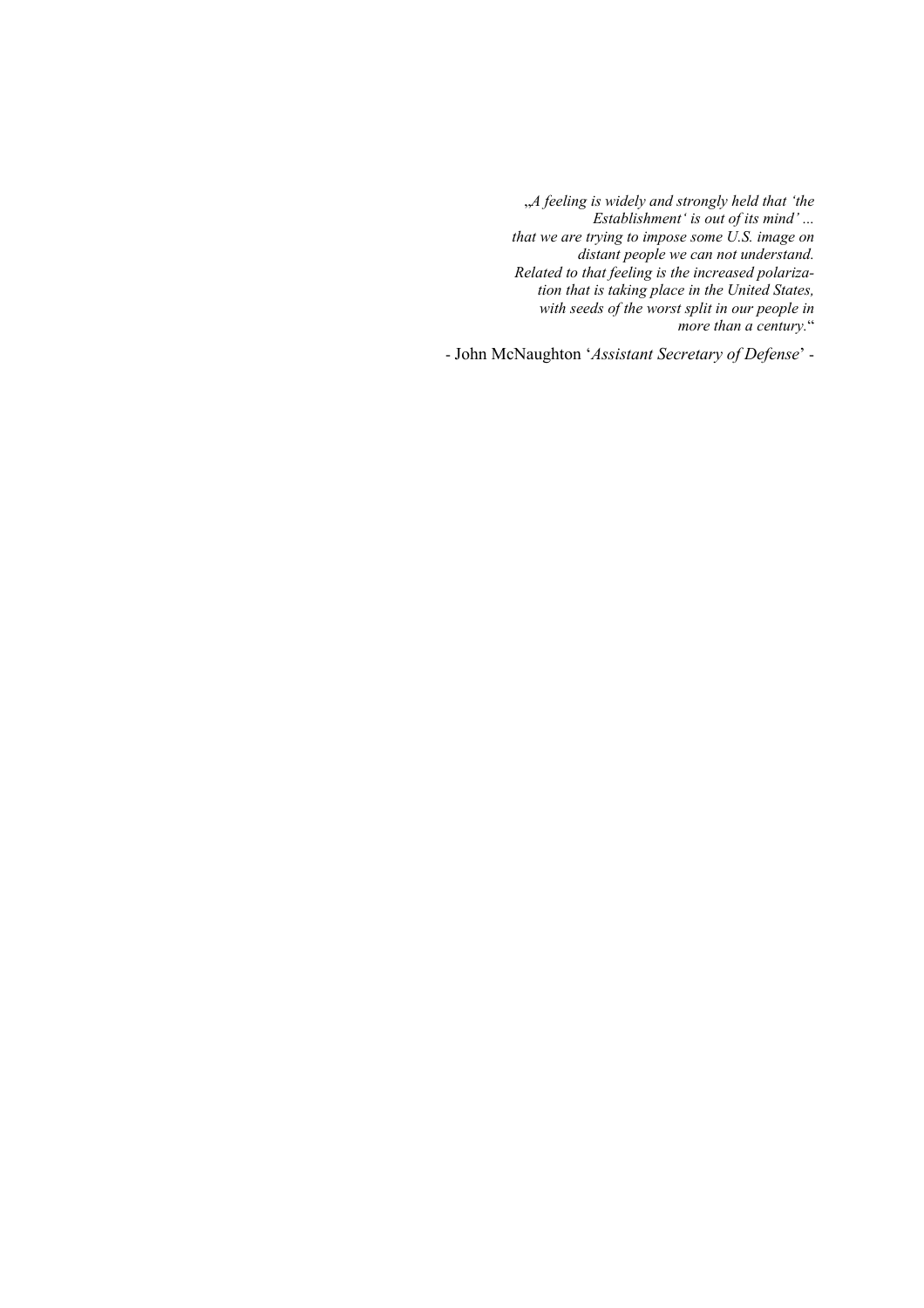# **Abstract**

l

Every scholar studying the American involvement in the Vietnam War, has to deal in some way with the relationship of the administration to the media and public opinion. Most research however focuses mostly on the cleavages produced by the latter, stressing the restrictions imposed by them on the freedom of action of the President in time of crisis.

But if one understands this triangular relationship rather as a process of communication – as the research on political communication does – the scholar has to analyze the interactions between the players involved. This view is in my opinion supported not only through the theoretical framework, but first of all because "American involvement in the Vietnam War required explanation and justification, as is usually the case with most conflicts". <sup>\*</sup> Beside this, unique problems – which are outlined in the study – were inherent in the justification of this conflict by the administration that make the Vietnam War not only a military problem for the American leadership, but also a problem of communication with its people.

Referring to the prior, the studies aim is to examine this communication process between the administrative-system, the media and the public. In analysing this triangle the study addresses questions, crucial for temporary history in general and the functioning of democratic systems in time of crisis in particular.

Within this broader framework the studies main focus, is the information policy of the Johnson-Administration during the Vietnam War. The following questions should be addressed: First, which information-strategy embarked the administration, when it was confronted with changing intensity of public opposition? Secondly, was the strategy adequate in respect to the requirements imposed through the war on the administration? Finally the question has to be answered, if there are any deficiencies in the informationpolicy of the JOHNSON White House.

The timeframe of the study concentrates on the period beginning January 1967 until JOHNSON's official withdrawal of the presidential race on March 31 in 1968. This is insofar indicated as the Johnson-Administration during this time was confronted with the most extended public opposition since the American involvement in the war in 1964. Within that frame the study proceeds chronologically. At first I will analyze the information-policy of the Johnson-Administration until the Tet-Offensive.

<sup>∗</sup> The bibliographical references to all citations in the abstract are provided in the main body of the study.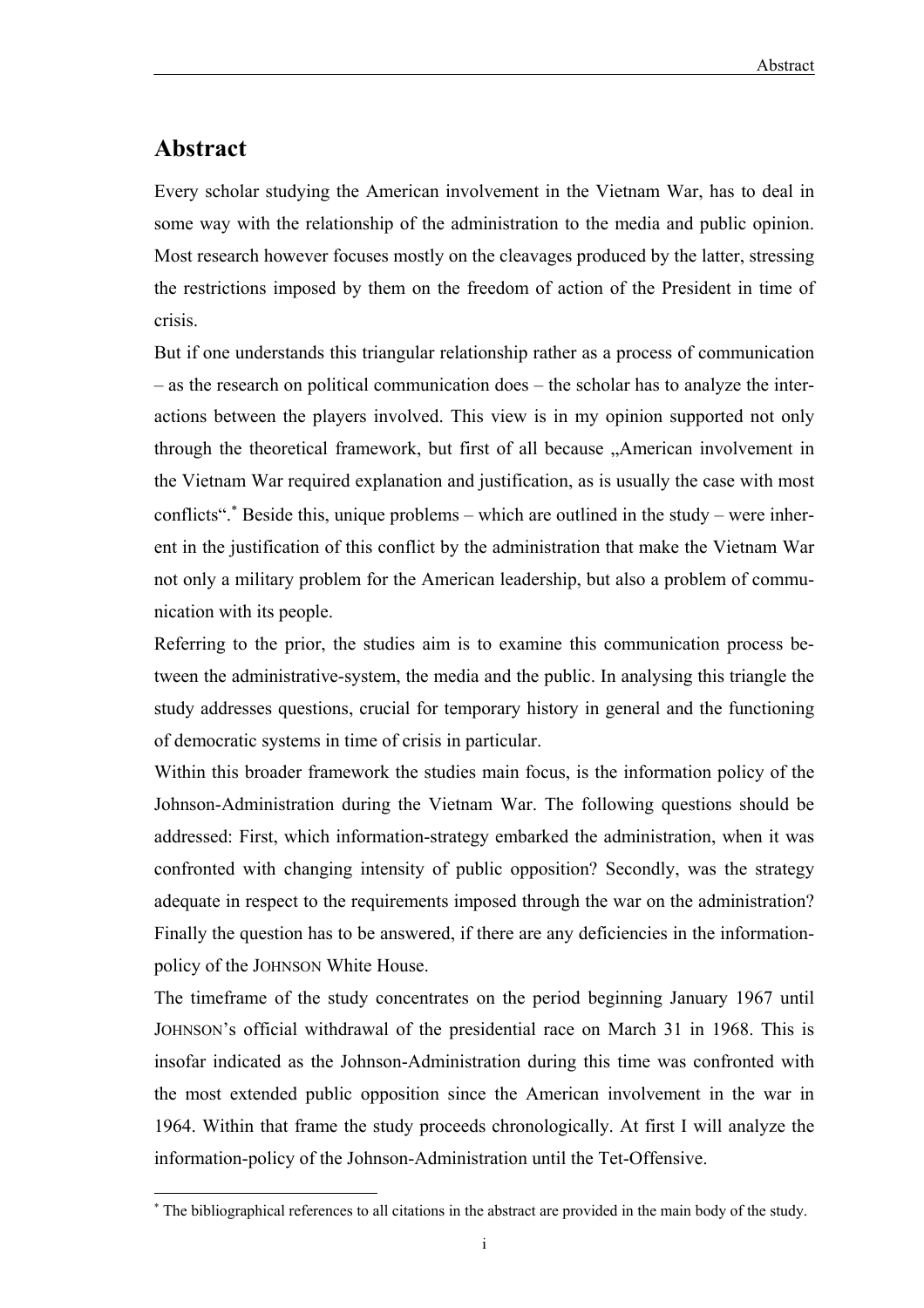Next the coverage of the Tet-Offensive by the media is treated as a crucial event for the American public and the information-strategy of the White House. Finally I will examine the implications arisen from this event for the further action of the administration.

To analyze the problems the actions taken by the administration concerning the public presentation of the war in Vietnam are related to a systematic content analysis of the most important newspapers and –magazines and relevant public opinion polls. For historical analysis the author reverts to archival material of the Lyndon B. Johnson Archive in Austin, Texas. The poll-data is provided by Gallup and Harris Polls.

Relying on the relevant literature and past findings for the polls, seven sets of data were selected. These refer to two meta-categories: The first, measuring the overall support for the administrations Vietnam policy; the second revealing the policy-preferences of the people with reference to the most burdensome issues in the Vietnam politics of President JOHNSON. In respect to the preceding for the content analysis an equal method was applied. Drawing on the stimulus response model of communication science for each data set, an indicator was introduced, ranging from zero to one. It is based on the relative frequencies of the parameter values, which were obtained through the content analysis. With this measurement a mere simple instrument is available to indicate the pre-dominating media opinion during a specific time range.

In doing so, the study tries to assure the best validity and reliability for the findings and also tries to present a methodological frame for studying historical phenomena concerning these kind of issues.

The interpretation of both the public opinion data and the findings of the content analysis suggest, that media- and public opinion in 1967 were less homogeneous, than most research assumes. The findings presented in this study indicate a bigger differentiation. With respect to the media, reporting was not continuously , strongly supportive for the American engagement in the Vietnam War. In interpreting the results of statistical analysis, we can observe in 1967 rather an eroding trend of support for the administrations' conduct of the war. The same case must be stated for public opinion.

Also the second claim of convential wisdom– that the public in 1967 laid continuous pressure for escalation upon the administration – must be challenged. With respect to public opinion one has to state in fact an escalatory trend until June 1967, but by July public opinion polarized further and the predominant feeling of the people turned into one of de-escalation. Also the media critized the JOHNSON White House for its strategy of 'gradual escalation' during the summer, calling further escalation into question.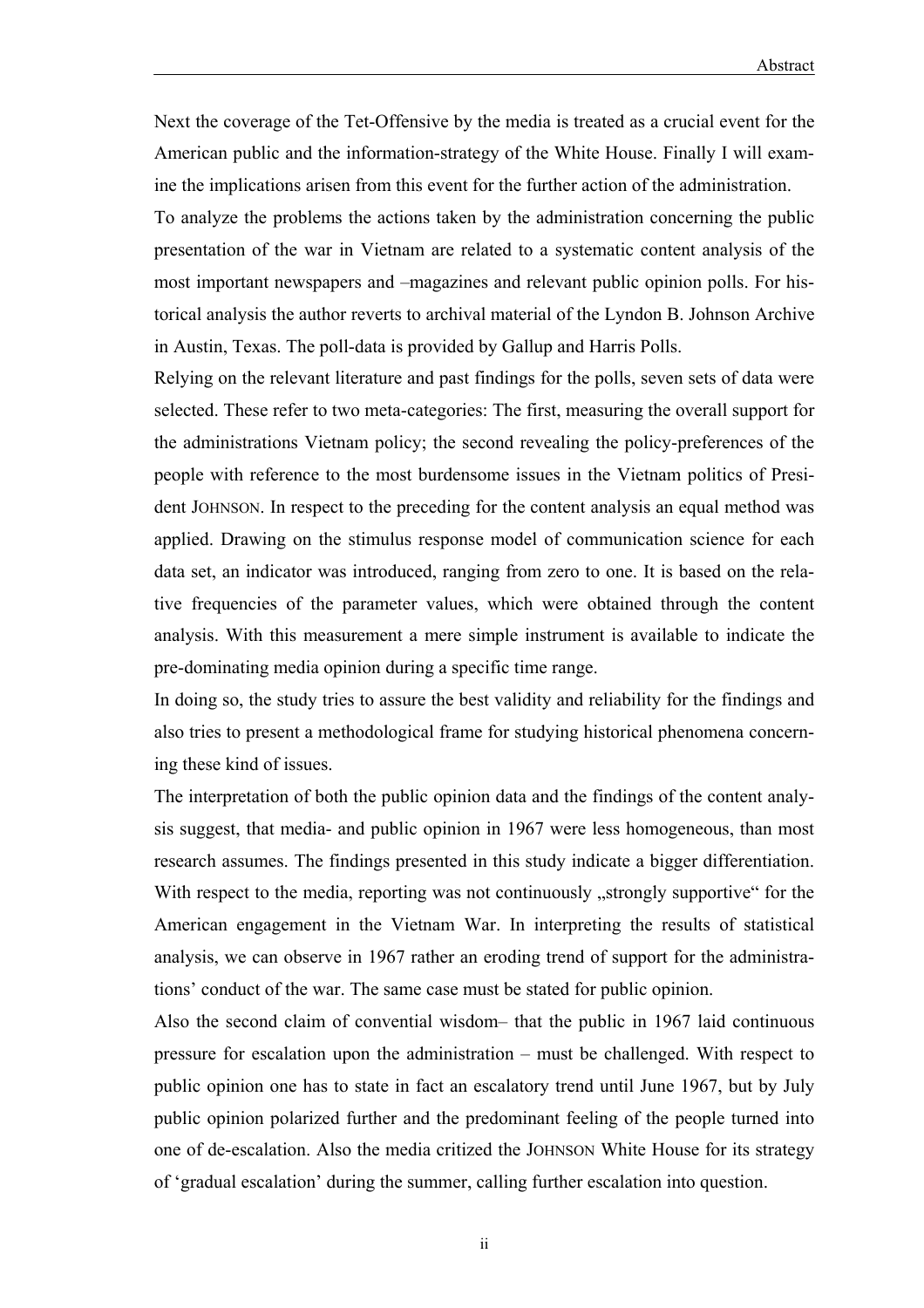The data reveals further that the general impression that the war was stalemated was, in both cases responsible for this process.

Which meant this configuration for the information policy of the administration? The study's proposal is, that the information policy of the White House and its propaganda orientated itself in the intensity of public opposition. Hard evidence for this view is presented throughout the study. Until summer 1967 the administration acted mostly passive. The White House concentrated itself only on the most virulent opposition. JOHNSON and his advisors seem to have not had the necessity for an offensive information strategy. The two institutions that could provide such a strategy – the 'Vietnam Information Group' (VIG) and a 'Citizens Committee' – both proposed by W. ROSOTW, were not traced any further by the administration at this stage.

The VIG becomes once again evident in august, just at the point when opposition became intense. But it took another two months until the VIG was technically installed. In exploring the VIG in detail the study presents new evidence for the flaw of communication between the administration and the public. Until the beginning of November the JOHNSON White House with its efforts to explain the character and the necessity of the Vietnam War to the public did not get beyond an emergency reasoning.

The 'Progress Offensive' was the first coherent concept of the administration in handling the public. But also in this case one can see from the historical records the dilemma, of which this public relation action evolved. In spite of the precarious situation, it was nevertheless successful. The success of the 'Progress Offensive' could be documented both through public opinion data and the findings of the content analysis. There was a significant rise in the support for the administration, accompanied by a trend pro escalation. JOHNSON finally thought that he had reached his goal: He and his advisors had educated the public about the true nature of the war and the adequacy of their strategy of 'limited war'.

Next the author analysed the Tet Offensive and its devasting consequences for JOHN-SON's goals. David Culbert has to be agreed in his assessment, that  $\sqrt{n}$  [n]o event proved more devasting to JOHNSON than the Tet Offensive, which in the first days of February 1968 utterly destroyed administration credibility with the American people".

Understandable is this circumstance however just through the (over)optimistic claims of the administration during the 'Progress Offensive'. After Tet the JOHNSON White House was once again confronted with an intense opposition both of the media and the American people.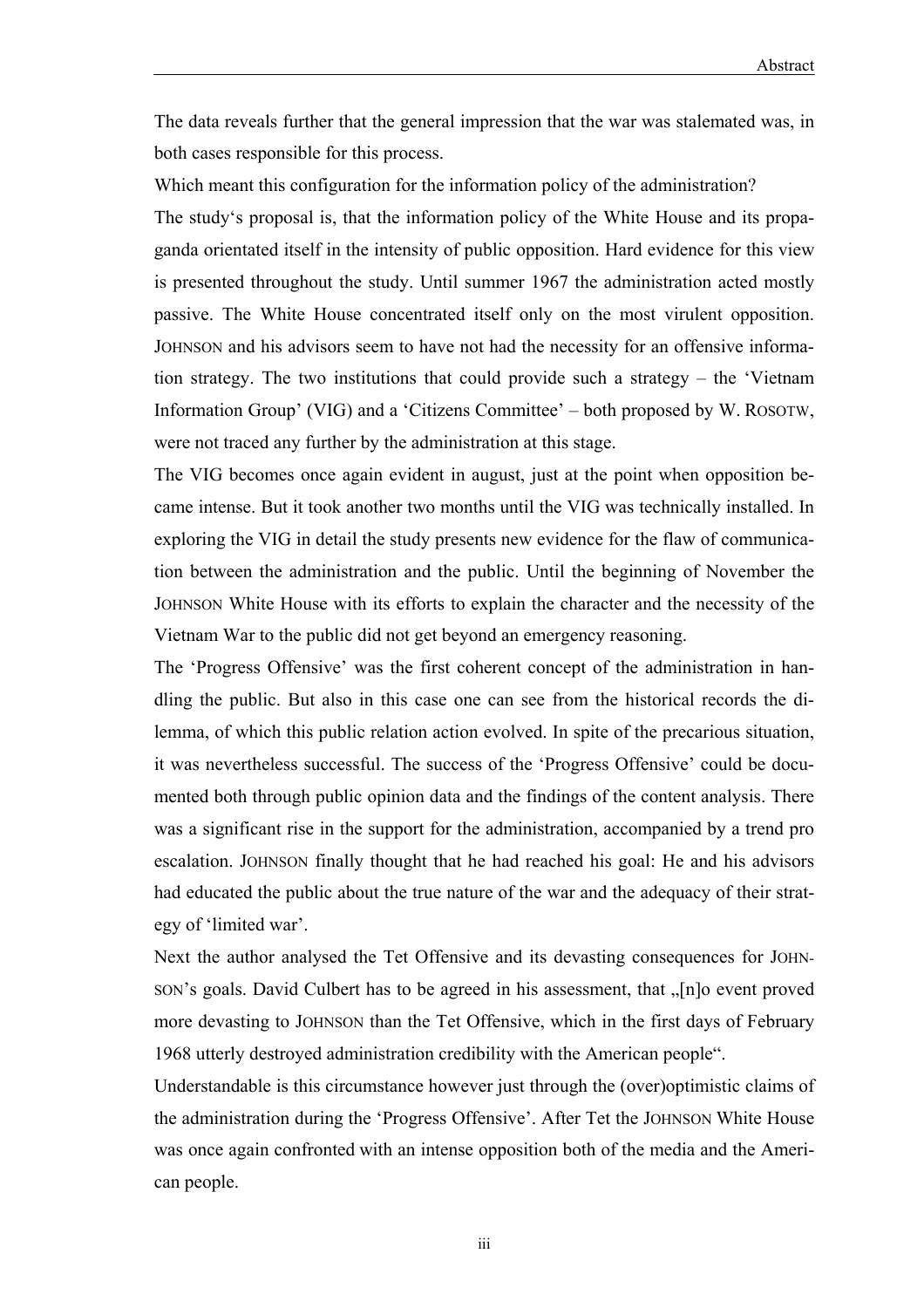Thus empirically Tet had highly influenced public opinion and was not, as Daniel Hallin in his ground breaking study "The Uncensored War: The Media and Vietnam" claims "more complex and less dramatic than generally supposed". In differentiation to Hallin the author puts forward the view, that Tet catalyzed public opinion.

This was the basic setting for JOHNSON at the beginning of March 1968. The support for the administration hit rock bottom. In this surrounding JOHNSON held his speech on 31. March. In the last part of the study the author therefore tries to outline proposals, how the public affected the decision-making process within the administration, that lead to these decisions. Were the decisions announced by the President, outcome of the pressure laid on the administration by the general public? Analysing the two most important decisions – the refusal to give Gen. WESTMORELAND more troops and the announcement of a partial bombing halt – the author comes to the conclusion that in the first case the public constrained the decision possibilities of the administration that much, that for JOHNSON further escalation of the Vietnam conflict was not an option anymore. The influence of the public was therefore only indirect. For the latter, one has to state a more direct influence. To demonstrate this claim the author connects the psychological concept of '*groupthink*' to the decision process and argues that the diminishing public support encouraged the Presidents' advisors to oppose and obstruct JOHNSON's strategy. The author argues further, that therefore public- and media opposition was essential to overcome the deficiencies produced by '*groupthink*' and was a prerequisite for JOHN-SON's advisors to abort the Presidents strategy of gradual escalation, and convince JOHNSON of the need for a new strategy in Vietnam.

Although the study concentrates on the information strategy and stresses the flaws, and deficiencies of it during 1967/68 the author doesn't want to give the impression that only a mal-functioning propaganda strategy was responsible for the American dilemma in Vietnam. It was only a little, but never less important mosaic – in the sense that it was the basic requirement for the apparent opposition in the USA - in the whole 'Vietnam equation'.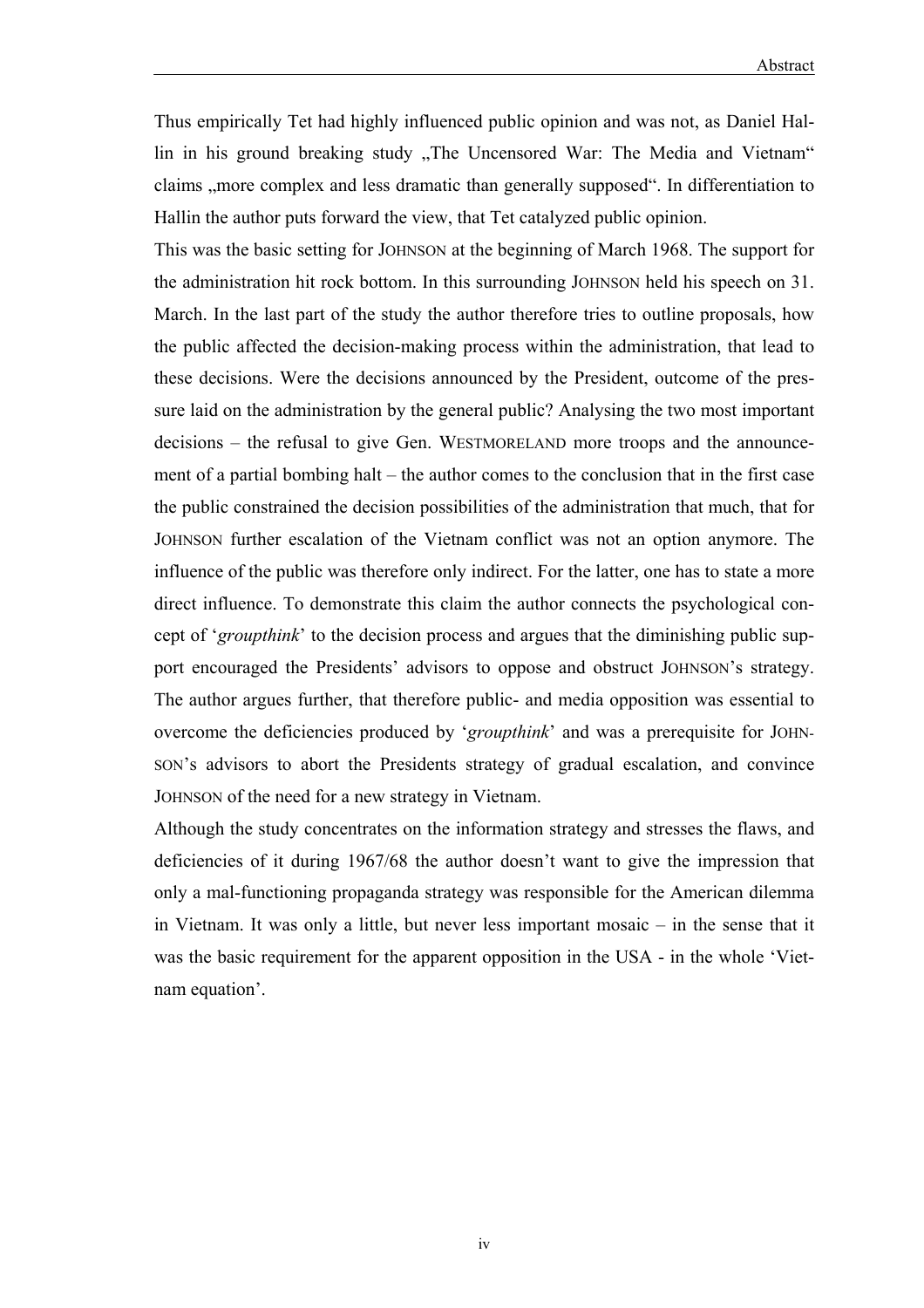# **Inhalt**

| Einleitung                                                                                  |        |
|---------------------------------------------------------------------------------------------|--------|
| $\mathbf{1}$<br><b>Methodisches Vorgehen</b>                                                | $-3-$  |
| <b>Forschungsstand und Quellenlage</b><br>1.1                                               | $-4-$  |
| Erhebungsinstrumente<br>1.2                                                                 | $-5-$  |
| Öffentliche Meinung<br>1.2.1                                                                | $-5-$  |
| Medien<br>1.2.2                                                                             | $-8-$  |
| Frühjahr 1967 – Erste Zweifel an Johnsons Vietnampolitik<br>$\mathbf{2}$                    | $-10-$ |
| Medien – zwischen Patriotismus und Kritik<br>2.1                                            | $-10-$ |
| Öffentliche Meinung - zwischen Unzufriedenheit und Eskalation<br>2.2                        | $-13-$ |
| Die Unterstützung schwindet<br>2.2.1                                                        | $-13-$ |
| Politik-Präferenzen – Hawks geben den Ton an<br>2.2.2                                       | $-14-$ |
| Johnson in der Plausibilitätsfalle<br>3 <sup>1</sup>                                        | $-16-$ |
| 3.1<br><b>Vietnam Information Group und Citizens' Committee</b>                             | $-17-$ |
| Johnsons heimlicher Kampf gegen die Presse<br>3.2                                           | $-18-$ |
| Sommer 1967 – Die Unzufriedenheit wächst<br>4                                               | $-22-$ |
| Die Medien-Opposition und die Vietnampolitik der Regierung<br>4.1                           | $-22-$ |
| Wende in der Öffentlichen Meinung<br>4.2                                                    | $-26-$ |
| Johnson im Umfragetief<br>4.2.1                                                             | $-26-$ |
| Politik-Präferenzen – Wie aus Falken Tauben werden<br>4.2.2                                 | $-28-$ |
| Die Suche der Administration nach einer neuen Strategie<br>5                                | $-29-$ |
| Ein neuer Anlauf für die Vietnam Information Group<br>5.1                                   | $-31-$ |
| 5.2<br><b>Johnsons Rede in San Antonio</b>                                                  | $-32-$ |
| "No signs of progress" – Johnsons neue Strategie hat die Feuertaufe nicht<br>6<br>bestanden | $-36-$ |
| 6.1<br><b>Eine Reaktion der Medien bleibt aus</b>                                           | $-36-$ |
| Die Öffentliche Meinung kristallisiert sich<br>6.2                                          | $-38-$ |
| Johnson bleibt im Umfragetief<br>6.2.1                                                      | $-38-$ |
| 6.2.2<br>Konsolidierung der Politik-Präferenzen                                             | $-39-$ |
| Die Administration geht in die Offensive<br>7                                               | $-40-$ |
| 7.1<br>Das Datenproblem und die Vietnam Information Group                                   | $-41-$ |
| Die Progress-Offensive der Administration<br>7.2                                            | $-44-$ |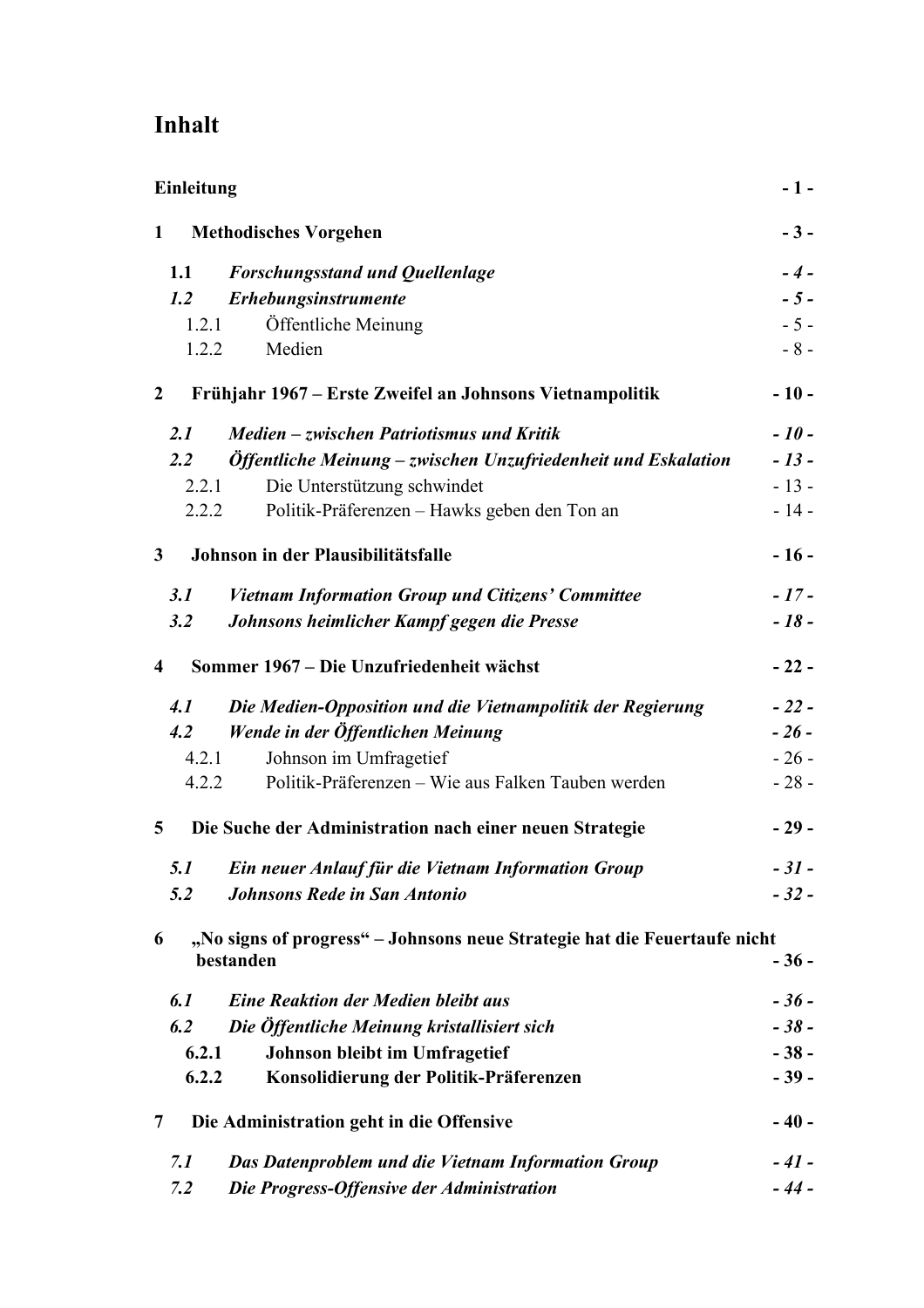| Die Wirkung der Progress-Offensive auf die Medien<br>8<br>und die Öffentliche Meinung |                                                                                 | $-49-$ |
|---------------------------------------------------------------------------------------|---------------------------------------------------------------------------------|--------|
| 8.1                                                                                   | Die Medien sind wieder auf der Linie der Administration                         | $-49-$ |
| 8.2                                                                                   | $\ddot{\text{O}}$ <i>Offentliche Meinung – "Light at the end of the Tunnel"</i> | $-51-$ |
| 8.2.1                                                                                 | Die Hoffnung wächst                                                             | $-51-$ |
| 8.2.2                                                                                 | Politik-Präferenzen – wie aus Tauben Falken werden                              | $-52-$ |
| 9                                                                                     | $1968 - Tet$                                                                    | $-53-$ |
| 9.1                                                                                   | Krisenberichterstattung der Medien                                              | $-54-$ |
| 9.2                                                                                   | Kurzfristige Reaktion der Öffentlichen Meinung auf Tet                          | $-58-$ |
| 10                                                                                    | Die Nachwehen der Tet-Offensive                                                 | $-59-$ |
|                                                                                       | 11 Längerfristige Reaktion der Öffentlichen Meinung auf Tet                     | $-62-$ |
| 11.1                                                                                  | "We are on our way out"                                                         | $-62-$ |
| 11.2                                                                                  | Johnsons Popularität erreicht neue Tiefen                                       | $-63-$ |
| 12                                                                                    | Wendepunkt 31. März 1968                                                        | $-63-$ |
| 13                                                                                    | Schlussbetrachtung                                                              | $-68-$ |
| 14 Anhang                                                                             |                                                                                 | $-74-$ |
| <i>14.1</i>                                                                           | Abbildungsverzeichnis                                                           | $-74-$ |
| <i>14.2</i>                                                                           | <b>Abbildungen</b>                                                              | $-75-$ |
| <i>14.3</i>                                                                           | Codebook der Inhaltsanalyse                                                     | $-89-$ |
| 15                                                                                    | <b>Bibliographie</b>                                                            | $-90-$ |
| 15.1                                                                                  | <b>Quellen</b>                                                                  | $-90-$ |
| 15.1.1                                                                                | Ungedruckte Quellen Lyndon B. Johnson Library                                   | $-90-$ |
| 15.1.2                                                                                | Oral History-Interviews                                                         | $-92-$ |
| 15.1.3                                                                                | Gedruckte Quellen                                                               | $-92-$ |
| 15.1.4                                                                                | Zeitungen für die Inhaltsanalyse und Zeitungsartikel                            | $-93-$ |
| 15.2                                                                                  | Literatur                                                                       | $-94-$ |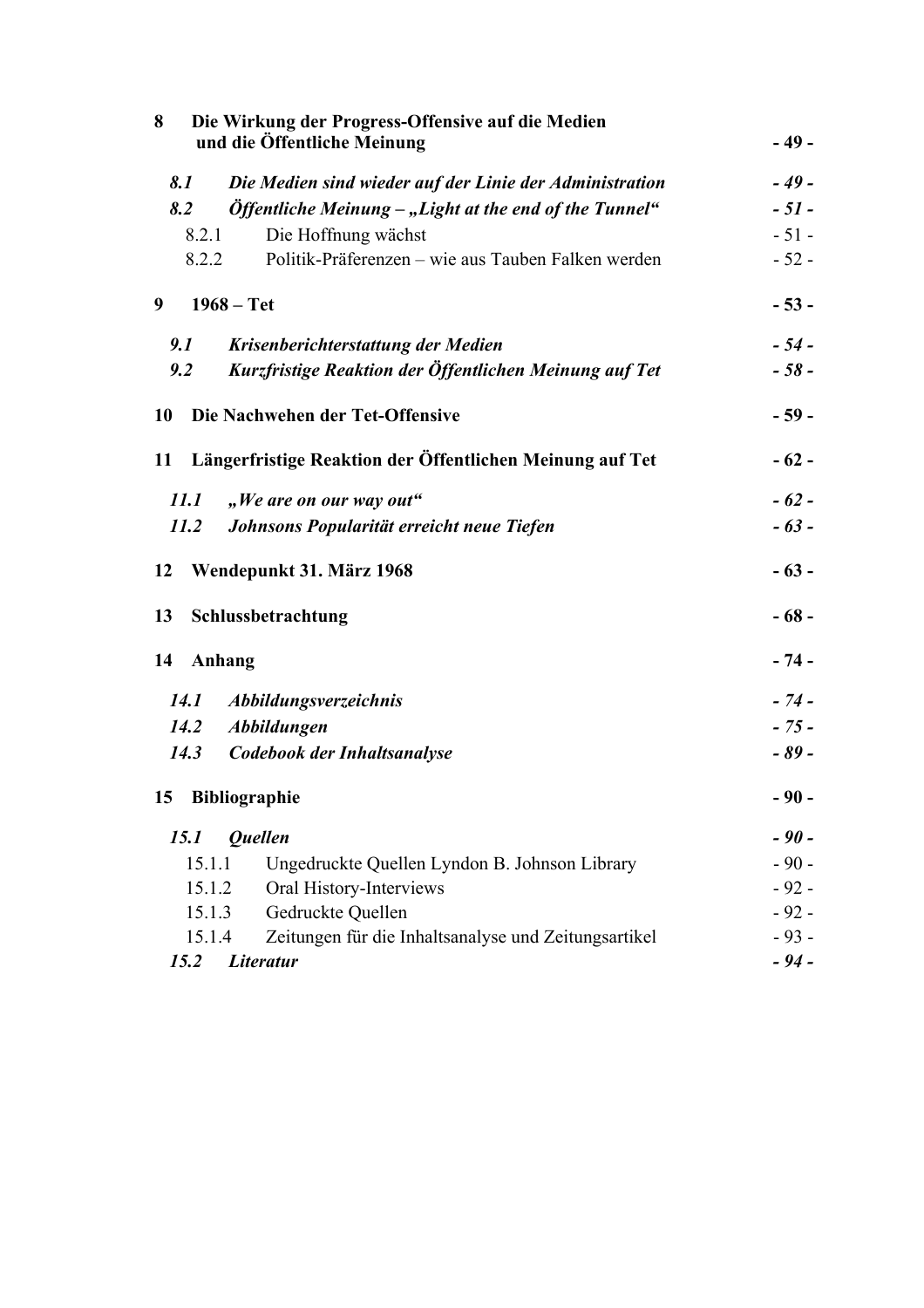## **Einleitung**

"*There has been a dramatic shift in public opinion*", sagte Lyndon B. Johnson am 22. März 1968.<sup>1</sup> Wenige Tage später gab der amerikanische Präsident sein Ausscheiden aus dem Präsidentschaftswahlkampf und eine Umorientierung der Vietnampolitik der USA bekannt. Vorangegangen war die nordvietnamesische Tet-Offensive Ende Januar 1968, in deren Folge sich die Öffentliche Meinung zum Vietnamkrieg in den USA so entscheidend wendete.<sup>2</sup> War die Öffentliche Meinung damit "the x-factor in the whole Vietnam equati*on*" 3, wie in einem Memo an JOHNSONs Sicherheitsberater WALT ROSTOW behauptet und musste somit in den Worten Lesslie H. Gelbs das "*essential domino*" des amerikanischen Engagements in Vietnam werden? $4$ 

Dies konnte nur geschehen, da "*American involvement in the Vietnam War required explanation and justification* [gegenüber der amerikanische Öffentlichkeit]*, as is usually*  the case with most conflicts [...]<sup>45</sup>. Die öffentliche Erklärung und Rechtfertigung dieses speziellen Konflikts stand aber vor etlichen speziellen Problemen:

Erstens ist die Entfernung Vietnams von der 'Heimatfront' kaum größer denkbar. Ein entsprechendes Engagement bedurfte also besonderer Erklärung (anders als etwa im WK II). Zweitens beschränkten die Interessen der Sowjetunion und Chinas, die dem Schauplatz viel näher lagen als die USA, die Handlungsoptionen. Dies galt insbesonders für die Option einer massiven militärischen Eskalation.<sup>6</sup> Drittens zielte – zumal in Kenntnis der zuvor genannten Probleme – gerade die Strategie der Nordvietnamesen auf einen dauerhaften 'Patt'-Zustand ab, um so die öffentliche Unterstützung in den USA zu unterhöhlen. Von daher war es erste Aufgabe der Öffentlichkeitsarbeit der amerikanischen Führung, diese Unterstützung aufrecht zu erhalten. Dies wurde durch die anstehende Präsidentschaftswahl in den USA noch intensiviert.<sup>7</sup>

So gesehen war der Vietnamkrieg für die amerikanische Regierung nicht nur ein militärisches, sondern auch ein Problem der Kommunikation mit der Bevölkerung.

Ziel dieser Arbeit soll daher sein, diesen Kommunikationsprozess zwischen politischadministrativem System und der Öffentlichkeit zu ergründen.

<sup>&</sup>lt;sup>1</sup> zitiert in D. M. Barrett. 1993. Uncertain Warriors. Lyndon Johnson and his Vietnam Advisers. Lawrence.  $^{2}$  vgl. Kap. 10.

<sup>&</sup>lt;sup>3</sup> Memo Kaplan to Rostow, 9.10. 1967, Papers of William C. Gibbons, Box 31 (ürsprünglich in NSF Country File Vietnam, Box 99). 4 L. Gelb. 1972. The Essential Domino. American Politics and Vietnam. Foreign Affairs 50. 459-475.

<sup>&</sup>lt;sup>5</sup> C. Page. 1996. U.S. Official Propaganda during the Vietnam War, 1965-1973. London/New York.

<sup>&</sup>lt;sup>6</sup> vgl. J. A. Combs. 1983. American Diplomatic History. Berkeley, 301.

 $\frac{7}{1}$  Vgl. Gelb, Essential Domino, 459f.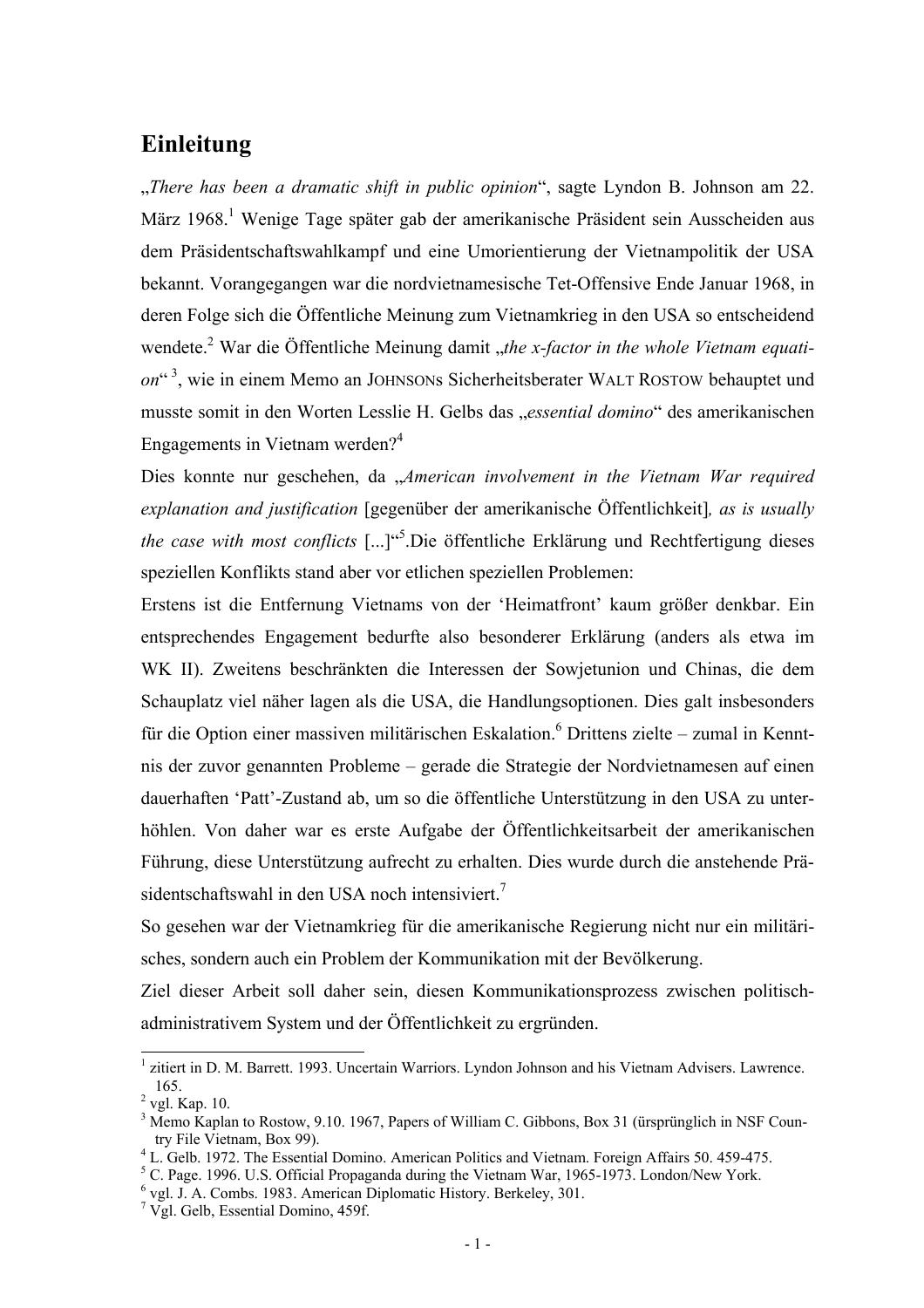Dabei muss für den Vietnamkrieg als zentraler Aspekt die Rolle der Medien betrachtet werden, kann dieser Krieg doch als der erste mit einer intensiven oder sogar umfassenden Medienberichterstattung angesehen werden. <sup>8</sup> Die Medien sind, so die neuere Forschung zur Politischen Kommunikation<sup>9</sup>, "*bezogen auf das politische System der Demokratie* [...] *nicht zuletzt wegen ihrer Öffentlichkeitskomponente für die Integration und den Meinungsbildungsprozess in zeitgenössischen Gesellschaften unverzichtbar*".10 Sie dienen als so genannte "agenda-setter".<sup>11</sup> Bezogen auf den Bereich der Außenpolitik ist diese Vermittlungsfunktion sogar noch gewichtiger. Da die Bevölkerung außenpolitische Ereignisse schwer selbst erfahren kann, "*konstruieren die in den Medienorganisationen tätigen Medienakteure durch Selektion und Präsentation die "Medienrealität*" [...], *die die Rezipienten ihren Beurteilungen von Ereignissen, Personen und Sachverhalten* [der Außenpolitik] *zugrunde legen*"<sup>12</sup>.

Nicht nur die Administration und die Bevölkerung müssen also als Träger der Kommunikation gesehen werden, sondern auch und besonders die Medien.

Ausgehend von den oben dargestellten Ansätzen wird mit der vorliegenden Arbeit eine systematische Analyse der Beziehung zwischen der Johnson-Administration, den Medien und der Öffentlichen Meinung vorgelegt. Es soll untersucht werden, wie die Öffentlichkeitsarbeit der Administration die Medienberichterstattung und die Öffentliche Meinung über den Vietnamkrieg beeinflusste und von ihnen beeinflusst wurde. Die Arbeit konzentriert sich dabei auf den Zeitraum zwischen 1967 und Johnsons Rede vom 31. März 1968.

-

<sup>8</sup> vgl. D. Hallin. 1986. The Uncensored War. The Media and Vietnam. New York/Oxford, 6; Ph. Taylor. 1997. Global Communications, International Affairs and the Media since 1945. Routledge u. J. Stanyer. 2004. Politics and Media: A Crisis of Trust?. Parliamentary Affairs 57. 420-434, Anm. 2: "*There has a tremendous growth in the number of journalists reporting conflicts. Only 27 reporters were allowed to*  land on the Normandy beaches in 1944; 70 journalists were on the front at any one time during the Ko-<br>rean War: 400 reporters were accredited at the height of the Vietnam war: [...]".

rean *War; 400 reporters were accredited at the height of the Vietnam war;* [...]".<br><sup>9</sup> vgl. u.a. Th. R. Dye. 2001. Top Down Policymaking. New York/London; U. Sarcinelli. 1998. Politikvermittlung und Demokratie: Zum Wandel der politischen Kommunikationsstruktur. In: U. Sarcinelli. [Hg.]. Politikvermittlung und Demokratie in der Mediengesellschaft. Bonn. 11-23; B. Pfetsch. 1994. Themenkarrieren und politische Kommunikation: Zum Verhältnis von Politik und Medien bei der Entstehung der politischen Agenda. Aus Politik und Zeitgeschichte 39. 11-20; O. Jarren et al. 1993. Medien und Politik eine Problemskizze. In: W. Donsbach et al. [Hgg.]. Beziehungsspiele - Medien und Politik in der öffentli-

M. Kaase. 1998. Demokratisches System und die Mediatisierung der Politik. In: U. Sarcinelli, [Hg.].

Politikvermittlung und Demokratie in der Mediengesellschaft. Bonn. 24-51, 34.<br><sup>11</sup> Grundlegend D. L. Shaw/M. E. Combs. 1977. The Emergence of American Political Issues. The Agenda-Setting-Funktion of the Press, St. Paul; vgl. u.a. auch B. I. Page/R. Y. Shapiro. 1992. The Rational Public.

Fifty Years of Trends in Americas' Policy Preferences. Chicago, 23.<br><sup>12</sup> J. Bellers/K. Wehmeier. 1980. Medienberichterstattung als Faktor im außenpolitischen Entscheidungsprozess. PVS 21, 321-345, 329; vgl. auch W. Donsbach. 1993. Täter oder Opfer - die Rolle der Massenmedien in der amerikanischen Politik. In: W. Donsbach/O. Jarren/H. M. Kepplinger/B. Pfetsch. Beziehungsspiele - Medien und Politik in der öffentlichen Diskussion. Fallstudien und Analysen. Gütersloh. 221-281, 225: "*Medien thematisieren ständig neue politische Probleme.* [...] *Sie sorgen für ein ständiges Auf und Ab der Themen und Probleme, der Dringlichkeiten und Notwendigkeiten in der politischen Kommunikation.*"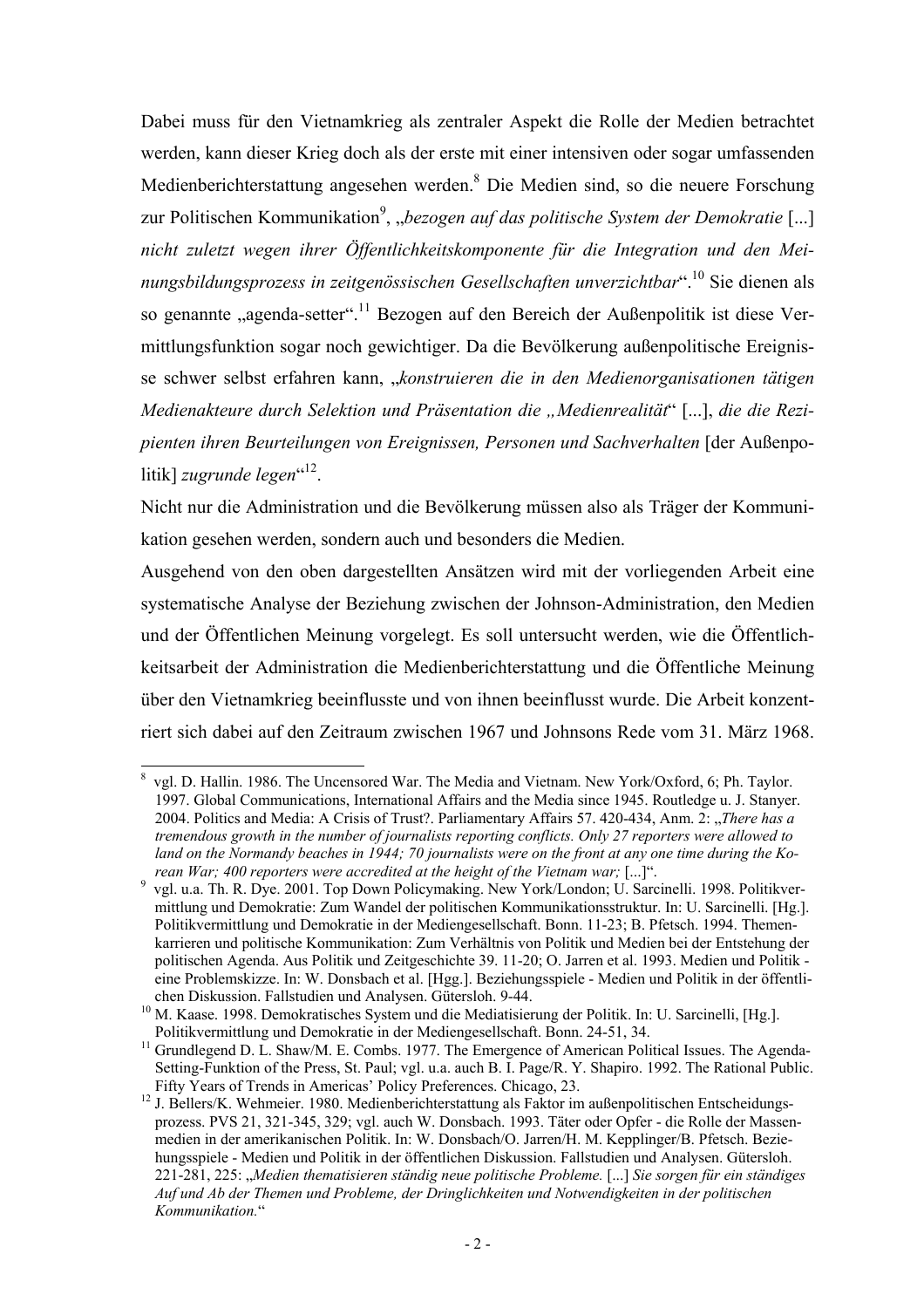Dies ist insofern angezeigt, da ab 1967 JOHNSONs Strategie im Vietnamkonflikt sowohl von der Bevölkerung als auch von den Medien in einem bis dahin noch nicht dagewesenen Maß in Frage gestellt wurde.

Innerhalb dieser Fragestellung sollen folgende Punkte untersucht werden: Erstens, wie reagierte die Regierung auf die wechselnde Intensität der öffentlichen Opposition? Zweitens, waren die angewandten Techniken der Öffentlichkeitsarbeit den gestellten Anforderungen angemessen? Drittens, können Mängel in der Informationspolitik der Administration festgestellt werden? Schließlich muss die Frage beantwortet werden, wie die militärische Situation in Vietnam die Perzeption der Informationspolitik in der Öffentlichkeit veränderte.

Um diese Fragen zu beantworten, wird innerhalb des Untersuchungszeitraums chronologisch vorgegangen. Zunächst wird die Informationspolitik der Regierung bis zur Tet Offensive der Nordvietnamesen und des Vietcong untersucht. Daran anschließend wird die Berichterstattung über die Tet Offensive als einschneidendes Ereignis für die Öffentlichkeit und die Informationspolitik der Regierung betrachtet. Schließlich wird analysiert, welche Implikationen diese für die weitere Politik der Administration hatten.

## **1 Methodisches Vorgehen**

l

In Anlehnung an die Historische Sozialforschung, die sich als "*die theoretisch und methodisch reflektierte, empirische, besonders auch quantitativ gestützte Erforschung sozialer Strukturen und Prozesse in der Geschichte*" 13 versteht, soll in dieser Arbeit ein interdisziplinärer Ansatz gewählt werden. Historische Methoden sollen in Verbindung mit sozialwissenschaftlichen und insbesondere dem der Sozialwissenschaften zur Verfügung stehenden methodischen Instrumentarium eingesetzt werden.<sup>14</sup> Dies soll zu einem umfassenderen Verständnis des Themenkomplexes beitragen, als bislang vor allem durch die historische Forschung geleistet wurde.

Ausgangspunkt der Untersuchung stellt eine Inhaltsanalyse der Medienberichterstattung und die Zusammenstellung relevanter Umfrageergebnisse der Öffentlichen Meinung für den Untersuchungszeitraum dar.

<sup>&</sup>lt;sup>13</sup> W. H. Schröder. 1985. Kollektive Biographien in der historischen Sozialforschung. In: W. H. Schröder. [Hg.]. Lebenslauf und Gesellschaft. Stuttgart. 7-17, 8. 14 vgl. dazu: U. Muhlack. 1988. Zum "Verstehen" im frühen Historismus. Ein Diskussionsbeitrag. In: Ch.

Meier/J. Rüsen. [Hgg.]. Theorie der Geschichte: Historische Methode. Beiträge zur Historik Bd. 5. München. 227-234, 242.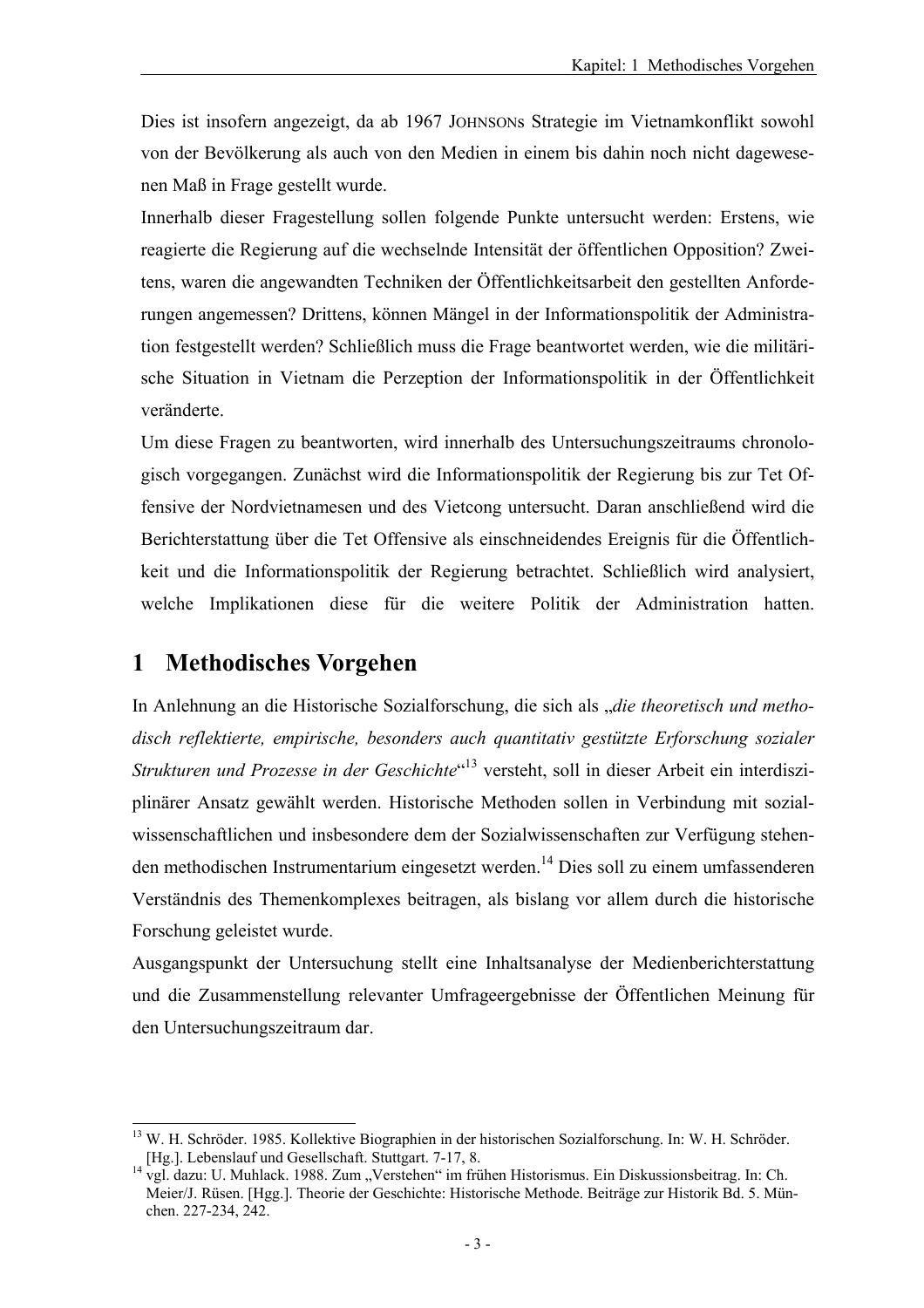Diese werden im Folgenden durch die historische Auswertung der Aktenbestände des Lyndon B. Johnson-Archivs in Austin, Texas<sup>15</sup>, mit den Handlungen der Johnson-Administration in Beziehung gesetzt.

#### *1.1 Forschungsstand und Quellenlage*

Die Beziehung zwischen der Johnson-Administration, den Medien und der Öffentlichen Meinung gehört wohl zu den am meist beachteten Themengebieten der Vietnamforschung. Muss sich gezwungener Maßen jede große Gesamtdarstellung<sup>16</sup> des Krieges mit den durch die Öffentliche Meinung und Medien aufgeworfenen Konfliktlinien beschäftigen, fanden diese auch in einer Vielzahl von Spezialstudien weite Beachtung.17 Kann also für die vornehmlich als Rezipienten der Öffentlichkeitsarbeit der Regierung auftretenden Akteure auf eine breite Basis zurückgegriffen werden, ist dies für den eigentlichen Untersuchungsgegenstand der Arbeit – die Informationspolitik der Johnson-Administration – nicht der Fall. Bislang liegen nur wenige Untersuchungen zu diesem Problem vor.<sup>18</sup>

Dies mag, wie Turner anmerkt, an den "*restrictions that affect the availability of potential relevant materials*" liegen.

l <sup>15</sup> für einen Überblick über die Aktenbestände Archivs siehe: http://www.lbjlib.utexas.edu/johnson/ archives.hom/holdings/presiden.asp (17.6. 04); Bei der Auswertung der Aktebestände bin ich den Mitarbeitern des Johnson-Archivs und hier besonders John Wilson und Tina Houston zu tiefen Dank verpflichtet, standen sie mir während meines Aufenthalts sets mit tatkräftiger Unterstützung und Rat zur Seite.

<sup>&</sup>lt;sup>16</sup> vgl. u.a. W. Gibbons. 1986-1995. The U.S. Government and the Vietnam War. Executive and Legislative Roles and Relationsships. Bd. 1-4. Princeton; S. Karnow. 1983. Vietnam. A History. New York; G. Her-

ring. 1979. America's longest war. New York/Chichester. 17 für die Medien vgl. dazu F. D Russo. 1972. A Study of Bias in TV Coverage of the Vietnam war. Public Opinion Quaterly 35. 539-543; Th. M. McNulty. 1975. TV's First War. Journal of Communication 25. 172-180; Th. M. McNulty. 1976. Vietnam Specials: Policy and Content. Journal of Communication 25, 173-180; M. Mandelbaum. 1982. Vietnam. The Television War. Daedalus 111. 157-169; Ch. Mohr. 1983. Once again – Did the Press lose Vietnam?. Columbia Journalism Review 22. 52-56; P. Breastrup. <sup>3</sup>1983. Big Story. New Haven/London; Hallin. Uncensored war; K. J Turner. 1986. Lyndon Johnson's dual war: Vietnam and the Press. London/Chigago; D. Culbert. 1987. Johnson and the Media. In: R. Divine. The Johnson Years. Bd. 2. Lawrence. 214-248; M. Small. 1994. Covering Dissent. The Media and the Anti-Vietnam war Movement. New Brunswick; Ch. Pach. 2002. TV News, The Johnson Administration, and Vietnam. In: M. Young/R. Buzzanco. [Hgg.]. A Companion to the Vietnam War. Malden/Oxford. 450- 469; J. Landers. 2002. Specter of Stalemate. Vietnam War Perspectives in Newsweek, Time, and U.S. News & World Report, 1965-1968. American Journalism 19. 13-38.

Für die Öffentliche Meinung vgl. besonders S. M. Lipset. 1966. The President, the Polls and Vietnam. Transaction 3. 19-24; H. Erskine. 1970. The Polls. Is war a Mistake? Public Opinion Quaterly 34. 134-150; S. Verba et. al. 1967. Public Opinion and the war in Vietnam. American Political Science Review. 317- 333; J. P. Robinson/S. G. Jacobson. 1969. American Public Opinion about Vietnam. In: W. Isard. [Hg.]. Vietnam: Some Basic Issues and Alternatives. Cambridge. 63-79; J. Mueller. 1971. Trends in Popular Support for the wars in Vietnam and Korea. American Political Science Review 65. 358-375; J. Mueller. 1973. War, Presidents and Public Opinion. New York; M. Small. 1984. Public Opinion on Foreign Policy. The view from the Johnson and Nixon White House. Politica 16. 184-200; Th. Powers. 1973. The war at home. Vietnam and the American People. New York; W. L. Lunch/P. W. Sperlich. 1979. American Public

Opinion and the war in Vietnam. The Western Political Quaterly 32. 21-44. 18 eingehende Beachtung fand die Öffentlichkeitsarbeit nur in den Arbeiten von R. W. Chandler. 1981. War of Ideas. Boulder; Turner, Dual War und Page, U.S. Official Propaganda.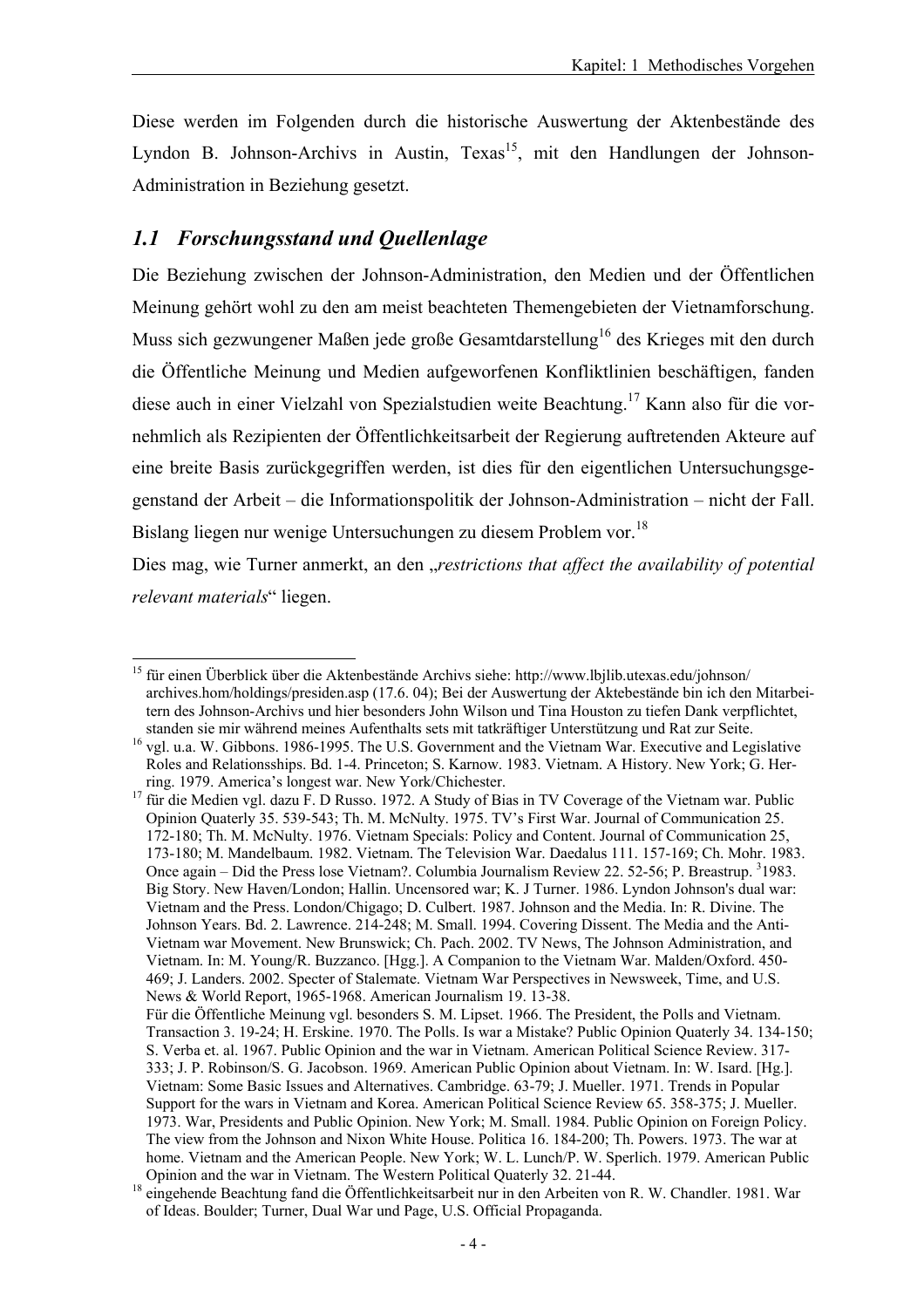"[T]*he aides' files that might hold further information on the administration's actions remain largely unpocessed, and the National Security Files on Vietnam and on speeches are still heavily classified*" 19. Der größte Teil der angeführten Aktenbestände ist mittlerweile für die Forschung zugänglich. Besonders hilfreich für die Arbeit erweisen sich dabei die '*Aide-Files*' von JOHNSONs '*Staff-Assistant*' FREDERICK PANZER und JOHNSONs Pressesprecher GEORGE CHRISTIAN. Zudem fand das PR-Material im '*National Security File*' (NSF) und '*White House Central File*' (WHCF) intensive Auswertung. Aus der größeren Quantität der Quellen ergibt sich als weiterer Vorteil, dass im Gegensatz zu den bisherigen Arbeiten fast gänzlich auf '*Oral-History*'-Interviews und die damit einhergehende Quellenproblematik<sup>20</sup>, verzichtet werden konnte.

#### *1.2 Erhebungsinstrumente*

Im folgenden Abschnitt werde ich das methodische Vorgehen und die damit verbundenen Probleme bei der Erhebung der einzelnen Variablen der Öffentlichen Meinung und der Medienberichterstattung vorstellen und diskutieren.

#### **1.2.1 Öffentliche Meinung**

Zur Messung der Öffentlichen Meinung wurde auf Umfragedaten der beiden privaten Meinungsforschungsinstitute Gallup und Harris zurückgegriffen.<sup>21</sup> In Bezug auf den Vietnamkrieg können aus diesen zwei Fragekomplexe unterschieden werden.

Erstens: Um die generelle Unterstützung für die präsidiale Politik in Vietnam zu messen, kommen folgende Fragen zur Anwendung:

- *F1:* "*Do you approve or disapprove of the way President Johnson is handling the situation in Vietnam?*" 22
- *F2:* "*In view of the developments in Vietnam, do you think the United States made a mistake sending troops to fight in Vietnam?*" 23

Diese beiden Fragen bieten sich insofern an, da sie kontinuierlich über den Untersuchungszeitraum von Gallup in demselben Wortlaut gestellt wurden und somit als reliable Messung gelten können.

<sup>&</sup>lt;sup>19</sup> zu beiden Zitaten: Turner, Dual War, vii.

<sup>&</sup>lt;sup>20</sup> vgl. für einen Überblick dazu L. Burchardt. 2002. Wie viel historische Wahrheit gibt es? In: F. Schmoll et. al. [Hgg.]. Erinnerungskulturen – Zukunft der Erinnerung. Symposium 10. Apr. 2002 in Freiburg i. Br. Schriftenreihe des Volksbundes Deutsche Kriegsgräberfürsorge e.V. Landesverband Baden-Württemberg

Bd. 13. Konstanz/Stuttgart. 78-96, 83-88.<br><sup>21</sup> zu den beiden Instituten und den von ihnen bereitgestellten Daten siehe http://www.gallup.com u.<br>http://www.harrisinteractive.com/ (jeweils 2.3. 04).

<sup>22</sup> erhoben: April, Juli, Oktober, November, Dezember 1967, Januar, Februar (früh), Februar (spät), März

<sup>1968. (</sup>aus G. Gallup. 1972. The Gallup Poll 1935-1971. Bd. 3. New York); vgl. Anhang Abb. 1. 23 erhoben: April, Juli, Oktober, Dezember 1967, Februar (früh), Februar (spät) 1968. (aus ebd.); vgl. Anhang Abb. 2.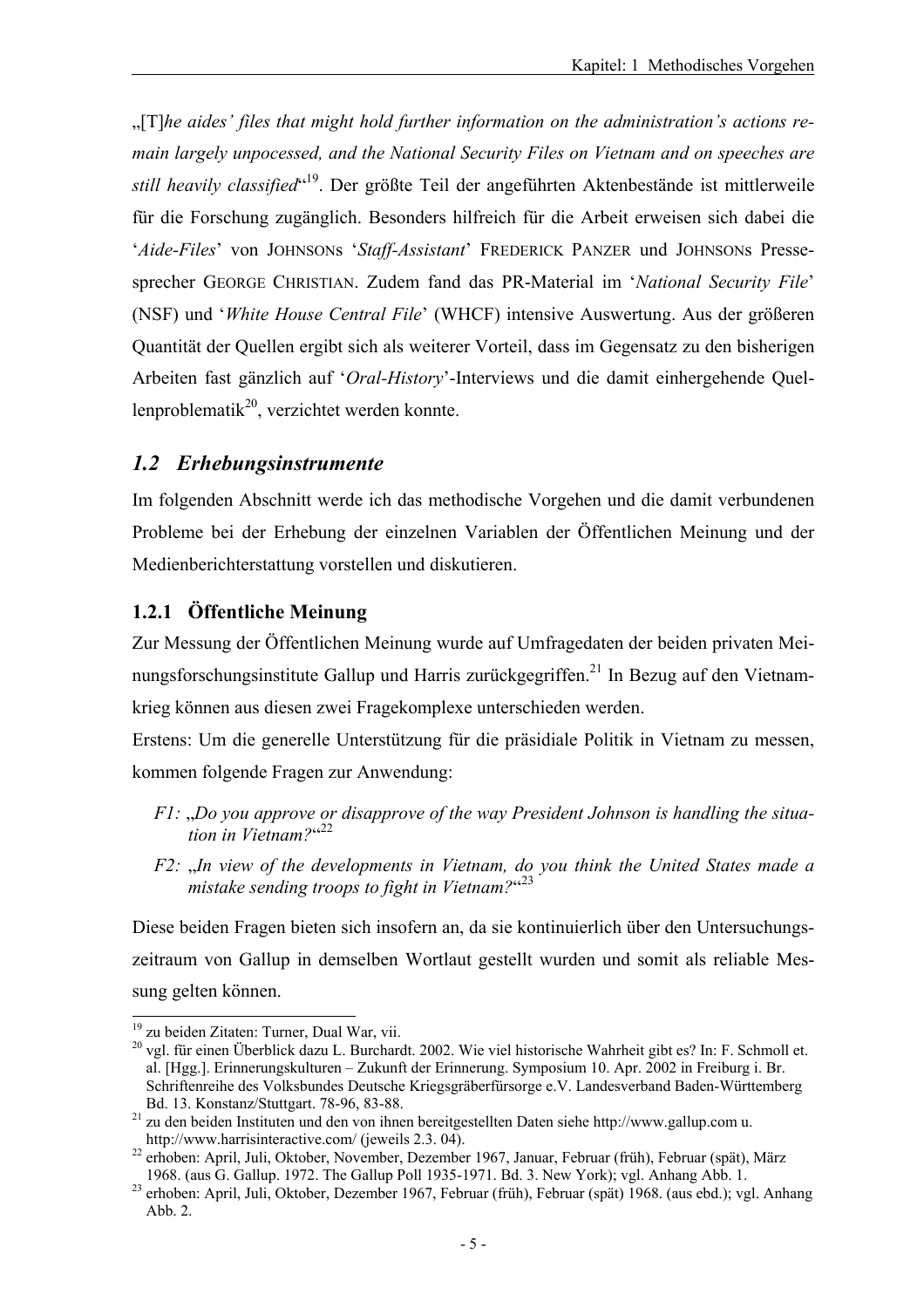Zusätzlich werden durch *F1* und *F2* zwei Arten von Unterstützung für die Johnson-Administration abgefragt. *F1* zielt auf eine grundlegende Befürwortung oder Ablehnung der amerikanischen Beteiligung an den Kriegshandlungen in Vietnam ab.<sup>24</sup> *"But it says* little about policy preferences at any given moment<sup>"25</sup>. Dies kann aber mit der Frage nach der Zufriedenheit mit der Vietnampolitik Johnsons (*F2*) gemessen werden, bringt man die jeweiligen Umfragedaten mit den Handlungen der Administration in Verbindung.

Zweitens: Welche grundlegenden bzw. langfristigen Politik-Präferenzen in der Bevölkerung vorherrschen – an denen sich die amerikanische Führung ggf. auch orientieren kann – mag aber auch mit diesen Fragen nicht beantwortet werden. Dafür muss auf einen weiteren Fragekomplex zurückgegriffen werden.

Dieser präsentiert sich allerdings um einiges schwieriger in der Auswertung als der vorangegangene, da keine der Fragen über den gesamten Untersuchungszeitraum kontinuierlich von den Meinungsforschungsinstituten gestellt wurde. Sie unterscheiden sich sowohl in der Formulierung als auch in den jeweils abgefragten Aspekten. Ein eindeutiger Vergleich über die Zeit, wie bei den beiden oben vorgestellten Fragen, lässt sich daher nicht anstellen, da *, the manner in which poll questions are asked can influence the answers that will* be received<sup>"26</sup>.

Inwiefern können die im Folgenden vorzustellenden Fragen (F3-F7) dennoch als valide und reliable Messinstrumente für die Politik-Präferenzen der Bevölkerung gesehen werden.27 Nach Labaw werden "*question wording variations only* [...] *significant,* [...]*, when the variations introduce or tab a different concept, reality or emotional level surrounding an issue*" 28. Für den vorgesehenen Untersuchungszeitraum können solche Schwankungen allein durch die relativ kurze Zeitspanne, in der die Befragungen stattfanden, ausgeschlossen werden. Auch scheint durch den durchgehenden Einsatz geschlossener Fragen – im Gegensatz zu offenen Fragen – die durch eine Mischung der Typen entstehende Verzerrung ausgeschlossen.29

 $24$  vgl. Mueller, War, Kap. 3 u. 4 u. P. E. Converse/H. Schumann. 1970. 'Silent Majorities' and the Vietnam war. Scientific American (Juni), 17-25. 25 Mueller, War, 43.

<sup>26</sup> Lunch/Sperlich. American Public Opinion, 23.

<sup>&</sup>lt;sup>27</sup> Zum Konzept der Validität und Reliabilität siehe Schnell/P. B. Hill/E. Esser. <sup>6</sup>1999. Methoden der empirischen Sozialforschung. München/Wien, 145-160. Zusammengefasst gibt die Validität Auskunft über "*das Ausmaß, in dem das Meßinstrument tatsächlich das mißt, was es messen sollte*" (ebd., 148), die Reliabilität über "*das Ausmaß* [...], *in dem wiederholte Messungen eines Objekts mit einem Meßinstrument die glei-*<br>chen Werte liefern" (ebd., 145).

<sup>&</sup>lt;sup>28</sup> zitiert in Ph. Gendall/J. Hoek. 1990. A Question of Wording. Marketing Bulletin 1, 25-36, 27 (elektronische Ressource: http://marketing-bulletin.massey.ac.nz/article1/article5b.asp, dort Seite 2). 29 ebd., 35 (elektronische Ressource Seite 10).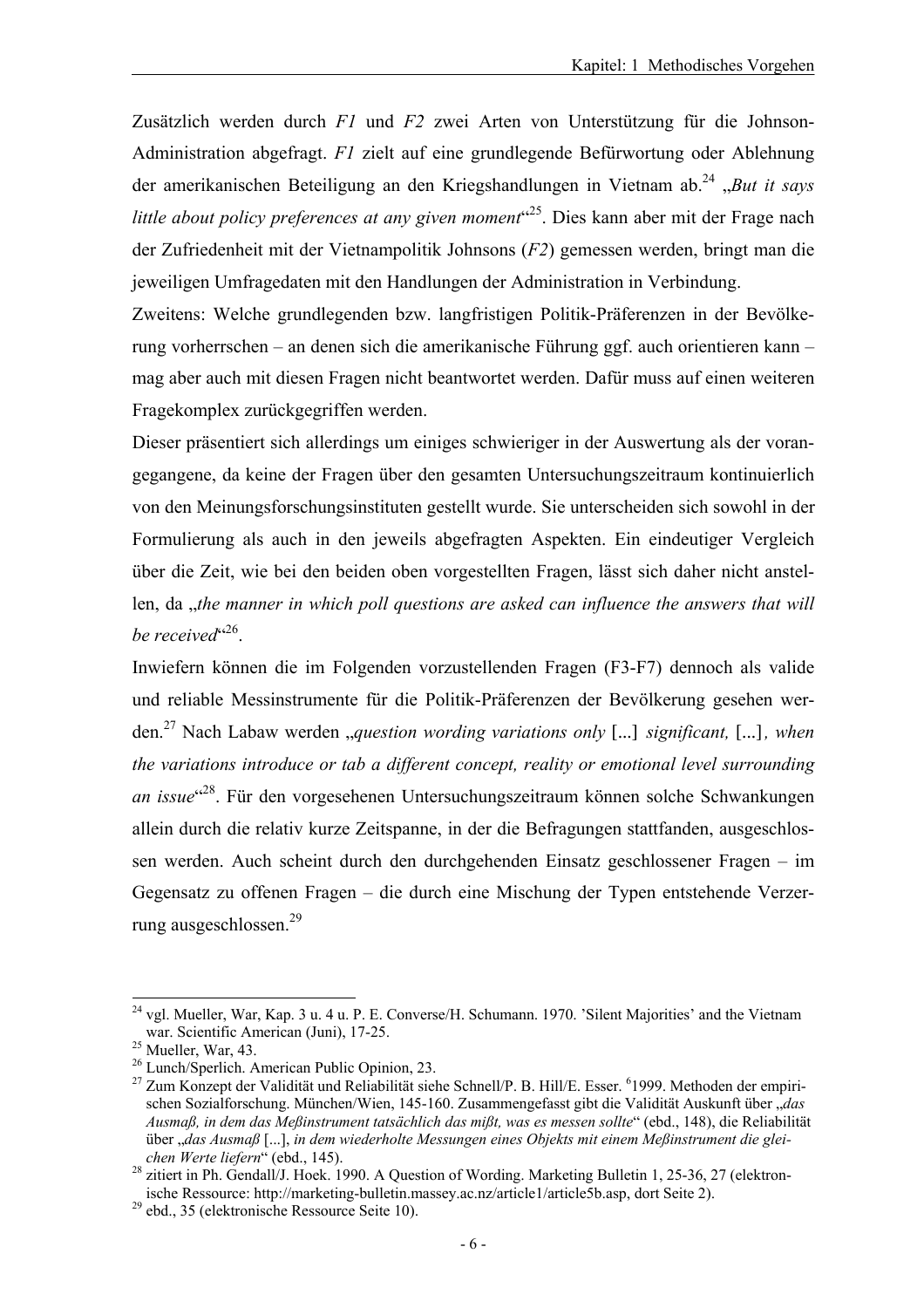Zudem kann "*allgemein* [...] d*avon ausgegangen werden, daß bei stabilen Einstellungen und Meinungen* [der Befragten] *kaum Methodeneffekte auftreten*" 30.

Bezogen auf die Außenpolitik konnte die Stabilität von Einstellungen der Bevölkerung von Page/Shapiro in ihrer wegweisenden Studie zu Öffentliche Meinung und Außenpolitik nachgewiesen werden.<sup>31</sup> Somit kann man davon ausgehen, dass auch unterschiedlich formulierte Fragen die grundlegende Meinung der Bevölkerung bezogen auf den Vietnamkrieg abbilden können. Ein Vergleich über die Zeit wird durch die so gewonnenen Daten möglich.

Zwar dürfen auf Grund des eben Diskutierten meiner Meinung nach die Fragen *F3*-*F7* nicht die gleiche Reliabilität wie *F1* und *F2* beanspruchen, können aber dennoch – da auch keine anderen Daten für den Untersuchungszeitraum vorliegen – als das reliabelste Messinstrument für die Politik-Präferenzen der Bevölkerung in der nachstehenden Analyse eingesetzt werden.

- *F3: "People are called 'hawks' if they want to step up our military effort in Vietnam. They are called 'doves' if they want to reduce our military effort in Vietnam. How would you describe yourself - as a 'hawk' or a 'dove'?*" 32
- *F4:* "*Some people say that a halt in bombing will improve our chance in Vietnam for meaningful peace talks. Others say that our chances are better if the bombing is continued. With wich group are you more inclined to agree?*" 33
- *F5:* "*If you have to choose, which of those courses would you choose in Vietnam: have both sides withdraw under United Nations supervisions, win total military victory,*  get a neutralist government of South Vietnam, or have U.S. troops moved out<sup>434</sup>
- *F6:* "*If you had to make a choice about the Vietnam war right now, which one would you favor: fighting on to a total military victory, fighting until we achived a negotiated peace, or trying to end the war and get out as quickly as possible?*" 35

l <sup>30</sup> Schnell et. al., Methoden, 334; für einen allgemeinen Überblick von Störfaktoren (bias) bei Längsschnitt-<br>untersuchungen: D. A. De Vaus. 2001. Research Design in Social Research. London, Kap. 8 u. 9.

untersuchungen: D. A. De Vaus. 2001. Research Design in Social Research. London, Kap. 8 u. 9. 31 vgl. Page/Shapiro, Rational Public, xi: "[..] *that the collective policy preferences of the American public are predominantly rational, in the sense that they are real – not meaningless, random 'non-attitudes'; that they are generally stable, seldom changing by large amounts and rarely fluctuating back and forth; that they form coherent and mutually consistent (not self-contradictory) patterns, involving meaningful distinc-*

*tions.*"; vgl. auch Lunch/Sperlich. American Public Opinion, 24.<br><sup>32</sup> erhoben: Dezember 1967, Januar, Februar (früh), Februar (spät), März 1968. (aus Gallup, Gallup Poll); vgl.<br>Anhang Abb. 3.

<sup>33</sup> erhoben: Oktober, Dezember 1967, Februar 1968. (aus ebd.); vgl. Anhang Abb. 4.<br><sup>34</sup> Harris Poll erhoben: November 1966, Februar, Mai 1967 (aus Mueller, War, 87f.); vgl. Anhang Abb. 5. 35 Harris Poll erhoben: Juli, August, September 1967, Anfang November, Ende November (aus Mueller, War, 88f.) Mueller berichtet nicht die beiden Novemberumfragen von Harris, zu den Ergebnissen dieser Umfragen siehe Harris Survey, 4.12. 1967, WHCF Office Files of Frederick Panzer, Box 180; vgl. Anhang Abb. 6.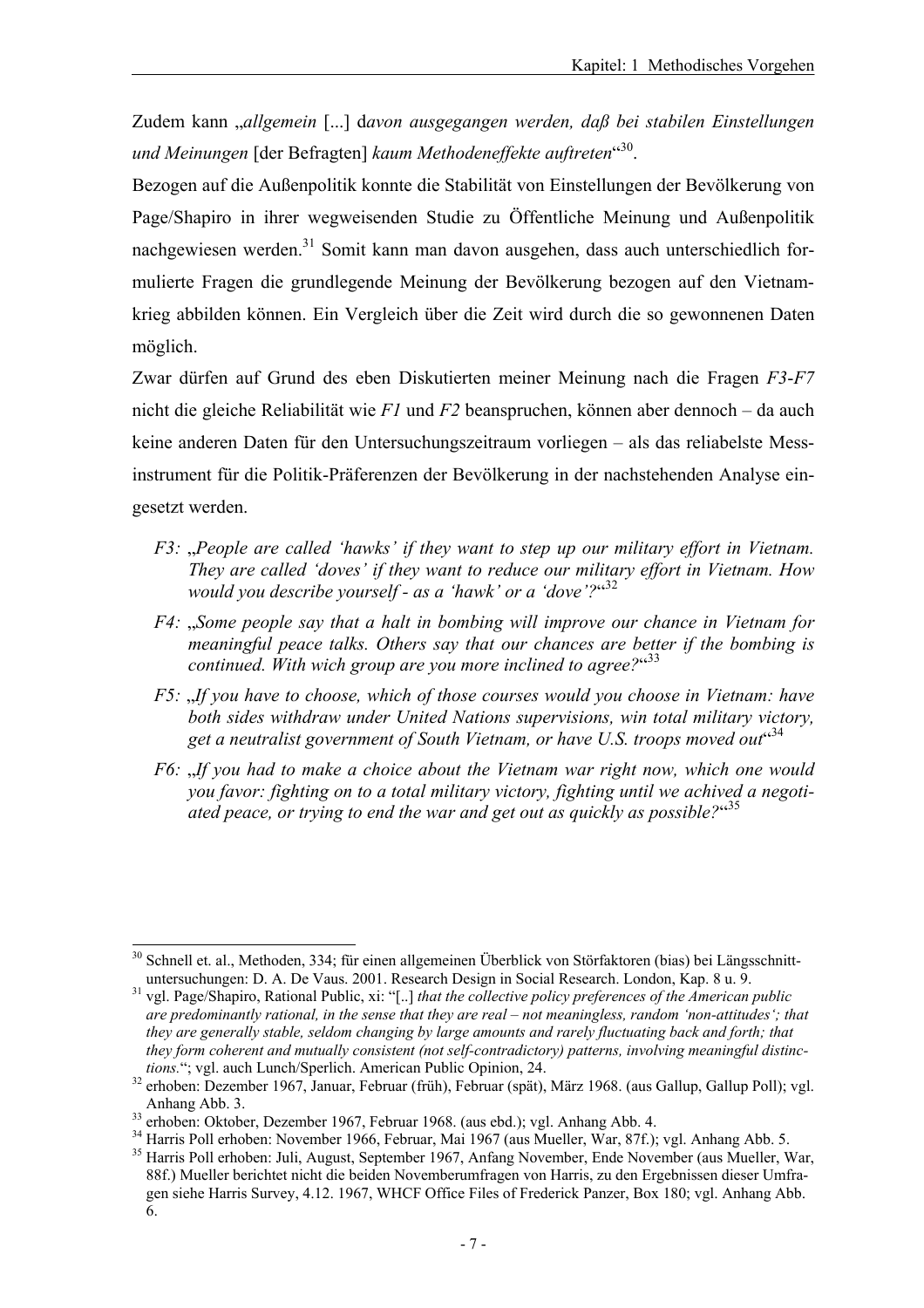*F7:* "*Just from what you've heard or read, which of these statements comes closest to the way you, yourself, feel about the war in Vietnam: The U.S. should begin to withdraw its troops, the U.S. should carry on its present level of fighting, the U.S.*  should increase the strength of ist attacks on North Vietnam<sup>436</sup>

#### **1.2.2 Medien**

Um die Medienberichterstattung während des Untersuchungszeitraums zu quantifizieren, wurde eine Inhaltsanalyse der einflussreichsten amerikanischen Medienorgane<sup>37</sup> angewandt. In ihr wurde eine Vollerhebung der relevanten "Editorials" der genannten Zeitungen und Magazine durchgeführt. Um die Kritik an der Administration von Seiten der Medien nachzuzeichnen, bieten solche Meinungsartikel die valideste Form der Messung.<sup>38</sup> Zu diesem Zweck wurde die Berichterstattung der ausgewählten Medien in insgesamt 64 Wochensegmente zerlegt (1. Januar 1967 bis 31.März 1968), wobei immer der Montag der Stichtag war. Aus den Wochensegmenten wurden mittels einer einfachen Zufallsstichprobe zwei Tage ausgewählt. An den so ausgesuchten Tagen wurde eine Vollerhebung aller den Vietnamkrieg betreffenden "Editorials" durchgeführt und mit einer Valenzanalyse die Häufigkeit der einzelnen Elemente der Analyse ermittelt.<sup>39</sup> Um die Rohdaten für die Analyse fruchtbar zu machen, wurden im Folgenden für die einzelnen Wochensegmente die relativen Häufigkeiten der einzelnen Ausprägungen der Variablen berechnet, um so zu einem einfachen Maß zu kommen. Dieses Maß bewegt sich zwischen 0 und 1. Mit Bezug auf den in der Medienwirkungsforschung überwiegend verwendeten Ansatz des 'Stimulus Response'-Modells kann somit einfach festgestellt werden, welche Medienmeinung im jeweiligen Zeitabschnitt vorherrschend ist.<sup>40</sup>

l 36 Harris Poll erhoben Oktober 1966, August, Oktober 1967 (aus Mueller, War, 87-89); vgl. Anhang Abb. 7.

<sup>37</sup> Ausgewählt wurden Washington Post; New York Times, Los Angeles Times und das Magazin News Week. Diese Wahl ist insofern angezeigt, da diese Medien als Meinungsführermedien in den USA angesehen werden können und damit den größten Einfluss auf die Öffentliche Kommunikation und Meinungsbildung hatten. Eine Analyse der Fernsehberichterstattung konnte nicht erfolgen, da die Bestände des dafür einschlägigen Archivs an der Vanderbuilt University erst im August 1968 anfangen (vgl. http://tvnews.vanderbilt.edu/coverage.pl?SID=20040327407745361&UID=&CID=&auth=&code=; 15.2. 04) und die Archive der TV-Sender für Forschung nicht zugänglich sind (persönliche Korrespondenz). Die Inhaltsanalyse der Print-Berichterstattung kann aber zumindest als Näherungswert für die Medienvariable

<sup>&</sup>lt;sup>38</sup> vgl. Ch. Eilders. 1997. The Impact of Editorial Content on the Political Agenda in Germany: Theoretical Assumptions and Open Questions Regarding a Neglected Subject in Mass Communication Research. Ber-

lin.<br> $39$  vgl. dazu grundlegend Ph. Mayring.  $82003$ . Qualitative Inhaltsanalyse. Weinheim/Basel.

<sup>&</sup>lt;sup>39</sup> vgl. dazu grundlegend Ph. Mayring. <sup>8</sup>2003. Qualitative Inhaltsanalyse. Weinheim/Basel.<br><sup>40</sup> Zu einem Überblick zum stimulus-response Ansatz siehe M. Schenk. <sup>2</sup>1987. Medienwirkungsforschung. Tübingen.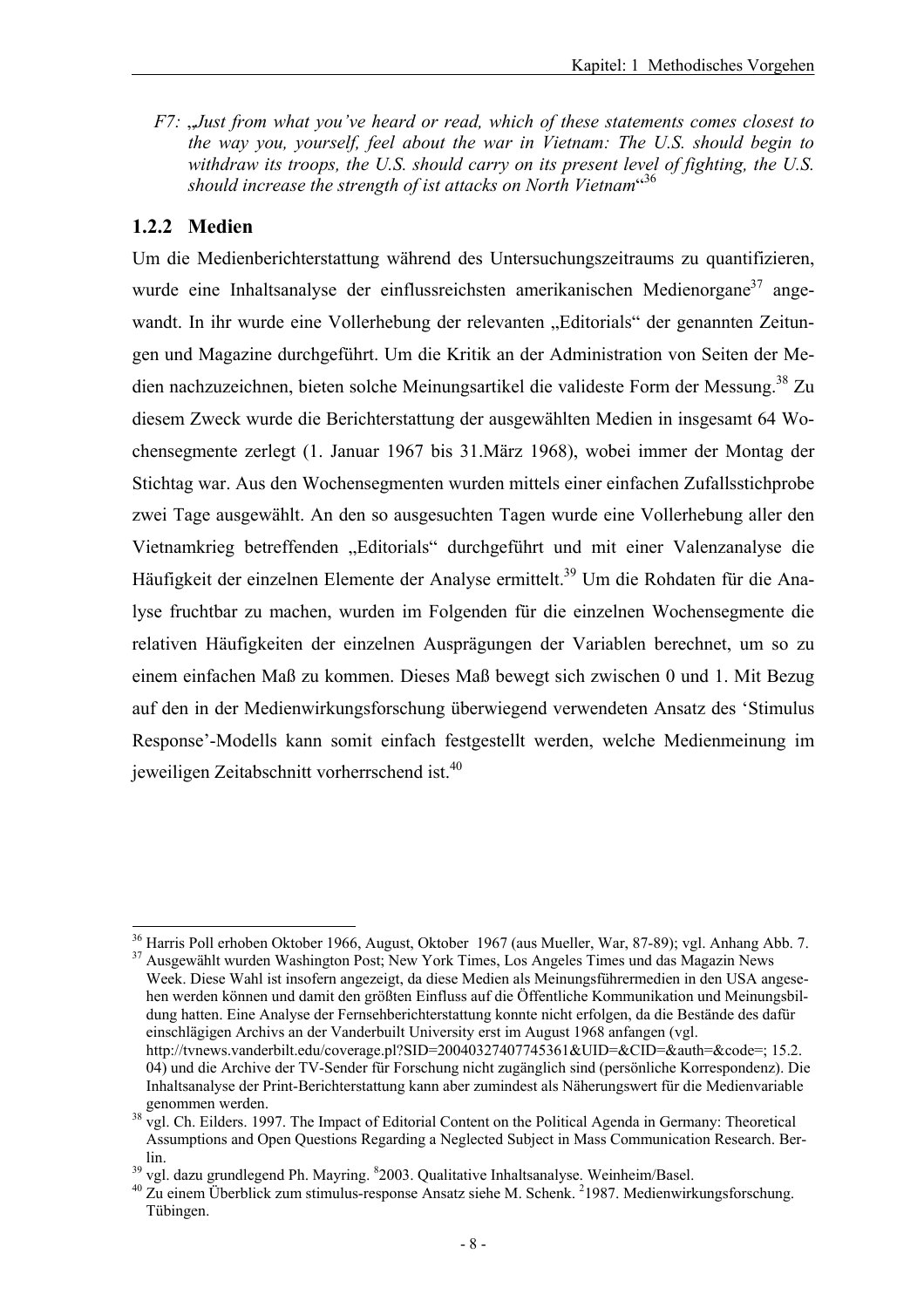Folgende für die Analyse relevanten Variablen wurden erhoben:

Korrespondierend mit den Fragen *F1* und *F2* wurde die Variable '*Unterstützung von John*sons Politik' (im Folgenden: Unterstützung) in die Analyse eingeführt.<sup>41</sup>

Für sie wurde korrespondierend mit den Meinungsumfragen ein zweigliedriges Kategoriensystem gewählt. Die Artikel wurden in solche, die der Johnson-Administration positiv gegenüberstanden und jene, die Kritik an der Administration übten, unterteilt.<sup>42</sup>

Wegen der sonst zu geringen Fallzahl wurde für die Medienberichterstattung die in der Inhaltsanalyse erhobenen Variablen '*Unterstützung für mehr Truppen*' '*Unterstützung für eine Ausdehnung des Luftkriegs*' und '*Unterstützung der grundsätzlichen Strategie der USA in Vietnam*' zu einer neuen Variablen '*Eskalation-Deeskalation*' zusammengefasst. Dies konnte vorgenommen werden, da die einzelnen Variablen sehr stark miteinander korrelieren (r= zwischen .85 und .96) und daher für den Analysezeitraum gegeneinander austauschbar sind.43 Für diese neue Variable wurde ein dreigliedriges Kategoriensystem gewählt: Eskalation, bei derzeitigem Kurs bleiben und Deeskalation.<sup>44</sup>

Zusätzlich wurde eine Variable erhoben, die sich auf die Informationspolitik des Weißen Hauses und die Darstellung des Konflikts in Vietnam bezieht. Es wurde wieder nach oben beschriebenem Verfahren vorgegangen. Auch hier wurde wegen der geringen Fallzahl ein zweigliedriges Kategoriensystem gewählt, nämlich ob die militärische Situation in Vietnam von den Medien als Fortschritt oder als Patt-Situation gesehen wird.45

<sup>41</sup> die Variable Kritik wurde als Rohvariable mit 3 Ausprägungen (keine Kritik, Kritik Hawk, Kritik Dove) erhoben; für die Analyse wurde diese auf eine dichotome Variable (keine Kritik, Kritik) aggregiert, um ei-

<sup>&</sup>lt;sup>42</sup> Die Unterteilung und Zuordnung des Inhalts in analysierbare Kategorien geschieht gezwungenermaßen nach eher subjektiven Kriterien. Um die Analyse intersubjektiv nachvollziehbar zu gestalten, wurde als Maßzahl für die Reliabilität die Intercoder-reliability vorgeschlagen. Zu diesem Zweck wurde aus der vorliegenden Stichprobe nochmals eine einfache Zufallsstichprobe gezogen und unabhängig vom Orginalcoder (der Autor) von einer zweiten Person nochmals codiert. Die daraus folgende Korrelation ergab einen Wert von r=0,89. Dies spricht für eine hinreichend große Übereinstimmung; zur methodischen Diskussion von Inhaltsanalyseverfahren siehe Schnell et. al. Methoden, 375-380; zu den Daten vgl. Anhang Abb. 9,

dort ist nur die Kategorie Unterstützug abgebildet. 43 Zu den erhobenen Rohvariablen siehe Kap. 14.3.

<sup>44</sup> vgl. Anhang Abb. 12-14.

 $45$  vgl. Anhang Abb. 11.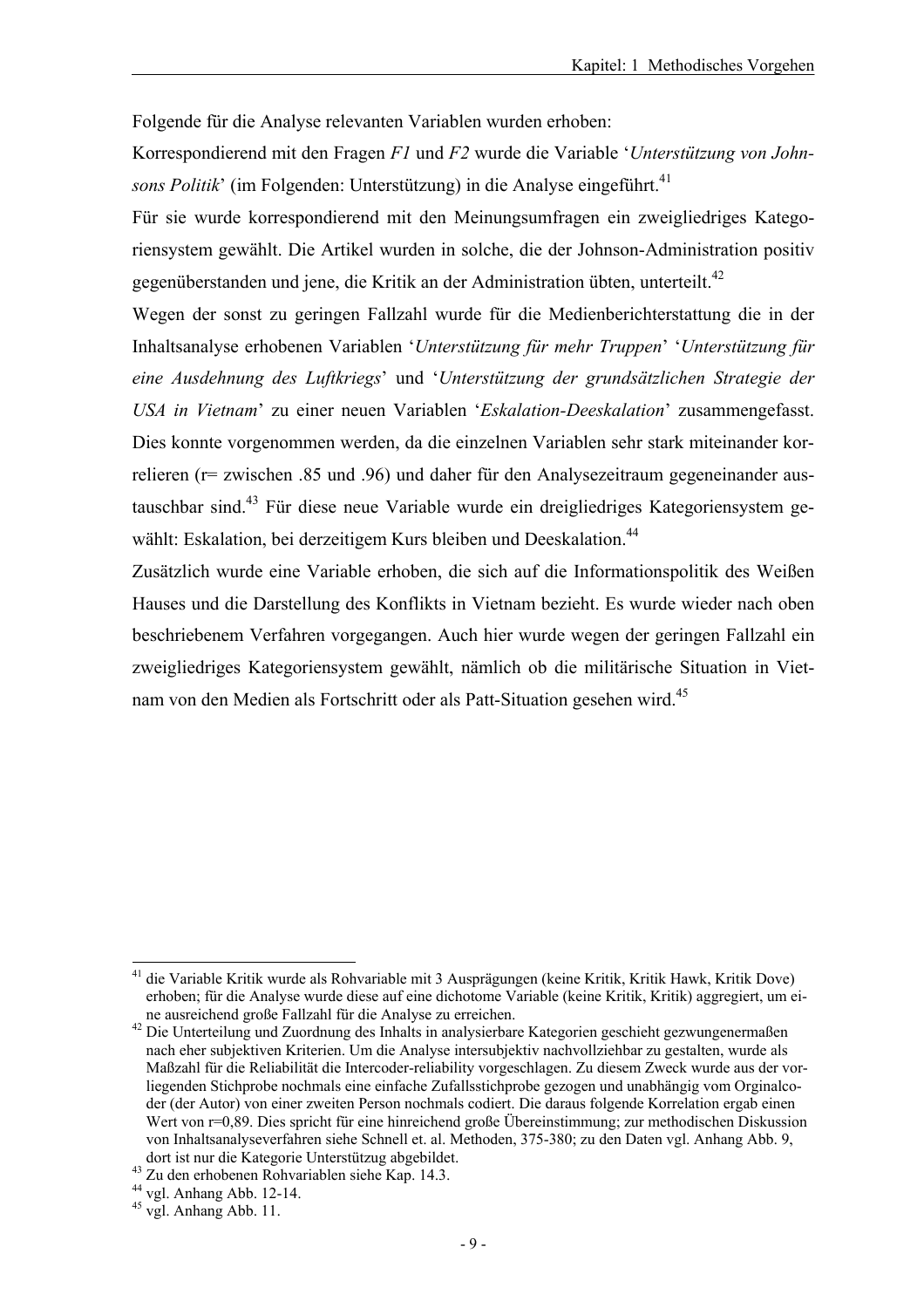# **2 Frühjahr 1967 – Erste Zweifel an Johnsons Vietnampolitik**

1967, zweieinhalb Jahre nachdem die USA in den Vietnamkonflikt eingriffen hatten, war die Nation gespalten. Aber sowohl Kriegsgegner, die so genannten *'doves'*, als auch die Befürworter des amerikanischen Kriegsengagements in Vietnam ('*hawks'*) kritisierten den Präsidenten für seine bisherige Kriegsführung. Johnsons "Strategie der Mitte" war in einer Sackgasse angelangt. Im folgenden Kapitel soll untersucht werden, wie sich diese Konfiguration in der Medienberichterstattung und der Öffentlichen Meinung widerspiegelte.

### *2.1 Medien – zwischen Patriotismus und Kritik*

Bezogen auf die Medienberichterstattung begann das Jahr 1967 für die Johnson-Administration mit einem Tiefschlag. Die *New York Times* hatte Ende 1966 eine achtteilige Reihe des Pulitzer-Preisträgers HENRY E. SALISBURY veröffentlicht, die sich sehr kritisch mit dem Bombardement Nordvietnams auseinandersetzte. SALISBURY war zwischen dem 23. Dezember 1966 und dem 7. Januar 1967 in Nordvietnam gewesen, und seine Artikel hatten eine klare Botschaft: Das Bombardement war bei weitem nicht so Erfolg versprechend wie von offizieller Seite dargestellt und hatte zusätzlich Opfer unter der Zivilbevölkerung verursacht.<sup>46</sup> Bezugnehmend auf das offizielle Dementi des Defense Departments, bei zurückliegenden Luftangriffen zivile Gebiete getroffen zu haben, schrieb SA-LISBURY:

"*This correspondent is no ballistics specialist, but inspections of several damaged sites and talks with witnesses make it clear that Hanoi residents certainly believe that they were bombed by United States planes, that they certainly observed United States planes overhead and that damage certainly occured right in the center of town.*" 47

Daraufhin musste die Administration zugeben, versehentlich zivile Gebiete in Nordvietnam getroffen zu haben.<sup>48</sup>

Zudem sagte SALISBURY am 2. Februar vor dem '*Foreign Relations Committee*' des Senats aus. Dort zerstörte er nicht nur die genannte Illusion, dass durch das amerikanische Bombardement ausschließlich militärische Ziele getroffen wurden, sondern beschrieb weiter,

l  $^{46}$  vgl. dazu H. E. Salisbury. 1967. Behind the Lines – Hanoi, December 23, 1966-January 7, 1967. New York u. H. E. Salisbury. 1988. A Time of Change: A Reporter's Tale of our Time. New York; vgl. auch J. Aronson. 1970. The Press and the Cold War. Indianapolis, 254-260 u. C. Wyatt. 1993. Paper Soldiers. The American Press and the Vietnam War. New York/London, 153-156; zu Kritik an Salisbury siehe N. Podhoretz. 1982. Why we are in Vietnam. New York, 117-120 u. G. Lewy. 1978. America in Vietnam. New

York, 398-404.<br><sup>47</sup> H. E. Salisbury. A Visitor to Hanoi inspects Damage laid to U.S. Raids. New York Times, 25.12. 1966, 1f.<br><sup>48</sup> vgl. dazu Th. Powers. 1973. The War at Home. Vietnam and the American People 1964-1968. New 171f.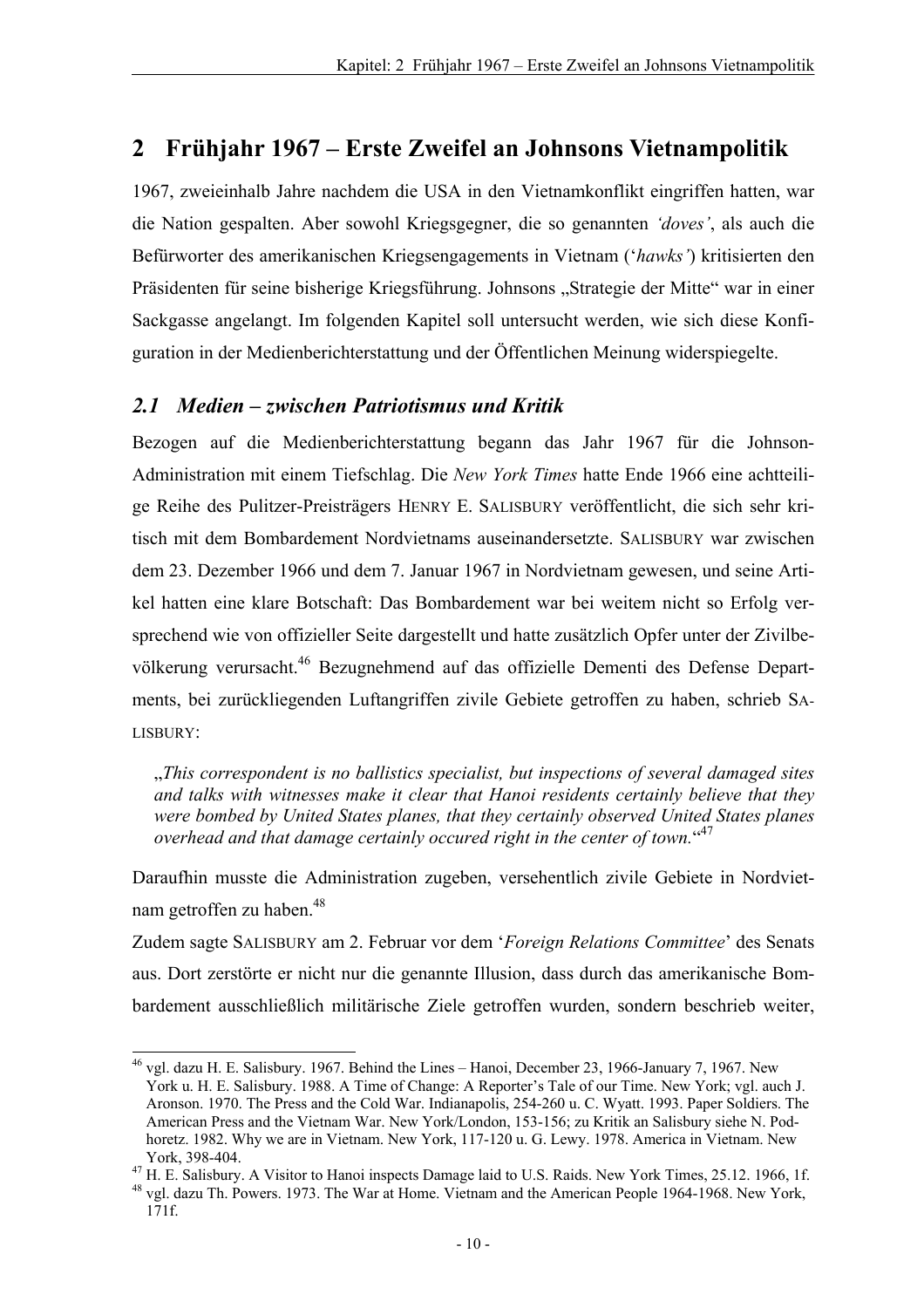dass auch das Ziel, den Nachschub für den Vietcong zu stoppen und die nordvietnamesische Führung an den Verhandlungstisch zu zwingen, in keiner Weise erreicht worden war.

SALISBURY folgerte aus seinen Beobachtungen, dass der Krieg am Scheideweg angelangt sei. Für ihn musste die Situation entweder zu Verhandlungen über ein Ende des Krieges führen, oder es musste zu einer massiven Eskalation des Konflikts kommen.

Für ihn lag die Präferenz auf einer Verhandlungslösung, und er riet dies auch in seiner Anhörung vor dem Komitee der amerikanischen Führung. <sup>49</sup>

SALISBURY zog mit seinen Artikel die Informationspolitik der Regierung in den Blickwinkel des öffentlichen Interesses. Powers fasst den Einfluss, den Salisbury auf die amerikanische Öffentlichkeit hatte, wie folgt zusammen:

"[...] *the administration seemed to have been caught in an outright lie.* [...] *Salisbury's vivid stories brought home the horror of the air war to vast sections of the public for the first time. [...] the suffering of the North Vietnamese became an accepted factor in ar*gument over the war.<sup>"50</sup>

Bedrohlich für den Präsidenten war dies besonders durch die sich auftuende '*Credibility Gap*'.51 Johnson und seine Militärs waren aus der Sicht einzelner Medienorgane im Begriff unglaubwürdig zu werden. Immer mehr Journalisten hegten Zweifel am Wahrheitsgehalt der Verlautbarungen aus dem Weißen Haus. Kathleen Turner gibt in ihrem Buch '*Johnson's Dual War*' Beispiele dafür, dass selbst langjährige Unterstützer der präsidialen Politik von Johnson abrückten und es zu einer "*intensification of the charges against Johnson*, which increasingly focused on his handling of the war in Vietnam" kam.<sup>52</sup> Zwischen der Informationspolitik der Administration und der Realität in Südostasien bestanden offenbar derart große Unterschiede, dass JOHNSONs langjähriger Kritiker WALTER LIPPMANN von der *Washington Post* in seiner Kolumne ..*Today and Tomorrow*" zwei Artikel<sup>53</sup> der '*Credibility Gap*' der Administration widmete und feststellte,

"[...]*, there has never been a time when the President and the working press distrusted each other so much as they do today.* [...] *The conflict today has degenerated to the* 

l <sup>49</sup> vgl. dazu: H. E. Salisbury. 1967. Harrison E. Salisbury's Trip to Vietnam: Hearing before the Committee on Foreign Relations United States Senat. Washington. 50 Powers, War at Home, 172 f.

<sup>&</sup>lt;sup>51</sup> Natürlich war von einer "Credibility Gap" schon vor 1967 in den Medien zu lesen (vgl. Memo Panzer to Goldstein + Roche mit attachment 14.10. 1967, WHCF Files of Marvin Watson, Box 19 [1 of 2)]; in diesem ist, neben einer Aufstellung möglicher Angriffspunkte des Präsidenten, eine genaue Aufstellung aller Presseartikel mit Bezug auf Johnsons Credibility Gap aufgeführt), allerdings kann man erst 1967 eine größere Thematisierung dieses Themas feststellen. Erstmals gebraucht wurde der Begriff Credibility Gap von David Wise in der New York Herald Tribun im Zusammenhang mit den Zweifeln im Zusammenhang mit der Tonking Gulf Resolution, vgl. dazu Culbert, Johnson and the Media, 230. 52 Turner, Dual War, 177; zu den einzelnen Berichten vgl. ebd. 176f.

<sup>53</sup> W. Lippmann. The Credibility Gap I, Washington Post, 28.3. 1967, A17 u. The Credibility Gap II, Washington Post, 30.3. 1967, A21.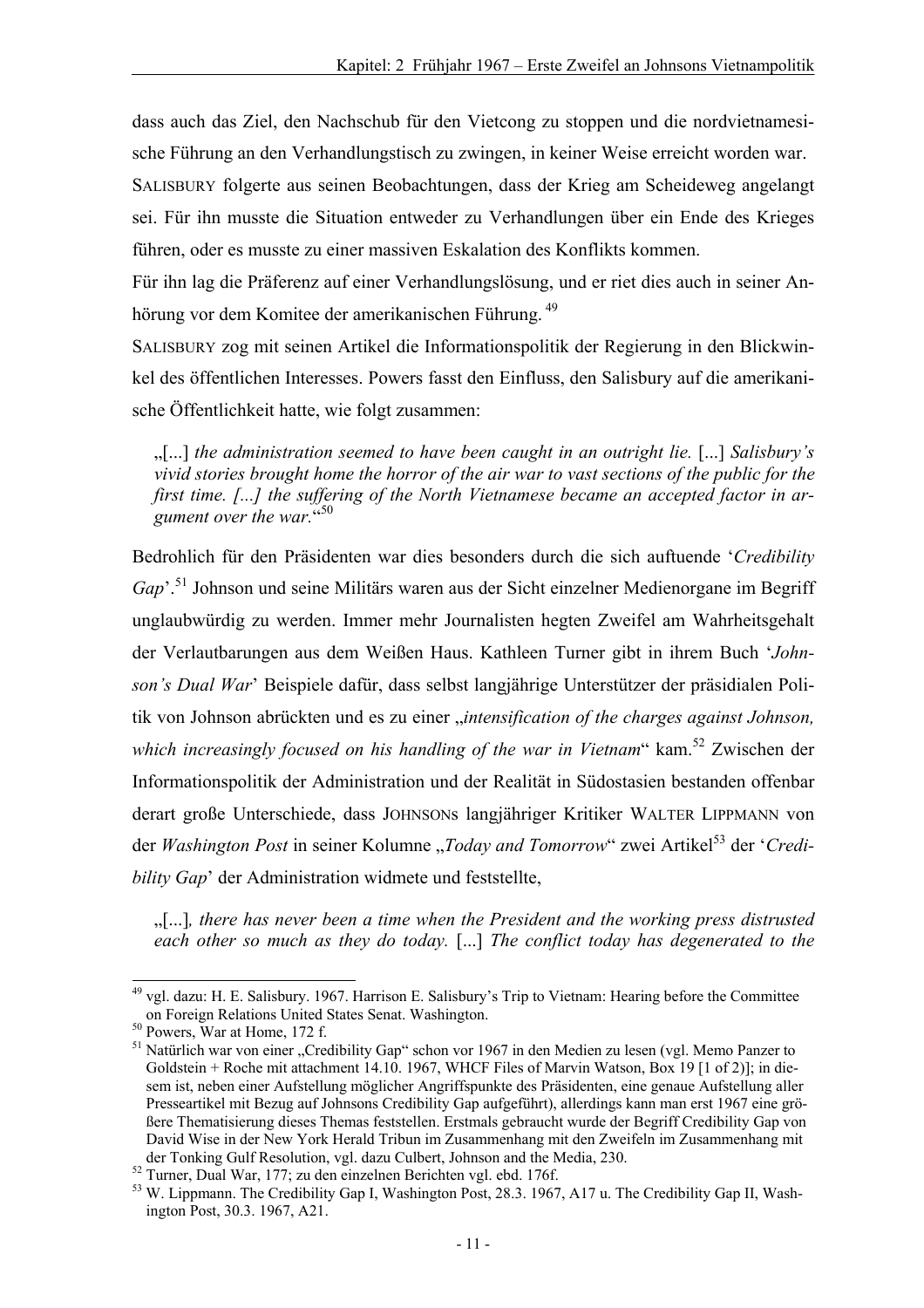*point where there is no longer much pretense that the news is not being manipulated in order to make the Congress, the newspapers, the networks, and the public at large support the President.*" 54

Die oben auszugsweise zitierte Serie zur Glaubwürdigkeitslücke der Regierung bildete den Endpunkt einer seit 1964 schwelenden konfliktären Beziehung zwischen dem Kolumnisten und dem Präsidenten. Artikel für Artikel hatte LIPPMANN die nicht vorhandene moralische Legitimation, JOHNSONs Verschleierungstaktik und die Weigerung der Administration, eine Neubewertung des Konflikts vorzunehmen, angeprangert.<sup>55</sup>

Eine Kolumne Anfang Dezember 1966 kann als Illustration für LIPPMANNS JOHNSON Bild dienen:

"*It is the president's refusal to recognize the military and political reality that stands in the way of a cease-fire and a negotiated settlement. It is no easy for Lyndon Baines Johnson to swallow the bitter pill of recognizing the fact that he is in a war which he cannot win. It would take a man of noble stature and of the highest moral courage to do that. There is no reason to think that Mr. Johnson is such a man*."<sup>56</sup>

Für LIPPMAN "[i]*t was Johnson's hubris which has gotten the United States in the quag*mire<sup>"57</sup>.

War aber die Kritik der eben angeführten Beispiele repräsentativ für die amerikanische Medienlandschaft? Diese Frage soll durch die Inhaltsanalyse der einflussreichsten Medienorgane beantwortet werden.

Interpretiert man die Ergebnisse der Inhaltsanalyse<sup>58</sup>, so kann festgestellt werden, dass im ersten Halbjahr 1967 die Kritik an JOHNSONs Vietnampolitik nicht '*common sense*' innerhalb der Medienlandschaft war. Die Maßzahl für die Kritik an der Johnson-Administration schwankt bis zum Juli 1967 auf dem Index immer um 0,5. Zwar kann festgestellt werden, dass es durchaus Kritik an der Regierung gab (z.B. in Anschluss an SALISBURYs Artikel), sich die Berichterstattung der Stichprobe aber nicht signifikant zum negativen veränderte, also nicht für eine längere Zeit unter die 0,5 Marke fiel. Ähnliches konnte Hallin für die Fernsehberichterstattung nachweisen: "[...] 'negative' stories were by no means typical of *television coverage in the period before the Tet offensive*" 59.

<sup>&</sup>lt;sup>54</sup> ebd. The Credibility Gap I.

<sup>&</sup>lt;sup>55</sup> siehe dazu jüngst F. Logevall. 1995. First among Critics: Walter Lippmann and the Vietnam War. Journal of American East Asian Relations 4. 351-376.

of American East Asian Relations 4. 351-376. 56 W. Lippmann. Mr. Johnson's Quagmire, Washington Post, 8.12. 1966, A21.

<sup>57</sup> Logevall, First among Critics, 371.

 $58$  vgl. Anhang Abb. 9.

<sup>59</sup> Hallin, Uncensored War, 133.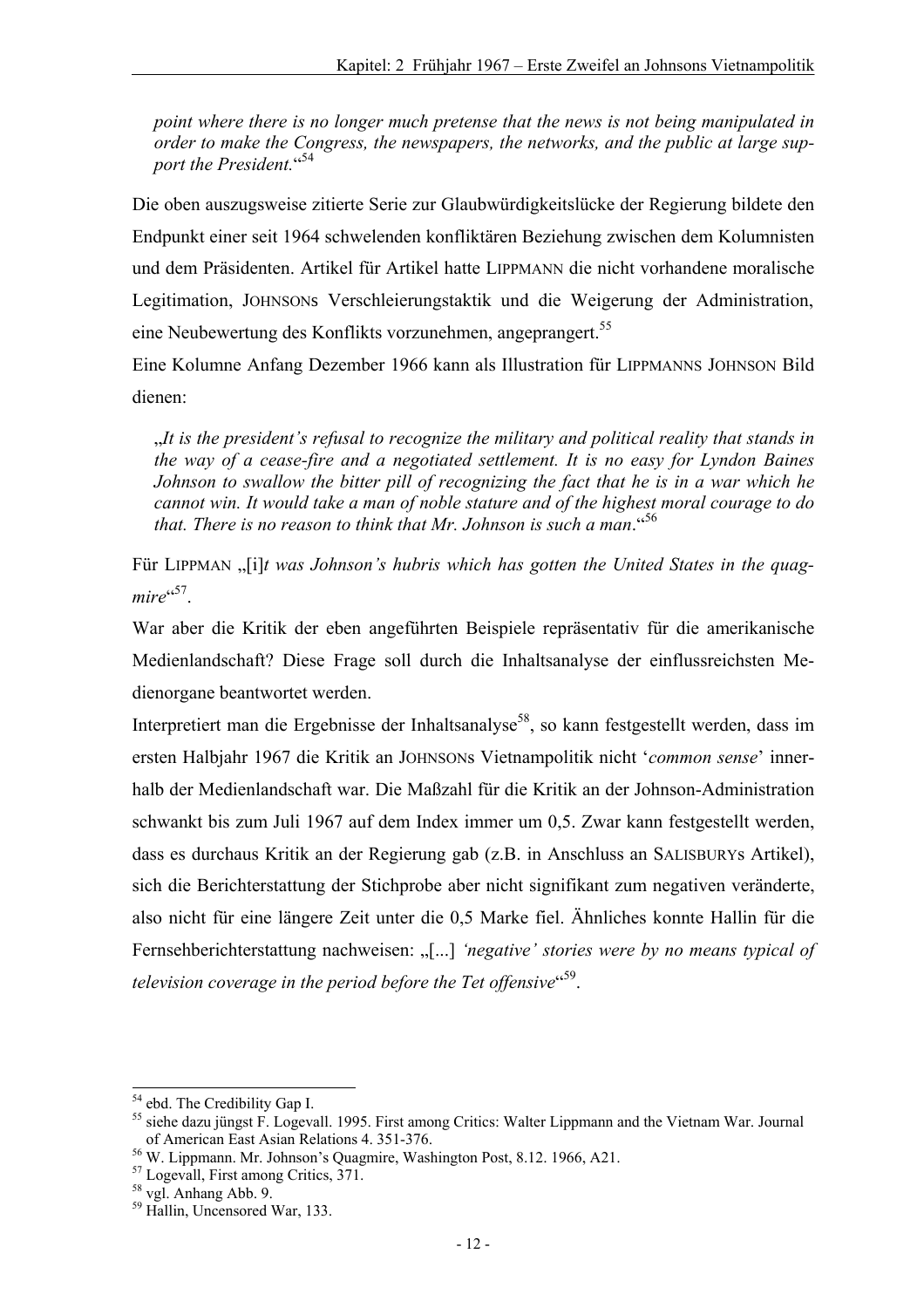Führt man für die Periode bis Juni 1967 mit den vorhandenen Daten eine OLS-Regression durch, kann allerdings auch ein leicht negativer Trend in den Daten festgestellt werden.<sup>60</sup>

Daraus ergibt sich, dass im Gegensatz zu Hallins Beobachtung eines " [...] *general flow of reporting that was strongly supportive of American actions in Vietnam*" 61 man dies für die Presseberichterstattung zumindest abschwächen muss.62 Kritik an und Unterstützung für die Johnson-Administration in den Berichten kommen etwa gleichmäßig vor, allerdings nahm mit Fortschreiten des Krieges die Kritik dann immer weiter zu.

Wie sah es in der vorliegenden Stichprobe mit dem Deeskalations-Eskalations-Kontinuum aus?

Verglichen mit der Unterstützungs Variable, ergibt sich ein ähnliches Muster. Nach SALIS-BURY's Artikelserie entwickelte sich kurzfristig ein deeskalatorischer Trend, aber bereits in der vierten Januarwoche drehte sich dieser in der Stichprobe wieder zu einer vermehrten Befürwortung eines größeren militärischen Einsatzes der USA, um nur nach weiteren zwei Wochen wieder unter die für die Messung kritische 0,5 Marke zu fallen. Für die Periode bis Ende Juni kann also bei der Berichterstattung kein klarer Trend bezüglich der Präferenzen der Medien für eine Eskalation oder Deeskalation des Konflikts ausgemacht werden.<sup>63</sup>

### *2.2 Öffentliche Meinung – zwischen Unzufriedenheit und Eskalation*

Die Öffentliche Meinung war in der Zeit bis Juli 1967 von zwei grundlegenden zusammenhängenden Tendenzen geprägt. Dies war zum einen die immer virulenter werdende Unzufriedenheit der Öffentlichkeit mit Johnsons Vietnam-Politik, und zum anderen, dass sich die Mehrheit der Bevölkerung – im Gegensatz zu den Medien – für eine bedingungslose Eskalation des Konfliktes aussprach.

#### **2.2.1 Die Unterstützung schwindet**

Um die Zufriedenheit der Bevölkerung mit JOHNSONs Vietnampolitik zu messen, wird auf die Daten der beiden Fragen *F1* und *F2* zurückgegriffen.

Nach einer Gallup-Umfrage unterstützten im Frühjahr 1967 noch rund 43% der Bevölkerung die Vietnampolitik des Präsidenten, und 50% sprachen sich für den Kriegseinsatz amerikanischer Soldaten aus.<sup>64</sup> Diese Daten bedeuteten für JOHNSON und das Weiße Haus noch immer durchaus eine Bestätigung des eingeschlagenen Kurses. "[...]*, your Vietnam* 

<sup>60</sup> siehe dazu Anhang Abb. 10.

<sup>&</sup>lt;sup>61</sup> ebd. (meine Hervorhebung).

<sup>62</sup> vgl. dazu auch die Ergebnisse der Inhaltsanalyse für die nachfolgenden Monate Anhang Abb. 10 u. 13.

 $63$  siehe Anhang Abb. 12 u. 14 u. Fußnote 41.

<sup>64</sup> Umfragedaten aus Gallup, Gallup Poll, 2062.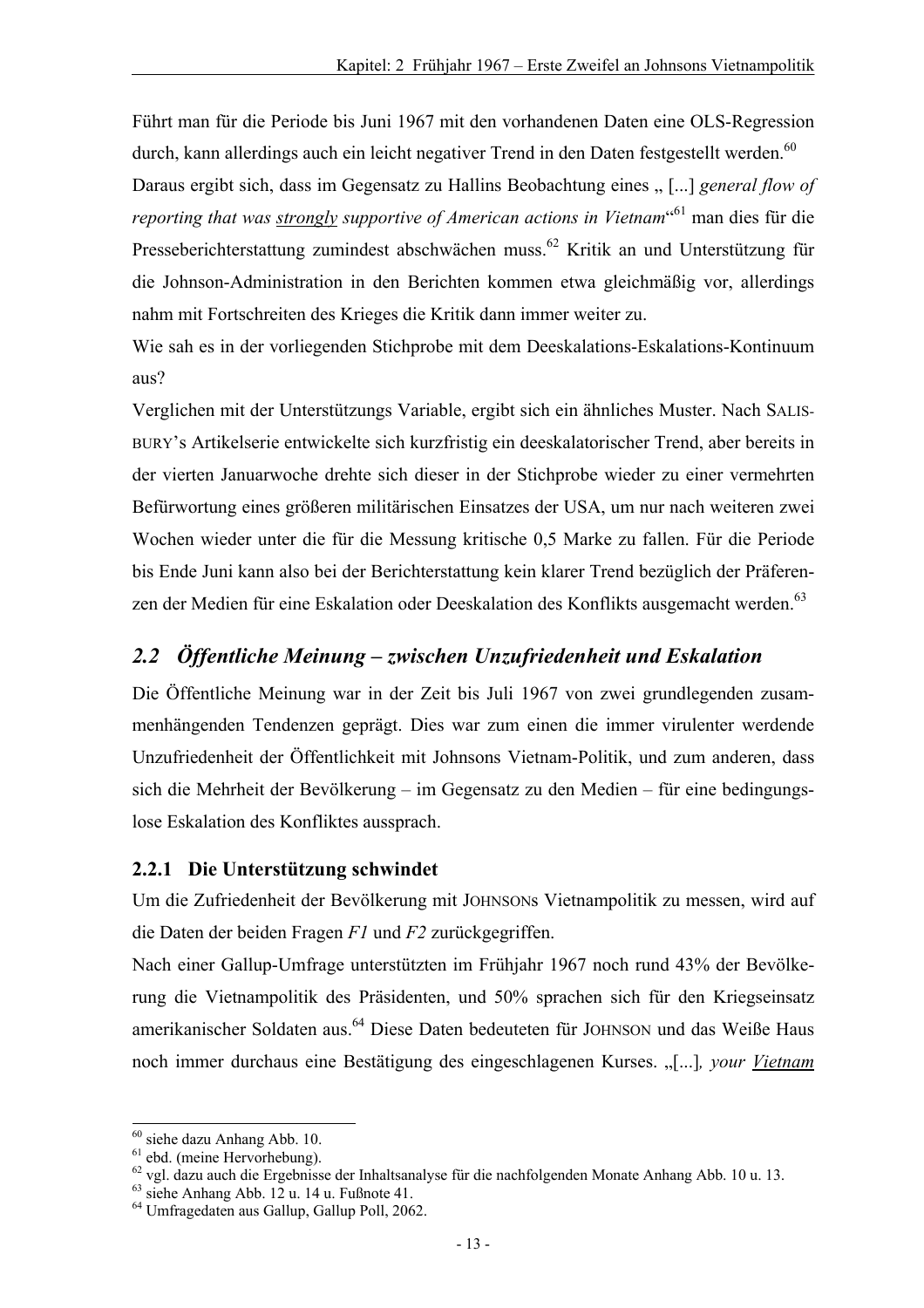*job rating shows more approval for the first time in five months.*" schrieb JIM JONES dem Präsidenten.

Wichtiger schien noch, dass das *"Vietnam job rating is highest among Democrats, which should give pause to Senate Democratic Dove*" 65.

Der relative Aufschwung in den Meinungsumfragen sollte für Johnson aber nur von kurzer Dauer sein. Am 4. Juni teilte Johnson seinem *Secretary of State* DEAN RUSK als Reaktion auf die ihm vorab zugänglichen Gallup-Ergebnisse mit: "*those approving my conduct of the presidency have fallen to 46%. Those who belive it was a mistake to send troops to fight in Vietnam have risen from 25% in March to 36%. Only 49% now believe it was not a mistake.*" 66 Zudem glaubten Mitte Juni nur noch 15% der amerikanischen Bevölkerung an einen Sieg der Amerikaner in Vietnam. Über die Hälfte der Befragten sahen als wahrscheinlichsten Ausgang des Krieges einen Kompromiss zwischen den Kriegsparteien.<sup>67</sup>

#### **2.2.2 Politik-Präferenzen – Hawks geben den Ton an**

Wie aus dem eben Dargestellten ersichtlich wird, schwand die Unterstützung der Bevölkerung für den von der Administration eingeschlagenen Kurs im ersten Halbjahr 1967. Wie sahen aber die Präferenzen der amerikanischen Bürger aus? Um dies zu eruieren, sollen hier die Ergebnisse des zweiten Fragekomplexes der Meinungsumfragen untersucht werden. Um die Stimmung in der Bevölkerung zu messen, steht für den Zeitraum bis Juni allein *F5* mit einer wiederholten Messung zur Verfügung. An der Frage: "If you have to *choose, which of those courses would you choose in Vietnam: have both sides withdraw under United Nations supervisions, win total military victory, get a neutralist government of South Vietnam, or have U.S. troops moved out?*" lassen sich nichtsdestotrotz zwei grundlegende Sachverhalte nachzeichnen.

Erstens, dass die Mehrzahl der Amerikaner einen beidseitigen Rückzug unter Aufsicht der UN wünschte, diese sich aber bis Mai 1967 immer weiter verminderten, und zweitens, dass als Alternative dazu eine Eskalation des Konflikts durch die amerikanische Seite von der Bevölkerung präferiert wurde. Im November 1966 sprachen sich 57% der Befragten für einen beidseitigen Rückzug aus, bei einer knapp über 30% liegenden Befürwortung für eine militärische Eskalation.<sup>68</sup>

l  $<sup>65</sup>$  Zu diesem und dem vorhergehenden Zitat siehe: Memo Jones to LBJ, 7.6. 1967. Gallup Poll" WHCF</sup>

National Security Defense (ExND 19/CO 312 5/4/67, Box 226 (Hervorhebungen im Original).<br><sup>66</sup> Memo, LBJ to Rusk 4.6. 1967, "Public Opinion" NSF Memos to the President, Box 96.

<sup>67</sup> Umfragedaten aus Gallup, Gallup Poll, 2062 u. 2069.

<sup>68</sup> Die beiden anderen Antwortvorgaben können hier vernachlässigt werden, da sie mit jeweils zwischen 5- 8% keine signifikanten Unterschiede über den Fragezeitraum aufweisen, bzw. so gedeutet werden müssen, dass beide Optionen "*move US Troops out"* und "neutralist South Vietnam" als Politik-Alternativen durch die Bevölkerung kategorisch abgelehnt wurden.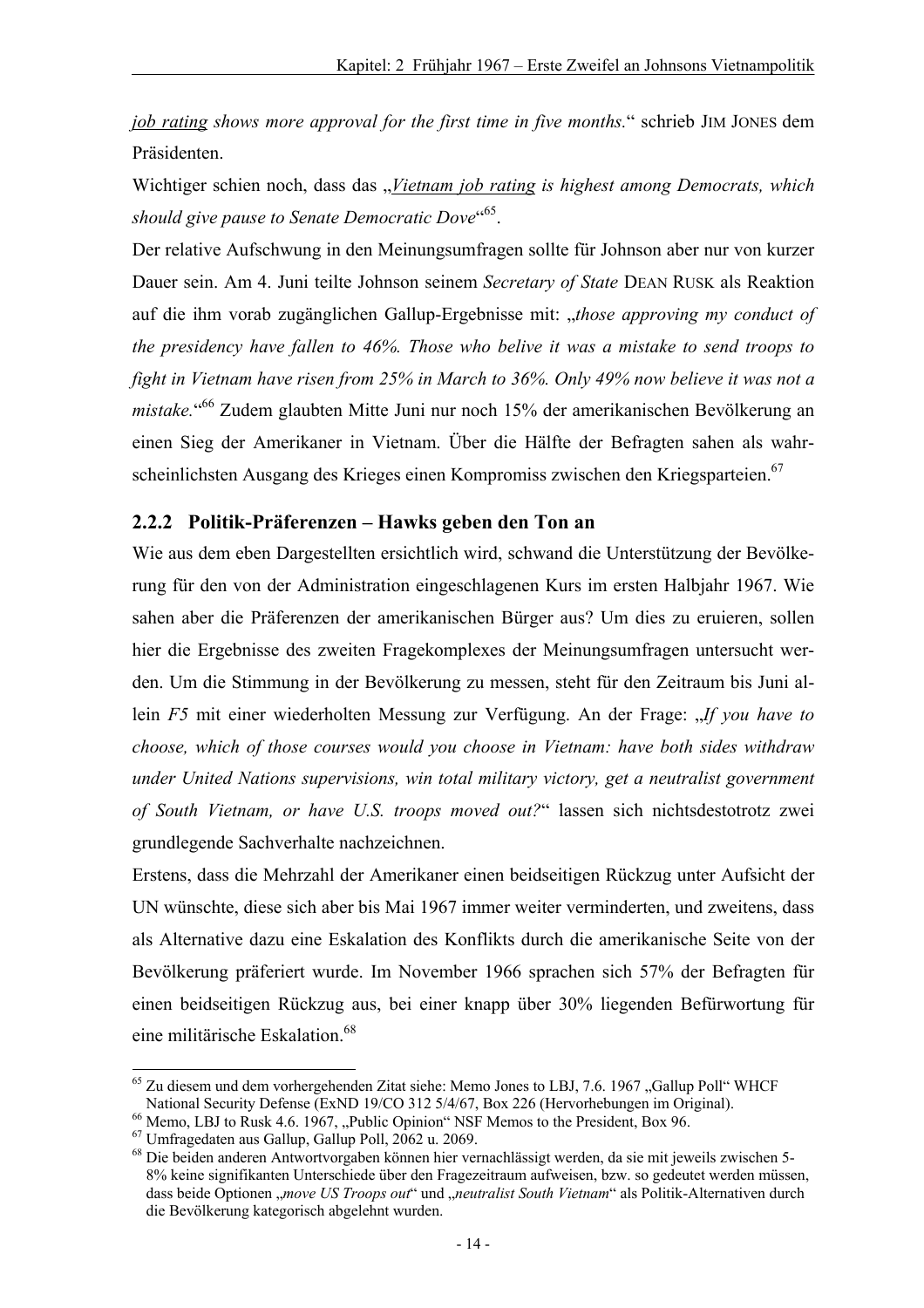Die Administration kam Ende 1966 zu dem Schluss, dass der Krieg in einer Sackgasse angekommen war.

Der Öffentlichkeit präsentierte JOHNSON diese Erkenntnis der politischen und militärischen Führung in seiner '*State of the Union Address*' vor dem Kongress. Am 10. Januar sagte er in Bezug auf Vietnam:

"[...] *Abroad, the question is whether we have the staying power to fight a very costly war, when the objective is limited and the danger to us is seemingly remote. We have choosen to fight a limited war in an attempt to prevent a larger war – a war almost certain to follow, I believe, if the Communists succeed in overrunning and taking over South Vietnam by aggression and force.* [...]*. I wish I could report to you that the conflict is almost over. This I cannot do. We face more cost, more loss, and more agony.*  [...]*. But the U.S. will stand firm in Vietnam*."<sup>69</sup>

Zusätzlich waren zwischen Ende 1966 und Beginn 1967 mehrere Friedensinitiativen, unter ihnen '*Marygold*', initiiert von polnischer Seite, von nordvietnamesischer Seite mit großer Publizität verstrichen lassen worden.<sup>70</sup>

Die Reaktion der Öffentlichkeit auf diese beiden Vorkommnisse ließ nicht lange auf sich warten. Als im Februar 1967 *F5* zum nächsten Mal gestellt wurde, kann ein signifikanter Bruch in der Öffentlichen Meinung beobachtet werden. Nur noch 44% (-13%) der Befragten befürworteten den gemeinsamen Rückzug, dagegen sprachen sich nun 43% (+12%) für '*win total victory'* aus. Die Verschiebung zwischen Februar und Mai fiel dann zwar nicht mehr so dramatisch aus wie zu Anfang des Jahres, doch ist festzustellen, dass nunmehr mit 47 zu 41% diejenigen, die einen größeren militärischen Einsatz befürworteten, in der Mehrheit waren. $71$ 

Frustriert von den enttäuschenden Kriegsbemühungen der Amerikaner und der anscheinenden Unwilligkeit der Nordvietnamesen zu Verhandlungen, forderte die Bevölkerung eine militärischen Eskalation des Konflikts. Wenn schon der Konflikt länger dauern sollte, wie von JOHNSON in seiner '*State of the Union Address*' erklärt, so sollte dieser doch soweit wie möglich verkürzt werden.

Ein Abzug amerikanischer Truppen kam für die Öffentlichkeit nicht in Frage (im Mai sprachen sich nur sechs Prozent der Befragten für einen Abzug der amerikanischen Truppen aus).

 $69$  L. B. Johnson. 1968. Public Papers of Lyndon B. Johnson. 1967, 1. Washington D.C.

<sup>70</sup> vgl. zu Marygold besonders Gibbons, U.S. Government Bd. 4, 495-501; zu den Friedensinitiativen im Allgemeinen: G. D. Moss. <sup>3</sup>1998 Vietnam, an American Ordeal. New Jersey, 249-252, G. Herring. [Hg.]. 1983. The Secret Diplomacy of the Vietnam War. Austin; D. Kraslow/L. Loory. 1968. The secret search for Peace in Vietnam. London, A. E. Goodman. 1978. The lost peace. America's Search for a Negotiated

Settlement of the Vietnam War. Stanford.<br><sup>71</sup> vgl. zu einem ähnlichen Befund Lunch/ Sperlich. American Public Opinion, allerdings muss dieser bezogen auf die Zeit ab Juli 1967 modifiziert werden, siehe Kap. 5.2.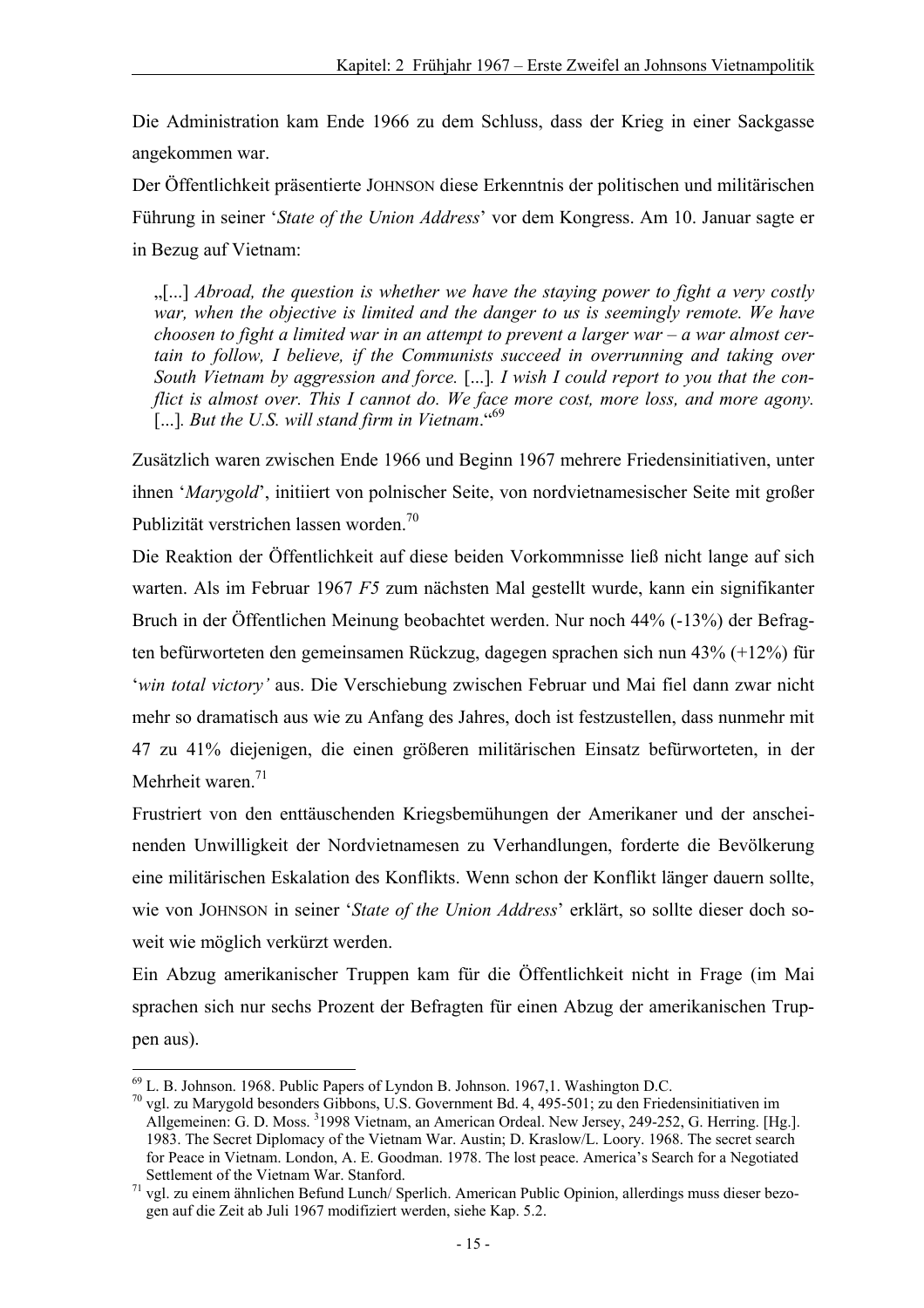LOUIS HARRIS folgerte aus den Ergebnissen seiner Umfragen, dass "*there was strong public support for intensified military pressure as the best and perhaps the only method to achieve an honorable liquidation of the war*."<sup>72</sup>

Dieser Befund wird auch durch ein weiteres Umfrageergebnis gedeckt. Am 26. Februar sprachen sich in einer Gallup-Umfrage 67% der Befragten für eine Fortsetzung des Bombardements Nordvietnams aus, nur 24% befürworteten ein Ende. Gefragt nach ihren Beweggründen gehörten zu den häufigsten Antworten: "*It's the only way to end the war*" und –besonders bezeichnend für die Stimmung in der Bevölkerung – "*We should go even further* – *blow them off the map*<sup>".<sup>73</sup></sup>

## **3 Johnson in der Plausibilitätsfalle**

Für JOHNSON hatte die wachsende Opposition eine klare Botschaft – seine Kriegs- und Informationsstrategie hatte fehlgeschlagen. HARRIS' Befürchtungen, dass JOHNSON "*overplayed his hand by raising hopes for a settlement*" und daraufhin "*has met with disillusionment among the people*" 74 trifft auch für seinen Umgang mit den Medien zu, wie die Reaktionen von LIPPMANN zeigten.

Auch in den Augen von JOHNSONs Beratern bedeutete die wachsende Opposition in der Bevölkerung ein ernsthaftes Problem. "*Vietnam is the President's number one obstacle to re-election*" 75, schrieb FRED PANZER in einem Memo an JOHNSON. Im gleichen Memo konstatiert 'JOHNSONs Mann für die Umfragen', dass "*after 3 years of war almost half the people say they do not have a clear idea of what the war is all about*  $16$ 

Dieser Umstand kristallisierte sich während des ersten Halbjahres 67 zur Blaupausenformel im Umgang mit der wachsenden Opposition. Zum Beispiel findet man nur drei Tage später in einem Memorandum von MCNAMARA an JOHNSON den Satz: "[...] *Most Americans do not know how we got where we are, and most without knowing why,* [...]"<sup>77</sup>. Die Reaktion der engsten Vertrauten JOHNSONs auf die 'mangelnde Informiertheit' der Öffentlichkeit bestand in der Suche nach einer Public Relations-Kampagne, um die Bürger hinter der Strategie eines begrenzten Krieges zu versammeln.

 $^{72}$  L. Harris. "How the U.S. Public Now Feels About Vietnam", Newsweek, Feb. 27, 1967, 24f. zitiert in Gibbons, U.S. Government Bd. 4, 555.

 $^{73}$  Umfragedaten aus Gallup, Gallup Poll, 2052.

<sup>74</sup> zitiert in Gibbons U.S. Government Bd. 4, 556.

<sup>&</sup>lt;sup>75</sup> Memo, Panzer to President 16.6. 1967, "Adv. Gallup Poll" WHCF Office Files of Frederick Panzer, Box 398. 76 ebd.

<sup>77</sup> M. Gravel. [Hg.]. 1971. The Pentagon Papers (Gravel Edition). Bd. 4, 486.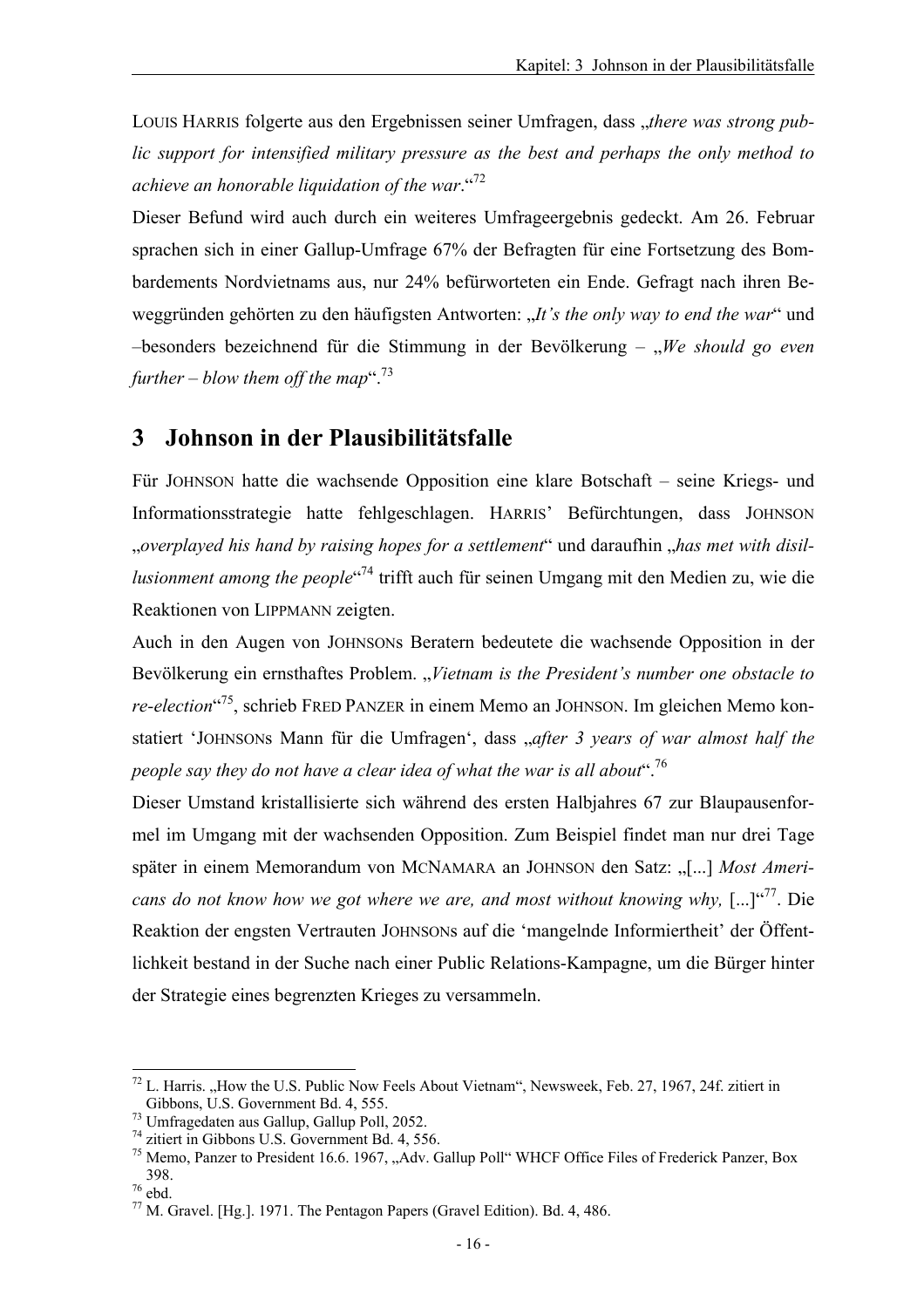## *3.1 Vietnam Information Group und Citizens' Committee*

Zu diesem Zweck wurden zwei Institutionen in der Administration in Betracht gezogen. Dies war erstens die '*Vietnam Information Group*' (VIG), bestehend aus Mitarbeitern des Weißen Hauses, die nützliche Informationen bereitstellen sollten, um so diejenigen, die JOHNSONs Politik in der Öffentlichkeit unterstützten, mit schlagkräftigen Argumenten auszustatten. Zweitens sollte ein '*Citizens' Commitee*' ins Leben gerufen werden, das die Positionen der Administration öffentlichkeitswirksam vertreten sollte.

Erstmals ins Gespräch gebracht wurde die VIG78 von JOHNSONs '*Special Consultant*' JOHN ROCHE in einem Memo an den Postminister O'BRIAN mit einer Kopie an WALT ROSTOW Anfang Februar 1967:

"*It seems to me that we must start with the presumption that the worst alternative may occur – in this instance that the war in Vietnam will not be settled before the 1968 election. Assuming that the war will not itself be an issue (except for a few peace types), but that it will provide a psychological background for the campaign, we can anticipate what I have called the "Korean whipsaw": On Mondays, Wednesdays and Fridays, we will be the war party; on Tuesdays, Thursdays and Saturdays, the party for appeasement. To avoid being whipsawed in this manner by the Republicans, the administration*  needs to provide better information on Vietnam to its friends, especially in Congress<sup>«79</sup>

ROCHE zielte mit seinem Vorstoß vor allem auf den bevorstehenden Wahlkampf und die zu erwartende Kritik von Seiten der Republikaner. Der Wahlkampf von 1964, in dem JOHN-SON gegen GOLDWATER die gleiche Strategie (wenn auch mit vertauschten Rollen) anwandte<sup>80</sup>, muss JOHNSONs Beratern nur noch zu gut im Gedächtnis gewesen sein.

Von wem die Initiative für das '*Citizens' Committee*' ausging, scheint, um es mit den Worten von Gibbons auszudrücken, "somewhat obscure"<sup>81</sup>. Erstmals wurde der Vorschlag für ein solches Komitee von ABBOTT WASHBURN, einem PR-Berater aus Washington in einer Diskussion mit ROSTOW gemacht.

In einem Brief an ROSTOW machte WASHBURN drei Vorschläge, um die Öffentlichkeitsarbeit der Johnson-Administration zu verbessern:

1. JOHNSON sollte kurze, wöchentliche TV-Auftritte machen, in denen er die amerikanische Öffentlichkeit über die Entwicklungen in Vietnam unterrichten und die Gründe für die amerikanische Beteiligung in Vietnam erklären sollte.

l <sup>78</sup> zur Entwicklung der VIG siehe S. McGowen. 1998. Vietnam Information Group. Encyclopedia of the Vietnam War. Bd. II. Santa Barbara/Denver, 788f. 79 zitiert in Gibbons, U.S. Government Bd. 4, 603.

<sup>&</sup>lt;sup>80</sup> zum Wahlkampf von 1964 vgl. u.a. R. Dallek. 1998. Flawed Giant. Lyndon Johnson and his Times 1961-1973. New York/Oxford, 122-184.

 $81$  Gibbons, U.S. Government Bd. 4, 603;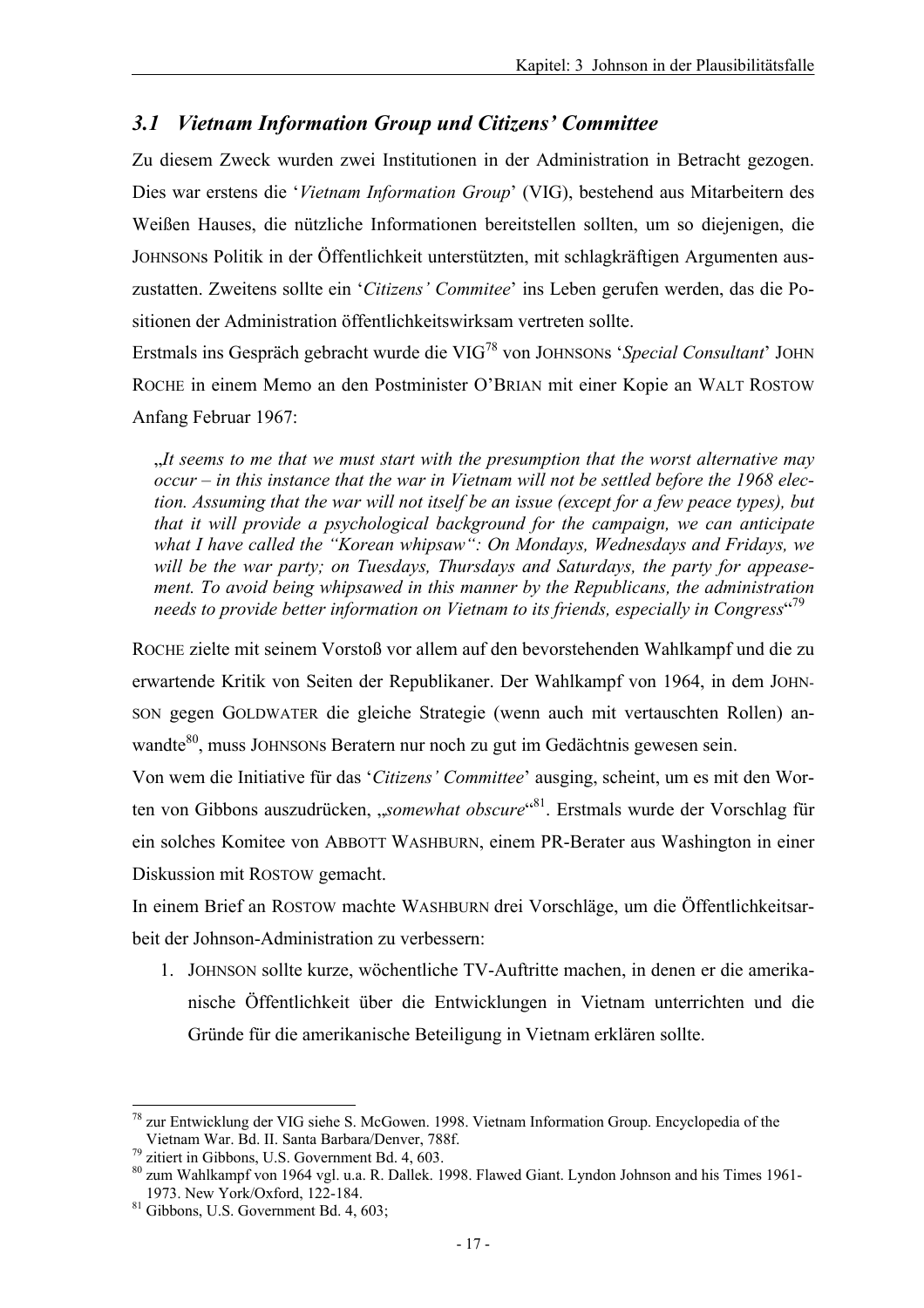- 2. Es sollten Treffen zwischen JOHNSON und "*oppinion leaders*" unterschiedlicher Parteizugehörigkeit, die aber grundsätzlich den amerikanischen Kriegseinsatz befürworteten, arrangiert und ebenfalls ausgestrahlt werden.
- 3. Es sollte besagtes '*Citizens' Committee* gegründet werden.

Nach anfänglicher Begeisterung von JOHNSON – JOHNSON schrieb in einem Memo an ROSTOW: *..I like this. Bring this up on the way out – it's very important. I quite agree with it. LBJ*.<sup>"82</sup> – scheint die Zusammensetzung eines solchen Komitees aber entweder schwierig gewesen oder von der Administration nicht mit letzter Willenskraft verfolgt worden zu sein. Zumindest findet man in den Quellen bis Mitte August 1967 keinerlei Hinweise auf eine Forcierung dieses Projekts. Das gleiche Schicksal widerfuhr auch der VIG.<sup>83</sup> Für eine Verschleppung könnte auch die Ablehnung einer ähnlichen Idee für den Umgang mit der Presse sprechen.

#### *3.2 Johnsons heimlicher Kampf gegen die Presse*

Wie aus den Ausführungen aus Kap. 2.1 ersichtlich, erhielt JOHNSONS Politik in Vietnam auch bei den Medien keine große Zustimmung mehr. Zwar wusste JOHNSON noch die Mehrheit der Presseorgane auf dem Kurs seiner Strategie, die wachsende '*Credibility Gap*', die die von der Regierung propagierten Ziele und Fortschritte karikierte, erregte aber Besorgnis innerhalb der Regierung.<sup>84</sup> PHIL GOULDING, MCNAMARAs Pressesprecher, bezeichnete im Rückblick die Artikelserie von SALISBURY, für den "*public support for the war*" als "*national disaster*".<sup>85</sup>

In der Folgezeit setzte eine Überprüfung der Pressestandpunkte ein, besonders, und hier mag man eine direkte Reaktion auf SALISBURY sehen, über den Standpunkt der Medien zu den Bombardements Nordvietnams. Das *State Department* stellte in regelmäßigen Abständen die '*Editorial Opinions*' der Meinungsführermedien zusammen und kam zu dem Schluss, dass  $\lbrack \dots \rbrack$  *there continues to be more support for, than opposition to, the bombing of North Viet-Nam.*" 86 Dieser Untersuchungsbericht konnte aber höchstens zu einer Art Selbstbestätigung der Administration für ihren eingeschlagenen Kurs dienen. Zur Überwindung der '*Credibility Gap*', die sich, wie angedeutet, immer weiter vom Thema der Bombardements emanzipierte, konnte er nicht beitragen.

 $82$  zitiert in ebd. 604.

 $^{83}$  vgl. T. Wells. 1994. The War Within. America's Battle Over Vietnam. Berkeley/Los Angeles, 149.  $^{84}$  vgl. dazu Kap. 2.1.

<sup>&</sup>lt;sup>85</sup> Ph. G. Goulding. 1970. Inform or Deny: Informing the People on National Security. New York, 54.

<sup>86</sup> Memo Donelly to Christian 19.5. 1967 mit beigefügtem survey WHCF Office Files of George Christian, Box 2 (das Memo ging auch mit einer Kopie für den Präsidenten zu W. Rostow); dieser Befund wird auch durch die in dieser Arbeit durchgeführte Inhaltsanalyse gestützt.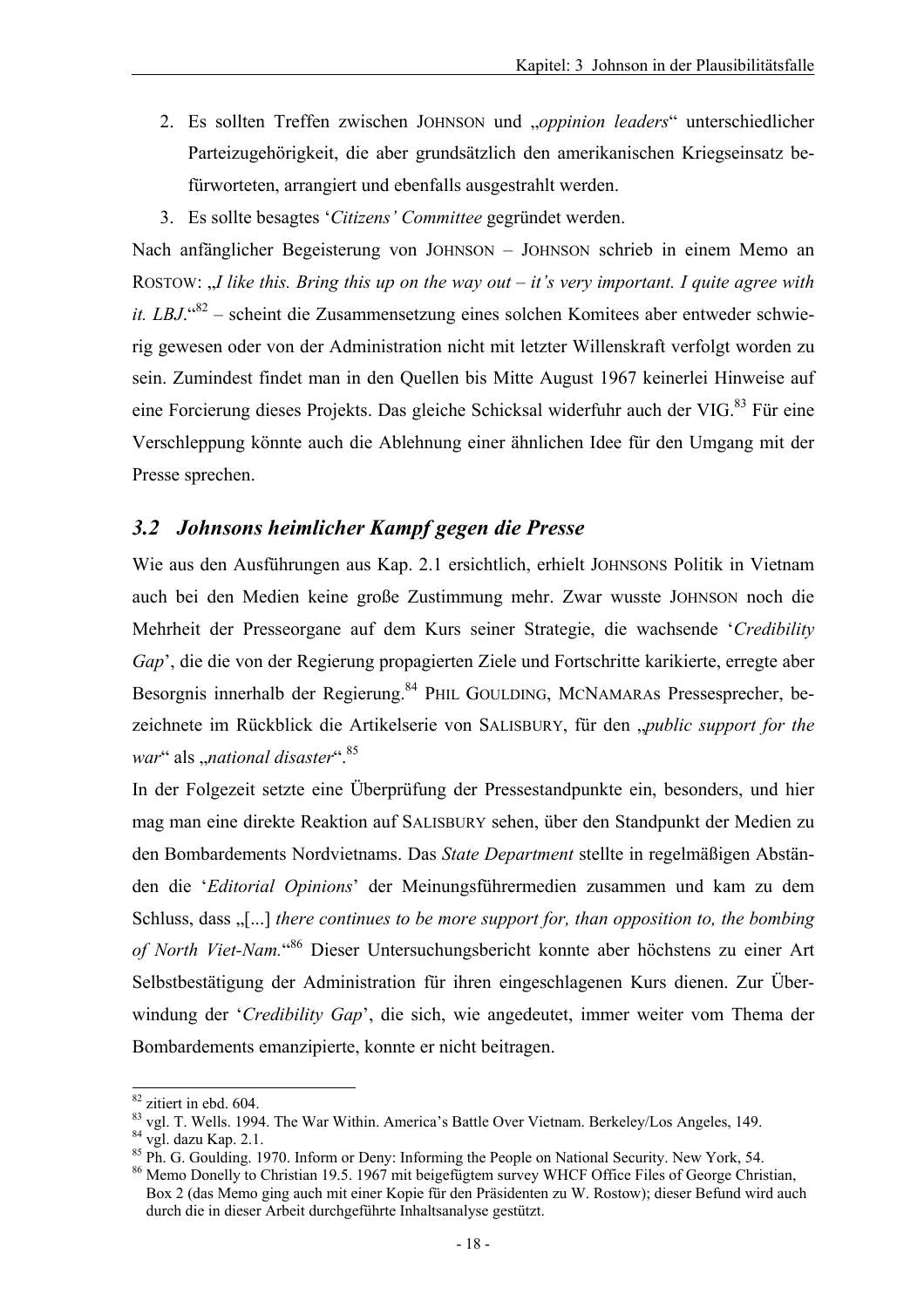Wie reagierte JOHNSON hierauf? Schon kurz nachdem sich eine wachsende Opposition innerhalb der Presse abgezeichnet hatte, beendete JOHNSON sein – von seinem neuen Pressesprecher GEORGE CHRISTIAN auferlegtes – Schweigen und hielt Ende Februar und Anfang März kurz hintereinander zwei Pressekonferenzen ab, in denen er seine Vietnampolitik verteidigte.<sup>87</sup>

Besonders musste LIPPMANNs Position zu kontern versucht werden, da sich an ihm, wie dargestellt, die wohl virulenteste Opposition innerhalb der Medien feststellen ließ. JOHN-SON konnte im Frühjahr 1967 auf ausreichend Munition für den Schlag gegen LIPPMANN zurückgreifen. Bereits seit 1964 bestand innerhalb der Administration ein '*Lippmann-Project*', das LIPPMANNS publizistische Werke sammelte und auf mögliche Inkonsistenz in der Argumentation prüfte, um sie ggf. gegen LIPPMANN verwenden zu können.<sup>88</sup>

Hierfür vergewisserte sich JOHNSON der Unterstützung einzelner Medien, die einerseits seine Vietnampolitik verteidigten und andererseits die '*Credibility Gap*' – in den Worten eines Washington Star Artikels - als Konsequenz von "inconsequential nit-picking, or mat*ters of security in which, sometimes, something less then the full truth is in the national interest*" 89 sahen und damit versuchten, LIPPMANNS Kritik zu marginalisieren.

Zwar ist nicht sicher, dass die Kritik am Vorwurf der '*Credibility Gap*' und an LIPPMANN in den Medien auf Druck der Administration geäußert wurde, da kein Quellenmaterial hierzu vorliegt. Allerdings erfährt meiner Meinung nach die These, dass das Weiße Haus diese Artikel bewusst in Umlauf gebracht hat, nicht nur durch das Vorhandensein des '*Lippmann-Projects*' sondern auch insofern eine hohe Plausibilität, als JOHNSON sehr oft,

 wenn "*an influential columnist or commentator critizes him* [...] *used other carefully se*lected commentators [...] to knock down the story of a colleague<sup>"90</sup>.

Dieses System der gezielten Beeinflussung von Journalisten, um feindselige Berichterstattung zu diskreditieren, wurde von JOHNSON und seinen Mitarbeitern mit äußerster Akribie betrieben.

<sup>87</sup> zu Johnsons Schweigen und den Pressekonferenzen vgl. Turner, Dual War, 177.

<sup>88</sup> siehe "Lippmann-Project – August 1966" WHCF Confidential File, Box 171; vgl. dazu auch Logevall.

First among critics, 372.<br><sup>89</sup> "Credibility and the Press", Washington Star, 5.1. 1967 in: WHCF PR 18, Box 359; zu weiteren Attacken auf Lippmann siehe Turner, Dual War, 179.

<sup>&</sup>lt;sup>90</sup> J. Reston. 1967. The Artillery of the Press. It's Influence on American Foreign Policy. New York, 54.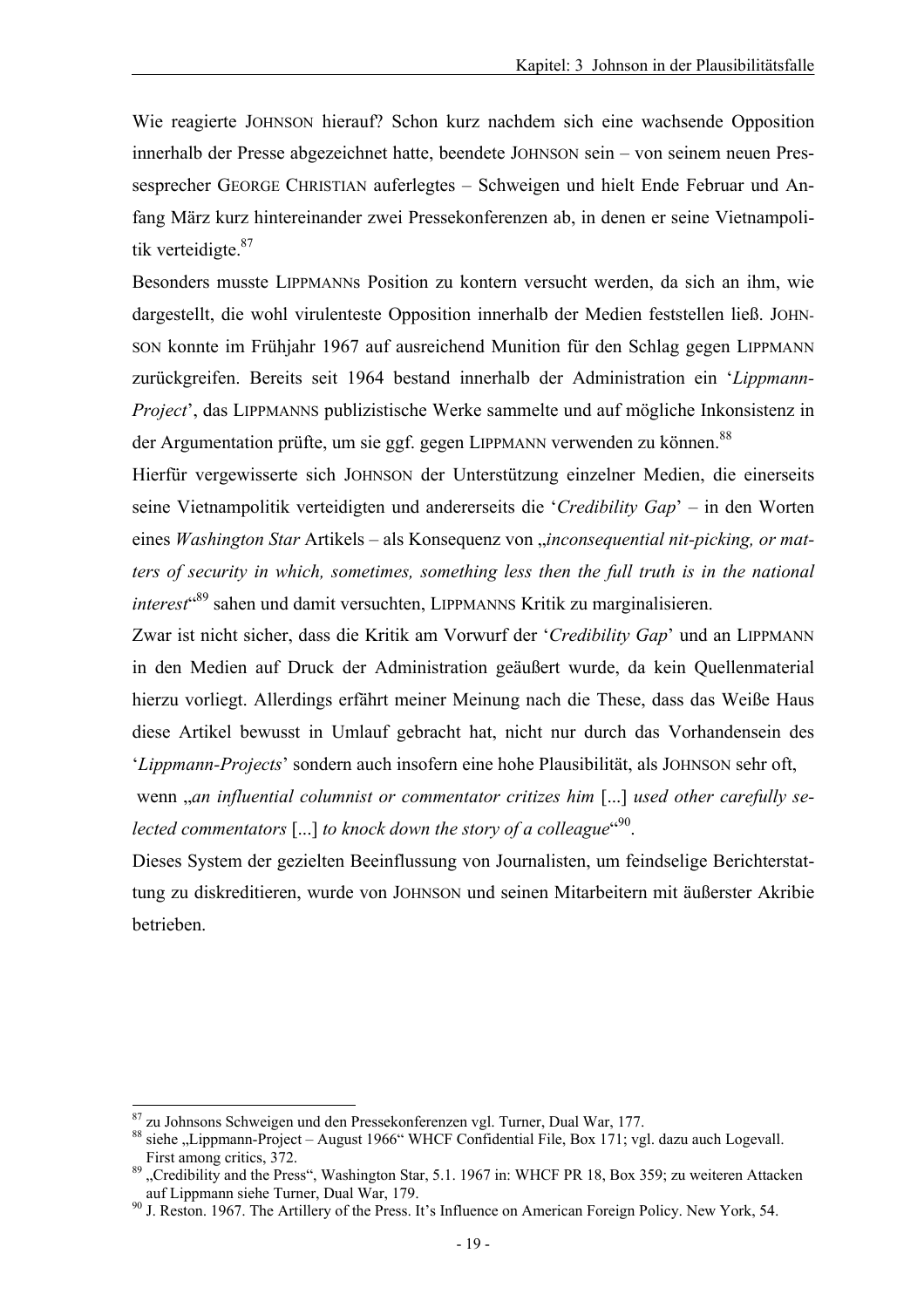JOHNSONS Redenschreiber HENRY MCPHERSON erinnert sich in einem Interview:

"[...] *I had many, many luncheons with Bob Novak and a few with Rowly* [Roland] *Evans [beide von der Chicago Sun-Times], spending most of the time complaining about what they were writing, and trying to get them to write something more favorable to*ward us"<sup>91</sup>.

Es war auch oft vorgekommen, dass sich die Administration direkt an die Herausgeber wandte, wenn ihnen ein Bericht missfiel. Dies alles lief auf einer möglichst vertraulichen Basis ab, da die Publikwerdung solcher Vorgänge doch nur zur Folge gehabt hätte, dass sich die Glaubwürdigkeit JOHNSONs weiter abschwächte.<sup>92</sup>

Aus einem Memo an JOHNSON geht aber auch hervor, dass die Taktik der offenen Kritik an der Medienopposition zu keinen erkennbaren Fortschritten führte, sondern eher das Gegenteil erreichte und deshalb beendet werden sollte.<sup>93</sup> Mit hoher Wahrscheinlichkeit muss man diesen Umstand dafür verantwortlich machen, dass ein Vorschlag – ähnlich dem des im vorigen Kapitel diskutierten '*Citizens' Committee*' – des republikanischen Senators von Kalifornien GEORGE MURPHY von JOHNSONs Beratern verworfen wurde. Ende Mai schrieb MURPHY an MIKE MANATOS, '*Administrative Assistant to the President'*:

"*As you know, I have been terribly disturbed the past year and a half because of the lack of cooperation and understanding we find in the Nation's press, in the television networks, and in the news media and motion pictures regarding the President's policy in Vietnam*"

Was er vorschlug, war "*a carefully organized, skilfully arranged propaganda campaign*", die wie folgt aussehen sollte:

"[...] *you could organize a whole list of top-flight motion picture and television personalities, who would go into millions of American homes every week over what we refer to facetiously as the "idiot tube", you see a tremendous weapon that should be organized and used*."

Transcript, Harry McPherson, Oral History Interview IV (AC 74-210-D), 24.3. 1969, T. H. Baker, 36; Mc<br>Pherson nimmt in seinem Interview Bezug auf Novaks und Evans' Kolumne 'Inside Report'.

siehe Transcript, Stewart Alsop, Oral History Interview I, 15.7. 1969, P. E. Mulhollan, 5, LBJ Library Online (http://www.lbjlib.utexas.edu/johnson/archives.hom/oralhistory.hom/Alsop-S/Alsop1.pdf) (3.5. 04); Bestätigung findet Alsops Bericht durch Archivmaterial bezogen auf das Beispiel Newsweek: Dafür siehe Memos Kintner to Chrisitian 7.4. 1967, Kintner to President 8.5. 1967 Punkt 2 u. Christian to Watson 24.5. 1967. Memos Kintner to Christian u. Christian to Watson in Handwriting File, Box 22; Kintner to President in Office Files of Robert E. Kintner, Box 11(1081) und Houston Post: Brief Johnson an Herausgeber der Houston Post W. P. Hobby, 1.5. 1967, WHCF National Security-Defense (ExND19/CO3 123/17/67),

Box 225.<br><sup>93</sup> vgl. Kintner in einem vertraulichen Memo an Johnson vom 8.5. 1967: "*In any event, let me boil my thoughts down. I think we should stopp attacking Lippmann, the press, and the broadcasters* [...]. *I just feel*  it wasn't worth it and gives a different picture than the President should have [...]. In addition, it automati*cally, rightly or wrongly, antagonizes their colleagues on a basis of 'one for all and all for one'*.", Office Files of Robert E. Kintner, Box 11.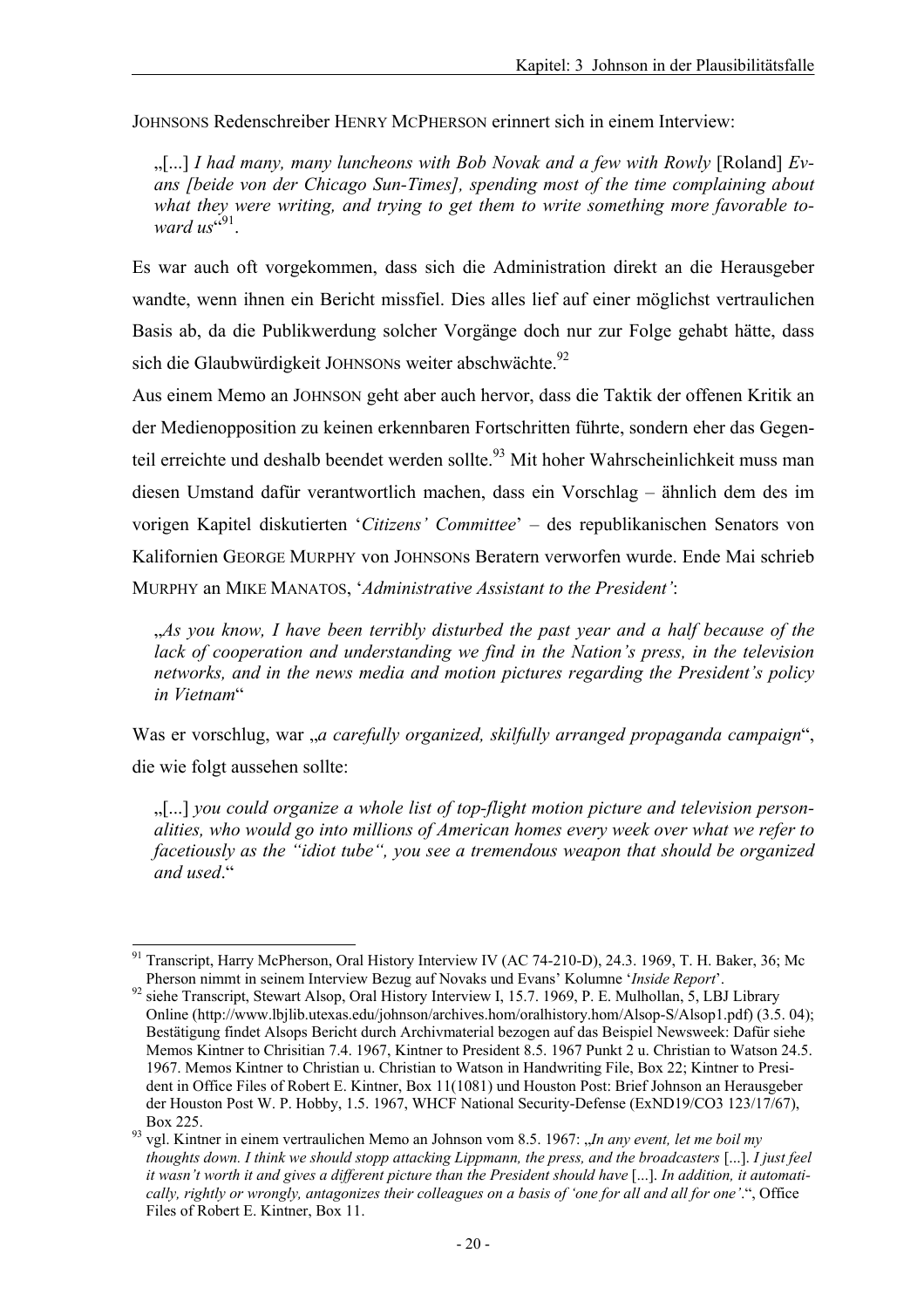MURPHY erkannte ungeachtet parteipolitischer Grenzen (*As far as the security of our country is concerned, there is no time for partisan politics with this Senator*") ein massives Public-Relations-Problem, da *"the operation of our propaganda arm was completely inef*ficient and insufficient, as well as being far to confused on many occasions<sup>«94</sup>. Auch bot er sich an, die von ihm vorgeschlagene Kampagne für JOHNSON zu organisieren.<sup>95</sup>

Nach einem weiteren Brief MURPHYs, fünf Tage später, diesmal direkt an JOHNSON, der in den Grundzügen noch einmal die gleichen Standpunkte vorbrachte, schickte MANATOS auch MURPHYs ursprünglichen Brief an ihn dem Präsidenten.96 Als MANATOS das gleiche Memo, das er dem Präsidenten geschickt hatte, zurückbekam, war ein kleiner gelber Zettel daran geheftet:

"*What now? The President looked at Sen. Murphy's other letter on this subject and made no comment. Junita* [Leiterin Johnson's Office] *returned it to me this morning. It is attached*."

Weiter war mit Hand auf den Zettel geschrieben "*Forget*".<sup>97</sup> Wir wissen zwar nicht, von wem genau MANATOS die Korrespondenz zurückbekam, allerdings scheint klar, dass MURPHYs Vorschlag von Seiten der Administration verworfen und nicht weiter verfolgt wurde.

Die Auseinandersetzung mit LIPPMANN, die Ablehnung von MURPHYs Kampagne und die Probleme mit der *VIG* und dem *Citizens' Committee* hatten es gezeigt. JOHNSONs Politik war nicht nur aus der Sicht einzelner Journalisten in einer Sackgasse angelangt, sondern auch die Administration schaffte es nicht, ein durchschlagendes Konzept im Umgang mit der Presse und der amerikanischen Öffentlichkeit im ersten Halbjahr 1967 zu entwickeln. Dies trieb das Weiße Haus, die Medien und die amerikanische Bevölkerung immer weiter auseinander.

<sup>94</sup> Alle Zitate aus Brief Murphy an Manatos 31.5. 1967, WHCF National Security Defense (ExND 19/Co 312 5/476), Box 226.<br>Dass gerade Sen. Murphy solch einen Vorschlag macht, kommt nicht von ungefähr. Bevor er Senator wur-

de, war er lange Jahre Schauspieler und in mehreren Film-Organisationen vertreten, vgl. Eintrag zu G. Murphy. In: Biographical Directory of the United States Congress (http://bioguide.congress.gov/<br>scripts/biodisplay.pl?index=M001092 (31.4.04).

scripts/biodisplay.pl?index=M001022 (31.1. 04).<br><sup>96</sup> siehe Brief Murpy an Johnson u. Memo Manatos to President, WHCF National Security Defense (ExND<br>19/Ci 312 5/476), Box 226.

<sup>&</sup>lt;sup>97</sup> Beide Zitate aus Memo an Manatos (kein Datum), ebd.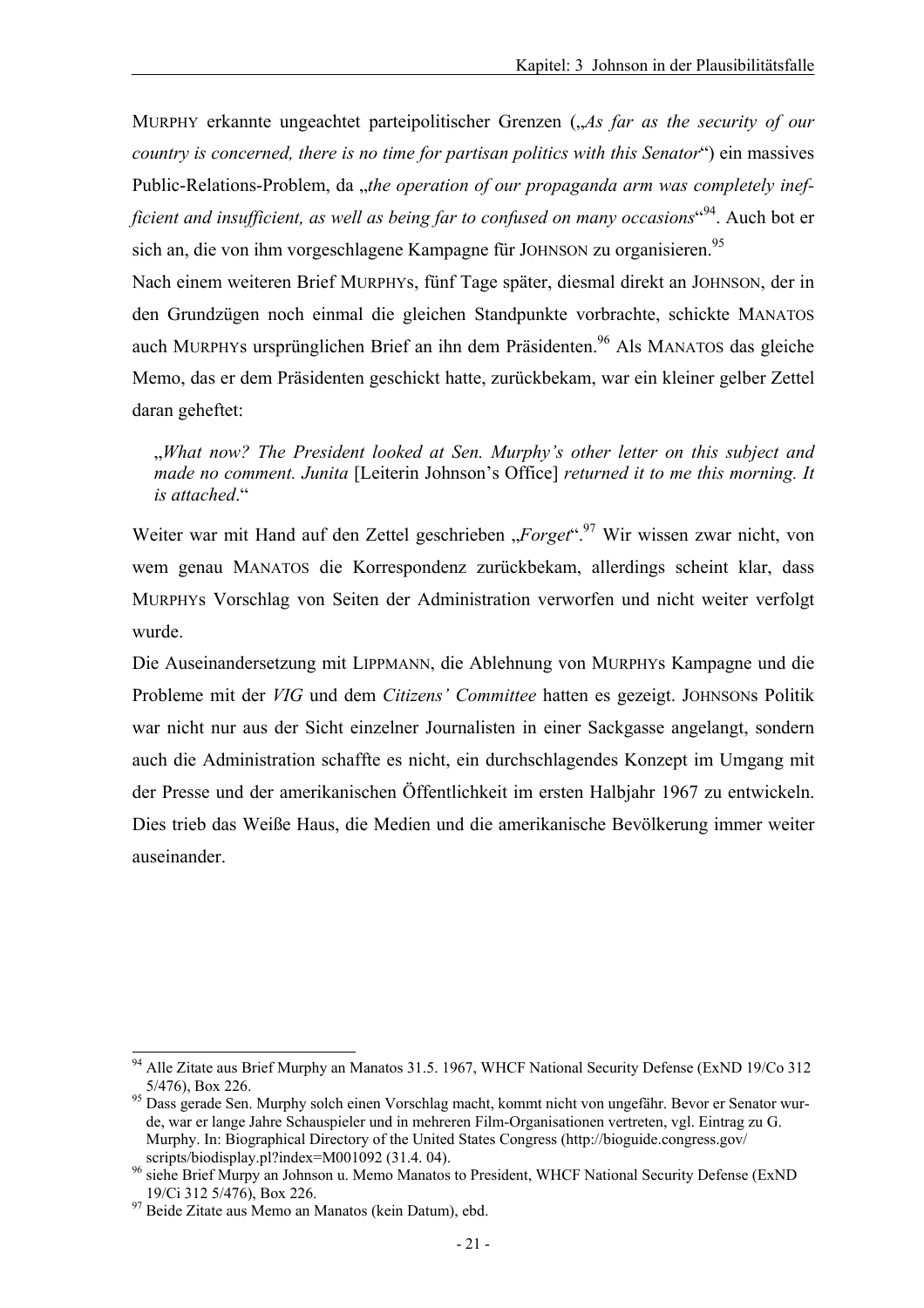# **4 Sommer 1967 – Die Unzufriedenheit wächst**

Ausgehend von den soeben vorgestellten Ergebnissen werden im diesem Kapitel der Arbeit die Herausforderungen der Sommermonate des Jahres 1967 für die Johnson-Administration diskutiert. Zwischen Juli und August wuchs die Kritik an der Vietnampolitik des amerikanischen Präsidenten signifikant. Zudem kann sowohl in den Medien als auch in der Öffentlichen Meinung ein Bruch in den Policy-Präferenzen festgestellt werden.

### *4.1 Die Medien-Opposition und die Vietnampolitik der Regierung*

Anfang Juli waren JOHNSON und seine Administration zur Zielscheibe der medialen Kritik geworden. Der sich das Frühjahr hindurch abschwächende Trend der Unterstützung der präsidialen Politik setzte sich unvermindert fort.98 Was sich schon im Frühjahr abgezeichnet hatte, wurde nun für JOHNSON zur ernüchternden Wahrheit: Seine Strategie eines "limited war" wurde von den Medien – besonders den Meinungsführermedien – nicht mehr mitgetragen.

"*The newsmagazines and a number of writers emphasized that the momentum of the war is "flagging" and that there is gloom in Washington about the prospects for a*  lengthy war<sup>"99</sup>,

folgerte das '*Bureau of Public Affairs'* des '*State Department*' aus der Medienberichterstattung Anfang Juli. Das stärkste Indiz dafür, dass die Administration die Medien immer weniger erreichte, kann man an der Progress-Variable der Inhaltsanalyse ablesen: Blieb die Berichterstattung im ersten Halbjahr 1967 – bei einzelnen Zweifeln bezüglich des Fortschritts in Südvietnam – doch immer auf der Linie der positiven Darstellung durch die Johnson-Administration, so muss man ab Juli feststellen, dass der Krieg von den Medien immer mehr als 'Patt' zwischen Amerika und *VC+NVA* angesehen wurde.<sup>100</sup>

Als Erklärung für die steigende Skepsis der Medien ab Juli 1967 bieten sich die Forderung WESTMORELANDs und der '*Joint Chiefs of Staff'* (JCS) nach mehr Truppen und das Bekannt werden der Verstärkung von '*Rolling Thunder*' seit Frühjahr dieses Jahres an.<sup>101</sup>

l <sup>98</sup> vgl. Unterstützung-Variable der Inhaltsanalyse Anhang Abb. 9.

<sup>&</sup>lt;sup>99</sup> Memo Phillips an Chrisitian, 13.7. 1967 mit beigefügtem Survey der Medien, WHCF National Security-Defense (Ex ND 19/CO 312 6/20/67), Box 227; Hervorhebung im Original, Seite 2. Die Medien, die diesen Standpunkt vertreten sind hinter dem Zitat in Klammern beigefügt (Time, Newsweek, U.S. News; Evans & Novak; Washington Star, Chicago Sun-Times, Christian Science Monitor).<br><sup>100</sup> vgl. Anhang Abb. 11, der Indexwert bewegt sich immer > .5.<br><sup>101</sup> die Forderung nach zusätzlichen Truppen wurde von Westmoreland und den JC

kutiert bzw. Anfang März dem Präsidenten vorgebracht und erhielt durch einen Besuch McNamaras, Mc-Naughtons, Katzenbachs und Wheelers in Vietnam neue Publizität. In einer Pressekonferenz vom 13.7. 1967 kündigte der Präsident die Erhöhung des Truppenkontingents erstmals öffentlich an, ohne aber defi-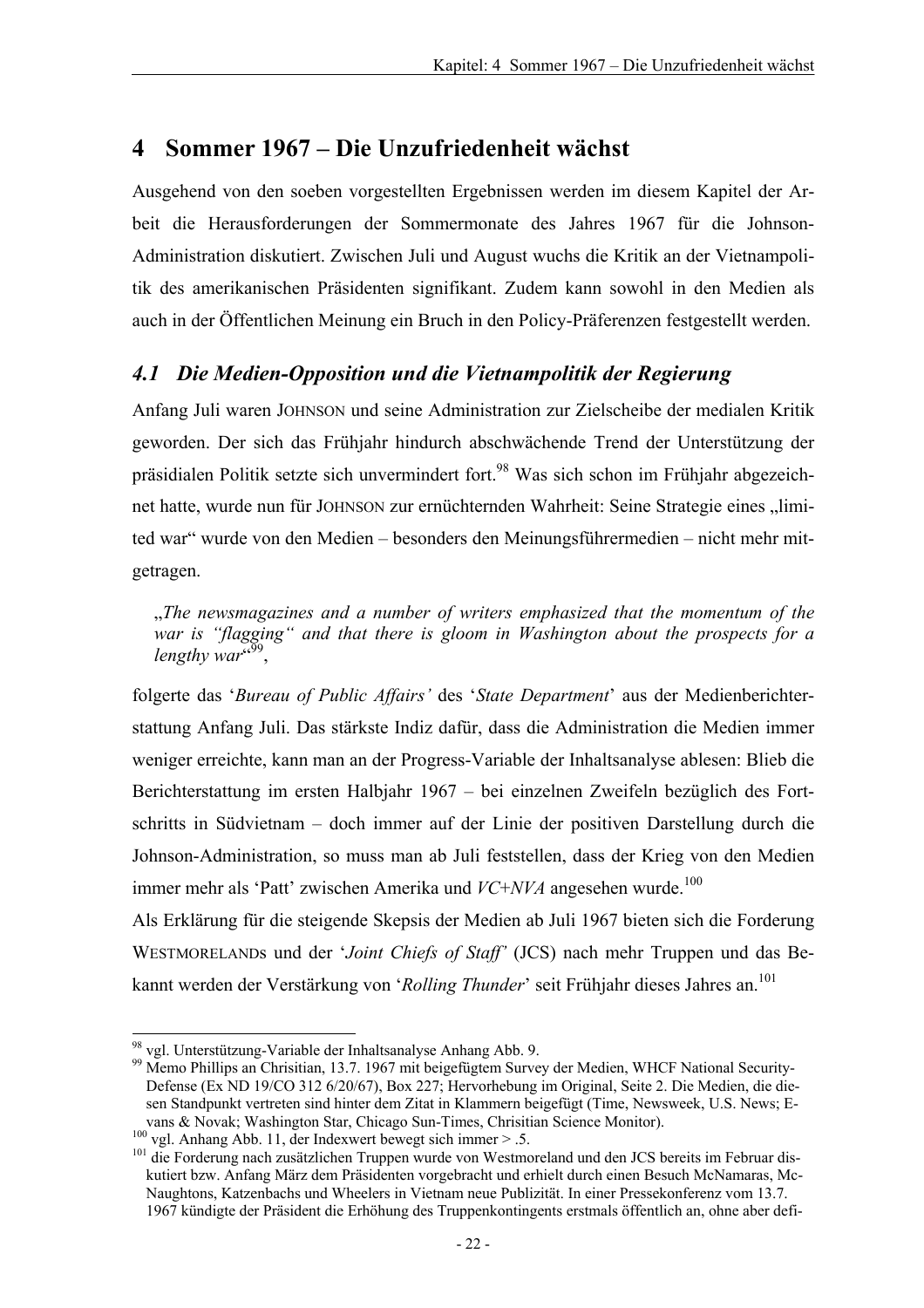Vor dem Hintergrund einer vermuteten Einberufung von Reservisten, um die National Reserve zu decken, und weiteren finanziellen Belastungen forderte die Presse und damit indirekt die Öffentlichkeit Erklärungen von der Regierung.

"*Noting that Sec. McNamara's recommendation* [für potentiell mehr Truppen] *'could hit every taxpayer,' the Philadelphia Inquirer said: 'We hope Mr. McNamara will get it straight and tell it straight when he returns* [von seinem Vietnambesuch]*. Americans have to know what, exactly, they are facing'. 'Other factors than military must be weighted,' declared the Chicago Sun-Times, mentioning the "political climate within South Vietnam" and the 'wisdom of mobilizing reserves.' We suggest, said this Chicago paper, 'that the American people be kept fully informed of all the factors that bear on*  the decision. The Administration hasn't followed always that course.<sup>""102</sup>

Besonders die Entscheidung, weitere Truppen nach Vietnam zu entsenden, hinterließ beim Großteil der Medien den Eindruck, dass ihnen die Administration ein weiteres Mal wichtige Informationen über den Krieg vorenthielt. Die im Frühjahr durch die erwähnten Maßnahmen leidlich geschlossene '*Credibility Gap*' begann sich wieder zu öffnen. Eine andere Interpretation lassen die letzten beiden Sätze des Artikels der *Chicago Sun-Times* nicht zu. Als zusätzliches Indiz für die von den Medien wahrgenommene Unglaubwürdigkeit der Regierung kann ein Auszug aus einem weiteren Artikel angeführt werden, den PHILLIPS in seinem Memo an CHRISITAN zitiert:

"*Noting Gen. Westmoreland's observation that the enemy 'can no longer replace his losses' the Washington Star wondered why he is requesting additional men*."103

Als Konsequenz aus dem oben Dargestellten wurden die Rufe in den Medien nach einer Evaluation und ggf. Neubewertung der amerikanischen Strategie in Vietnam immer lauter: "*If our present strategy is not getting anywhere* [...] *it had better be acknowledged and revised.* [..] *What is called for at this point is an end to painkiller public relations*", äußerte sich z.B. das *Philadelphia Bulletin*. 104

-

nitive Zahlen zu nennen. Siehe dazu Cable Westmoreland an Joint Chiefs of Staff, 28.3. 1967, in: N. Sheehan/G. Gold. [Hgg.]. 1971. The Pentagon Papers (New York Times Edition). Toronto: #123, 560-565 u. Memo Joint Chiefs of Staff an McNamara, 20.4. 1967, ebd. #124, 565-567; vgl. auch Gibbons, U.S. Government Bd. 4, 557-575 u. 725-736 u. Public Papers of Lyndon B. Johnson, 1967,2, 690-696; zu der

Intensivierung von Rolling Thunder vgl. Dallek, Flawed Giant, 376.<br><sup>102</sup> Memo Phillips an Chrisitian, 13.7. 1967, WHCF National Security-Defense (Ex ND 19/CO 312 6/20/67), Box 227, Seite 3.<br><sup>103</sup> ebd., Seite 2; es ist besonders bezeichnend, dass eine Zeitung, die noch im Frühjahr die Angriffe

Lippmanns auf Johnsons Glaubwürdigkeit zutiefst verurteilt hatte, nun auch die Entscheidungen der Regierung in Frage stellte; vgl. dazu auch Herring, America's longest war, 173 f.: "*A number of major metropolitan dailies shifted from support of the war to opposition [...], and the influential Time-Life publications, fervently hawkish at the outset, began to raise serious questions about the administration's poli-*

*cies*." 104 Memo Phillips an Chrisitian, 13.7. 1967, WHCF National Security-Defense (Ex ND 19/CO 312 6/20/67), Box 227, Seite 3.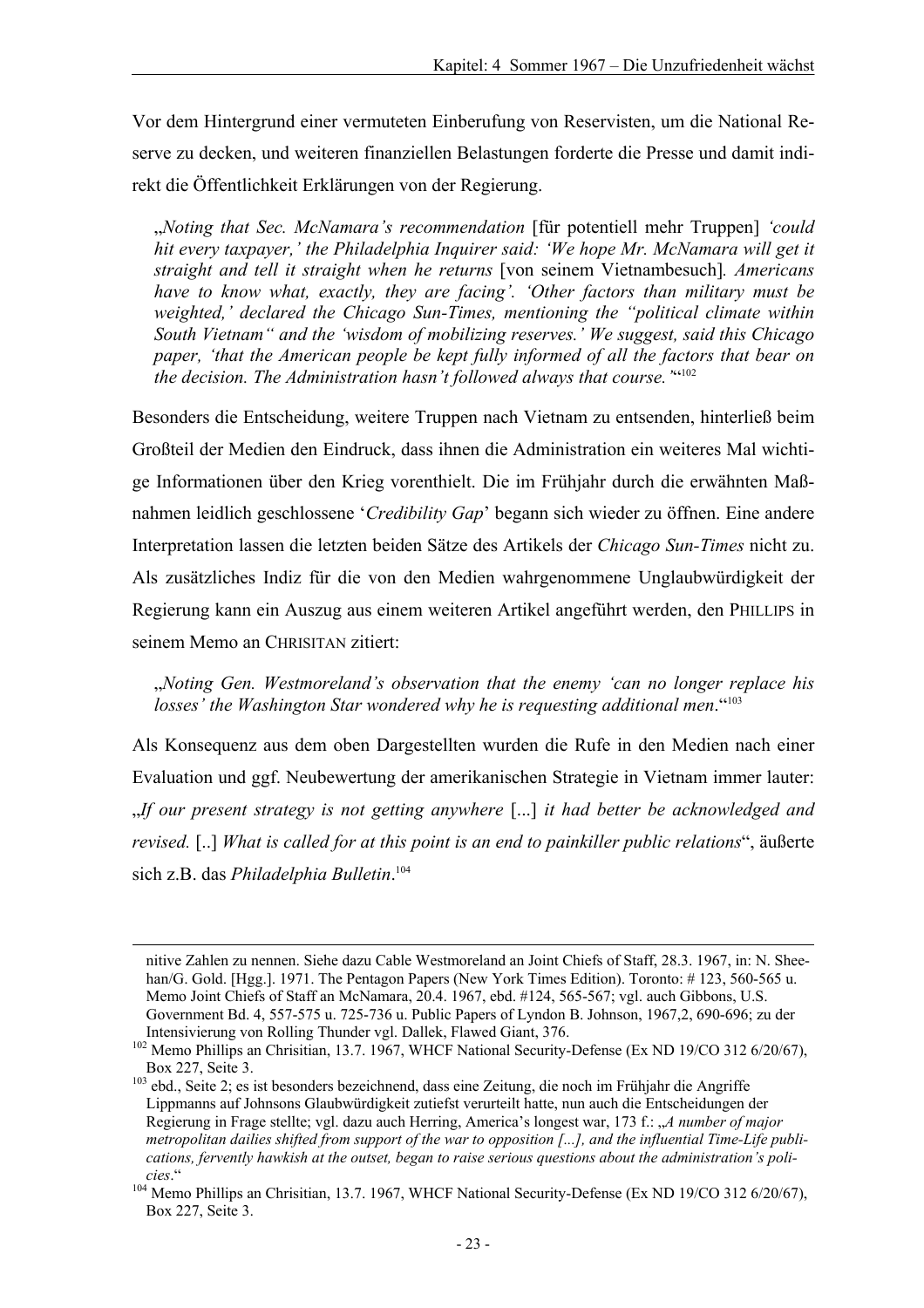Zwar schildert PHILLIPS in seinem Memo auch, dass z.B. die Zeitungen des *Scripps-Howard Syndikats* und JOSEPH ALSOP, der langjährige Unterstützer von JOHNSONs Politik in Vietnam, sich noch immer für zusätzliche Truppen aussprachen.

Die Inhaltsanalyse der Presseberichterstattung zeigt aber, dass in der hier untersuchten Stichprobe die Maßzahl für eine Eskalation des Konflikts signifikant unter die .5 Marke fällt. $105$ 

Beispielhaft für diesen Standpunkt kam das Nachrichtenmagazin *U.S. News & World Report* zum Schluss, dass "*even another 250,000 troops would not assure a clear cut military victory* [...]".

In gleicher Weise äußerte sich der *Christian Science Monitor*, wie PHILLIPS in seinem Memo CHRISTIAN berichtete<sup>.</sup>

"[...] *there "should be no decision on new troops until a number of questions have been studied," mentioning the possibility of developing new tactics, impact of a big increase on South Vietnam, and whatever to halt the bombing. Would the increase "actually permit the allies to regain the initiative sufficiently to give some hope of a military victory? Francly we doubt it* [...]."<sup>106</sup>

Bezogen auf den Luftkrieg bezeichnete die *Minneapolis Tribune* das Bombardement als "*counterproductive*" und der *Chrisitan Science Monitor* forderte im Anschluss an die Ablehnung einer Truppenerhöhung in einem weiteren Artikel eine "*unilateral bombing cessation*".107

Im Gegensatz zur Frage der Truppenerhöhung speiste sich die in den Medien vorgebrachte Frustration vor allem aus der Beobachtung, dass der von JOHNSON und seiner Administration verfolgte Weg bislang zu keinen sichtbaren Erfolgen geführt hatte – trotz eines massiven Einsatzes von Mensch und Material. Zusätzlich, so die Einschätzung der *Chicago News* und anderer, würde eine "*Escalation on our side brings a counter-escalation that merely continues the stalemate* [...]"<sup>4108</sup>.

Ausgelöst durch eine Sitzung des '*Preparedness Investigating Subcommittee*' des Senats zum Luftkrieg gegen Nordvietnam intensivierte sich Anfang August die Debatte um das Bombardement Nordvietnams noch einmal. Der Vorsitzende STENNIS hatte wiederholt seiner ablehnenden Haltung zu einer Deeskalation des Luftkrieges vor dem Komitee Nachdruck verliehen und sich für eine weitere Intensivierung der Luftangriffe auf bislang ausgesparte Ziele ausgesprochen.

l

<sup>&</sup>lt;sup>105</sup> vgl. Anhang Abb. 14.<br><sup>106</sup> Memo Phillips an Chrisitian, 13.7. 1967, WHCF National Security-Defense (Ex ND 19/CO 312 6/20/67), Box 227, Seite 3.<br><sup>107</sup> ebd., Seite 5.<br><sup>108</sup> ebd., Seite 2.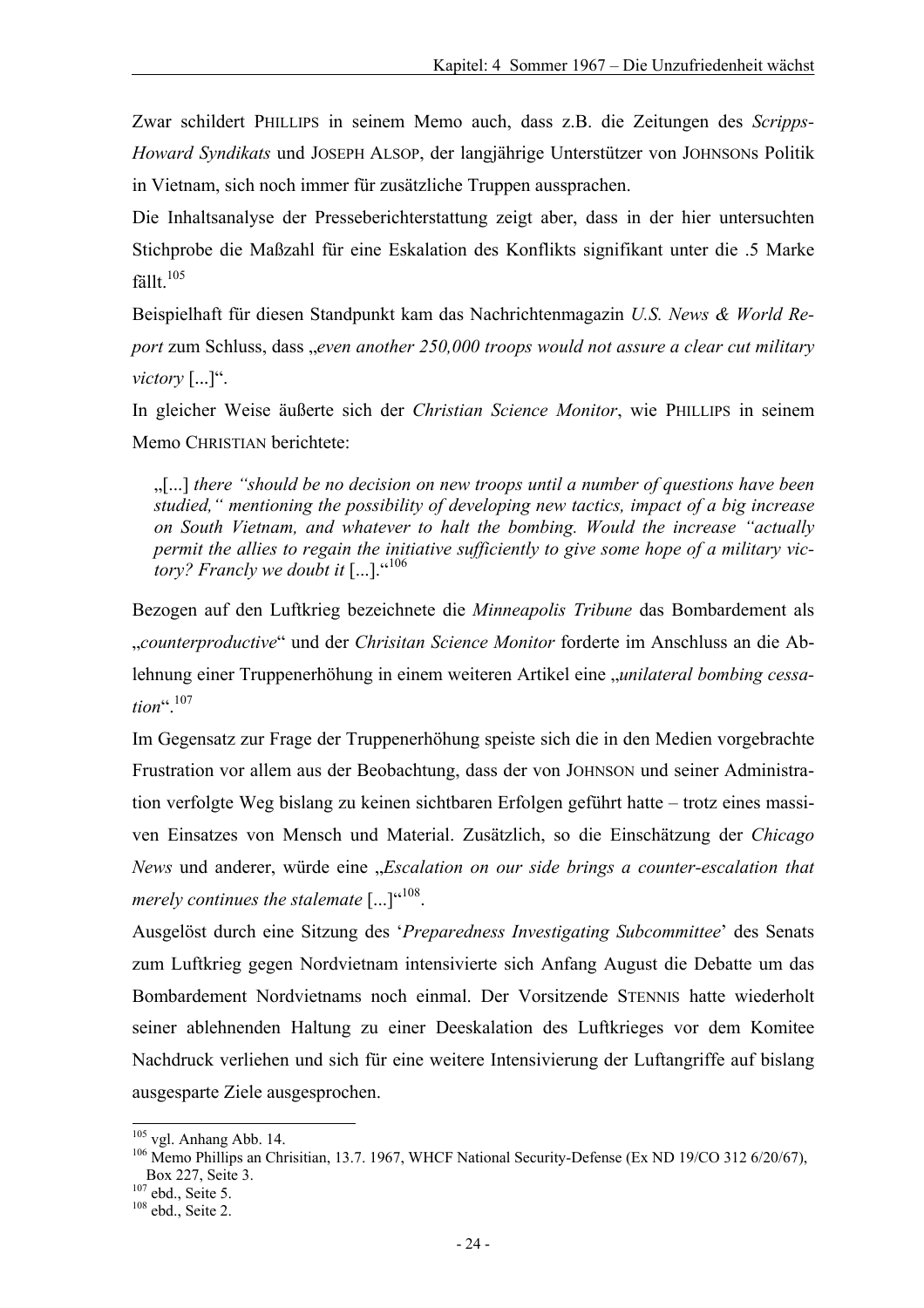Auch alle aussagenden Militärs, darunter die *JCS*, strichen, im Gegensatz zu Verteidigungsminister MCNAMARA, heraus, dass "[t]*he bombing had inflicted damage and disruption on North Vietnam, holding down the infiltration of men and supplies* [...]" und dass  $\sqrt{a}$ ] *cessation of the bombing now would be a 'disaster,' resulting in increased U.S. losses and indefinite extension of the war.*"<sup>109</sup>

Das Gros der Presse schlug demgegenüber genau die entgegengesetzte Linie ein. In seinem Bericht resümierte das *State Department* die Medienberichterstattung für den 10. bis 16. August:

The risks of extending the bombing of North Viet-Nam, and its small promise of sig*nificant results, are stressed by many editors and political figures. Some continue to ad*vocate a bombing halt."<sup>110</sup>

Der Verlust von zwei amerikanischen Kampfflugzeugen über China prägte die Berichterstattung eine Woche später und gab den Kritikern in der Presse neue Munition, um JOHN-SON anzugreifen:

"*The loss of two U.S. planes over China has sharpened the already considerable criti*cism of U.S. bombing policy."<sup>111</sup>

Die Sorge des *Minneapolis Star*, dass "[a] *stepup in that bombing* [...] *one that carries the* war to China's door-step, can lead only to a dangerous widening of the conflict<sup>«112</sup>, wurde von vielen anderen Medien geteilt.

Bezogen auf die militärische Seite des amerikanischen Engagements hatten die Medien im Sommer 1967 eine hochexplosive Gemengelage ausgemacht. Ausgehend von der 'Patt'- Perzeption der militärischen Situation in Vietnam, wurde jeder weitere Schritt zu einer Eskalation in Frage gestellt. Hinzu kamen die bevorstehenden Wahlen in Südvietnam Anfang September, mit welchen die politische Seite des Konflikts erstmals wieder vermehrt Eingang in die Berichterstattung fand. Diese ließ jedoch wenig Hoffnung für eine demokratische Konsolidierung.

Wieder einmal sollte die offizielle Linie der Administration, die vorgab, für die Freiheit und Demokratie Südvietnams zu kämpfen,<sup>113</sup> von den tatsächlichen Begebenheiten in Südostasien in Frage gestellt werden.

<sup>&</sup>lt;sup>109</sup> Zitate aus R. McNamara. 1995. In Retrospect. The Tragedy and Lessons of Vietnam. New York, 285; zu McNamaras Aussage vgl. ebd. 286-291; vgl. dazu auch die Schilderung bei Gibbons. U.S. Government Bd. 4, 743-745 und P. Joseph. 1987. Cracks in the Empire. State Politics in the Vietnam War. New York, 217- 222. 110 Memo Donnelley an Christian, 17. 8. 1967 mit beigefügtem Bericht, WHCF National Security-Defense

<sup>(</sup>EX ND 19/CO 312 6/20/67), Box 227.<br><sup>111</sup> Memo Donnelley an Christian, 24. 8. 1967 mit beigefügtem Bericht, WHCF National Security-Defense

<sup>(</sup>EX ND 19/CO 312 8/19/67), Box 228, Seite 1.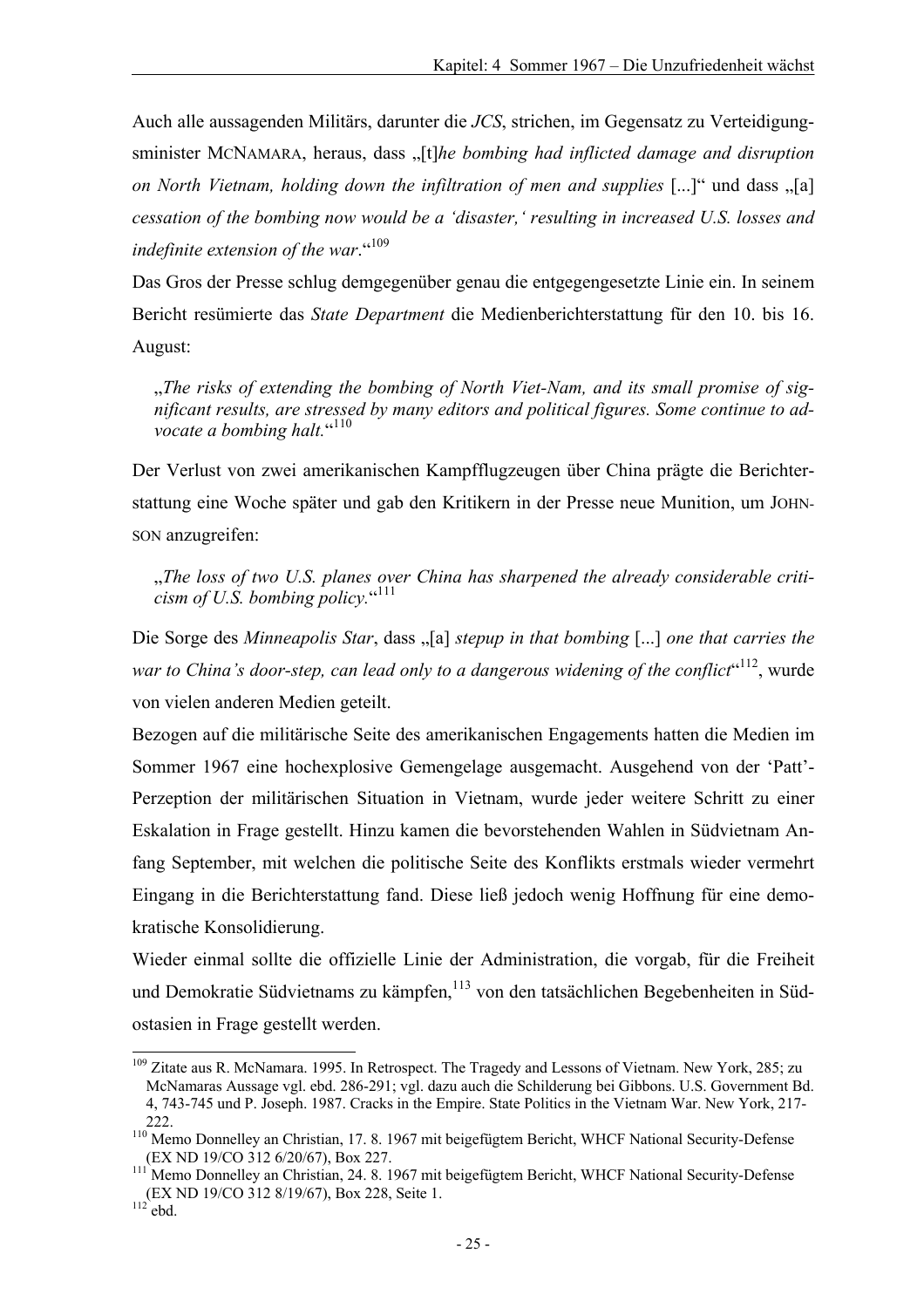"*The Image*", wie Page zusammenfasst, "*that South Vietnam presented to the world in the crucial early years of the conflict was one of chronic instability, with the war against the Vietcong and the North Vietnamese taking second place to domestic political infighting*".114 Das Verhalten der südvietnamesischen Regierung unter GEN. KY und THIEU war in keiner Weise dazu angetan, die Hoffnung auf freie Wahlen als Grundvoraussetzungen für eine Demokratisierung zu stärken.

Die Erinnerung an die '*Buddhisten-Krise*' von Anfang 1966 war bei den meisten Journalisten noch nicht verblasst.<sup>115</sup> Daraus ergab sich für die Mehrheit der Medien nur ein möglicher Ausgang der Wahlen im September:

"*Nothing in a stream of reports out of Saigon indicates that the election can turn out other than a farce at best, a scandal at worst.*" 116

Für die Medien stellten die September-Wahlen einen weiteren Punkt in der Unglaubwürdigkeit der Regierung dar. Zusätzlich war man sich darüber einig, dass es bei Wahlunregelmäßigkeiten zu einer Reduzierung des amerikanischen Engagements kommen sollte.<sup>117</sup>

### *4.2 Wende in der Öffentlichen Meinung*

Kann in der Öffentlichen Meinung genau so ein Wechsel festgestellt werden wie für die Medienberichterstattung?

#### **4.2.1 Johnson im Umfragetief**

Zieht man wieder die beiden Fragen *F1* und *F2* zu Rate, so antworteten Ende Juli 1967 zwar noch immer 48% auf die Frage *F2*: "*In the view of the developments since we entered the fighting in Vietnam, do you think the United States made a mistake sending troops to fight in Vietnam?*" mit Nein. Der Anteil derjenigen, die dachten, es sei ein Fehler, stieg jedoch auf 41%.

Der wahre Bruch in der Öffentlichen Meinung kann aber an der schwindenden Popularität der Vietnampolitik des Präsidenten festgemacht werden. Sie fiel auf den tiefsten Punkt seit Beginn des Krieges. Nur noch 33% der Bevölkerung stand hinter dem Präsidenten,

<sup>&</sup>lt;sup>113</sup> zur Darstellung der propagandistischen Darstellung der Kriegsgründe durch die U.S. Administration siehe Page. U.S. Official Propaganda, 73-83; vgl. dazu auch die John Hopkins Address des Präsidenten von

<sup>1965:</sup> http://www.lbjlib.utexas.edu/johnson/archives.hom/speeches.hom/650407.asp (20.5. 04).<br><sup>114</sup> Page, U:S: Official Propaganda, 77.<br><sup>115</sup> Zur Niederschlagung des Buddhistenaufstands siehe u.a. Frey, Geschichte des Vietna (EX ND 19/CO 312 8/19/67), Box 228, Seite 5; für weitere Artikel mit dem gleichen Grundton siehe ebd., Seite 3f., Memo Donnelly an Christian, 17. 8. 1967 mit beigefügtem Bericht WHCF Secuity-Defense (Ex

ND 19/CO 312 6/20/67), Box 229 Seite 1-4 und Memo Donnelly an Christian, 31.8. 1967, ebd. <sup>117</sup> siehe Memo Donnelly an Christian, 17.8. 1967, ebd., Seite 1: *"The news media have given prominence to the disapproval of the Saigon government's role in the election campaign* [...] *some saying that unless the election is free the U.S. should move to reduce its commitment in South Viet-Nam*."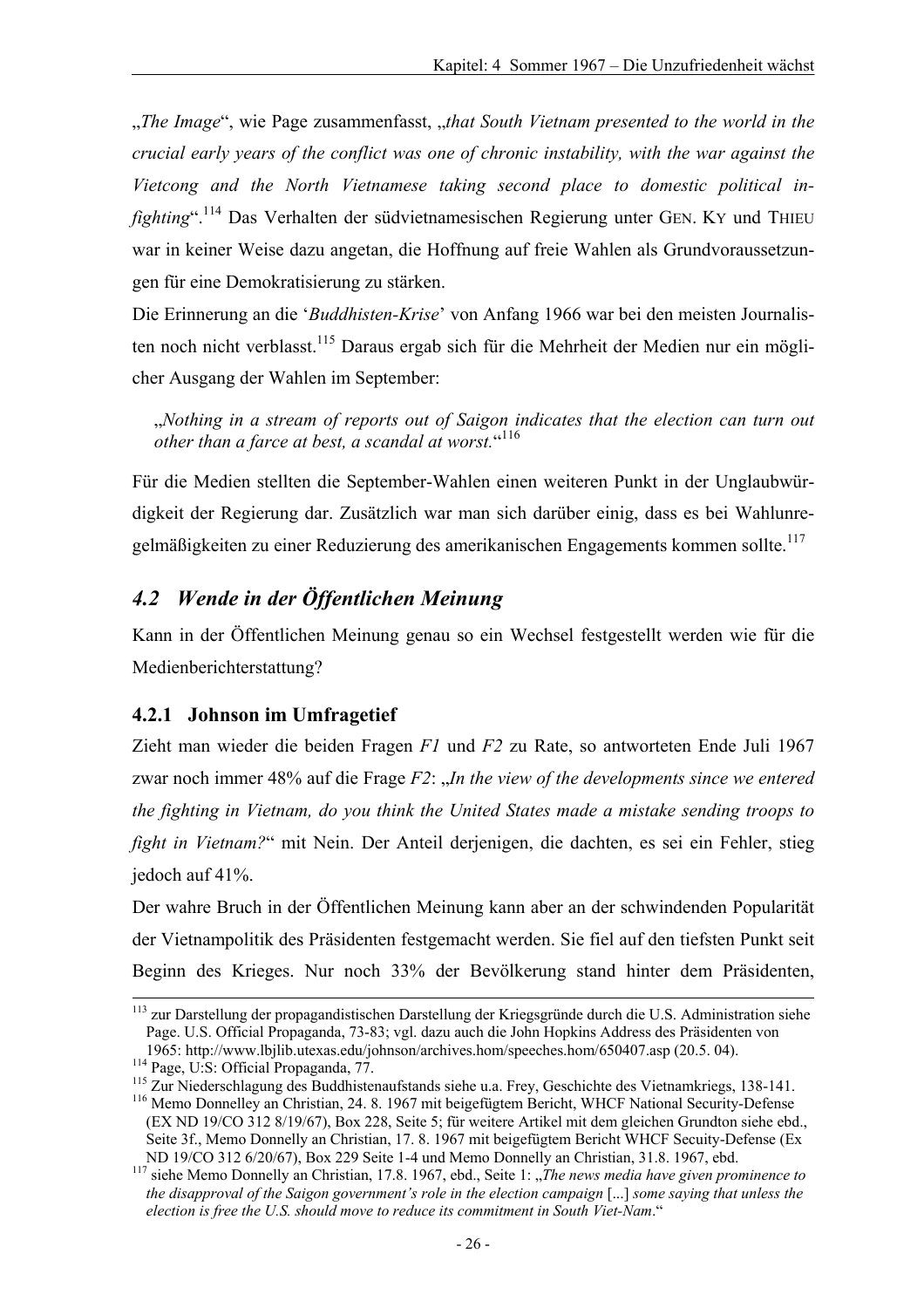52% lehnten seine Politik in Vietnam ab.118 Das Dramatische an dieser Umfrage war, dass erstmals weniger als die Hälfte der Befragten hinter der '*Strategie der Mitte*' des Präsidenten standen. Seit Beginn des Jahres verzeichnete die Öffentliche Meinung einen Fall von 10%, seit JOHNSONs Umfragehoch im Februar 1965 sogar von 25%. Aus einer breiten Unterstützung der präsidialen Politik – 1965 waren nur 28% der Befragten unzufrieden mit der Vietnampolitik der Administration – war zwei Jahre später eine massive Opposition geworden.<sup>119</sup>

Der Abwärtstrend, der sich seit dem Frühjahr abgezeichnet hatte und im Juli 1967 manifest wurde, setzte sich im August unvermindert fort. Zwar steht für den August keine der beiden Fragen zur Messung der Öffentlichen Meinung zur Verfügung. Allerdings musste JOHNSON im August in der Beurteilung seines '*overall job ratings*' gemessen mit der Frage: "*Do you approve or dissaprove of the way Johnson is handling his job as President*" einen deutlichen Einbruch hinnehmen. Zwischen Anfang Juni und Ende August 1967 verlor der Präsident 13 Prozentpunkte.<sup>120</sup> Zusätzliche Evidenz für den Abwärtstrend der Administration liefert eine Umfrage von HARRIS, der für "*LBJ's Vietnam job rating*" ein Minus von 14% verzeichnet. Ende August lehnten 63% der Bevölkerung JOHNSONs Vietnampolitik ab.121

Hatten sich mit dem Rückgang der Zufriedenheit mit JOHNSONs Strategie auch die Policy-Präferenzen in der Bevölkerung geändert?

<sup>&</sup>lt;sup>118</sup> Umfragedaten aus Gallup, Gallup Poll, 2074.

<sup>&</sup>lt;sup>119</sup> Die Umfragedaten sind nicht in Gallup, Gallup Poll veröffentlicht, wurden dem Verfasser aber auf persönliche Nachfrage (e-mail vom 26.04. 04) von Gallup bereitgestellt. Die Antworten auf die Frage "*Do you approve or disapprove of the way the Johnson Administration is handling the situation in vietnam?*" waren: '*Approve*': 48%, '*Disapprove*': 28%, '*No Opinion*': 24%. Zwar weist die Frage, im Gegensatz zu der in dieser Arbeit verwendeten Frage *F1*: "*Do you approve or disapprove of the way President Johnson is handling the situation in Vietnam?*" eine andere Formulierung auf, allerdings scheinen die Ergebnisse der beiden Umfragen aus folgendem Grund vergleichbar: in der direkten Folgefrage (#713-K, Question #3a) antworteten 40%, dass "*President Johnson knows the situation, he's doing his best*". Daraus geht meiner Meinung nach hervor, dass die Mehrzahl der Befragten die Administration mit dem Präsidenten gleichsetzen und so eine Bewertung der Administration direkt auch auf eine Bewertung des Präsidenten angewandt werden kann. Vgl. dazu auch die Verwendung der beiden Fragen als einheitliche Indikatoren für die Vietnampolitik des Präsidenten bei Gibbons, U.S. Government Bd. 4, 337 u. Lunch/Sperlich. American Public Opinion, 26 setzen die beiden Fragen implizit gleich, ohne weiter auf die unterschiedliche

Formulierung der Fragen einzugehen; siehe auch Fußnote 28.<br><sup>120</sup> Umfragedaten aus Gallup, Gallup Poll, 2071 u. 2078.<br><sup>121</sup> vgl. Memo Panzer an President, 25.8. 1967, WHCF Office Files of Frederick Panzer, Box 398: Zugleich fiel die Zufriedenheit mit Johnson von 47% im Juli auf 33%.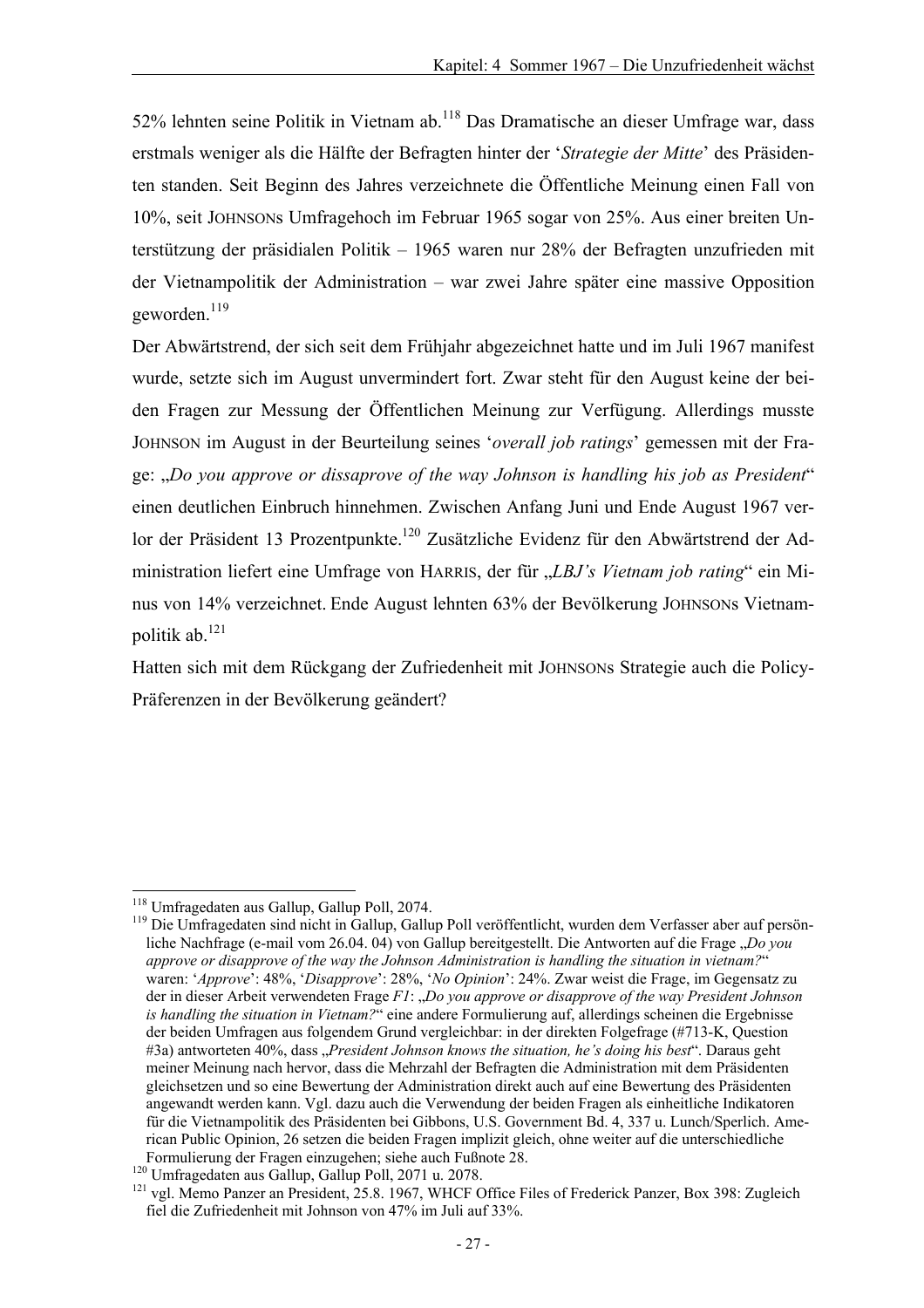#### **4.2.2 Politik-Präferenzen – Wie aus Falken Tauben werden**

Auch hier muss man analog zum Meinungswechsel in den Medien eine Verschiebung der Wünsche in der Bevölkerung konstatieren.

Für die Messung stehen uns die Fragen *F6 . If you had to make a choice about the Vietnam war right now, which one would you favour: fighting on to a total military victory, fighting until we achieved a negotiated peace, or trying to end the war and get out as quickly as possible?*" und *F7* , *Just from what you've heard or read, which of these statements comes closest to the way you, yourself, feel about the war in Vietnam: The U.S. should begin to withdraw its troops, the U.S. should carry on its present level of fighting, the U.S. should increase the strength of its attacks on North Vietnam"* zur Verfügung. Signifikant ist die Beobachtung, dass es zwischen Juli und August zu einem Anstieg von 10% auf 34% bei denjenigen kam, die *"get out as quick as possible"* als Antwort auf *F6* wählten.<sup>122</sup> Mittels *F6* kann aber keine längerfristige Veränderung gemessen werden, weil für den Zeitraum vor Juli keine Daten vorliegen. Dies kann aber mit der Frage *F7* geschehen. Sie wurde im Oktober 1966 und August 1967 von HARRIS gestellt. Auch hier scheint ein signifikanter Bruch in der Öffentlichen Meinung vorzuliegen, veränderte sich die Zahl der Befürworter eines Abzuges amerikanischer Truppen doch von 18% im Oktober 1966 auf 32% im August  $1967$ <sup>123</sup>

Zwar kann auch mit dieser Frage nicht direkt gemessen werden, ob sich im Gegensatz zum Frühjahr die Politik-Präferenzen in der Bevölkerung verändert haben, dennoch scheint zumindest eine indirekte Annäherung möglich. Wie in Kap. 2.2.2 dargestellt, kam es in den ersten Monaten des Jahres 1967 zu einer signifikanten Ablehnung in der Öffentlichen Meinung, den Konflikt in Vietnam zu deeskalieren.<sup>124</sup> Bei genauer Betrachtung der Fragestellung von *F5* scheint klar, dass die Antwortvorgabe "*both sides withdraw under United Nations supervision*" für einen Teil der Menschen, die einen Abzug der U.S.-Truppen befürworteten, attraktiver war als die Option "*move United States troops out"*. Der Bruch zwischen Mai und den beiden Umfragen von Juli und August 1967 ist also nicht in dem Maße dramatisch, wie es die Zahlen auf den ersten Blick suggerieren. Dennoch, denke ich, kann man eine Evidenz aus den Umfrageergebnissen ziehen, die für eine Verschiebung der Präferenzen hin zu einem deeskalatorischen Trend sprechen. Lässt *F6* mit der Antwortvorgabe "*trying end the war and get out quickly*" noch die Möglichkeit offen, dies mit einem

<sup>&</sup>lt;sup>122</sup> Siehe Müller, War. 88; vgl. auch Memo Panzer an President, 25. 8. 1967, WHCF Office Files of Frederick<br>Panzer, Box 398.<br><sup>123</sup> Zu F7 siehe Anhang Abb. 7.

<sup>&</sup>lt;sup>124</sup> Berichtet sei hier nur noch einmal die Zahl derjenigen, die einen Abzug amerikanischer Truppen befürworteten. Sie betrug im Mai nur sechs Prozent.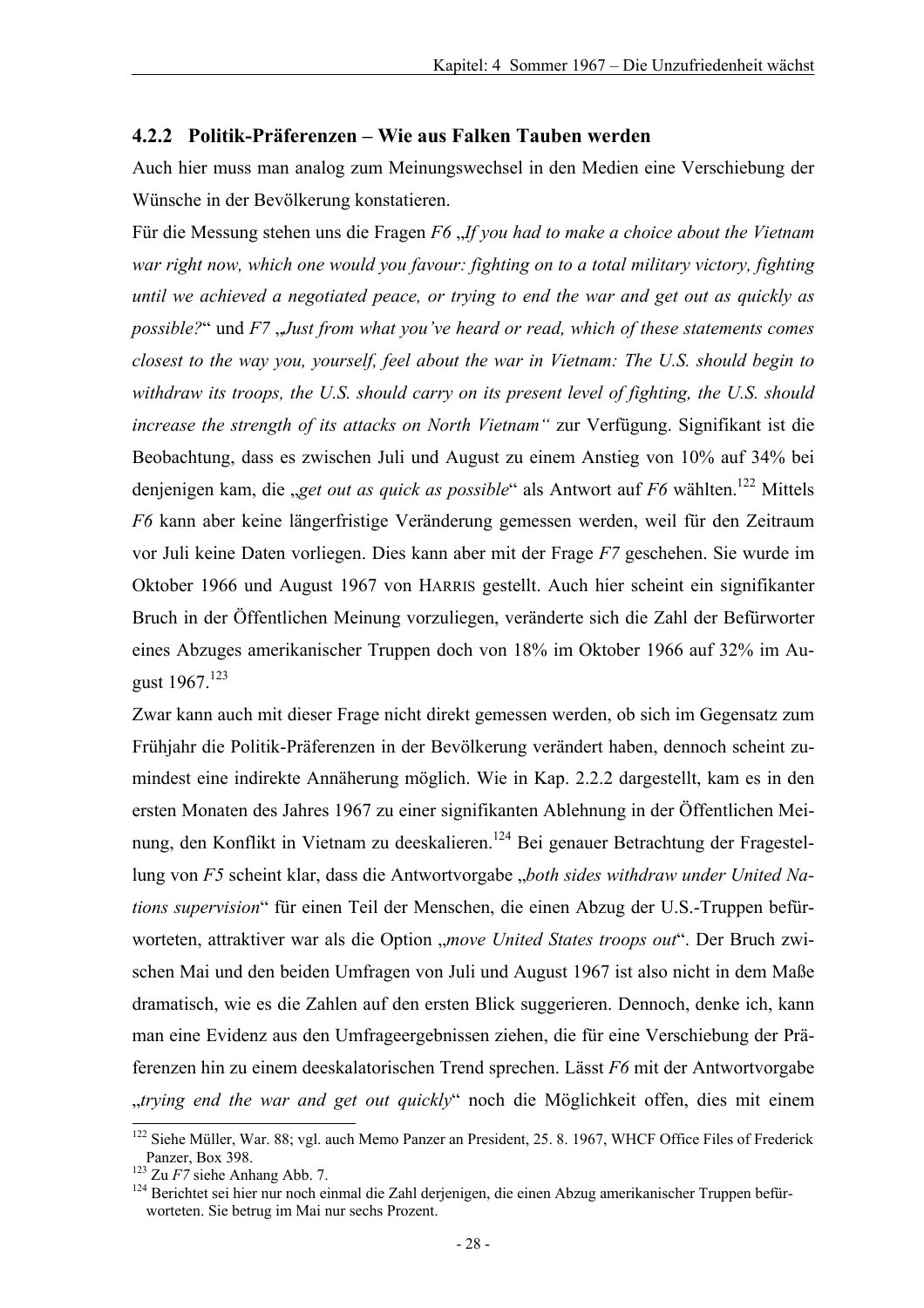größeren Maß an militärischem Aufwand zu erreichen, scheidet dies bei *F7* aus. Hier sind in der Antwortvorgabe – genau wie bei *F5* – explizit die amerikanischen Truppen angesprochen, die aus Vietnam abgezogen werden sollen. Sie lassen sich so also zumindest der Tendenz nach miteinander vergleichen und diese entwickelte sich in den Sommermonaten 1967 klar gegen eine weitere Eskalation des Konflikts. Unterstützt wird diese Beobachtung durch eine weitere Umfrage von HARRIS: In dieser sprachen sich 61% der Befragten gegen die Entsendung von zusätzlichen Truppen aus.

Zusätzlich ist die Option "*fighting on to a total military victory*" der Frage *F6* nur an dritter Position innerhalb der Antwortvorgaben zu finden.

Somit hatten über 60% der Befragten andere Präferenzen als die einer Eskalation.<sup>125</sup> Lunch/Sperlichs Aussage  $\mu$ 1967 was the year of the hawk. [...] *During this period, nevertheless the typical response of the well-known man in the street was to call for more*  military effort<sup>«126</sup>, muss mit den hier präsentierten Ergebnissen der Meinungsumfragen dahingehend korrigiert werden, dass für die Monate Juli und August ein Trend weg von einer Eskalation hin zu einer Deeskalation in der Bevölkerung vorherrschte.<sup>127</sup>

## **5 Die Suche der Administration nach einer neuen Strategie**

JOHNSONs Entscheidungen des Frühjahrs und Sommers, den Konflikt weiter zu schüren, hatten ihn in der Öffentlichkeit einen hohen Preis gekostet. Anders verhielten sich die internen Berichte. Sie bestätigten den von JOHNSON eingeschlagenen Kurs und bestärkten ihn in seiner Strategie in Vietnam.128 JOHNSON stand am Scheideweg. Einerseits die positiven Berichte seiner Administration, die ihm versicherten *"We are going to come through this thing*", solange *"the American people gave us a chance here at home* [...], *we could win the war in the field*".<sup>129</sup> Auf der anderen Seite gärte die weiter wachsende Opposition.

<sup>&</sup>lt;sup>125</sup> siehe Memo Panzer an President, 25. 8. 1967, Office Files of Frederick Panzer, Box 398.

<sup>&</sup>lt;sup>126</sup> Lunch/Sperlich, American Public Opinion, 30.<br><sup>126</sup> Lunch/Sperlich, American Public Opinion, 30.<br><sup>127</sup> Die Missinterpretation der Öffentlichen Meinung 1967 kommt daher, dass ihr Datenmaterial den Zeitraum zwischen Mai und November komplett ausspart und sie daher den Bruch, der in den Sommermonaten zu verzeichnen ist, gar nicht abbilden können. Vgl. ebd., 27.

<sup>&</sup>lt;sup>128</sup> vgl. u.a Cable Amb. Bunker to President, 6.7. 1967, NSF, Country File Vietnam, Box 104: "[...] *I infer* [...] *there may be some feeling at home that we have reached a stalemate out here. [...] [I]n my view and that of my chief advisors this is not indeed the case. In contrary, I believe that we are making steady progress.* [...] *If we stick long enough* [...] *I am confident that we shall achieve our objectives.*" zur gleichen Ansicht kamen McNamara, Katzenbach und Komer nach ihrer Rückkehr aus Vietnam: McNamara berichtete von "*progress on the economic front, military front und pacification subject*"; Komer "*reported to the President: - That he was more encouraged than when he left about pacification in general* [...]", Katzenbach "said *he would rate the U.S. effort in Vietnam as a "B" in many areas."*, einzig an der "*political front*" stimmten alle überein, gäbe es Missstände, alle Zitate aus: "Cabinett Meeting 12.7. 1967", Tom Johnson's Notes of Meetings, Box 1, entspricht LBJ's Vietnam Papers,442-446. Auch Rostow und CIA Direktor Helms bestätigten diese Sichtweise, siehe Dallek, Flawed Giant, 471.<br><sup>129</sup> Rusk und Katzenbach in: "Cabinett Meeting 12.7. 1967", Tom Johnson Notes of Meetings, Box 1.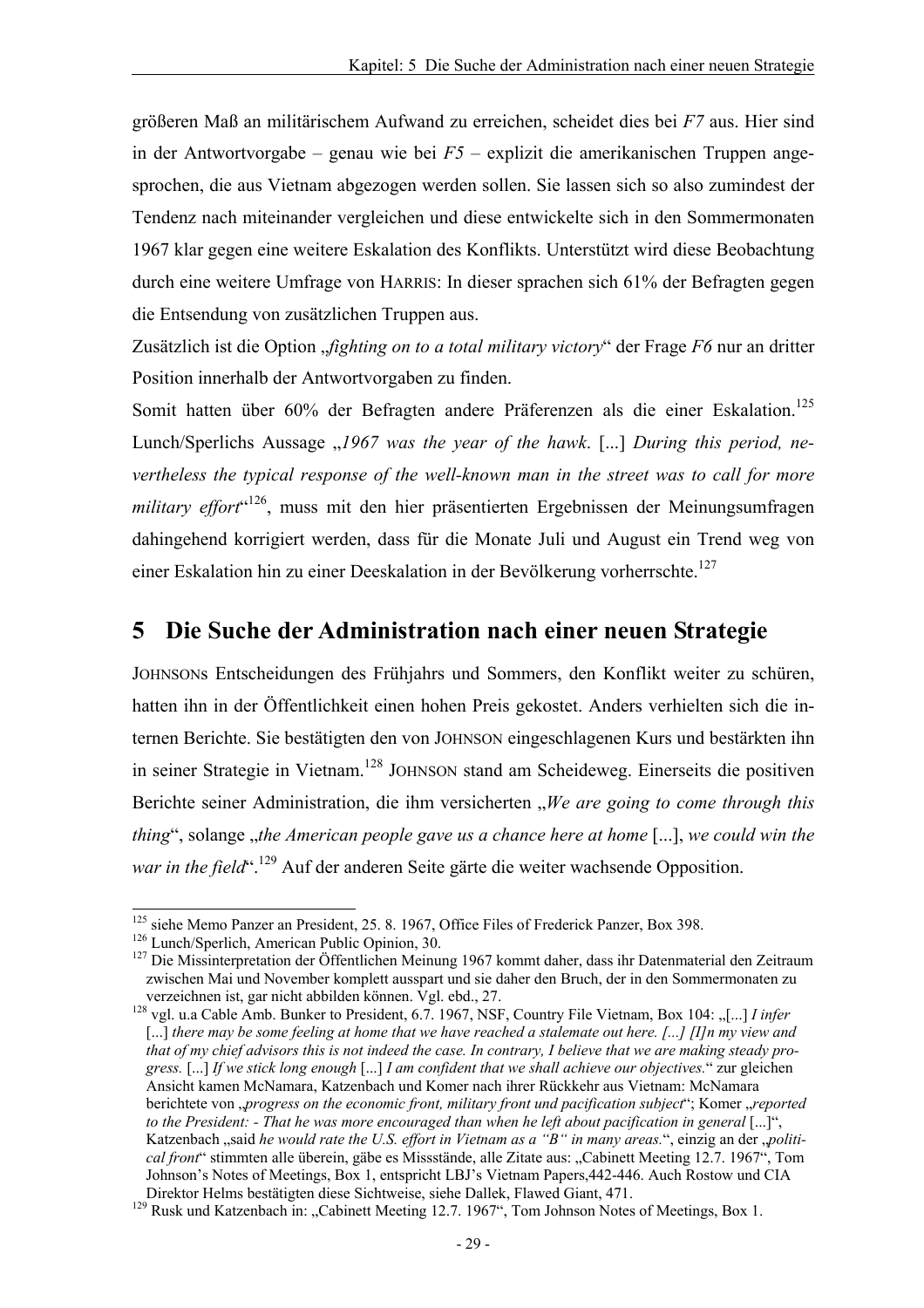Die Ansicht, dass der Krieg zu einem ausweglosen Patt zwischen beiden Seiten geworden war, wurde zur Grundüberzeugung innerhalb der Öffentlichkeit. JOHNSON erkannte gemäß eines Mitschriebs einer Kabinettssitzung von TOM JOHNSON den Ernst der Lage, den der anhaltende Protest der Amerikaner hatte: "the U.S. People do think, perhaps, that the war *cannot be won. The President said that he was more frightened by this than by the Thieu-Ky difficulties*  $\left[ \ldots \right]$ .  $\cdot$ <sup>(130</sup>)

Auf der anderen Seite gab es besonders innerhalb des Kongresses, wie die '*Stennis Hearings on the air war*' gezeigt hatten, noch immer eine große Gruppe, die eine weitere Eskalation des Konflikts befürwortete. Nach ROBERT MCNAMARAs Memoiren, "[t]he President, Dean [Rusk], and I worried far more the pressure from the right<sup>"131</sup>. JOHNSON war im Sommer zwischen den beiden Extrem-Strategien gefesselt, oder wie es die First Lady in ihrem Tagebuch aufzeichnete: "*you must either get excited, get passionate, fight and get* over with, or we must pull out<sup>«132</sup>. Wenn der Präsident seine Strategie der Mitte, die er als alternativlos ansah, weiter verfolgen wollte, wusste er, dass "winning the struggle at home [...] *was now as crucial as the continuing "progress" in Vietnam*<sup>"133</sup>.

Zwar hatte JOHNSON in einigen Pressekonferenzen wiederholt versucht, die Bevölkerung vom Fortschritt in Vietnam zu überzeugen, TOM JOHNSON fühlte aber, "*the administration is not getting its story out about Vietnam*" 134.

Das andere Problem, mit dem sich JOHNSON konfrontiert sah, war die Berichterstattung amerikanischer Journalisten aus Vietnam. Ein Beispiel, das in den Augen der Administration als äußerst kontraproduktiv angesehen wurde, war folgender *NBC* Beitrag:

"*A report from Vietnam on"Huntley-Brinkley" tonight was devasting. It showed Marines being given last-minute training in Vietnam prior to being sent north to the DMZ. The M-16 "jammed often, which was bad for morale." Then it showed the Marines arriving at Camp Carroll, where, "if the present rate of fighting continues, more than half of them will be wounded or killed." It cites "complaints that some Marines returned to Vietnam after less than a year away." This sort of thing was predictable – the Marines have been catching so much hell up there, and there have been stories about bewil*dered, depressed men. It was really bad news on TV tonight. "135

<sup>&</sup>lt;sup>130</sup> beide Zitate: ebd.<br><sup>131</sup> McNamara, In Retrospect, 252.<br><sup>132</sup> C. Johnson. 1970. A White House Diary. New York, 469.<br><sup>133</sup> Dallek, Flawed Giant, 466.<br><sup>134</sup> Memo Johnson to Christian, 18.8. 1967, WHCF PR 18, Box 83.<br><sup>13</sup> 6/20/67), Box 227; Der Huntley-Brinkley Report war die wichtigste NBC Nachrichtensendung von 1950- 1970.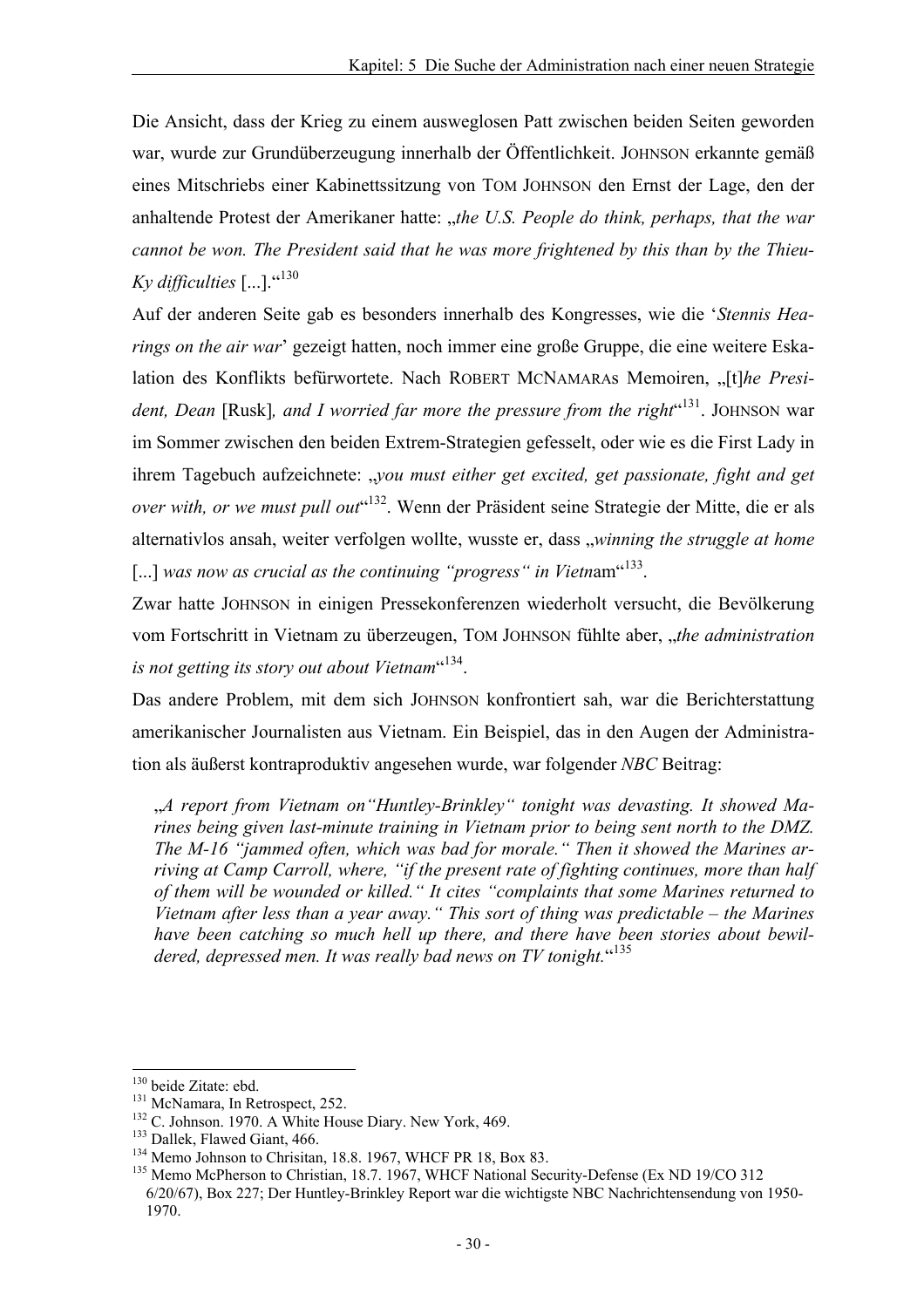MCNAMARA kam mit ähnlichen Eindrücken über die amerikanische Presse zurück aus Vietnam:

"[...] *the press in Vietnam is in a "very bad mood." They are cynical, skeptical and think we have a military stalemate. They believe pacification is at a standstill. They view the election with cynicism and skepticism.* [...] *Ambassador Bunker anticipates a bad press for the next six month.* [...] *the press in Vietnam believes that the war isn't worth the price we are incurring. They believe the people to be corrupt. They believe that the Vietnamese Government cannot be stabilized politically.*" 136

Die Administration war so beunruhigt von der Berichterstattung aus Vietnam, dass sie nur einen Tag nach MCNAMARAs geschilderter Einschätzung die Möglichkeit einer Presse-Zensur in Vietnam diskutierte.

Die Journalisten, so klagten die Anwesenden MCNAMARA, WHEELER, WESTMORELAND, CHRISTIAN und der Präsident, seien *..immature, naive and hostile*" und ...[t]*hey are out there to win Pulitzer prizes for sensational articles than objective reporting*". Wegen der zu erwartenden politischen Kosten – man muss sich vergegenwärtigen, was eine Zensur für die ohnehin angeschlagene Glaubwürdigkeit der Regierung bedeutet hätte – wurde eine Zensur aber abgelehnt. $137$ 

### *5.1 Ein neuer Anlauf für die Vietnam Information Group*

Anstelle der abgelehnten Zensur wurde der von ROSTOW schon im Februar angeregte Plan der '*Vietnam Information Group*' (VIG) wieder forciert. CHRISTIAN arbeitete im August das Konzept für die VIG aus, den Präsidenten drängend: "*We are not making the most effective use of the information coming in from Vietnam to put our position over here at home*.", dafür die gleichen Argumente wiederholend, die schon einen Monat früher von MC-NAMARA u.a. in Bezug auf die Öffentlichkeit gebraucht wurden: "*As one result, the American people and the American press are skeptical, cynical, and - - more often than not - uninformed*."

Die Blaupause für die VIG sah wie folgt aus:

"*Following your approval of Walt Rostow's memorandum, arrangements are being made to hold Harold Kaplan in Washington to head a Vietnam Information Group.*<sup>138</sup> *As Walt stated in his Memo to you, we envisage this group as a quick reaction team to prepare speech and background material for your use on the Hill.* 

<sup>&</sup>lt;sup>136</sup> Cabinet Meeting, 12.7. 1967, LBJ's Vietnam Papers, 443.

<sup>&</sup>lt;sup>137</sup> siehe Notes of the President's Meeting with Secretary McNamara, Gen. Westmoreland, Gen. Wheeler and George Chrisitan, 13.7. 1967, Tom Johnson's Notes of Meetings, Box 1, entspricht LBJ's Vietnam Papers,

<sup>446</sup>f. 138 siehe Memo Rostow to President, 15.8. 1967, NSF Name File, Box 7: In ihm bittet Rostow den Präsidenten, die Bestellung Kaplans als Pressesekretär von Harlan Cleveland bei der Nato in Brüssel zu verschieben, um ihn als Chef der VIG zu installieren. Johnson befürwortete dies.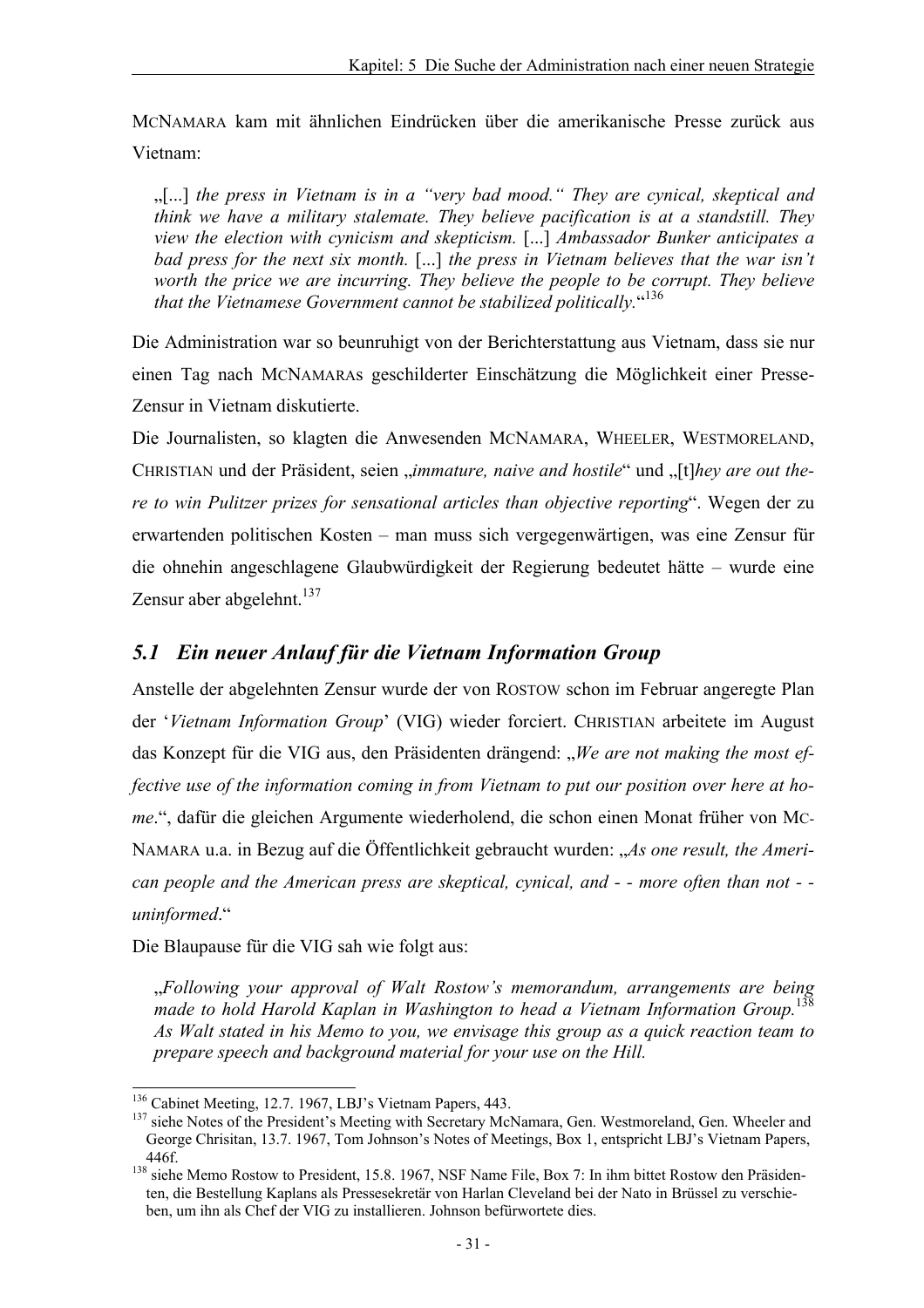*We need to answer charges of escalation, increased bombing, difficulties with pacification, problems with the elections before we are thrown - - as we so frequently are - - on the defensive. In addition we need to be able to take advantage of every opportunity to strike a positive note.* [...]

In order to overcome this situation [the existing facilities at State and Defense are neither fast nor flexible enough]*, we need a systematic means of quickly organizing and presenting an accurate and coherent flow of information.* 

*As we see it, this Information Group, would do the following:* 

- *1) Meet weekly with Christian and Rostow to "fill in" Kaplan on the President's most current thinking about our policies. (What we should be getting across to the press and to the public, what speeches need to be made on the Hill.)*
- *2) Prepare these speeches and filter them to the Congress regularly.*
- *3) Provide you with well organized and effective briefing material for your meetings with Members of Congress, the press and other groups.*
- *4) Provide background material to leak to correspondents regularly, with the President's approval.*
- *5) Assist public affairs people at State and Defense so that a well-coordinated and higher quality information flow results.*

*We wish to move to assemble an effective team around Kaplan* [...]*. The personnel selected would have security clearances enabling them to handle the best Vietnam material available such as Ambassador Bunker's weekly reports, military reports, and intelligence data.* 

*With your approval, we will move ahead as rapidly as possible along the lines described above* [...]."<sup>139</sup>

Johnson hakte die '*approve*'-Option ab.

Mit der VIG sollte in der Administration der Weg für eine effektivere und überzeugendere Informationspolitik geebnet werden. "[...] we realized that to make our case we had to *provide persuasive data. The press tended to focus on the most visible aspects of the war and on discrete incidents. So much of what was being done was not visible, and the totality of the situation had to be shown*" 140, beschrieb ROSTOW die Rationalität, die hinter der Gründung der VIG stand.

### *5.2 Johnsons Rede in San Antonio*

Die Mitglieder der VIG waren sich aber auch über den limitierten Nutzen – zumindest in der Anfangszeit – der von ihnen zusammengestellten Daten bewusst.

<sup>&</sup>lt;sup>139</sup> Memo Christian to President, 22.8. 1967, Office Files of Frederick Panzer, Box 427.

<sup>&</sup>lt;sup>140</sup> zitiert in: Landers, Specter of Stalemate, 25. Landers erwähnt in seinem Artikel in keiner Weise die VIG und stellt die Bereitstellung von sensiblen Material als alleinige Aufgabe von Rostow und Kitner dar. Dass neben der VIG, die speziell zu diesem Zweck gegründet wurde, eine weitaus unorganisiertere Institution bestand, ist sehr unwahrscheinlich. Vielmehr war Rostow zusammen mit Jorden, Deputy Assistant Secretary of State for Public Affairs, zuständig darüber zu entscheiden, welches Material bereitgestellt werden sollte. Vgl. dazu ob zitiertes Memo Christian to President, 22.8. 1967, Office Files of Frederick Panzer, Box 427.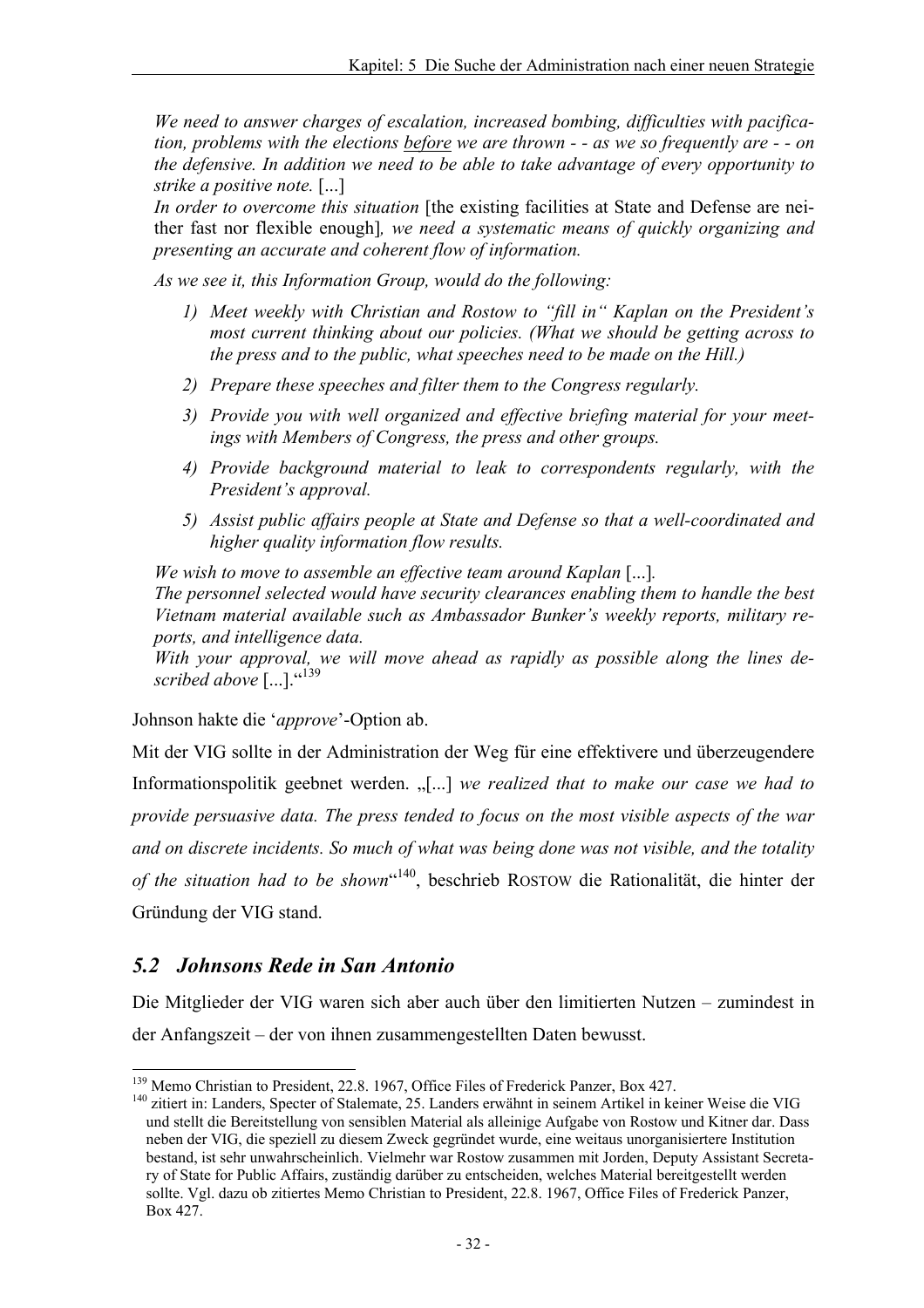Ihr größtes Problem war, wie aus einem geheimen Memo von PHILIP HABIB mit demTitel "*Statistical Defense of Progress in the War*" an den Leiter der VIG KAPLAN deutlich wird, dass das Material, das bislang zur Verfügung stand, bereits publiziert war. The trends have been cited before, the same sort of data has been used, and the counter-

*arguments have been heard*", schrieb HABIB, weiter ausführend, dass

"[o]*ur problem is not that the public has not been exposed to this kind of material before. The problem is that they do not accept this evidence as sufficient. The data do not explain away dismay at our own casualty figures (the level and the cumulative total). They do not answer charges of Vietnamese corruption, inefficiency, and inadequate performance. They do not answer the question of how much longer we will be required to maintain our effort. They do not answer those who doubt that it is in our national interest to do what we are doing at the price we are paying. They do not satisfy those who are not looking for military success but who are hoping for a short-run political solution.*" 141

Die Schlussfolgerung aus seinen Zweifeln war: "*People need to be told again and again why we are there, what are our objectives, and what we stand to lose if we do not succeed*" 142.

Auch MCPHERSON hatte den Präsidenten über Monate hinweg gedrängt, eine neue Rechtfertigungsstrategie für die Beteiligung Amerikas in Vietnam zu präsentieren. Er glaubte, dass die von JOHNSON seit seiner Ansprache an der *John Hopkins Universität* am 7. April 1965<sup>143</sup> vorgebrachten Gründe "[were] *partly responsible for its* [the Administration] *failure to rouse the American people.*<sup>"144</sup>

In einem Memo an JOHNSON legte er seine neue Linie, wenn auch in verklausulierter Form, dar:

"*I know it seems we have used a million words to explain our presence there. But an awful lot of people – I would say over half the people – don't feel secure in the answers they have been given.* [...] *The theme should not be more "defending freedom" for a "little country that only wants to chart its own course." That, to an increasing number of people, is not worth 500,000 Americans, thousands of casualties, and \$25 billion annually. A straight argument that our vital interests are involved, and why,*  might turn a lot of opinions around."<sup>145</sup>

Mit den '*vital interests*' meinte MCPHERSON, dass der Vietnamkrieg als essentiell für die nationale Sicherheit der USA dargestellt werden sollte.

<sup>&</sup>lt;sup>141</sup> Memo Habib to Kaplan, 26.9. 1967, NSF Country File Vietnam, Box 99.

<sup>142</sup> ebd.<br><sup>142</sup> ebd. <sup>143</sup> Für den Text der Rede siehe: http://www.lbjlib.utexas.edu/johnson/archives.hom/speeches.hom/

<sup>650407.</sup>asp (20.5. 04).<br><sup>144</sup> Wells. War Within, 149.<br><sup>145</sup> Memo McPherson to President, 25.8. 1967, WHCF Office Files of Harry McPherson, Box 29; auch Vizepräsident Humphrey versuchte Johnson von einer neuen Linie zu überzeugen; vgl. dazu Memo Vice President to President, 13.9. 1967, WHCF Office Files of Marvin Watson, Box 32.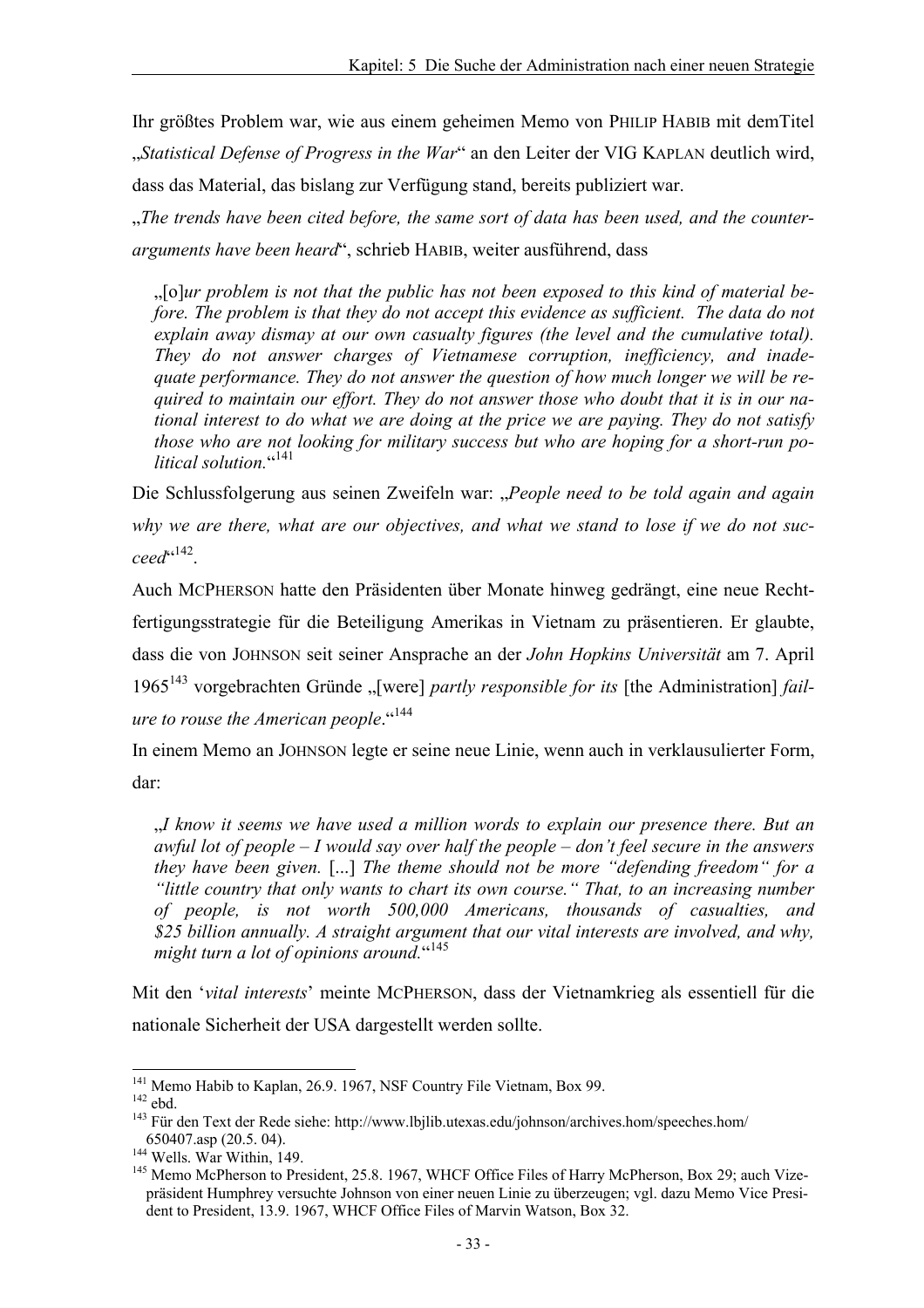Es war ein Argument der Vermeidung: Der Krieg in Vietnam sollte die Amerikaner und die Welt vor einem dritten Weltkrieg bewahren.

Zudem mahnte er den Präsidenten, "that to claim progress alone will certainly make head*lines and get us into a shooting match with correspondents out of Vietnam. Maybe we can*  win it. I hop we can."<sup>146</sup>

Der Testfall für die neue Linie der Administration zur Begründung des Krieges kam mit JOHNSONs Rede vor der '*National Legislative Conference'* in *San Antonio* am 29. September 1967.147 Zwar wiederholte JOHNSON seine Argumentation der '*John Hopkins Rede'*, dass die USA für die Freiheit Südvietnams gegen die Aggression des Nordens kämpfe, allerdings stellte der Präsident auch heraus, wie von MCPHERSON vorgeschlagen, dass der Schlüssel für das amerikanische Engagement in der eigenen Sicherheit liege.

"*America's reaction to turmoil in other lands could not rest on a determination of its effect on the immediate victim alone, but on the risk it poses to the United States of America and to the peace and security of the entire world of which we are a vital part.*" <sup>148</sup>

Auch den Rat in Bezug auf die Herausstellung des Fortschritts amerikanischer Kriegsbemühungen beherzigte der Präsident. Er sprach von "*progress in the war itself*" und von "*rather dramatic progress considering the situation that actually prevailed when we sent troops there in 1965*<sup>(149</sup>; handfeste statistische Argumente vermied er aber.

Darüber hinaus benutzte JOHNSON die Rede auch, um die amerikanische Öffentlichkeit noch einmal auf den Krieg einzuschwören. JOHNSON betonte, dass es zwingend sei, besonders für die "*brave men*" in Vietnam, welche "were willing to risk their lives for their nati*on's security*", dass die Amerikaner begreifen, dass

"*we must not mislead the enemy. Let him not think that debate and dissent will produce wavering and withdrawal. For I can assure you they won't. Let him not think that protests will produce surrender. Because they won't. Let think that he wait us out. For he won't.*" <sup>150</sup>

Seine außenpolitische Zielsetzung machte JOHNSON mit dem später als '*San Antonio Formula*' bekannt gewordenen Teil der Rede deutlich:

"*As we have told Hanoi time and time again, the heart of the matter is really this: The United States is willing to stop all aerial and naval bombardment of North Vietnam when this will lead promptly to productive discussions. We, of course, assume that while discussions proceed, North Vietnam would not take advantage of the bombing cessation* 

<sup>&</sup>lt;sup>146</sup> zitiert in Turner, Dual War, 196<br>
<sup>147</sup> Für den Prozess des Zustandekommens der Rede siehe Turner, Dual War, 191-197.<br>
<sup>148</sup> Public Papers of Lyndon B. Johnson, 1967,2, 876-881.<br>
<sup>149</sup> ebd. <sup>150</sup> ehd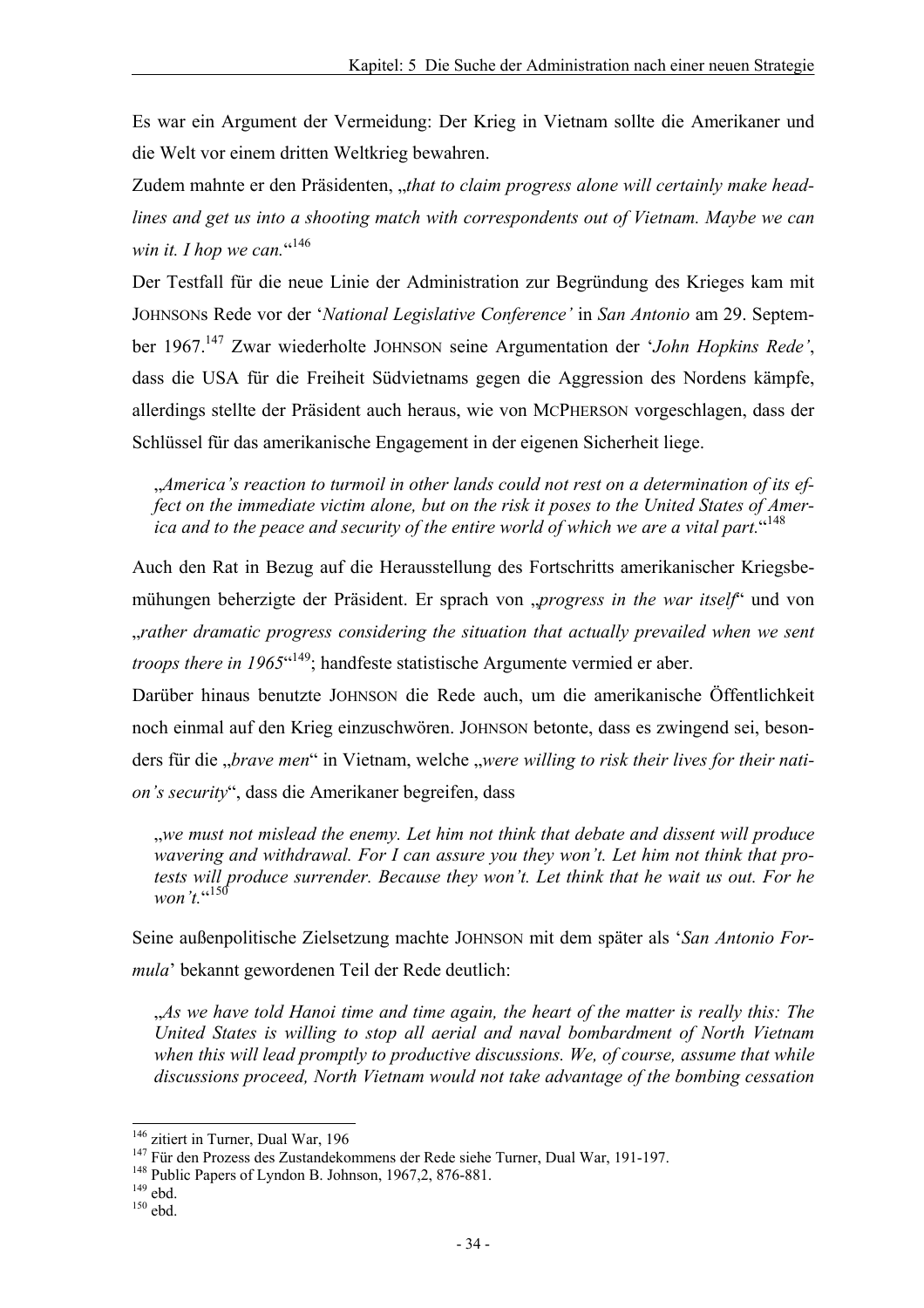*or limitation. But Hanoi has not accepted any of these proposals. So it is by Hanoi's choice – and not ours, and not the rest of the world's – that the war continues*" 151.

JOHNSON hatte nicht nur die Begründung des amerikanischen Engagements, sondern auch die Bedingungen für Verhandlungen zwischen den Kriegsparteien deutlich geändert.

Ist der Einfluss der Öffentlichkeit auf die Begründung deutlich sichtbar, so ist der Einfluss auf die Änderung der Verhandlungsbedingungen weit weniger evident.

Als sicher wird angesehen, dass die '*San Antonio Formula'* als direkte Antwort auf geheime Verhandlungen der Johnson-Administration in Person von HENRY KISSINGER über zwei französische Privatpersonen mit der nordvietnamesischen Führung gedeutet werden muss.152 Der Einfluss der Öffentlichkeit kann meiner Meinung nach hier nur indirekt festgestellt werden.

JOHNSON war bereit, begünstigt durch die Geheimverhandlungen, einen neuen Versuch zu einer Friedensinitiative zu unternehmen. Die Stimmung in den USA war seit dem Frühjahr derart polarisiert und in den Sommermonaten klar auf der Linie eines 'Verhandlungsfriedens', dass es sich die Regierung nicht leisten konnte "*to turn down peace bids*"<sup>153</sup>. Der neue Kontakt mit den Nordvietnamesen hinterließ JOHNSON in einer relativ komfortablen Position. Sollte das in den geheimen Verhandlungen vorgebrachte Angebot eines Bombardierungsstopps, gekoppelt an Gespräche, das der Präsident in San Antonio öffentlich verkündet hatte, Erfolg haben, so hätte er gegenüber der amerikanischen Öffentlichkeit ein erstes Faustpfand dafür in der Hand, dass er zu Verhandlungen bereit sei. Sollten die Nordvietnamesen das Angebot ablehnen, so konnte JOHNSON sich öffentlich zumindest nicht vorwerfen lassen, nicht jeden Versuch unternommen zu haben, um den Konflikt über Verhandlungen zu lösen. Damit hätte er eine weitere Begründung, das Bombardement Nordvietnams wieder aufzunehmen.154 Konnte er im ersten Fall den "Wünschen" der Öffentlichkeit entsprechen, so hatte er im zweiten Fall zumindest eine zusätzliche Argumentationsbasis für das weitere – ggf. auch ausgedehnte – Engagement der Amerikaner in Vietnam.

 $151$  ebd.

<sup>&</sup>lt;sup>152</sup> Zu den Geheimverhandlungen siehe "Tuesday Luncheon", 12.9. 1967, Meeting Notes File, Box 2 u. Gib-<br>bons, U.S. Government Bd. 4, 776-797.

<sup>&</sup>lt;sup>153</sup> Rusk während eines Cabinett Meetings, 6.9. 1967, Cabinet Papers, Box 10.<br><sup>154</sup> vgl. dazu Johnsons Aussage während des in der vorigen Fußnote zitierten Tuesday Luncheons: "He [the President] *pointed out that if they continue to fight, then we can go back [...] and resume our bombing policy.*"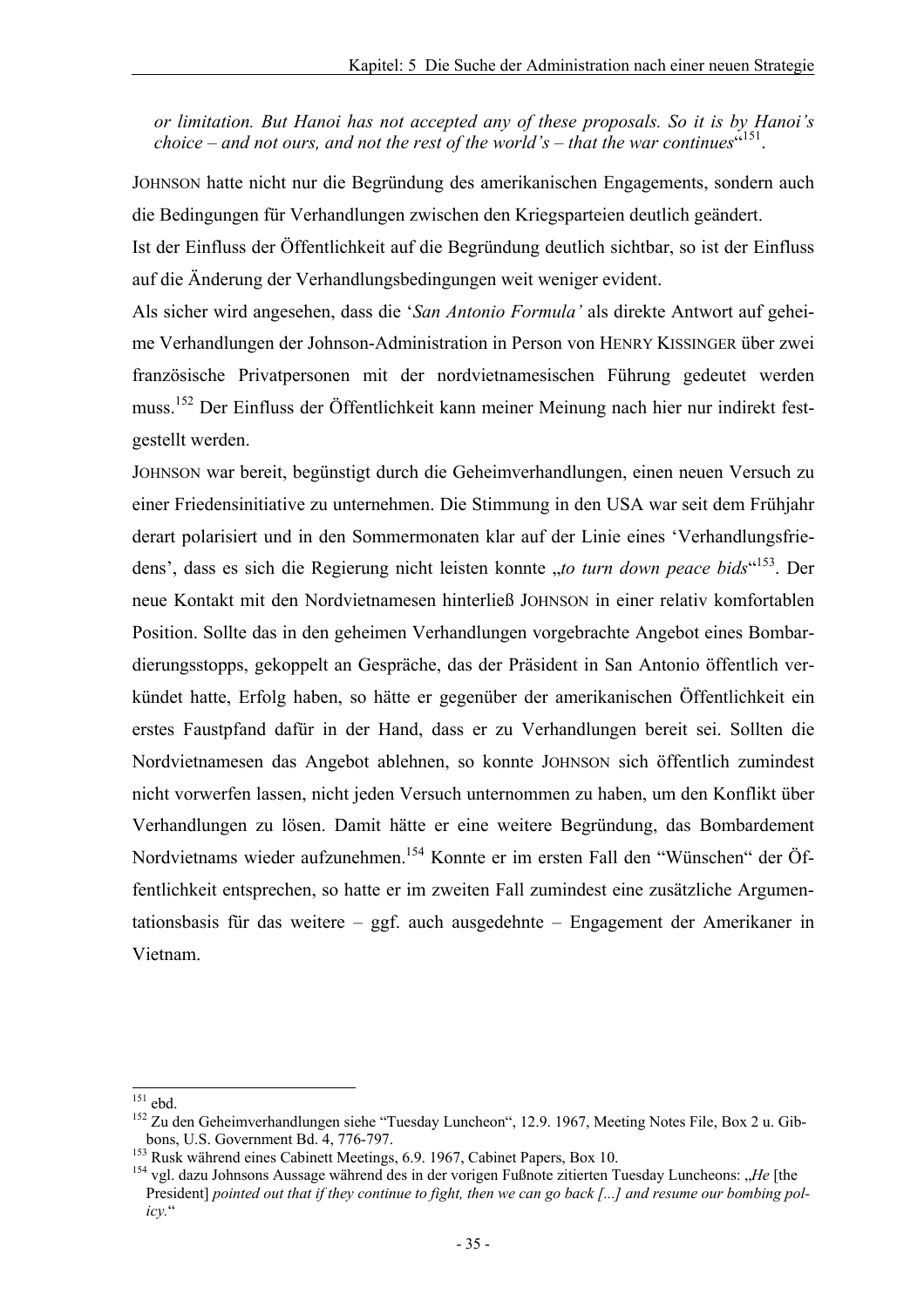# **6 "No signs of progress" – Johnsons neue Strategie hat die Feuertaufe nicht bestanden**

Wie sah die Reaktion der Medien und der Öffentlichen Meinung auf die von der Regierung ergriffenen Maßnahmen aus?

### *6.1 Eine Reaktion der Medien bleibt aus*

In den Medien rief JOHNSONs Rede eine geteilte Meinung hervor. Zwar hatte die Rede nach DONELLYs Aussage in seinem neuen Bericht an CHRISTIAN *, prompted a number of editors to reaffirm their strong support for U.S. policy in Viet-Nam.* [...] At the same time", so Donnelly weiter, "nearly as many commentators were disappointed that this "major *speech" offered "nothing new," such as a bombing halt leading to near-future peace talks.*" 155 JOHNSON hatte bei den Medien nur einen Teilerfolg erzielen können.

Die von der Administration antizipierte Wirkung der Rede, dass "*the only way to get Hanoi to the negotiating table was to unite behind the administration and their men in Viet*nam<sup>c156</sup>, fand nicht statt.

Erklärbar wird dies dadurch, dass schon im Vorfeld der Wahl vom 3. September in Südvietnam ein Großteil der Presse Friedensverhandlungen gefordert hatte. Diese Forderung wurde durch den Wahlausgang noch intensiviert. Zwar erreichte die bisherige südvietnamesische Führung mit 34,8% der Stimmen die Mehrheit, allerdings verzeichnete zum Beispiel TRUONG DINH DZU – der Anwalt war im Wahlkampf stark für Friedensverhandlungen eingetreten – als Gegenkandidat beachtliche Stimmenerfolge.<sup>157</sup> Das Destillat, das die Medien aus den Wahlen in Südvietnam zogen, war das genaue Gegenteil von dem, was die amerikanische Führung erwartete. Die *NY Times* bezeichnete das Ergebnis DZUS als "*peace victory*", *Scripps-Howard* stellte heraus:

"*Dzu's achievement in winning second place was the real shocker to American officials who regarded his electoral tally as a possible setback to the American policy of seeking primarily a military solution in Vietnam*" 158

Aus den Berichten wird ersichtlich, dass die Presse jede nur erdenkliche Möglichkeit nutzte, die von ihnen seit Juli vertretene Linie einer Deeskalation mit Fakten zu belegen.

l <sup>155</sup> Memo, Donnelly to Christian, 20.10. 1967, WHCF National Security.Defense (Ex ND 19/CO 312) 10/11/67), Box 229.<br><sup>156</sup> Turner, Dual War, 197.<br><sup>157</sup> vgl. P. Camacho. 1998. Elections (National), Republic of Vietnam: 1955, 1967, 1971. Encyclopedia of the

Vietnam War. Bd. I, 192-194.<br><sup>158</sup> Donnelly to Christian, 7.9. 1967, WHCF National Security-Defense (Ex ND 19/CO 312 8/19/67), Box

<sup>228.</sup>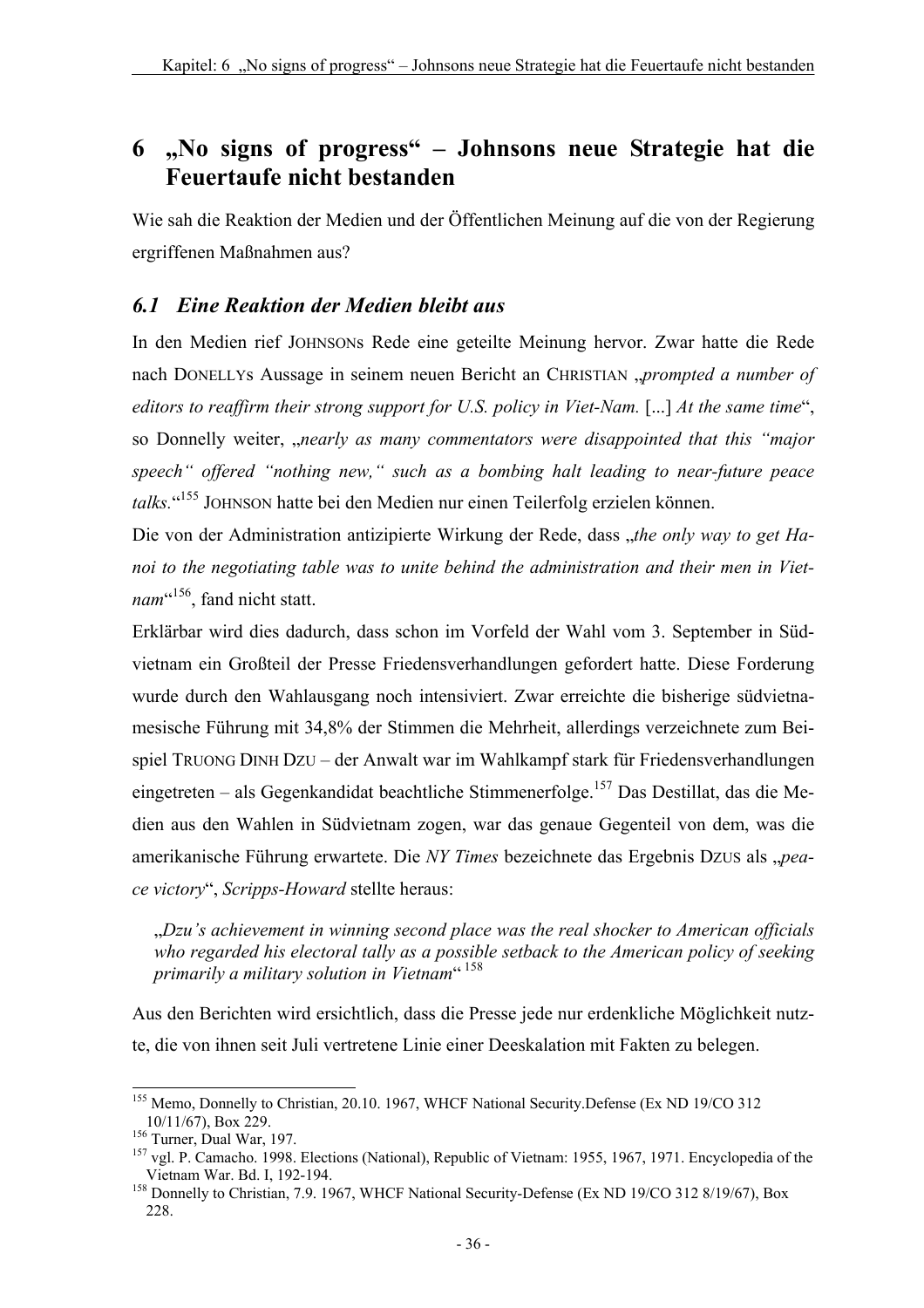Dass die Medien von ihrer Linie einer Forderung nach Deeskalation nicht abgerückt sind, sieht man an der Indexzahl für die Befürwortung einer Eskalation – sie liegt auch für die Monate September und Oktober unter der Marke .5.<sup>159</sup> In gleicher Weise kam DONNELLY zu dem Schluss: "*Editorial opponents of expanded bombing outnumber the proponents, 2*  $to-1$ .<sup> $(160)$ </sup>

Bestärkt in ihrer Ablehnung einer Intensivierung des Bombardements wurden die Medien sicherlich auch durch die schon angesprochene Aussage MCNAMARAs am 25.8. vor dem '*Stennis Committee*'.161

Der *Minneapolis Star* verwarf stellvertretend für eine Vielzahl von Zeitungen, den '*Stennis Subcommittee Report*' "*as dangerous on two grounds. It forgets that the war must be won in the South and ignores danger of becoming involved in a deeper war.*" 162

Bezieht man nun die Haltung der Medien auf die Informationspolitik der Administration, so hatte sich für die Medien der Eindruck einer inkohärenten Vorgehensweise der amerikanischen Führung in Vietnam ergeben. Mit MCNAMARA hatte der Außenminister im Gegensatz zu den Militärs den Nutzen der Bombardements öffentlich bezweifelt und wieder einmal die in der Administration vorherrschende Dichotomie zwischen dem Militär und der zivilen Verwaltung durchscheinen lassen. Zwar hatte JOHNSON mit seiner Rede einen deutlichen Schritt hin zu einer Verhandlungslösung gemacht – dies reichte den Medien aber nicht mehr. Für die Mehrheit der Medien bedeutete die Rede einen weiteren Schritt in der Hinhaltetaktik der amerikanischen Führung. Der Kolumnist JOSEP KRAFT beobachtete:

"*no American disposition to make the most of the opportunity* [von Friedensverhandlungen]*. The outlook remains barren, since the American officials want time to achieve a more favourable military posture before talks. They speak and think in terms of victory.*" 163

Unter den Journalisten herrschte die Meinung vor, endlich substantielle Ergebnisse präsentiert bekommen zu müssen und nicht ein weiteres Versprechen der Regierung, den Konflikt möglichst bald zu beenden.

<sup>&</sup>lt;sup>159</sup> siehe Anhang Abb. 14.

<sup>&</sup>lt;sup>160</sup> Memo Donnelley to Chrisitian, 14.9. 1967, WHCF Security-Defense (Ex ND 19/CO 312 8/19/67), Box 228, seine Beobachtung deckt sich zwar nicht absolut mit dem für die ensprechende Woche in der Inhaltsanalyse ermittelten Wert. Nimmt man aber den Durchschitt über den Monat, so kann man die gleiche Tendenz feststellen.<br>
<sup>161</sup> vgl. dazu noch einmal Seite 24f. dieser Arbeit.<br>
<sup>162</sup> Memo Donnelly to Chrisitian, 14.9. 1967, WHCF Security-Defense (Ex ND 19/CO 312 8/19/67), Box

<sup>228. 163</sup> Memo Donnelly to Christian, 7.9. 1967, WHCF National Security-Defense (Ex ND 19/CO 312 8/19/67), Box 228.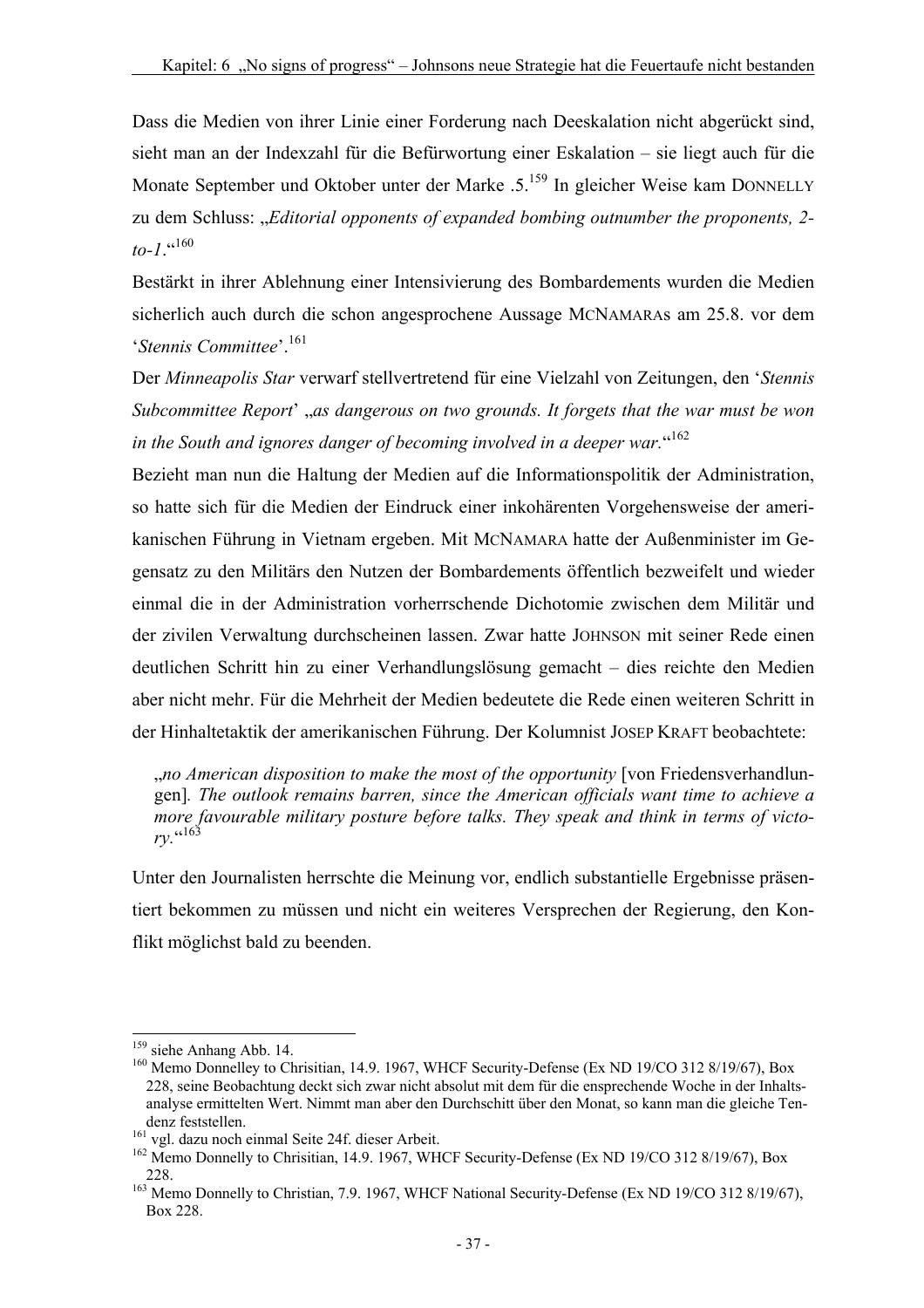## *6.2 Die Öffentliche Meinung kristallisiert sich*

Im September und Oktober befand sich JOHNSON weiterhin in einem Umfragetief und die sich im Sommer in der Bevölkerung herausgebildeten Politik-Präferenzen verstärkten sich zunehmend.

### **6.2.1 Johnson bleibt im Umfragetief**

Für September steht Frage *F1* zur Messung der allgemeinen (Un-)Zufriedenheit der Bevölkerung zur Verfügung. Nur noch 28% der Bevölkerung unterstützten "*Johnsons handling of the situation in Vietnam*", 57% sprachen sich dagegen aus.

Gleiches kann mit der Frage *F2* festgestellt werden. Auf die Frage: "*In view of the developments in Vietnam, do you think the United States made a mistake sending troops to fight in Vietnam?*" antworteten 47% mit "Ja" und 44% mit "Nein". Im Vergleich zu Juli bedeutete das für die Administration einen weiteren Verlust von acht Prozentpunkten.<sup>164</sup>

Als Erklärung lässt sich die andauernde Unzufriedenheit in der Bevölkerung mit dem Fortgang des Konflikts anführen. PANZER berichtete JOHNSON, "[a]*lmost half of the public*  (46%) feel discouraged and frustrated over the war, only 7% see an early settlement<sup>«165</sup>.

Die Zahlen und PANZERs Einschätzung zeigen, dass die neue Linie der Administration im Umgang mit der Öffentlichkeit keine Wirkung zeigte und JOHNSON im gleichen Dilemma beließ, wie das ganze Frühiahr und den Sommer hindurch.<sup>166</sup> Dies wird noch anhand von zwei weiteren Umfragen deutlich. Auf die Frage: "*Do you think the Johnson Administration is or is not telling the public all they should know about the Vietnam war?*" antworteten Anfang Oktober 1967 70% mit "*Nein"*, immerhin ein weiteres Minus von 5% im Vergleich

l <sup>164</sup> zu den Umfragedaten siehe Memo Panzer to President, 6.9. 1967, ebd. (Die Daten sind nicht in Gallup, Gallup Poll berichtet, sondern sind aus Panzers Bericht an den Präsidenten entnommen) u. Gallup, Gallup

<sup>&</sup>lt;sup>165</sup> Memo Panzer to President, 29.9. 1967, WHCF National Security-Defense (Ex ND 19/CO 312 8/19/67), Box 228; die Ergebnisse stammen aus einer Harris-Umfrage und gehen daher nicht in die eigentliche Ana-

<sup>166</sup> alternativ beobachtete Panzer, dass, nach einer Harris-Umfrage, der Sechstagekrieg zwischen Israel und den angrenzenden arabischen Nationen zu der steigenden Unzufriedenheit der am. Bev. mit dem Vietnamkrieg beigetragen haben könnte: "*The survey deals with public opinion on the Middle East. But one Harris' observation applies to Viet Nam. It may help explain the increase in disapproval of our policies. (As mentioned in my memo and chart of October 5, subject "Polls on Viet Nam"* [Memo Panzer to President, 5.10. 1967, Office Files of Frederick Panzer, Box 398], *support of the war in Viet Nam declined sharply after July 1967 and Harris' explanation may throw light on why this happened. According to Harris, three factors seem to be operating: 1. When the Arab-Israeli fighting began in June, most people believed the U.S. should escalate in Viet Nam to end the war successfully. But after the crisis, twice as many said they prefered greater emphasis on negotiations than escalation. 2. The speed of Israel's victory added to American frustration over seeming lack of military progress in Viet Nam. 3. At the same time, Middle East hostilities increased anxiety over our heavy commitments in Southeast Asia.* [...]. Memo Panzer to President, 6.10. 1967, WHCF National Security-Defense (Ex ND 19/CO 312 8/19/67), Box 228. Dieser Umstand mag zwar zu dem Meinungsumschwung beigetragen haben, allerdings glaube ich, dass doch in erster Linie die direkte Politik der am. Regierung und die Vorkommnisse in Vietnam für den Wandel zuständig waren und die Entwicklungen im Sechstagekrieg höchstens affirmativ auf die am. Bev. wirkte.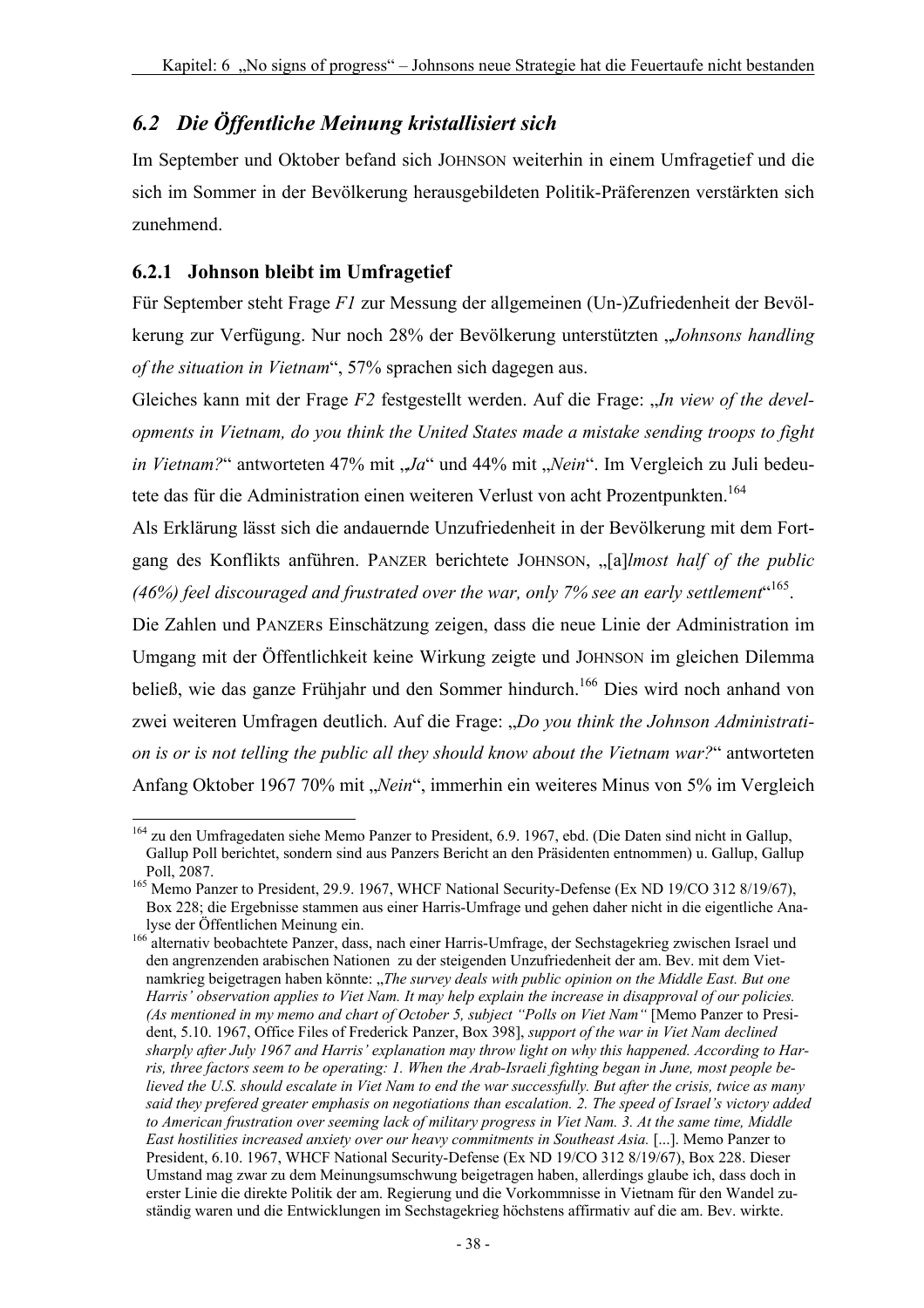zu April, als die Frage das erste Mal von Gallup gestellt wurde.<sup>167</sup> Anstatt das Vertrauen der Bevölkerung mit 'harten Fakten' wiederzugewinnen, war dieses auf den tiefsten Punkt des Jahres 1967 gesunken. Auch die von JOHNSON in seiner '*San Antonio Rede*' vorgebrachte, auf Amerika zielende, Begründung für das Engagement in Vietnam entfaltete bei der Bevölkerung nicht die von der Regierung intendierte Wirkung. Nur 40 Prozent stellten sich nach der '*San Antonio Rede*'vor, dass der Krieg in Vietnam einen dritten Weltkrieg verhindere, weitere 40 Prozent erwarteten das genaue Gegenteil, nämlich dass der Vietnamkrieg einen dritten Weltkrieg heraufbeschwöre.<sup>168</sup>

Immer größere Sorge musste der Administration der bevorstehende Wahlkampf 1968 machen. Der Krieg in Vietnam würde, davon war man überzeugt, eines der Hauptthemen im Wahlkampf werden. PANZERs Aussage aus dem Frühjahr, dass der Rückgang von JOHN-SONs Popularität die Wiederwahlchancen mindern würde, wurde im Oktober bestätigt. 31% der Befragten sagten in einer Umfrage, dass ein "*GOP* [Republikaner] *President would be able better to end* [the] *war.*" 169 Nur 21% trauten dies einem demokratischen Kandidaten zu, der – davon gingen alle aus – JOHNSON heißen würde. Dass der Präsident durch Vietnam auch im direkten Vergleich mit Kandidaten der Republikaner deutlich an Zuspruch seitens der Öffentlichkeit verloren hatte, kann anhand mehrerer Umfragen gezeigt werden. Die meisten republikanischen Kandidaten lagen in den Umfragen vor JOHN-SON. 170

#### **6.2.2 Konsolidierung der Politik-Präferenzen**

Muss das Votum der Mehrheit der Bevölkerung für einen Kandidaten der Republikaner auch automatisch als Zeichen eines Wechsels in den Politik-Präferenzen gedeutet werden? Zieht man hier die Ergebnisse von Mueller zu Rate, kann dies nicht gesagt werden, sondern vielmehr muss man zu dem Schluss kommen, dass "*the hawk-dove continuum has little relevance to the partisan* [...]."<sup>171</sup> Von der Partei Affiliation kann also nicht ohne weiteres auf die Politik-Präferenzen des einzelnen Individuums geschlossen werden.

<sup>&</sup>lt;sup>167</sup> zu den Umfragtedaten siehe Gallup, Gallup Poll, 2087 u. 2058.

<sup>&</sup>lt;sup>168</sup> ebd.; zu den geteilten Reaktionen auf Johnsons '*San Antonio*'-Rede vgl. auch die meist negativen Telegramme, die Johnson in den Tagen nach seiner Rede erreicht haben, z.B. "*Your speech is an invitation to violent protest. You leave no alternative", "Strongly disagree with your position and sincerely hope dis*sent produces withdrawal from Vietnam", "Your speech once more convinces the world that the real ag*gression in Vietnam is the Johnson aggression", "Please be assure that many of us are working hard to see that your public approval rating drops from 33 percent to zero. Particularly after this insane speech tonight in San Antonio*" NSF Country File Vietnam, Box 103. Johnson war so außer sich, dass er eine Überprüfung der Verfasser von negativen Telegrammen durch das FBI befahl, vgl. ebd.; zum gleichen Umgang mit Demonstranten vgl. Dallek, Flawed Giant 489f.<br><sup>169</sup> Memo Panzer to President, 8.10. 1967, WHCF National Security-Defense (Ex ND 19/CO 312 8/19/67),

Box 228; zu den Umfragedaten siehe auch Gallup, Gallup Poll, 2085. 170 vgl. ebd., 2076, 2079 f., 2084. 171 Mueller, War, 118.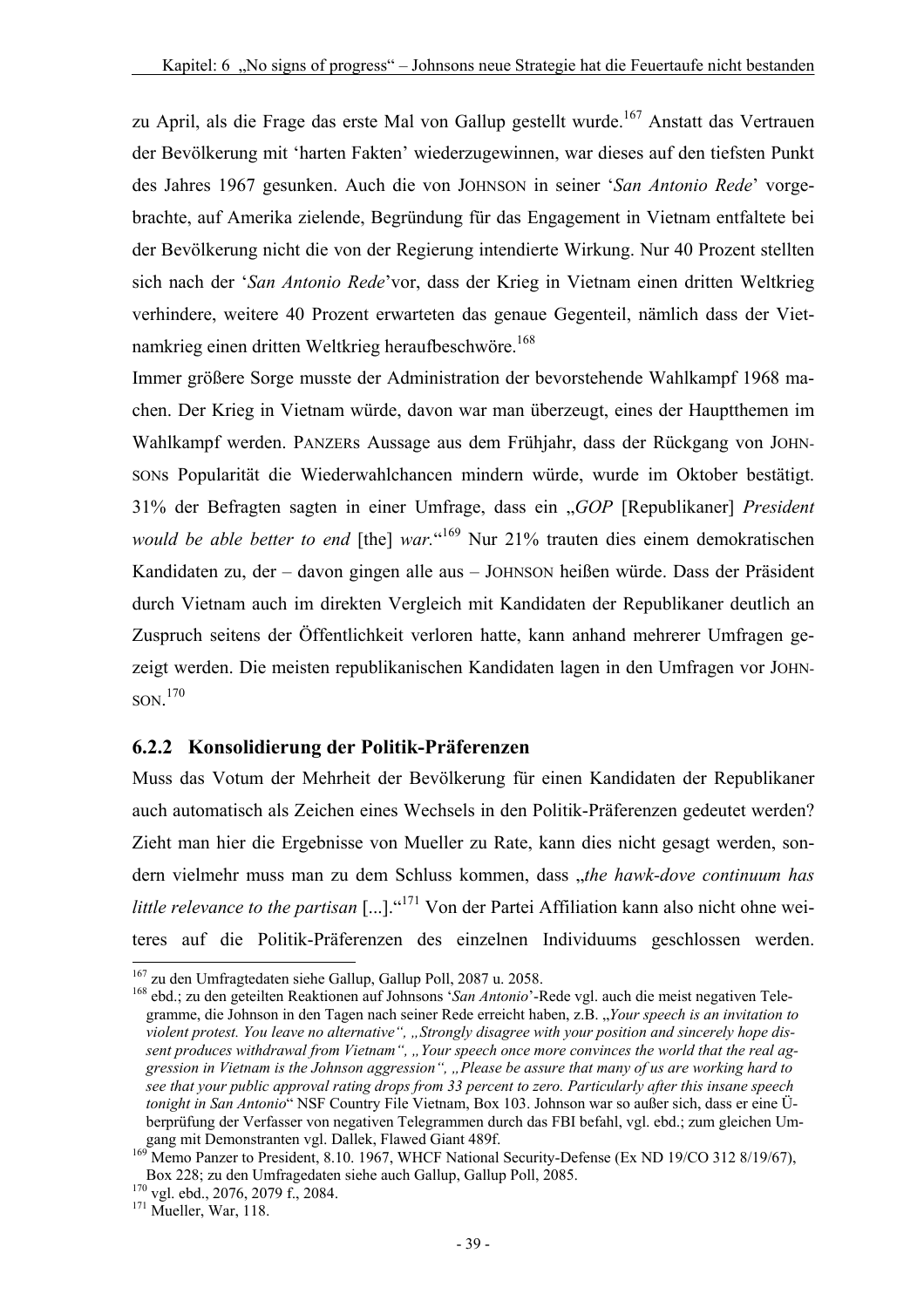Denn bei genauerer Betrachtung der Daten der in dieser Arbeit verwendeten Meinungsumfragen, ergeben sich zu den Sommermonaten nur relativ geringe Verschiebungen.172 Die Bevölkerung war weiterhin unzufrieden und frustriert über den Krieg in Vietnam. Die Stimmung polarisierte sich immer weiter mit einem klaren Hang zur Deeskalation.

"*Of those who Disapprove of LBJ's handling of Viet Nam -- 48% think U.S. should scale*  down fighting, or get out. -- 37% think war should be stepped up. <sup>(173</sup>, berichtete PANZER) dem Präsidenten in einem Memo Anfang Oktober 1967.

## **7 Die Administration geht in die Offensive**

Zu Beginn des Novembers war der einzige Schluss, den die Administration aus den Medienberichten und den Meinungsumfragen ziehen konnte, dass "*Johnson's middle ground*  was now an island quickly sinking in a sea of frustration<sup>"174</sup>.

Die VIG hatte noch nicht die von ihr erhoffte Wirkung gezeigt, JOHNSONs Verlagerung auf die Begründung des amerikanischen Kriegseinsatzes im Interesse der nationalen Sicherheit mochte die Öffentlichkeit nicht überzeugen.

Für die Johnson-Administration wurde es immer dringender, ein kohärentes Konzept für den Umgang mit der Öffentlichkeit zu finden, wollte man sich gegen die Kritiker durchsetzen. *J* want to counter these arguments", sagte JOHNSON in einer Sitzung zu MCNAMARA, ROSTOW, CHRISITIAN und RUSK, "about the South Vietnamese not fighting, about the *value of an enclave theory, and about the pay-off to stopping the bombing*".175

Zu dem Schluss kommend, dass "American public opinion has become the "Xfactor" in *the entire Vietnamese equation*", forderte auch KAPLAN einen neuen Anlauf "*to demonstrate to the press and public that we are making solid progress and are not in a*  stalemate<sup>"176</sup>.

<sup>172</sup> Bei der Frage *F6* ergibt sich noch einmal ein weiterer Anstieg der Option "*Try to end the war get out quickly*" um vier Prozent, bei der Frage *F 7* schwankt die Option "*The U.S. should begin to withdraw its troops*" um einen Prozentpunkt; vgl. dazu Anhang Abb. 6 u. 7.<br><sup>173</sup> Memo Panzer to President, 6.10. 1967, WHCF National-Security-Defense (Ex ND 19/CO 312 8/19/67),

Box 228, (Hervorhebung im Orginal).<br><sup>174</sup> Wyatt, Paper Soldiers, 177.<br><sup>175</sup> Meeting President, Rostow, McNamara, Christian, Rusk, 4.10. 1967, Tom Johnson Notes of Meetings,

Box 1.<br><sup>176</sup> Memo Kaplan an Rostow, 9.10. 1967, Papers of William C. Gibbons, Box 31 (Original in NSF Country File Vietnam, Box 99).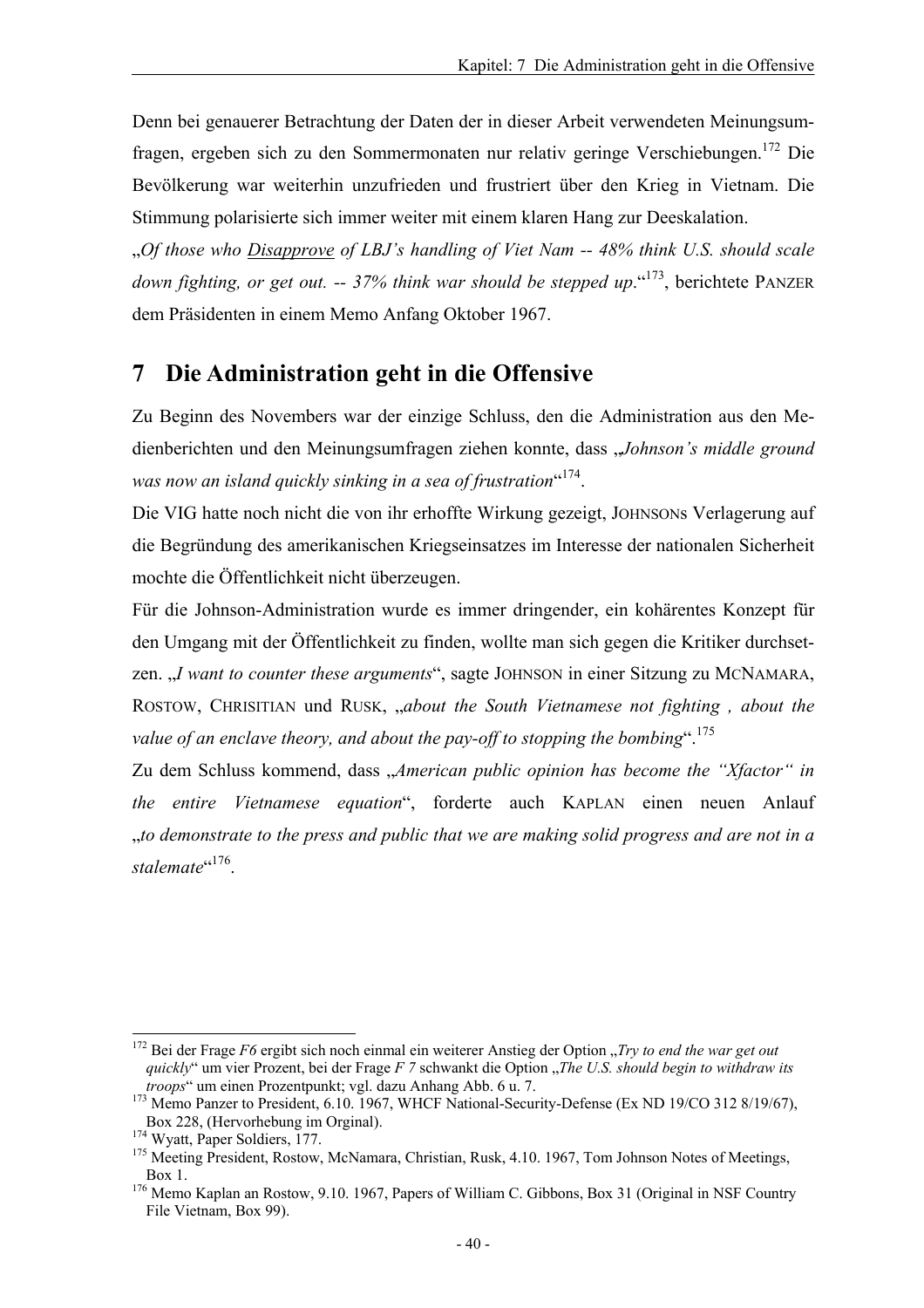#### *7.1 Das Datenproblem und die Vietnam Information Group*

Die Lage war nach Ansicht von KAPLAN so prekär, dass er Rostow mahnte:

"*It is absolutely essential that this weekly meeting of key Washington officers involved in Vietnam information problems* [die VIG] *not, repeat not, peter out and disperse as past efforts of this kind have done. We understand that participants all have other things to do. But nothing more important than this.*" 177

KAPLANs Ausführungen machen die zunehmende Unzufriedenheit in der Administration mit der bisherigen PR-Kampagne deutlich. Allerdings drückt das Memo an ROSTOW vom 9. Oktober meines Erachtens auch KAPLANs Enttäuschung über den Fortschritt der VIG aus. KAPLAN sah sich wiederholt genötigt, ROSTOW die prinzipielle Organisation der VIG darzulegen.<sup>178</sup> Hätte die Gruppe planmäßig funktioniert, so sollte man nicht eineinhalb Monate nach der offiziellen Gründung ein solches Memo, sondern substantielle Ergebnisse der VIG erwarten.

Wie schon in Kap. 6.1 ausgeführt, schienen aber valide Daten, die den Fortschritt der Amerikaner und Südvietnamesen dokumentierten, das Hauptproblem der VIG im August und September gewesen zu sein. Schuld daran war nach Ansicht von KAPLAN der amerikanische Botschafter BUNKER und GEN. WESTMORELAND. In einem zweiten Memo an ROSTOW vom gleichen Tag drückte er seine Unzufriedenheit über das aus *Saigon* bereitgestellte Material aus. Es befasste sich mit einem Telex aus *Saigon, "which was the Mission's first substantive reply to our 45007 (which pointed out the importance of a concerted effort to demonstrate progress* [...])*.*" Vor allem die Langsamkeit, mit der die Informationen aus *Saigon* flossen, wurde von KAPLAN angeprangert.<sup>179</sup>

Für KAPLAN ging es nun darum, – rekurriert man noch einmal auf den Text des ersten Memos an ROSTOW – dass der VIG nicht das gleiche Schicksal widerfuhr wie den vorangegangenen PR-Initiativen – nämlich ohne substantiellen Einfluss auf die Öffentlichkeit ausgeübt zu haben zu verschwinden.

<sup>&</sup>lt;sup>177</sup> ebd.; Rostow hatte dies handschriftlich unterstrichen.<br><sup>178</sup> zum Datum der Gründung vgl. noch einmal Fußnote 138; zu Kaplans Darlegung siehe obige Anmerkung.<br><sup>179</sup> Memo Kaplan to Rostow, 9.10. 1967, NSF Country File

musste am 27. Sept. 1967 nochmals ein Telex an Bunker schreiben, in welchem er den Botschafter davon in Kenntnis setzte, dass "[t]*he President requests you, Westy, Bob Komer to search urgently* ['*urgently'* war handschriftlich eingefügt] *for occasions to present sound evidence of progress in Vietnam*." Erst nach Rostows Drängen schickte Bunker das Cable 7867, vgl. dazu Gibbons, U.S. Government Bd. 4, 845; für eine Zusammenfassung von Cable 7867 zusammen mit Cable 10573 siehe Memo Rostow to President, 10.11. 1967 mit Anhang vom 7.11. 1967, NSF Memos to the President, W. Rostow, Box 25 [1 of 2]; zu der ursprünglichen Anfrage Washingtons (Cable 45007) siehe Cable State 45007, Rostow to Amb. Bunker, 27.9.1967, NSF Country File Vietnam, Box 59.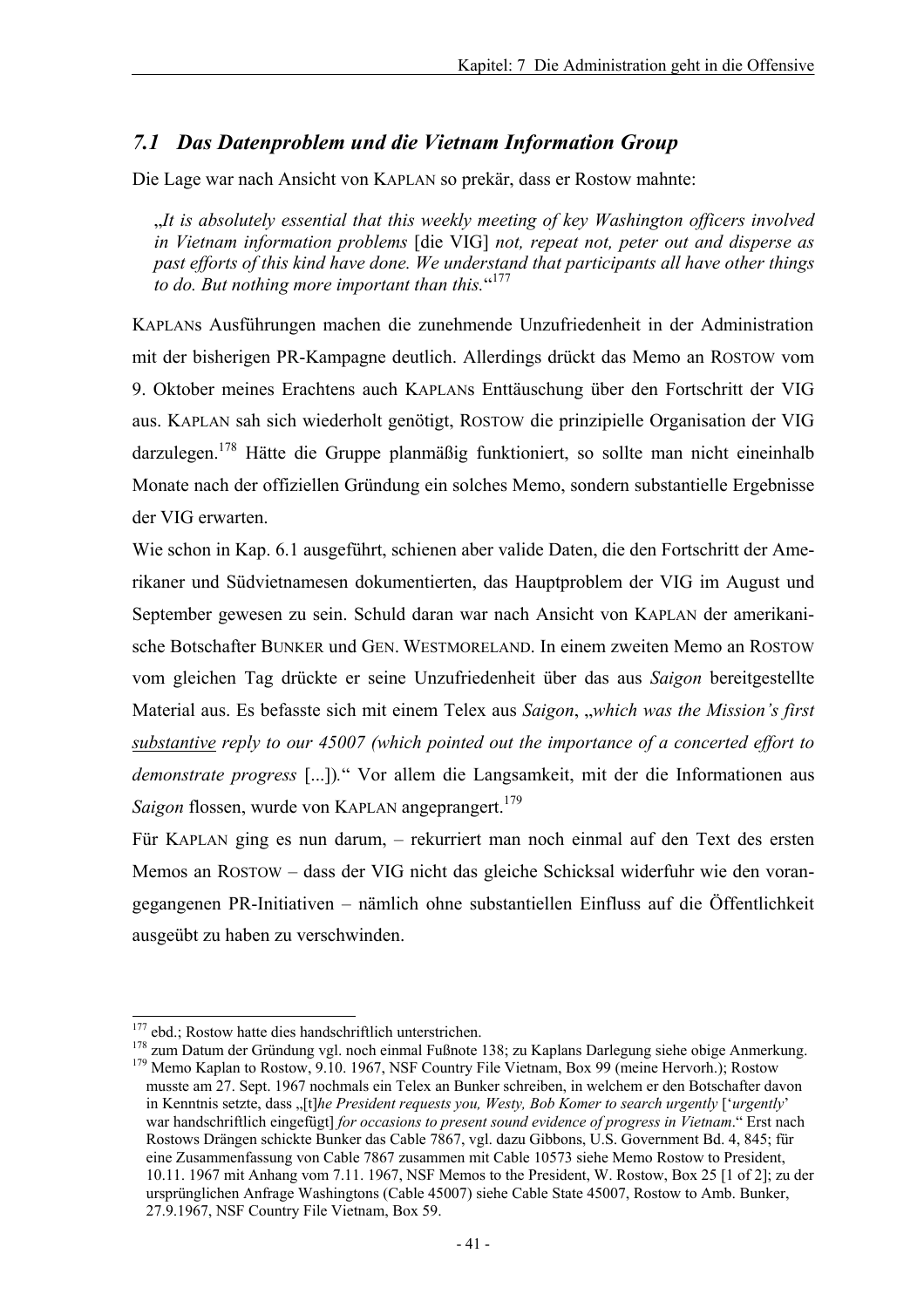ROSTOW reagierte positiv auf KAPLANS Drängen. Handschriftlich notierte er auf das Memo: "*Kappie* [Kaplan] *is suitable* – [...] *quick jobs will be done*".180

Auch das Telex aus *Saigon* zeigte, wie er dem Präsidenten berichtete, dass "*we have at last gotten Saigon moving in the right direction on public relations. We should be following up*  hard here.<sup>"181</sup>

In direkter Folge prüfte die VIG die vorhandenen Daten ein weiteres Mal und kam zu dem Schluss, *"that the data most frequently used for both internal and public purposes are not* adequate [...].<sup>"182</sup>

Bezugnehmend auf den Bericht der VIG wiederholte ROSTOW in einem Memo an MCNA-MARA, RUSK, HELMS und Ex-Botschafter LEONHART – der mittlerweile '*Special-Assistant*' im Weißen Haus war – die Ergebnisse der Gruppe, indem er schrieb:

"*to meet this need we have had an interagency group of specialists* [die VIG] *intensively review the data now most frequently used (casualties, population control figures, election results, Chieu Hoi figures, weapons losses, incidents, etc.). This group has concluded that the data series now in use are inadequate for the purpose.*" 183

Neben KAPLAN betonte auch MCPHERSON noch einmal den Bedarf an deutlichen Fakten:

"*The air war has just about become the war in the eyes of the press and the minds of the public. With so many middle-road Democratic supporters growing edgy about the bombing program, it is time to make clear what we hope to gain from it. More important, the President needs to describe progress in the South, where the war is going to be won or lost. He needs to show whether the* [Saigon] *government works, whether the ARVN improves, whether substantial areas are and will remain pacified, whether corruption and inefficiency are reduced, whether people start to trust their leaders, whether the VC is losing support, whether we are licking them on the ground in all four*  Corps areas."<sup>184</sup>

Als Schluss aus den mangelhaften Daten forderte ROSTOW, dass eine 'neue', *special interagency task force be established to develop further ways of measuring the progress of the*  war in its all facets<sup>«185</sup>.

Diese sollte sich ausschließlich auf die Kompilierung adäquater Daten konzentrieren und "*should take a fresh look at: (1) the basic Vietnam problems* [...] *(2) the data that can be* 

<sup>&</sup>lt;sup>180</sup> handschriftliche Anmerkungen Rostows auf Memo Kaplan to Rostow, 9.10. 1967, NSF Country File Vietnam, Box 99.<br><sup>181</sup> Zitat aus Gibbons, U.S. Government Bd. 4, 845.<br><sup>182</sup> Memo Carver to Rostow, 26.10. 1967, NSF Country File Vietnam, Box 99, an den Bericht waren sechs

Seiten des statistischen Materials angeheftet: '*Chieu Hoi Program*' ('*Viet Cong defecting to the GVN*'), '*Hamlet Evaluation System*', '*Military Personnel killed in combat*', '*South Vietnam Population control & elections*', '*VC/NVA incidents*' ('*Sabotage, Terrorism, Harassment*'), VC/NVA Weapon losses; vgl. auch

Kap. 6.1, der Umstand ungenügender Daten wurde von Habib schon Ende September angemahnt.<br><sup>183</sup> Memo Carver to Rostow, 26.10. 1967, NSF Country File Vietnam, Box 99.<br><sup>184</sup> Memo McPherson to President, 27.10. 1967, Office Fi 1967, NSF Country File Vietnam, Box 99.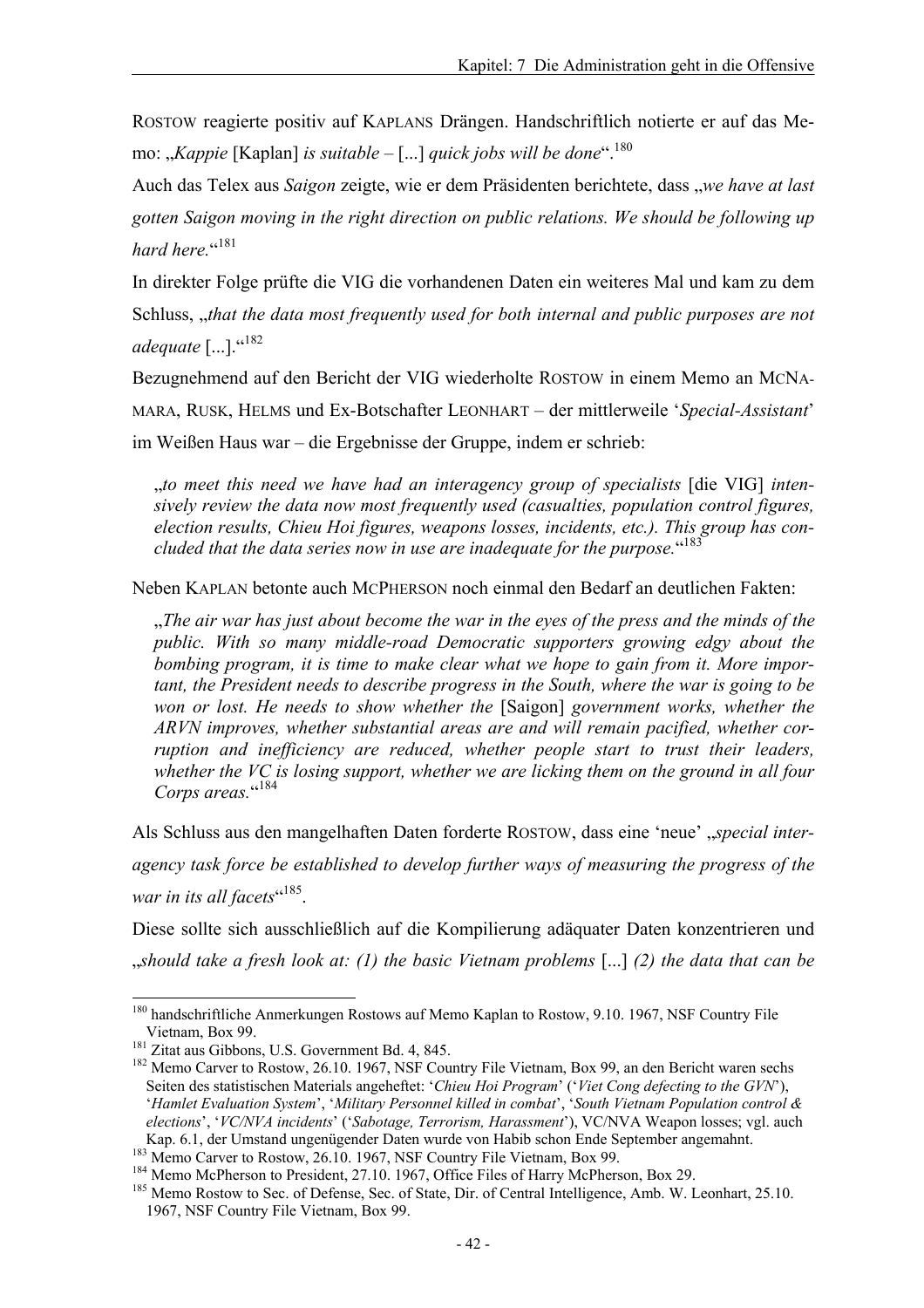*brought to beard his problems, and (3) the optimum format for maintaining and presenting*  these data series." Dabei sollte die Task Force "make every effort to utilize data series al*ready available. We wish to minimize the imposition of new data collection requirements, though some additions (or deletions) to present data collection requirements may be necessary*."186

Diese Task Force musste sich also weiterhin mit den alten Daten auseinandersetzen, die schon von der VIG als ungenügend verworfen worden waren. Aus diesem Umstand wird meines Erachtens deutlich, unter welch ungeheuren Zeitdruck die Suche nach geeigneten Indikatoren, zur Demonstration eines Fortschritts, ablaufen musste.

Sollte doch spätestens ab 1. Januar 1968 neues Material bereitstehen.<sup>187</sup>

Ein Dutzend Experten wurde daraufhin in eine CIA-Einrichtung in der Nähe von *Washington* geschickt und sollte nicht ohne substantielle Ergebnisse zurückkommen. Zu einer Einigung über mögliche Indikatoren kam allerdings auch diese Gruppe nicht.<sup>188</sup>

Ende November – nun zweieinhalb Monate nach der offiziellen Gründung der VIG – stand die Johnson-Administration weiterhin ohne ausreichendes Datenmaterial da.

Der Druck innerhalb der Administration, endlich valide Daten bereitzustellen, um den vom Präsidenten gewünschten '*Progress*' in Vietnam darstellen zu können, war so immens geworden – ROSTOW unterstrich dies noch einmal: "[t]*he President has an urgent need for reliable, usable data on Vietnam and ways of measuring the evolution of the Vietnam conflict*" 189 –, dass diese Daten trotz der von verschiedenen Seiten bescheinigten Unzulänglichkeit an die Presse weitergegeben wurden.<sup>190</sup>

 $186$  ebd.

 $187$  siehe dazu ebd: "This process should be started immediately so that reporting on the new series can begin on 1 January 1968"; knapp einen Monat später musste allerdings CIA Direktor Helms noch immer zu den Statistiken sagen: "The findings must be closely held. We can't let the press in on this. We must still be careful in talking about the number of people in the game." (Cabinet Meeting, 20.11. 1967, Cabinet Papers,

Box 11).<br><sup>188</sup> zu der Task Force und den Ergebnissen der Untersuchung siehe Gibbons, U.S. Government Bd. 4, 842.<br><sup>189</sup> Memo Rostow to Sec. of Defense, Sec. of State, Dir. of Central Intelligence, Amb. W. Leonhart, 25.10.<br>1

<sup>&</sup>lt;sup>190</sup> vgl. u.a. '*Hamlet Evaluation Security*', 30.11. 1967, Office Files of Fred Panzer, Box 427 u. Landers, Specter of Stalemate, 26f.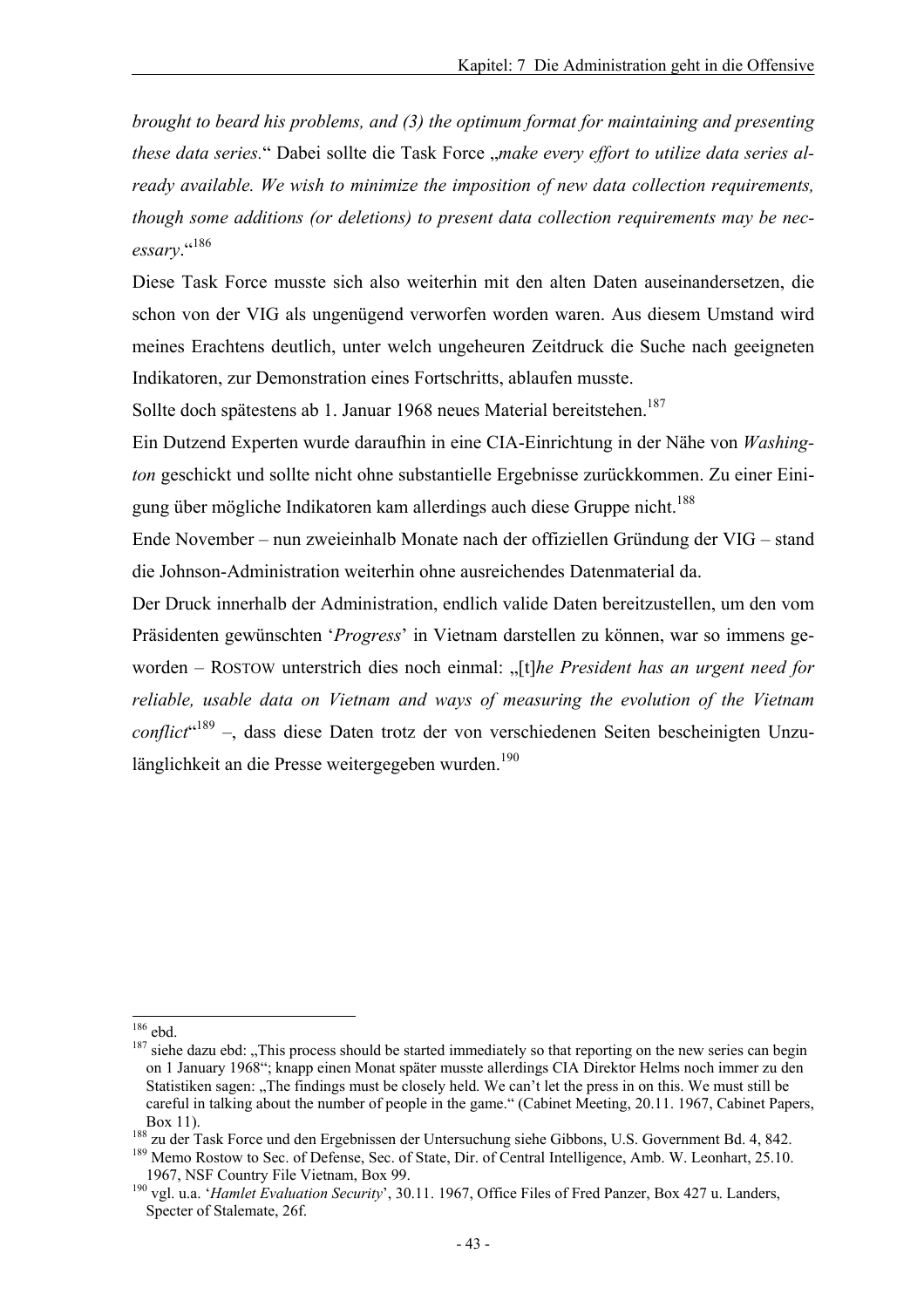### 7.2 Die Progress-Offensive der Administration<sup>191</sup>

Parallel zu den Bemühungen der VIG, aber wahrscheinlich eher noch aus der Befürchtung heraus, dass auf absehbare Zeit kein geeignetes Datenmaterial für die positive Darstellung des Konflikts zur Verfügung stehen würde, startete JOHNSON einen weiteren Anlauf, um die Öffentlichkeit vom Fortschritt in Vietnam zu überzeugen.

Bei einer Kabinettssitzung teilte der Präsident den anwesenden Mitgliedern mit:

"*It is time that this Administration stopped sitting back and taking it from the Vietnam critics. We have the evidence to refute the charges* [Rusk hatte im Vorfeld dem Präsidenten in einer Frage-Antwort-Situation Begründungen auf alle möglichen Fragen den Vietnamkrieg betreffend gegeben] *and we must begin answering back.* [...] *We should head them off....call them over....show them the evidence....ask them and tell them not to spoil out initiatives with their charges. The Cabinet must stand up and speak out individually to stop the pasture fire....to put out the fires when we smell the grass burning.*  We are not doing it very well now [...]."<sup>192</sup>

Davon, wie diese Aktion der Administration aussehen sollte, konnte sich die Öffentlichkeit nur acht Tage später überzeugen. Nachdem RUSK in einer Pressekonferenz den anwesenden Reportern ein weiteres Mal die Notwendigkeit des amerikanischen Engagements in Vietnam erklärt hatte, stellte er in der anschließenden Fragerunde vor allem heraus, dass von einer "*stalemate*"-Situation in Vietnam nicht die Rede sein könne und diese nur eine Fiktion der Journalisten sei.<sup>193</sup>

Ihren Höhepunkt aber erreichte die aus der Not geborene Strategie im Laufe des Novembers. Nach Lage der Quellen muss eine Konferenz JOHNSONs mit den seinem außenpolitischen Beratergremium, den '*Wise Men*', am 2. November als Startpunkt der '*Progress*  Offensive' gesehen werden.<sup>194</sup>

l <sup>191</sup> in diesem Kapitel soll sch auf die sogenannte Progress Offensive konzentriert werden, als signifikantesten Versuch der Regierung, die Öffentlichekeit hinter ihre Linie zu bringen. Für die Presssekontakte Rostows, die in die gleiche Richtung wie die Offensive selbst zielten, siehe Memo Rostow to President, 16.11. 1967, NSF Memos to the President, W. Rostow, Box 25 [2 of 2]; zu den anderen Maßnahmen vgl. Turner, Dual

War, 200-211.<br><sup>192</sup> Cabinet Meeting, 4.10. 1967, Cabinet Papers, Box 10. zu Rusk vgl. ebd.<br><sup>193</sup> für das Transkript der Rede Rusks siehe Office of Media Services. [Hg.]. Department of State Bulletin,<br>30.10. 1967. Washingto

<sup>&</sup>lt;sup>194</sup> Dafür, dass die Progress Offensive erst im November in ihrer Totalität und Anspruch gestartet wurde spricht meines Erachtens schlicht der Zeitpunkt der Offensive. In den Quellen ist sie erstmals am 2. Nov. fassbar (vgl. Meeting with Wise Men, 2.11. 1967, Meeting Notes File, Box 2), just zu dem Moment als die Bemühngen der VIG und der '*Data Task Force*' nicht zu den gewünschten Ergebnissen geführt hatte und diese darüber hinaus in ihrem Bericht an Rostow vorschlug, statts der Präsentation des statistischen Materials als '*Short-Term Action*' "narrative statements should be developed, [...], of those factors which can*not be portrayed statistically, but which demonstrate real progress*." Zitat aus Memo Carver to Rostow, 26.10. 1967, NSF Country File Vietnam, Box 99. Dafür, dass die Progress Offensive parrallel zu den Bemühungen gestartet wurde, scheinen zwei Begebenheiten zu sprechen. Dies ist zum einen, dass Johnson bereits Mitte September in einer Kabinettsitzung als Reaktion auf die Skepsis, mit der die Wahlen in Südvietnam in den USA aufgenommen worden waren, angeregt hatte: "*we should get Bunker to get them [Ky*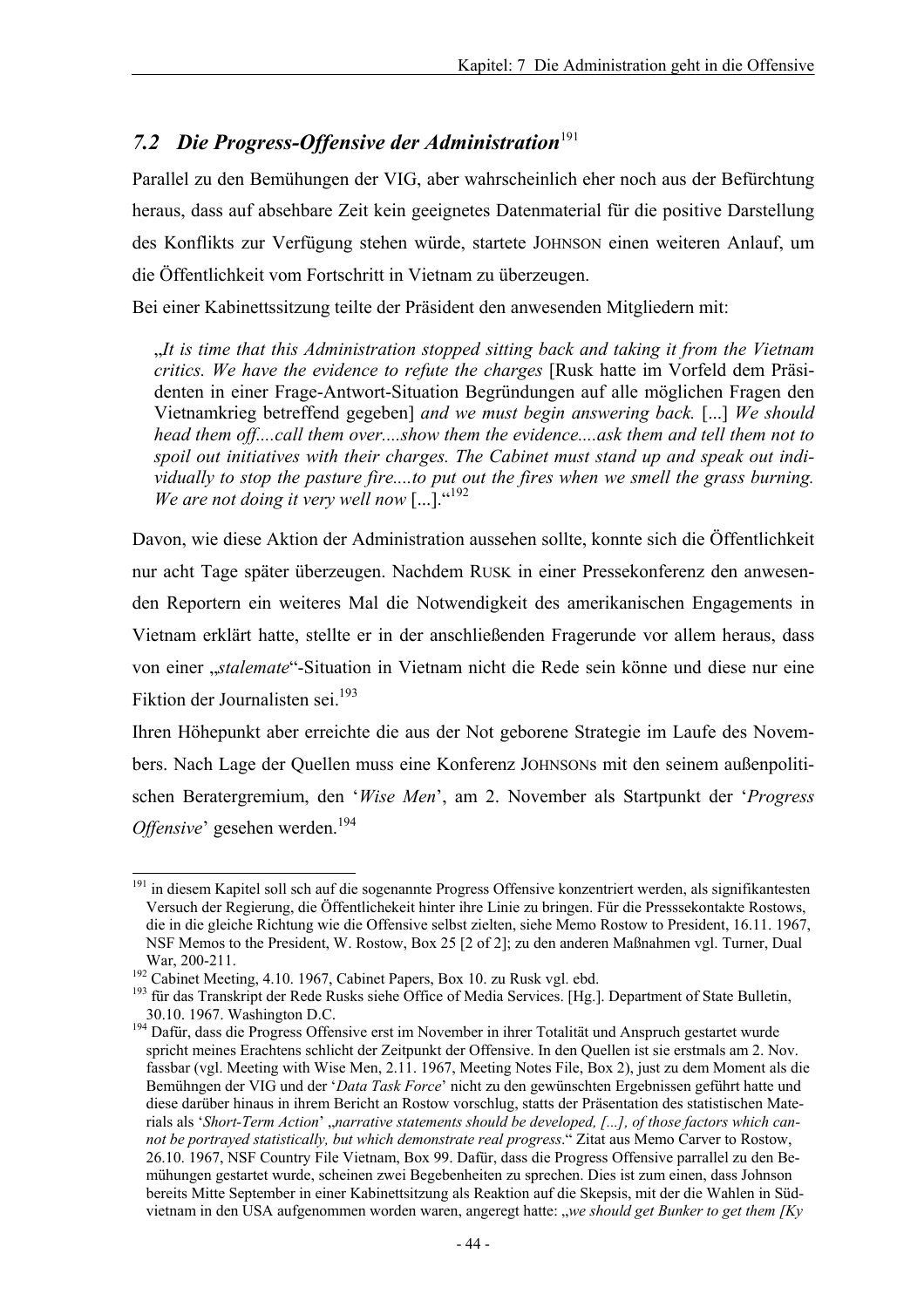Nachdem die Evaluation der grundlegenden Strategie in Vietnam JOHNSON mit äußerst bestärkenden Argumenten von Seiten seiner Berater ausgestattet hatte, stellte der Präsident die Frage nach "*How do we unite the people and communicate better?*" 195

MCGEORGE BUNDY sagte: "Don't let the communications people in New York set the tone *of debate. Emphasize the `light at the end of the tunnel' instead of the battles, deaths and*  danger." DOUGLAS DILLON stimmte BUNDY zu, *"that more progress must be shown instead of portraying a long and hopeless situation. Sense of stalemate is what unites extreme doves and hawks*". Zusammen mit LOGE und FORTAS schlug er vor, den amerikanischen Botschafter ELLSWORTH BUNKER für öffentliche Auftritte in die USA zu holen.

Er antizipierte den Vorschlag von GENERAL TAYLOR, der herausstrich: "*organize* [a] *nationwide, continuous campaign of speeches in support of* [our] *policy*."196

Die Vorschläge seiner engsten außenpolitischen Berater zeugen aber auch von einer Ratlosigkeit und nicht von einem vollkommen neuen Anlauf einer PR-Kampagne. So wurde CLIFFORDs Vorschlag, THIEU in die USA zu bringen von JOHNSON bereits am 15. September zusammen mit der Möglichkeit BUNKER und WESTMORELAND nach *Washington* zu beordern, zur Diskussion gestellt. Gleiches gilt für DILLONs Vorschlag, dass sich der Präsident mit "*top educators (college presidents and deans)*" treffen und diese über die Fortschritte in Vietnam informieren sollte.<sup>197</sup>

Meiner Meinung nach dokumentiert diese Episode aber nicht nur die Paralyse, in welcher sich JOHNSONs Berater befanden, sondern gibt auch Aufschluss über die Dynamik von Entscheidungsprozessen mit suboptimalem Ausgang in kleinen Gruppen. In der Psychologie werden solche gruppendynamischen Prozesse als 'groupthink' bezeichnet.<sup>198</sup>

-

*und Thieu] to put out an announcement every week that would appeal to the longhairs here and around the world that would show the transition between military and civilian government*", zum anderen, dass bei gleicher Gelegenheit "[*t]he President asked "is it too much to ask (Ambassador) Bunker and (General) Westmoreland to make report to the nation once a month, on a "Meet the Press" type of programm?*" McNamara antwortete: perhaps Bunker can do it one month and Westmoreland the next, rather than both together." [...] Walt, Rostow äußerte sich auch zu Johnsons Idee eines 'Bunker – Westmoreland report to the nation': "*we might try a format not like "Meet the Press" and have Bunker and Westmoreland give a factual report to the nation similar to the cables they send in to the President. Both have poise and credibility.* [...]" beide Zitate aus Meeting with Foreign Policy Advisors, 15.9. 1967. Meeting Notes File, Box 2.

<sup>&</sup>lt;sup>195</sup> Meeting with Wise Men, 2.11. 1967, Meeting Notes File, Box 2; die Besprechung der Strategie lässt sich wie folgt zusammenfassen: Alle Anwesenden stimmten dem Präsidenten zu, dass in Vietnam substantieller Erfolg und Fortschritt erzielt wurde. Der Fortsetzung des Bombardement Nordvietnams stimmten alle bis auf George Ball zu. Alle waren sich einig, dass weitere Verhandlungen mit Nordvietnam nicht forciert werden sollten u. a. weil "*further talk of negotiations would be interpreted as a sign of weakness and would make the Communists believe they are winning the battle for public opinion.*" Auf Johnsons Frage, ob sich die USA aus Vietnam zurückziehen sollten, bestärkten ihn seine Berater, dies nicht zu tun.<br><sup>196</sup> Alle Zitate aus Meeting with Wise Men, 2.11. 1967, Meeting Notes File, Box 2.<br><sup>197</sup> zu Thieu, Bunker und Westmoreland

Notes File, Box 2; für das Treffen mit den Präsidenten von Hochschulen siehe Treffen an der Harvard University am 26. Sept. 1967, Gibbons, U.S. Government Bd. 4, 849-852.<br><sup>198</sup> vgl. dazu I. Janis. <sup>2</sup>1982. Groupthink: Psychological Studiesof Policy Decisions and Fiascoes. Boston.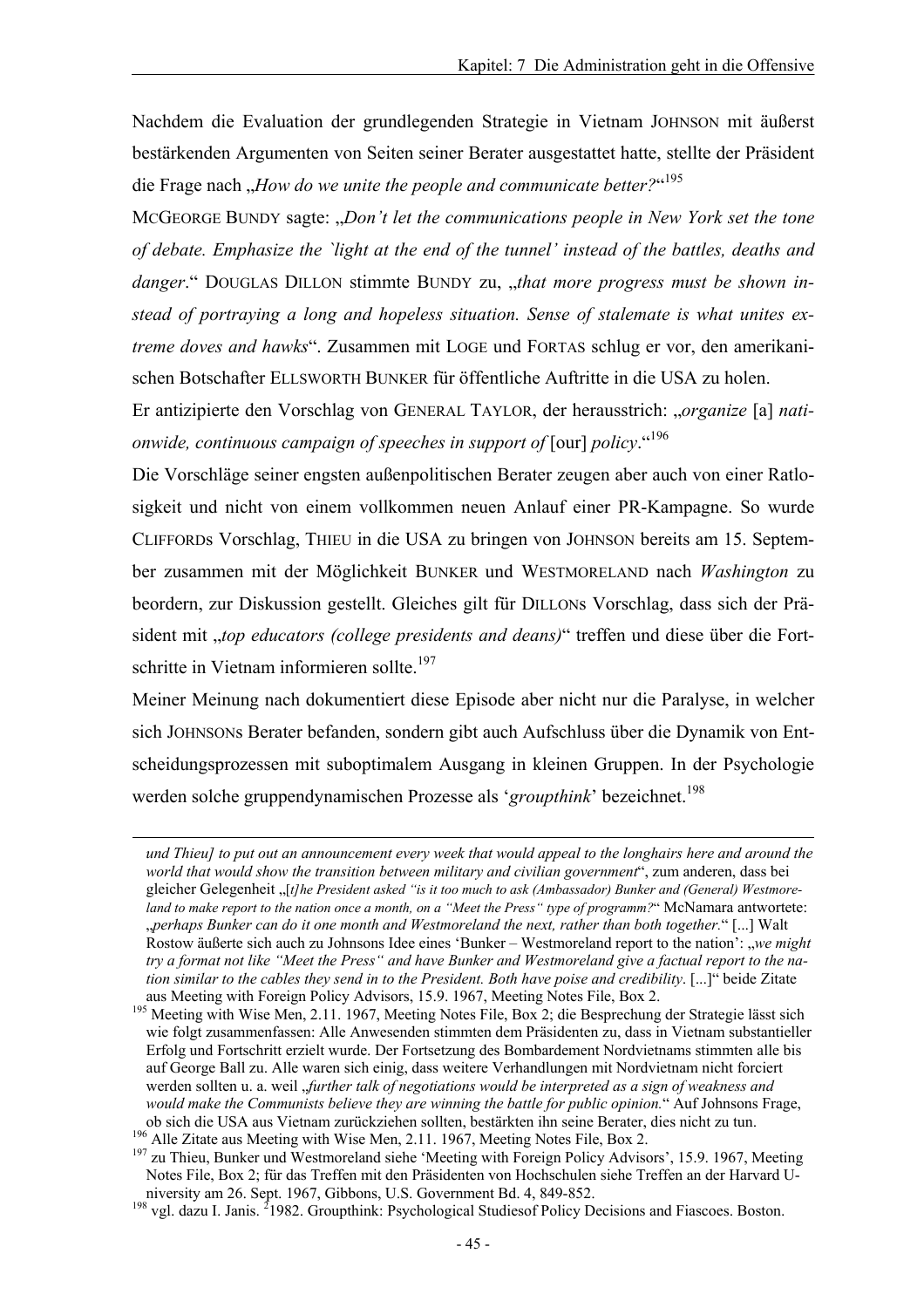Fasst man die Ergebnisse der sozialpsychologischen Forschung zusammen, so werden solche Prozesse durch folgende Bedingungen gefördert: "Die Gruppe ist sehr kohäsiv, sie ist von alternativen Informationsquellen isoliert und ihr Anführer favorisiert klar eine bestimmte Lösung".199 All diese Voraussetzungen sind meiner Meinung nach in diesem Fall gegeben und zusätzlich noch durch JOHNSONs Führungsstil und das Selbstverständnis seines Amtes gefördert worden.

Denn mit Verlauf des Krieges wurde JOHNSON immer intoleranter gegenüber divergierenden Meinungen seiner engsten Berater. Nicht nur, dass JOHNSON Meinungen, die mit seiner eigenen in Konflikt standen, ignorierte, sondern auch muss vielmehr der Druck auf seine Mitarbeit so groß gewesen sein, dass diese, aus Angst an zukünftigen Entscheidungen nicht beteiligt zu werden, nicht den Mut fanden die Vorschläge des Präsidenten in Frage zu stellen.200 Diese Interpretation der Begebenheit erfährt noch weitere Plausibilität durch die Tatsache, dass genau in diese Zeit der von JOHNSON forcierte Rücktritt von ROBERT MC-NAMARA fiel, nachdem dieser die Vietnampolitik des Präsidenten nicht mehr mittragen wollte. Jeder Berater wusste also nur zu gut was mit einem Kritiker der präsidialen Politik passieren konnte.

Kann diese kurze Gedankenskizze auch nicht den Anspruch auf Vollständigkeit beanspruchen, so kann sie meiner Meinung nach zumindest den Rahmen für einen Erklärungsversuch dieses Phänomens abstecken und zeigen, dass '*groupthink*' nicht nur wie von Janis analysiert, die Entscheidung der Johnson-Administration den Vietnamkonflikt zu eskalieren , beeinflusst hat, sondern auch relevant für Entscheidungen während des Konflikts war.

Als Ergebnis dieser Überlegungen kann somit festgehalten werden, dass sich JOHNSON implizit durch seinen Führungsstil nötiger – wenn auch in diesem Fall sicherlich nicht sonderlich schwerwiegender – Meinungsvielfalt im Entscheidungsprozess beraubte.

JOHNSON ging mit neuem Mut aus seinem Treffen mit den '*Wise Men*'. Zwei Tage später sagte er bei seinem obligatorischen '*Tuesday Lunch*' mit RUSK, MCNAMARA, ROSTOW, HELMS und CHRISTIAN:

"*I'm not going to let the Communists take this government and they're doing it right now.* [...] *I am not going to let 200,000 of these people ruin everything for the 200 millions Americans.* [...] *We've got to get our story told,* [...] *we need to go out and speak*  and get our story across."<sup>201</sup>

 $199$  W. Stroebe/K. Jonas/M. Hewstone. [Hgg.].  $4$  $^{200}$  vgl. E. Redford/R. McCulley. 1986. White House Operations. The Johnson Presidency. Austin, 73; in gleicher Weise: J. Bock. 1987. The White House Staff and the National Security Assistant. Westport, 61; siehe auch D. Kearns. 1976. Lyndon Johnson and the American Dream. New York, R. Johnson. 1974. Managing the White House: An Intimate Study of the Presidency. New York u. D. Halberstam. 1974. Die Elite, Reinbek (Original: The Best and the Brightest. 1969. New York). 201 Tuesday Luncheon, 4.11. 1967, Meeting Notes File, Box 2.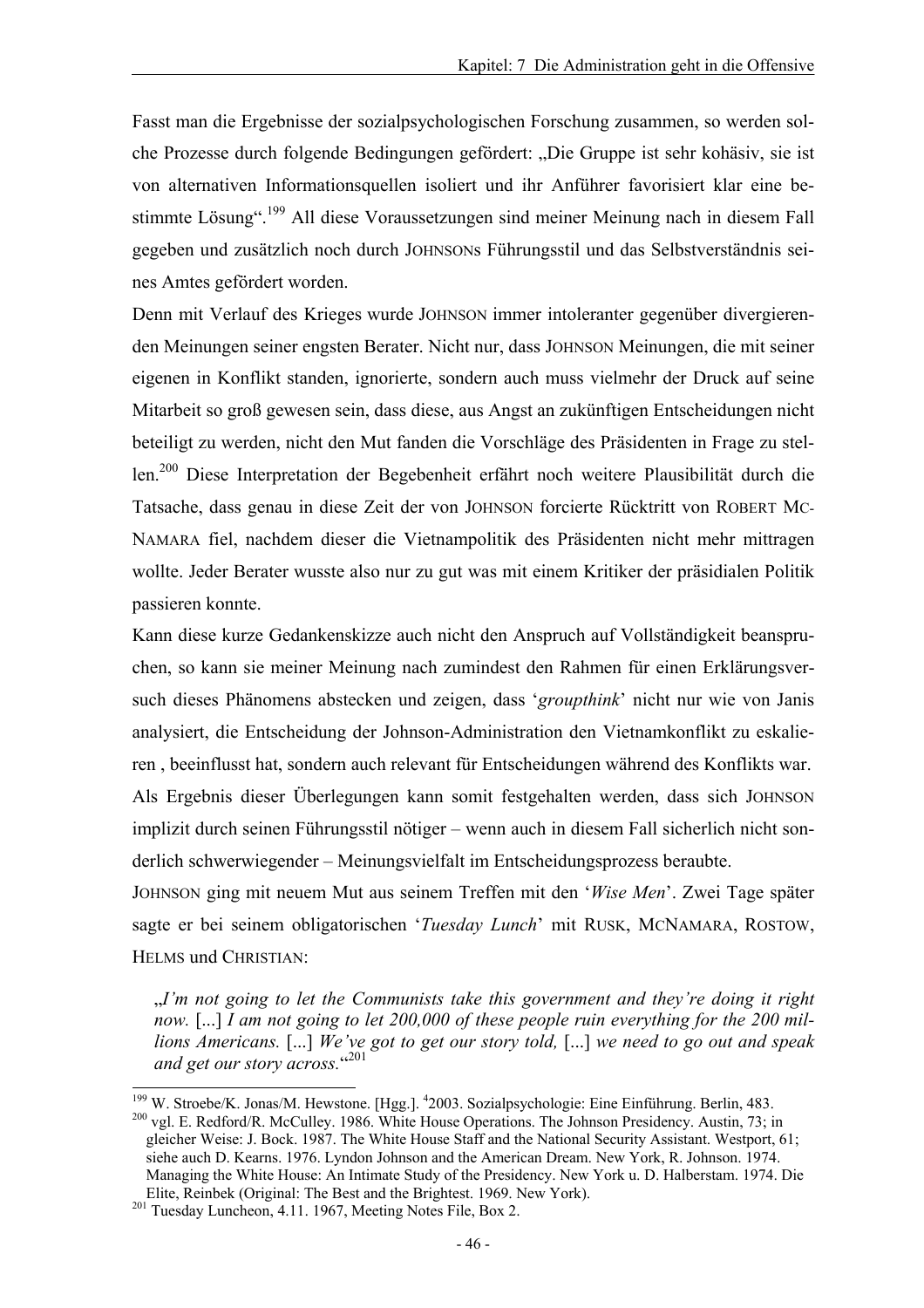Als erstes sollten BUNKER und WESTMORELAND zurückbeordert werden, um die amerikanische Öffentlichkeit aus erster Hand über die Fortschritte in Vietnam zu informieren.<sup>202</sup> Die amerikanische Regierung brauchte neue Gesichter für die Diskussion mit den Kritikern. BUNKER sollte die Gelegenheit nutzen, in den USA vor allem über den "Progress in *the war and prospects for 1968*" und das "*Development of effective Vietnamese political institutions and of effective government*" zu reden – u.a. in der *Today's Show*, vor dem '*Senate Foreign Relations Committee*', dem '*House of Foreign Affairs Committee*', in einer Rede in *New York* oder sonst außerhalb *Washingtons* und schlussendlich bei einem TV-Auftritt gemeinsam mit WESTMORELAND. 203

In einer geschlossenen Sitzung des '*Senate Foreign Relations Committee*' einen Tag später betonte er:

"*the military situation has greatly improved, pacification has gained momentum.* [...] *it is my opinion that we have a good measure of success, that we are making steady, not spectacular but steady progress, and that we are gradually achieving our aims in Vietnam* [...]. "204

Auch WESTMORELAND erfüllte die in ihn von der Administration gesetzten Hoffnungen. In seiner Rede vom 21. November vor dem Senat stellte er vor allem zwei Punkte heraus. Zum einen den militärischen Fortschritt in Vietnam, zum anderen, dass die südvietnamesische Armee konkurrenzfähig geworden war und dadurch ein gradueller Abzug amerikanischer Truppen innerhalb von zwei Jahren wahrscheinlich sei:

"*I am absolutely certain that whereas in 1965 the enemy was winning today he is certainly loosing. We have reached an important point when the end begins to come into view.* [...] *I see progress as I travel all over Vietnam.* [...] *U.S. units can begin to phase down as the Vietnamese Army is modernized and develops its capacity to the fullest.* [...] *I see the increasing willingness of the Vietnamese Army to fight North Vietnamese units and in the victories they are winning. Parenthetically, I might say that the U.S. press* 

l <sup>202</sup> der Anstoß für den Besuch von Bunker und Westmoreland geht schon auf die Zeit vor die Progress Offensive zurück. Vgl. Work Copy von Cable Rusk to Bunker, State 63457, 30.10. 1967, NSF Memos to the President, W. Rostow, Box 25 [1 of 2] u. Cable Wheeler to Westmoreland, JCS 9381, 3.11. 1967, NSF DSDFU-Files, Box 3. Offiziell wurde die Einbestellung Bunkers und Westmorelands mit einer regelmäßigen Konsultation der Regierung gerechtfertigt (Bunker war erst ein halbes Jahr zuvor als Botschafter in Saigon bestellt worden und Westmoreland war das letzte Mal im Februar in Washington, der eigentliche Grund des Besuchs war aber nach den Worten Westmorelands "*for public relations purposes*", Zitat aus W. Westmoreland. <sup>2</sup>1981. A Soldier reports. New York, 231; zum gleichen Ergebnis kommt auch W.

Hammond. 1988. The Military and the Media 1962-1968. Washington D.C., 333.<br><sup>203</sup> vgl. "Proposed Program of Consultation for Ambassador Bunker", Memo Rostow to President, 8.11. 1967 mit Anlage, NSF Memos to the President, W. Rostow, Box 25 [1 of 2]; für Westmoreland vgl. Memo Rostow to President, 16.11. 1967, ebd. <sup>204</sup> zitiert in Gibbons, U.S. Government Bd. 4, 895.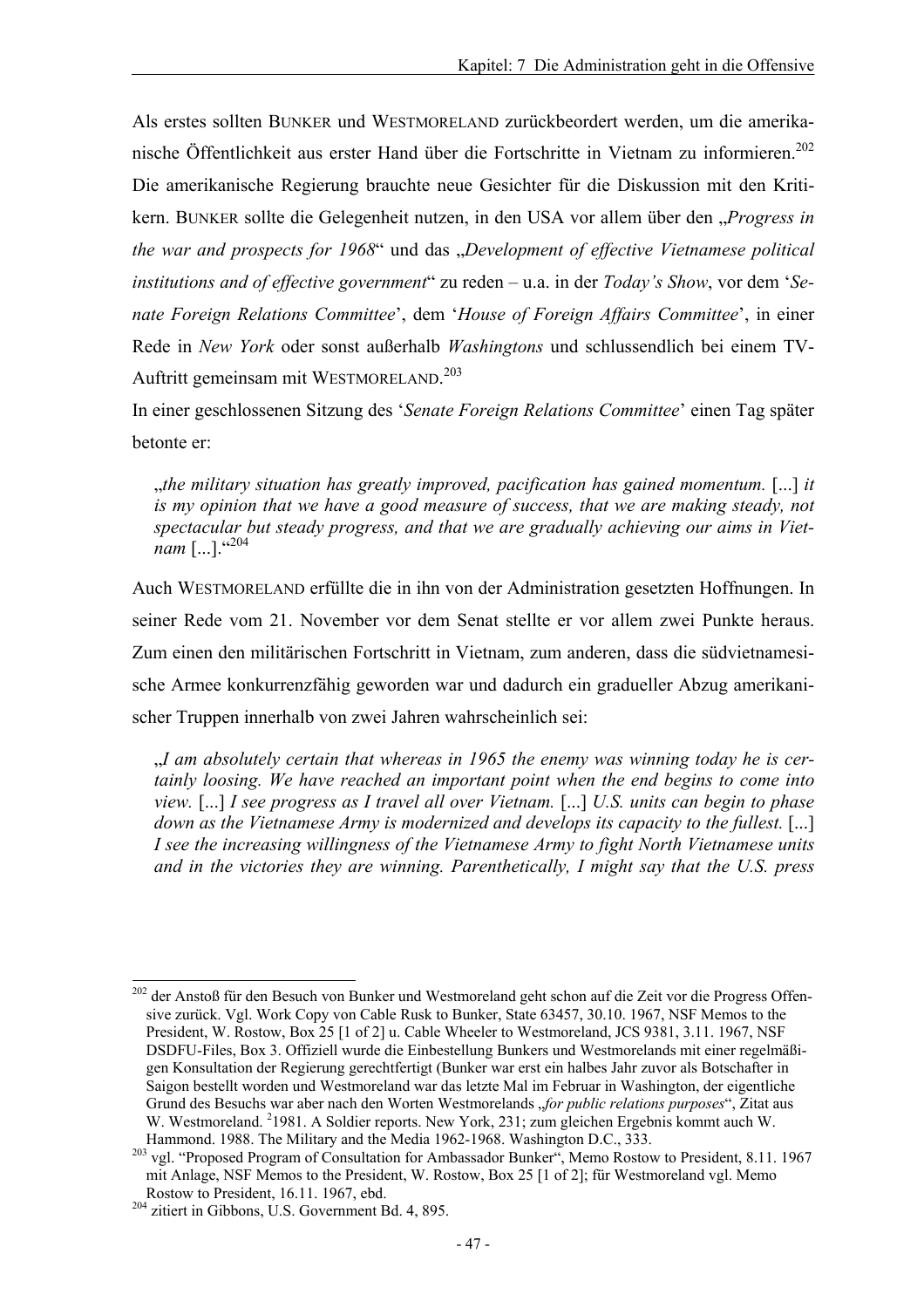*tends to report U.S. actions; so many may not be aware as I am of the victories won by the South Vietnamese forces.* [...]."<sup>205</sup>

Diesen Standpunkt wiederholte WESTMORELAND auch in '*Meet the Press*' und bei einer Rede vor dem '*Press Club*'.

Die Herausstellung der Konkurrenzfähigkeit der *ARVN* (Army of the Republic of (South-) Vietnam) war meines Erachtens nicht zufällig und muss im Zusammenhang mit einer größer angelegten Aktion der militärischen Führung in Vietnam gesehen werden, um die amerikanische Öffentlichkeit und besonders die Journalisten vor Ort vom Kampfwillen der *ARVN* zu überzeugen.206

Schon vor dem General hatte JOHNSON den Besuch von BUNKER und WESTMORELAND genutzt, um seine erste Pressekonferenz seit seiner Ansprache in *San Antonio* zu geben. Am 17. November 1967 sagte er:

We are making progress. We are pleased with the results we are getting. We are in*flicting greater losses than we are taking.* [...] *The fact that the population under free control has constantly risen* [...] *is a very encouraging sign* [...] *overall we are making progress.*" 207

Um die vom JOHNSON geforderte neue Einigkeit des Kabinetts zu demonstrieren, trat auch Vize-Präsident HUMPHREY, trotz persönlicher Zweifel, am 26. November vor die Presse:

"*I do think it is fair to say that there has been progress on every front in Vietnam: militarily, substantial progress, politically, very significant progress* [...]*. Diplomatically, in terms of peace negotiation, that is the place where there has been the stalemate. There is no military stalemate. There is no pacification stalemate.*" <sup>208</sup>

<sup>&</sup>lt;sup>205</sup> Auszüge aus Westmorelands Rede in S. Tucker. 1998. Encyclopedia of the Vietnam War. Bd. III. Santa Barbara/Denver, 1029f.; in dieser Rede legte sich Westmoreland nicht auf eine absoluten Zeitraum für den Rückzug fest, tat dies aber in '*Meet the Press*', vgl. dazu Gibbons, U:S: Government Bd. 4, 897; siehe auch

<sup>&</sup>lt;sup>206</sup> Vgl. dazu "eyes only" Cable MAC 10685 Wheeler to White House, 9.11. 1967, NSF Memos to the President, W. Rostow, Box 25 [1 of 2]: *J. share your concern about the serious problem we face in getting the public to understand the Vietnamese war, and especially the truly significant contributions that are being made by the ARVN in the prosecution of the war. Past efforts in this direction with the press have obviously not produced the desired results*." Die von MAC ergriffenen Maßnahmen sahen wie folgt aus: Erneuerung der '*MAC Directive 550-3 (C)*'. In dieser wurde den amerikanischen Offizieren verordnet: "[to] *avoid derogatory comments about RVNAF units or commanders in conversations with news media representatives.*". Die Führung der ARVN wurde aufgefordert "*to improve its public image, especially in the US*." Eine gemeinsame Pressekonferenz von am. und viet. Militär sollte installiert werden sowie ein ge-

meinsames Team von '*US/Vietnamese Information Officers'*.<br><sup>207</sup> zum Transkript von Johnsons Pressekonferenz siehe WHCF Office Files of Frederick Panzer, Box 195.<br><sup>208</sup> zitiert in Braestrup, Big Story, 51; zu den Zweifeln

<sup>894-896.</sup>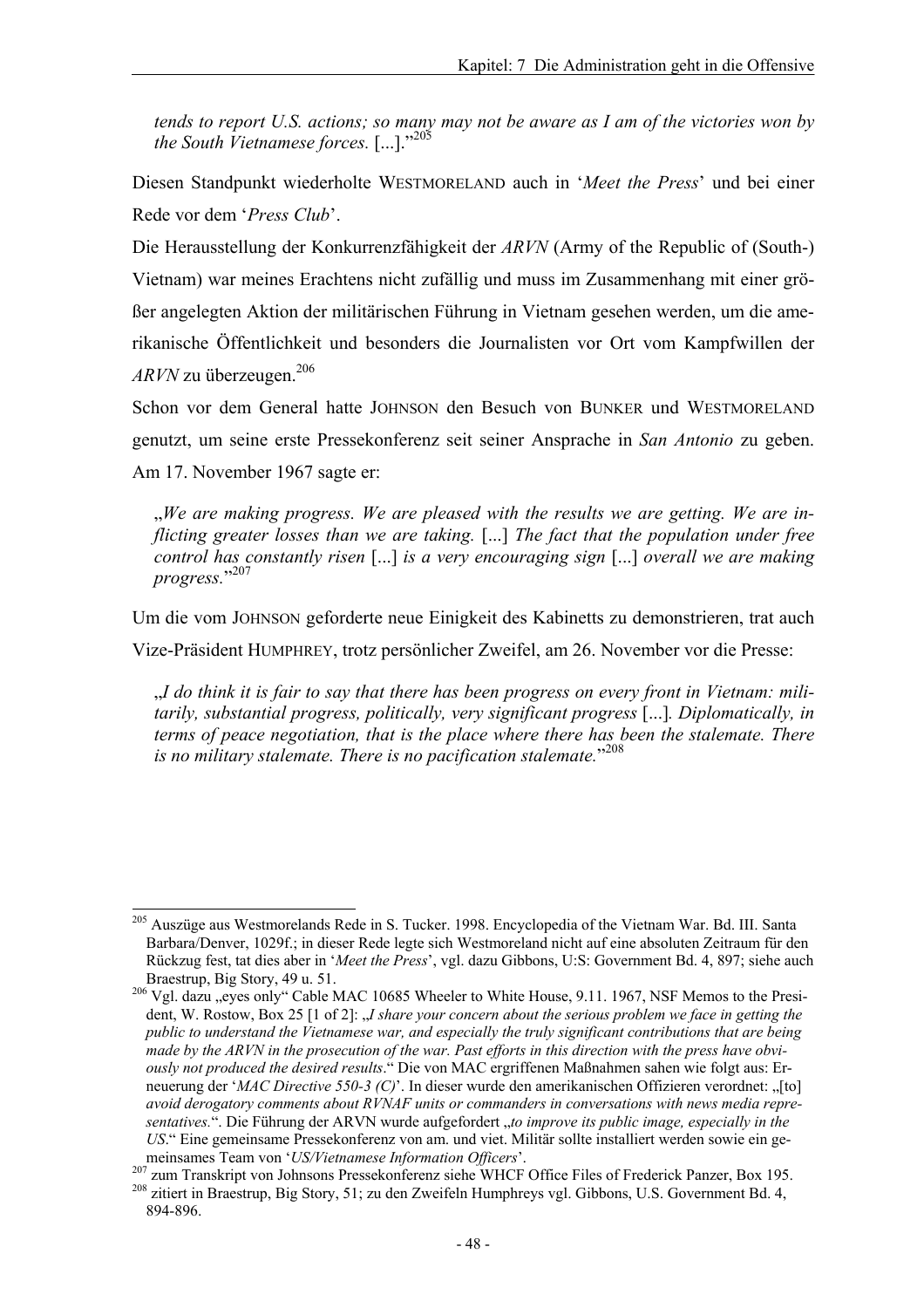Zwar gab es auch einige negativere Beurteilungen der Situation, allerdings hatte die Administration innerhalb von 10 Tagen eine Lawine guter Nachrichten auf die Öffentlichkeit und die Presse losgelassen, so dass diese schlichtweg untergingen.<sup>209</sup>

Reagierte die Presse und die Öffentliche Meinung aber auch auf die neue Öffentlichkeitskampagne der Regierung?

# **8 Die Wirkung der Progress-Offensive auf die Medien und die Öffentliche Meinung**

Mit der Progress-Offensive konnte die Johnson-Administration erstmals substantielle Ergebnisse bei den Medien und der Öffentlichen Meinung erzielen.

#### *8.1 Die Medien sind wieder auf der Linie der Administration*

Die Medien griffen die Linie der Regierung auf. Die Schlagzeilen zeichneten das Bild, das von der Administration beabsichtigt war. So titelte zum Beispiel die *Washington Post*: "*War's End in View, Says Westmoreland*", der *Washington Evening Star* schrieb: "*Johnson Told Vietnam Progress Slow, Steady*".

Für die Nachrichtenmagazine mögen zwei Artikel aus *U.S. News and World Report* angeführt werden, die die persuasive Wirkung der '*Progress Offensive*' zeigen. Nachdem *U.S. News and World Report* im Sommer 1967 mit der Masse der Medien zu einer kritischen Haltung gegenüber der Administration übergegangen war, berichtete es nach JOHNSONs Public Relations-Anstrengungen wieder positiv über den Fortschritt in Vietnam. In der Ausgabe vom 27. November titelte das Magazin in seinen Überschriften "*Vietnam: War Tide Turning to U.S.*" und "*The Coin Has Flipped Over to Our Side*". Die Schlagzeilen der meisten anderen großen Zeitungen und Magazine sahen ähnlich aus.<sup>210</sup>

Die eingeschworenen Kritiker innerhalb der Medienlandschaft konnte aber auch die Flut der guten Nachrichten nicht überzeugen. Für sie waren die Äußerungen der Regierung und der Militärs – eingedenk der Informationspolitik im Frühjahr – erneut eine Frage der Glaubwürdigkeit. Noch während des Aufenthalts BUNKERs und WESTMORELANDs in den USA beobachtete JAMES RESTON in der *New York Times* "*President Johnson is now* 

<sup>&</sup>lt;sup>209</sup> Vgl. z.B. Pressekonferenz von Gen. Wheeler "*A Year end repraisal"*, 18.12. 1967, NSF Country File Vietnam, Box 100.

<sup>&</sup>lt;sup>210</sup> ebd. S. 53; *Washington Evening Star* Artikel als Attachment für Memo Rostow to President, 16.11. 1967, NSF Memos to the President, W. Rostow, Box 25 [2 of 2]; *U.S. News and World Report* Artikel, *U.S. News and World Report*, 27.11. 1967, 50 u. 52; bestätigt wird dieser Eindruck auch durch den Zeitungs-Survey Phillips. Dieser schrieb: "*Pres. Johnson's remarks at his Nov. 17 press conference were considered an effective presentation of U.S. policy and progress in Viet-Nam by most commenting editors"*; für den gleichen Sachverhalt in Fernsehnachrichten siehe Hallin, Uncensored War, 163-167.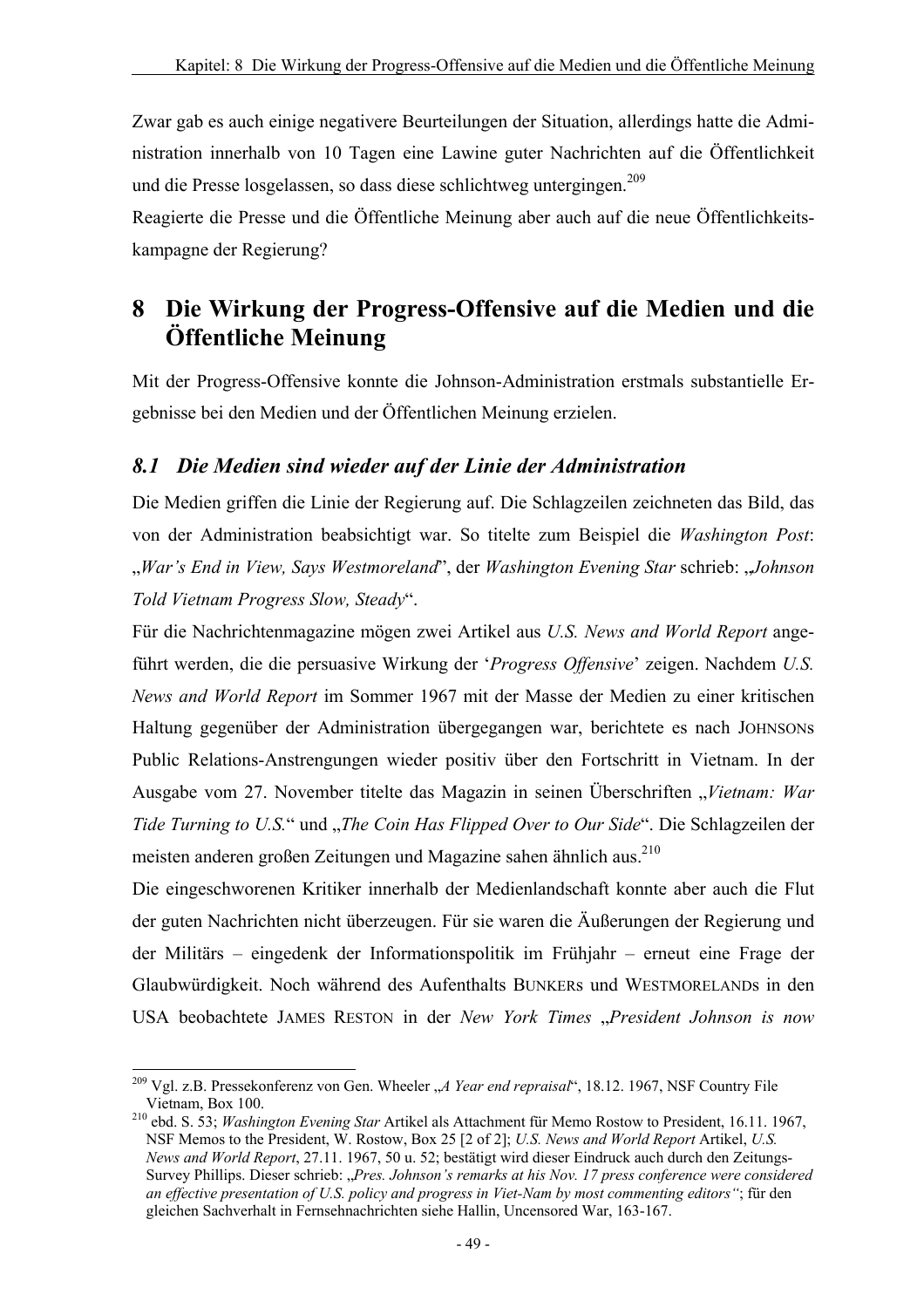*fighting a two-front war--one in Vietnam and the other at home --and his objectives, tactics and strategy seem to be similar at both places*" und kritisierte die offiziellen Nachrichten "*for having stifled dissent in Washington*". Eine Woche später erschien ein Artikel, dass Mitglieder des Kongresses und sogar wichtige Mitglieder der Administration Zweifel an der Glaubwürdigkeit der 'Fortschritts'-Argumente hegten. Ende Dezember war sich die *New York Times* sicher, dass von Washington Druck auf die Militärs und die Botschaft in Vietnam ausgehe, "*to produce convincing evidence of progress* [...].<sup>"211</sup>

*Newsweek* stellte den positiven Nachrichten eher pessimistische Beurteilungen der Situation durch seine altgedienten Vietnam-Korrespondenten JOHNNY APPLE, PETER ARNETT, MERT PERRY und BOB SHAPLEN entgegen.<sup>212</sup>

Der Erfolg oder Misserfolg der '*Progress Offensive*' bezogen auf die gesamte Medienlandschaft ist aber nur durch die Inhaltsanalyse zu beurteilen. Das signifikanteste Ergebnis erbringt hier die 'Fortschritts'-Variable. Sie stieg seit Beginn der Offensive klar über die .5 Marke.<sup>213</sup> JOHNSON hatte sein Ziel erreicht, den Konflikt als Fortschritt und damit seine Strategie als adäquat darzustellen.

Mit der neuen Hoffnung auf eine baldige Beendigung des Konflikts änderte sich auch die Beurteilung JOHNSONs in den Medien – auch sie erhielt einen deutlichen, wenn auch nicht derart übertriebenen Aufschwung wie die 'Fortschritts'-Variable.<sup>214</sup>

In Bezug auf die Politik-Präferenzen lässt sich in den untersuchten Editorials auch eine klare Verlagerung wieder zurück zu einer eskalatorischen Tendenz feststellen.<sup>215</sup> Setzt man die Ergebnisse der Inhaltsanalyse damit in Relation, so scheint, dass – stimuliert von den Aussagen der Administration – die Medien die Progress-Behauptungen als deutliches Zeichen für eine baldige Beendigung des Konflikts sahen. Die Frustration des Sommers über den Stillstand der amerikanischen und südvietnamesischen Kriegsbemühungen wurde von den meisten Medienorganen beiseite geschoben. Aus Sicht der Amerikaner und somit auch der Medien sollte der Konflikt schnellstmöglich beendet werden. Im Sommer, als die militärische Situation klar als Patt gedeutet wurde, propagierten die Medien die aus ihrer Sicht einzig adäquate Linie der Deeskalation, um die Chancen für Verhandlungen zu steigern. Aus der gleichen Rationalität lässt sich auch der neuerliche Umschwung in den Medienmeinungen am Ende des Jahres erklären.

<sup>211</sup> siehe dazu *New York Times*, 17.11. 1967, 46; *New York Times*, 24.11. 1967, 2, zum letzten Artikel vgl.

Dallek, Flawed Giant, Kap. 10 Anm. 16.<br><sup>212</sup> vgl. dazu Wyatt, Paper Soldiers, 180.<br><sup>213</sup> siehe Anhang Abb. 11.<br><sup>214</sup> vgl. Anhang Abb. 9.<br><sup>215</sup> vgl. Anhang Abb. 14.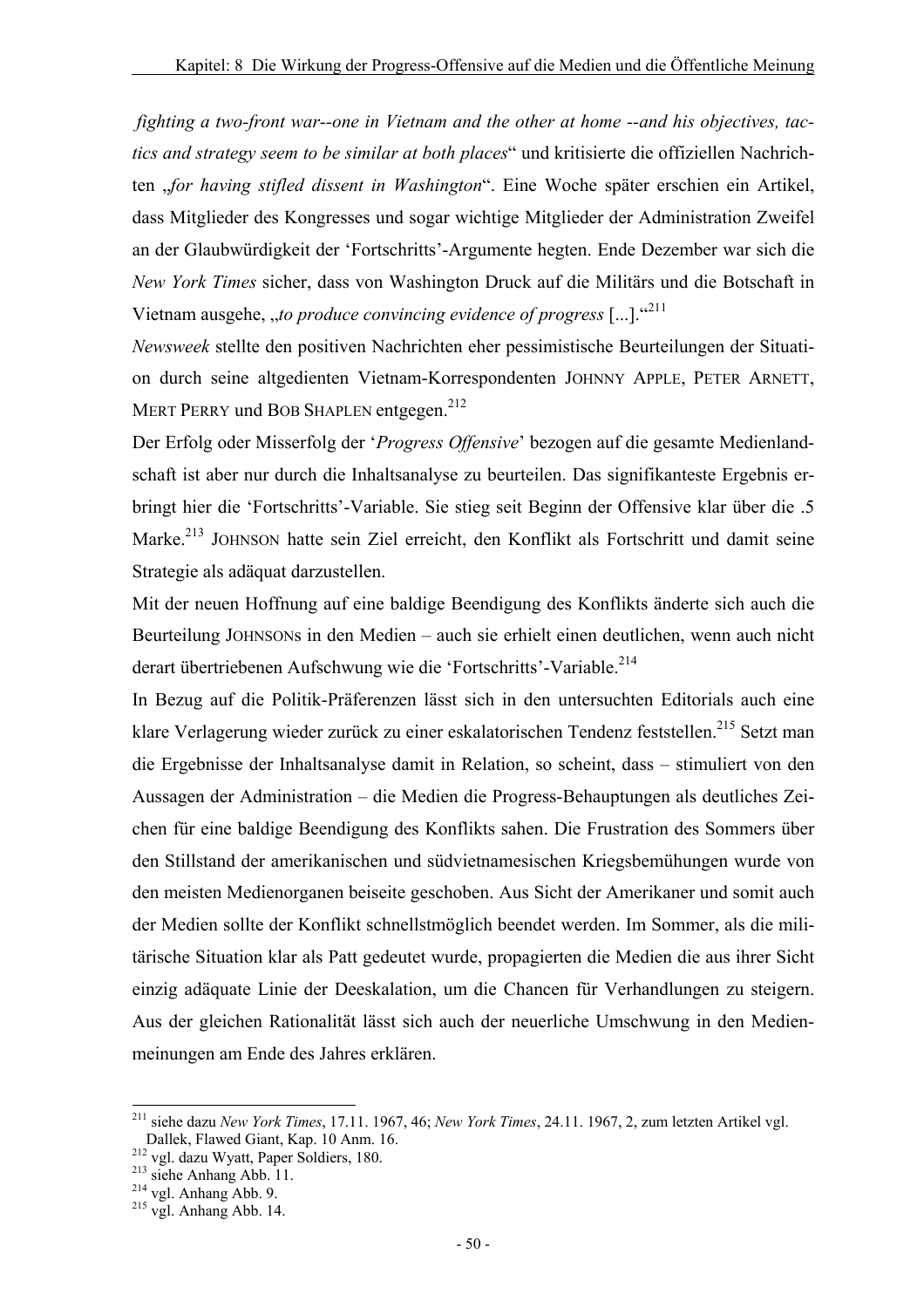Mit den Fortschritten in Vietnam schien es, dass man die Nordvietnamesen und den Vietcong durch stärkeren amerikanischen Druck an den Verhandlungstisch zwingen könne.

## 8.2 *Öffentliche Meinung – "Light at the end of the Tunnel"*

Der gleiche Effekt wie bei den Medien konnte auch bei der Öffentlichen Meinung festgestellt werden.

#### **8.2.1 Die Hoffnung wächst**

Um den direkten Einfluss der '*Progress Offensive*' auf die Öffentliche Meinung zu untersuchen, ist die Frage: "*Just your impression, do you think the U.S. and its allies are losing Vietnam, standing still, or making progress?*"am besten geeignet. Zwischen Juli 1967, als nur 34% der Befragten auf die Frage , die "*Progress-Option*" wählten und mit 46% die häufigste Antwort "*standing still*" war, und November lässt sich ein signifikanter Bruch feststellen. 51% glaubten, dass die USA Fortschritte machten, 33% sagten *Stillstand* und acht Prozent hatten den Eindruck, dass die USA an *Boden verliere*. 216 Dieser auffällige Zusammenhang zwischen der Kampagne der amerikanischen Führung und dem Wandel in der Öffentlichen Meinung wird noch von weiteren Daten gestützt.

Auf eine weitere Frage nach der Länge des Krieges: "*In terms of time – months or years – how long do you think the fighting in Vietnam will last?*", glaubten im März 1967 34% der Befragten, dass der Vietnamkrieg in zwei oder weniger Jahren zu Ende gehen würde. Im November waren 48% von diesem Umstand überzeugt.<sup>217</sup>

Die beiden Datensätze zeigen, dass die Kampagne der amerikanischen Regierung im Herbst 1967 großen Einfluss auf die Öffentliche Meinung in den USA gehabt hat, und sie die Öffentlichkeit in ihrem Sinne beeinflussen konnte.

Hatte die Progress-Offensive aber auch einen Einfluss auf die Popularität von JOHNSONs Strategie?

*F2* zeigt keine Reaktion auf die '*Progress Offensive*'. Mueller hat gezeigt, dass das Ergebnis gemessen, durch diese Frage stark, mit den Opferzahlen amerikanischer Soldaten korreliert.<sup>218</sup> Dies macht sie für Propagandaversuche der Regierung relativ resistent und sie ist somit kein geeignetes Messinstrument für die Frage nach dem Erfolg von JOHNSONs '*Progress Offensive*'.219

<sup>&</sup>lt;sup>216</sup> zu den Umfragedaten vgl. Gallup, Gallup Poll, 2074 u. 2093.

<sup>&</sup>lt;sup>217</sup> zu den Umfragedaten vgl. Gallup, Gallup Poll<sup>217</sup> zu den Umfragedaten vgl. ebd., 2058 u. 2109.<br><sup>218</sup> vgl. Mueller. War, 59f. <sup>219</sup> vgl. Anhang Abb. 2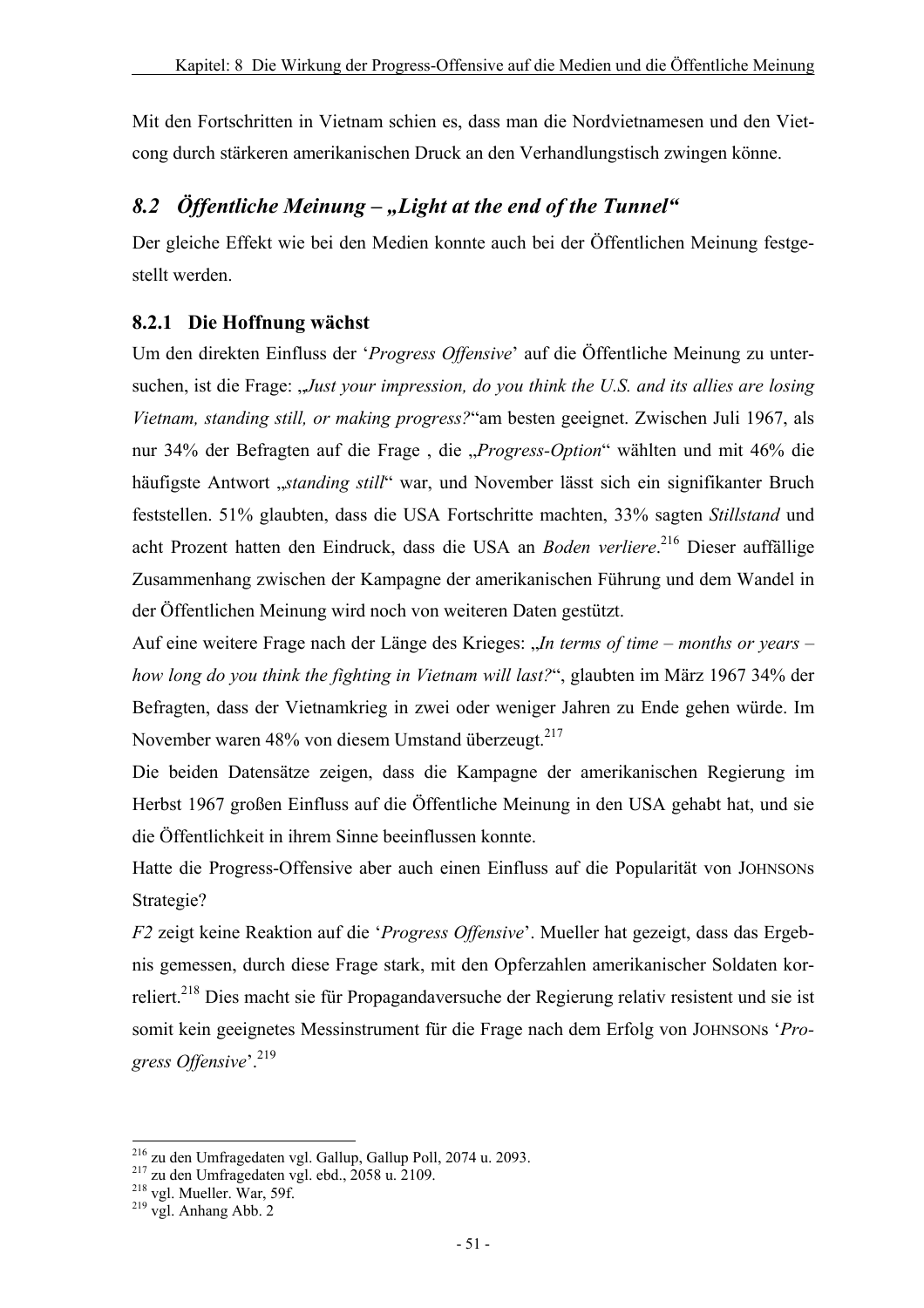Aber durch *F1* kann die Reaktion auf die Bemühungen der Administration gemessen werden. Vom Tiefpunkt Ende September, als nur noch 28% der Befragten hinter JOHNSONs Politik standen, konnten sich die Umfragewerte mit 40% Mitte November erholen und blieben auch im Dezember stabil.<sup>220</sup> Diese Gallup-Umfrage wird auch gestützt von einer Harris-Umfrage Anfang Dezember. Diese macht den Zusammenhang zwischen der 'Progress Offensive' und dem Meinungsumschwung besonders deutlich. Seine Umfragewerte stiegen zwischen Anfang und Ende November um elf Prozentpunkte auf 34%. HARRIS zog daraus folgende Schlussfolgerung:

"*The downward trend in President Johnson's popularity has reversed in the wake of the "real Johnson" style of his recent press conference and the following assurances by Gen. William Westmoreland and Ambassador Ellsworth Bunker that the "war of attrition" in Vietnam would eventually go our way.*" 221

#### **8.2.2 Politik-Präferenzen – wie aus Tauben Falken werden**

Um die Veränderung bei den Policy-Präferenzen innerhalb der Bevölkerung zu messen, stehen uns für den Zeitraum während und nach der '*Progress Offensive*' Frage *F6* und *F7* mit wiederholten Messungen zur Verfügung. *F7* wurde von HARRIS Ende Oktober gestellt – also direkt vor dem Beginn der PR-Kampagne.

Hier bleiben die Ergebnisse im Vergleich zur letzten Befragung im September relativ stabil (minus ein Prozentpunkt bei der Option "*withdraw"*). Frage *F6* zeigt ein deutlicheres Bild. Der Vergleich zwischen den einzelnen Umfragen seit Juli ergibt einen stetig steigenden Trend der "*get out as quickly as possible*"-Option, die Anfang November bei 44% kulminierte. Zwischen Anfang und Ende November schlug der Trend das erste Mal seit vier Monaten in einen negativen um und verlor zehn Prozentpunkte. Zwar war die Option einer Deeskalation mit 34% noch immer die am häufigsten genannte, zeigte aber im Gegensatz zu Anfang November nur noch eine Differenz von einem Prozent zu der Option "*Fight to get a negotiated settlement*". Auch die Option "*fight to a total military victory*" konnte einen Zuwachs von fünf Prozentpunkten verzeichnen.<sup>222</sup> "For the first time since July, the *number who "want to get out as quickly as possible" has declined [...]. A majority once again favours continuing military action* [...]."<sup>223</sup>

<sup>&</sup>lt;sup>220</sup> vgl. Anhang Abb. 1

<sup>&</sup>lt;sup>221</sup> Harris Survey, 4.12. 1967, WHCF Office Files of Frederick Panzer, Box 180.<br><sup>222</sup> zu den Umfragedaten siehe Anhang Abb. 6.<br><sup>223</sup> Harris Survey, 4.12. 1967, WHCF Office Files of Frederick Panzer, Box 180.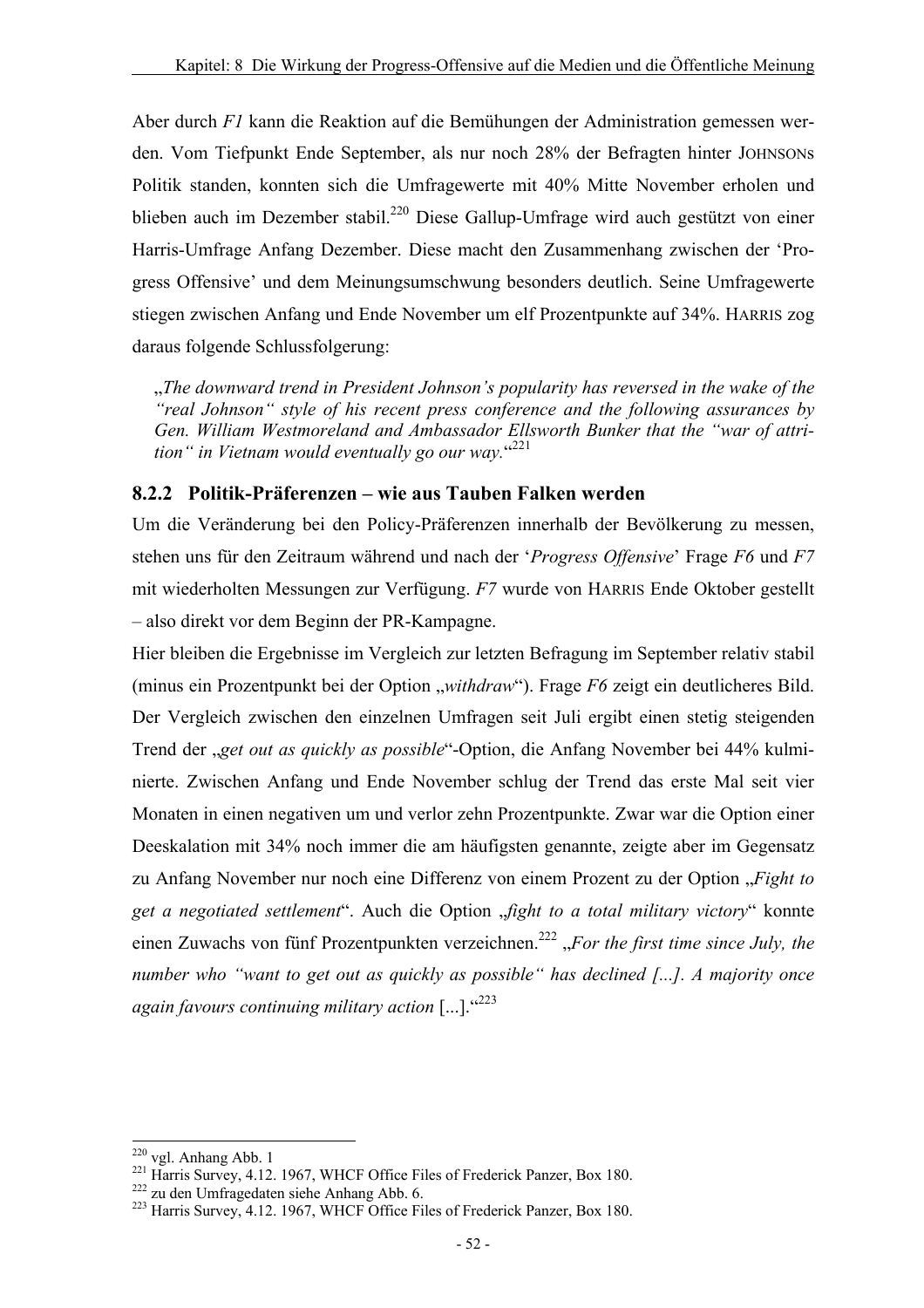Im Dezember stabilisierte sich der Trend weiter, so dass HARRIS in der *Washington Post* schrieb:

"*The prevailing mood in America today toward the Vietnam conflict is to intensify military pressures within limits and see the war through.* [...] *In general, escalation is favoured over de-escalation by 63 to 37 per cent. This is a high-water mark for feelings that the military effort should be intensified. The previous high was 59 per cent last*  May. However last July a majority of people want to see the war de-escalated. "224

Dies kann zusätzlich mit Daten von Frage *F3* untermauert werden. Für den hier behandelten Untersuchungszeitraum erstmals gestellt, antworteten 52% auf die Frage: "*People are called 'hawks' if they want to step up our military effort in Vietnam. They are called 'doves' if they want to reduce our military effort in Vietnam. How would you describe yourself - as a 'hawk' or a 'dove'?*" mit "hawk" und 35% mit "dove". Anfang Januar konnte die "hawk"-Option sogar noch einen Zuwachs von vier Prozent verzeichnen.<sup>225</sup>

In der Öffentlichen Meinung kann man also auch in den Policy-Präferenzen die gleiche Tendenz wie in der Medienberichterstattung feststellen, allerdings mit einer deutlichen Verzögerung.

## **9 1968 – Tet**

Die Administration ging, bezogen auf die Opposition gegen den Krieg beruhigt in das Jahr 1968. PANZER schrieb JOHNSON am 22. Dezember, für die Rückkehr nach seiner Reise nach Australien, Vietnam und Italien: *Welcome home President. Here's some good news. My contacts at Gallup say 1968 will be a big year that will start off with a bang for you. I'll have the details Wednesday."226*

Der '*bang*' war, dass '*Johnsons approval rating*' als Nachhall der '*Progress Offensive*' erstmals nach Monaten wieder mehr Unterstützung als Ablehnung für den amerikanischen Präsidenten zeigte. "*All in all it looks like the public has greater understanding of what the Administration is trying to do in Vietnam – and accepts it*. [...] *Thus Vietnam is well in*  hand. Time has now come, I believe, to shift gears to the domestic side.<sup>"227</sup>

JOHNSON und seine Berater mussten sich aber nur gut einen Monat später am 31. Januar, dem vietnamesischen Neujahr, vom Gegenteil überzeugen lassen.

l 224 Harris in *Washington Post*, 23.12. 1967, A1, 2. Zwar kann diese Stabilisierung mit den in dieser Arbeit verwandten Daten nicht nachvollzogen werden, allerdings scheinen die Beobachtungen insofern signifikant, dass die Ergebnisse von Harris mit den hier in der Arbeit verwendeten der Tendenz nach überein-<br>stimmen. Vgl. Kap. 5.2.<br><sup>225</sup> vgl. Anhang Abb. 3.

<sup>226</sup> Memo Panzer to President, 22.12. 1967, WHCF Office Files of Frederick Panzer, Box 397.<br>227 Memo Panzer to President, 28.12. 1967, Papers of William C. Gibbons, Box 33; für die Umfragedaten siehe ebd. '*approve*': 46%, '*disapprove*' 41%.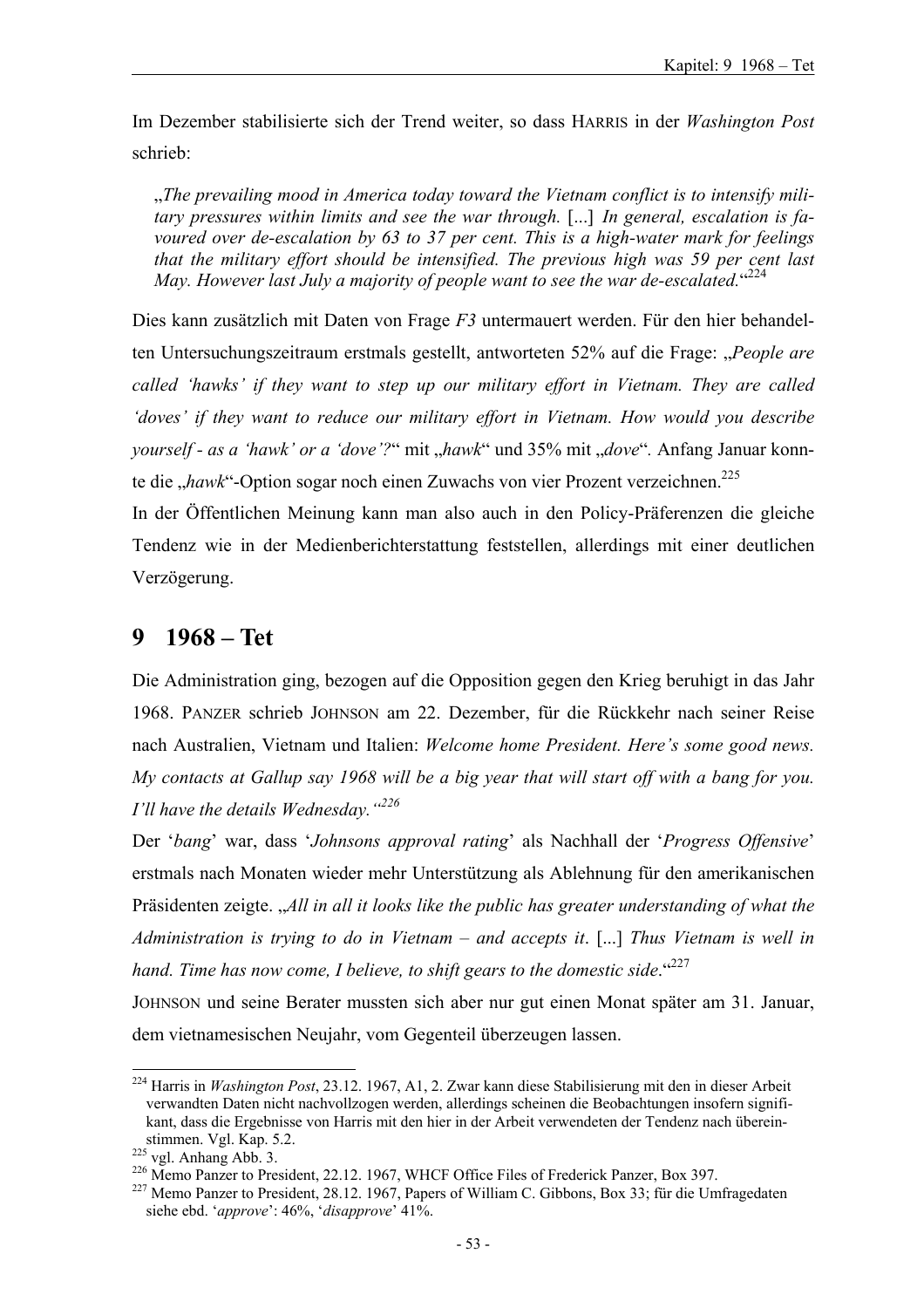Als die Tet-Offensive über Südvietnam und damit auch über die amerikanische Öffentlichkeit hereinbrach, war die Gesellschaft im Gegensatz zur Administration in keiner Weise auf das, was sich ereignete, vorbereitet.<sup>228</sup> Mit der einsetzenden Krisenberichterstattung der Medien während der Tet Offensive vollzog sich bei diesen ein Perspektivenwechsel. Die Diskussion der grundlegenden Strategie der U.S. Führung rückte für kurze Zeit in den Hintergrund und wurde von den Bildern und Berichten aus Südvietnam verdrängt. Die Tet Offensive brachte die Grausamkeiten des Krieges in die Wohnzimmer der Amerikaner. Um diesen Wechsel in der Qualität der Medienberichterstattung adäquat abbilden zu können, wird diese im folgenden Kapitel der Arbeit in den Mittelpunkt der Analyse gestellt. Die eingehende Betrachtung und Diskussion des von den Medien von der Tet-Offensive gezeichneten Bildes ist nicht nur wegen der neuen Qualität der Berichterstattung angezeigt, sondern auch besonders im Hinblick auf das in der Einleitung kurz skizzierte Modell der Vermittlungsfunktion der Medien in demokratischen Gesellschaften. Interpretiert man die Tet-Offensive bzw. was die Medien aus dieser machten in diesem Sinne, muss dieses 'außenpolitische Ereignis'somit als ein einschneidendes Ereignis sowohl für die Öffentlichkeitsarbeit der Administration als auch für die Öffentliche Meinung gesehen werden.

#### *9.1 Krisenberichterstattung der Medien*

Am Abend des 31. Januar überschlugen sich die ersten Berichte aus *Saigon*. Das Hauptaugenmerk der Reporter vor Ort lag hierbei auf dem Angriff auf die US-Botschaft. Erste Ticker-Meldungen aus *Saigon* berichteten, "[*a*] *U.S. embassy spokesman, speaking from his home, said he received unconfirmed reports that the Viet Cong penetrated the American Embassy compound about half a mile from the Presidential Palace*."229

Die New York Times titelte: "*Foe invades US. Embassy. Raiders wiped out after 6 Hours. Vietcong widen attack on cities*"; die Seite Eins Schlagzeile der Washington Post: "*Vietcong invade U.S. Embassy*".230 Die 'Story' über die amerikanische Botschaft war die dominierende Geschichte zu Beginn der Tet-Offensive. Das als sicher geltende Symbol der U.S.-Präsenz in Vietnam war von feindlichen Truppen gestürmt und Medienberichten zufolge zeitweise eingenommen worden.

<sup>&</sup>lt;sup>228</sup> Johnson wusste um die Möglichkeit bevorstehender massiver Angriffe des Vietcong. Vgl. u.a. H. Y. Schandler. 1977. The Unmaking of a President. Lyndon Johnson and Vietnam. Princeton. 79f.: "*Rostow became convinced of a coming attack and talked to the president of a coming winter-spring offensive. They knew that what the enemy was saying would indeed happpen*."; auf den genauen Ablauf der Tet Offensive wird hier nicht weiter eingegangen, sondern diese wird nur in Bezug auf die Medienberichterstattung betrachtet. Für den Ablauf siehe u.a. Herring, America's longest war, 183-191, D. Hunt. 1995. Remembering the Tet Offensive. In: M. Gettleman et.al. [Hgg.]. Vietnam and America. New York, 359-377.<br><sup>229</sup> Reuters Telex in WHCF National Security-Defense (Ex ND 19/CO312 1/13/68), Box 231.<br><sup>230</sup> Breastrup, Big Story. 97 u. 104.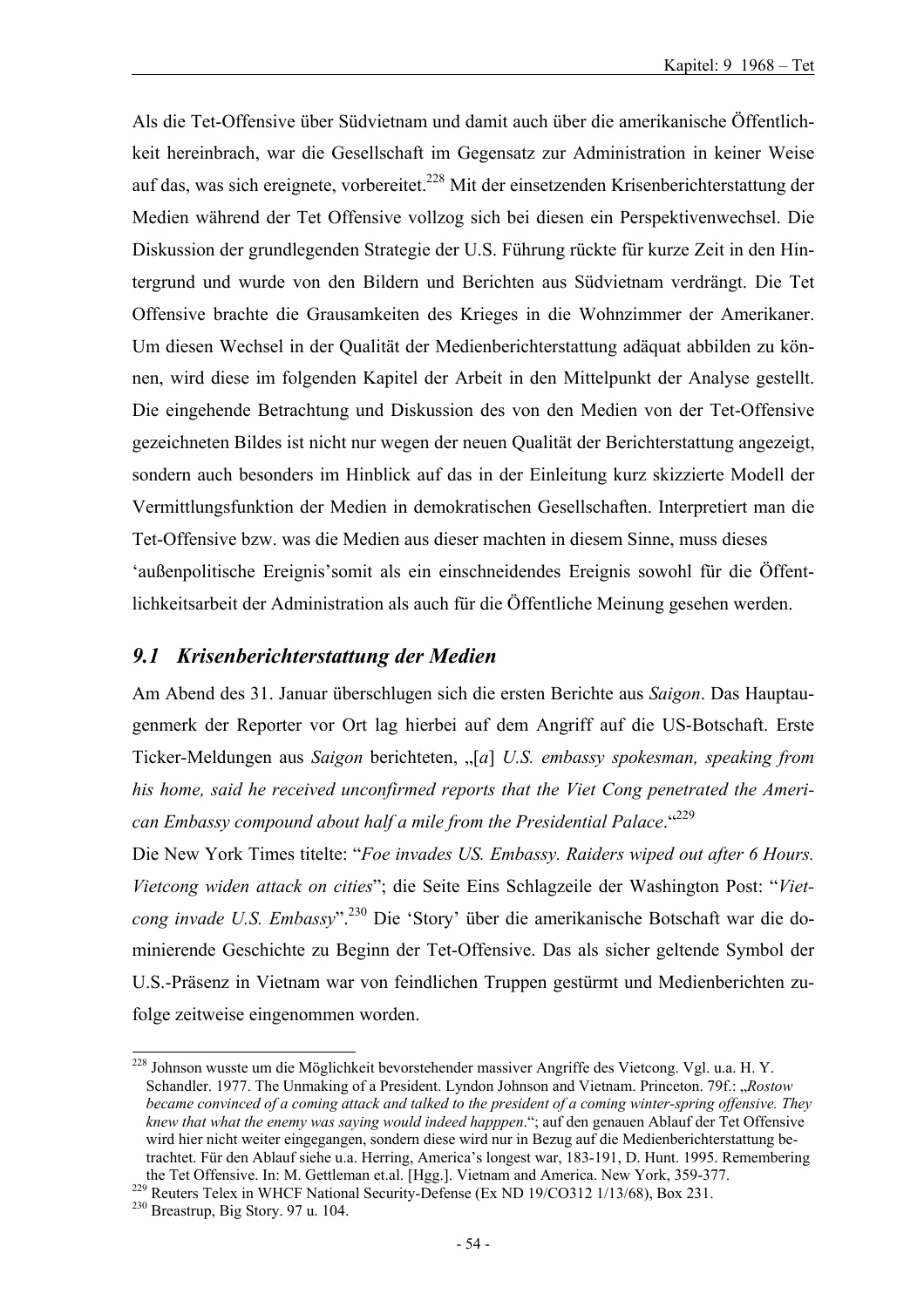Ihre symbolische Wirkung verfehlte diese Geschichte nicht. Am darauf folgenden Tag sah die amerikanische Öffentlichkeit im Fernsehen nicht nur die Bilder zu diesem Ereignis, sondern bekam von den '*Anchormen*' auch gleich die Interpretation dazu geliefert.

"*For public consumption the enemy is short of manpower, near the end of his rope, and has risked the last desperate throw of the dice just before giving up. But in fact, best estimates here are that the enemy has not yet, and probably never will, run out of enough manpower to keep his effort going.* [...] *Maybe it is the last wild throw of the dice;* [...]*. But it is also the exact opposite of what American leaders have, for months, been leading us to expect.*" 231

Die in dem Bericht anklingende '*Credibility Gap*' wird in einem weiteren CBS-Kommentar von Eric Sevareid vom 7. Februar deutlich:

<sub>n</sub>, The casualty list from recent savage fighting in cities the length and breadth of Viet*nam includes more than bodies. It includes truth, the meaning of language and human reason. For months, even years, most of these cities were officially declared to be security zones for the people. The percentage of the population under our secure control has been the principal measurement by which American leaders have argued that the war is not a stalemate and that we are winning it. Now tens of thousands of these Vietnamese civilians are refugees all over again, sleeping in the streets and alleys, begging for food, festering and dying in the corridors of hospitals that have no beds for them.* [...] *Down in the Mekong Delta the river city of Ben Tre lies in ruins from our artillery and bombs. A U.S. Major on the scene says, "It became necessary to destroy the town to save it."*   $[...]$ .  $(232)$ 

In den anderen Medienorganen sah die Berichterstattung in der Folgezeit der Tet-Offensive nicht anders aus. Das *Time Magazine* zum Beispiel titelte auf seinem Cover: "*Days of Death in Viet Nam*".

Weiter zeigte das Magazin Hochglanzfotos von toten und verwundeten G.I.s, Bildunterschriften, welche sagten: "Wounded and armed only with a pistol, G.I. glares at the enemy<sup>"233</sup> Den Eindruck, welcher mit solchen Fotos erzeugt wurde, deutet Turner so: "*In contrast to the few black and white long shots that had predominated the news magazines' coverage of the war, the vivid pictures focused graphically on the death and destruction*  $\left[ \ldots \right]$ .  $\cdot ^{6234}$ 

 $231$  ebd. 133.

<sup>&</sup>lt;sup>232</sup> Kommentar von Eric Sevareid, 7.2. 1968, *CBS Evening News* in: Handwriting File, Box 28.<br><sup>233</sup> Zitate aus *Time Magazine*, 9.2. 1968, Titelseite u. 22.<br><sup>234</sup> Turner, Dual War, 218; vgl. dazu auch Mandelbaum. Televis *many times more powerful than words. These images of shot and shell, blood and death, produced a particular set of reactions in those who saw them: dismay, disgust and horror, all of which fed the desire to stop the war, or at least to stop American participation in it.*"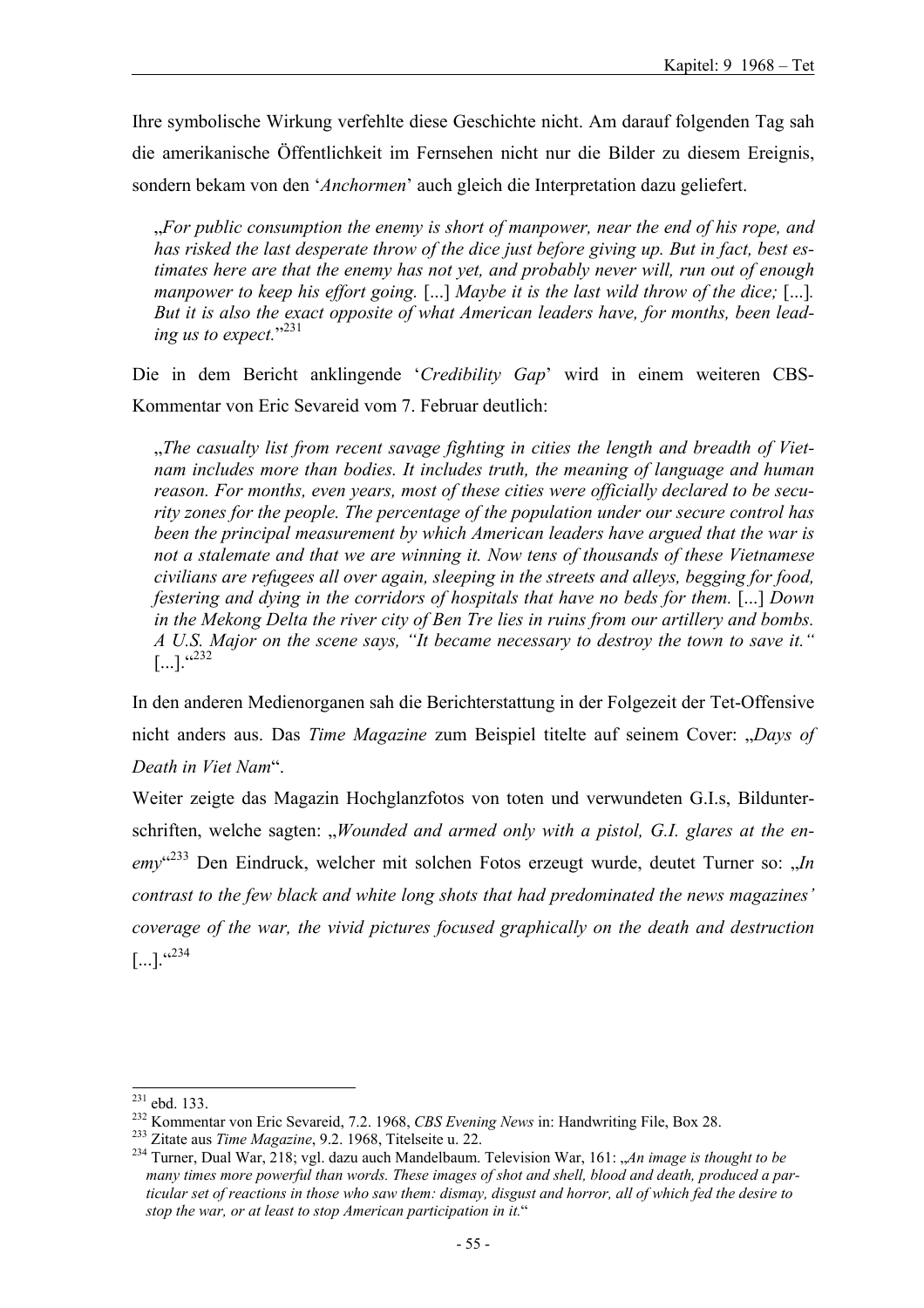Zwar zeigten die Telexe aus *Saigon*, dass die Offensive des Vietcong und der Nordvietnamesen militärisch gesehen eine Niederlage war.<sup>235</sup> In der Berichterstattung spiegelte sich dies allerdings – wie gesehen – nicht wider.

Die Frage nach den Gründen ist vielschichtig. Die Berichterstattung über Tet ist Gegenstand intensiver Diskussion. Diese geht von der Position aus, dass "*wilful misinterpretation by reporters caused a collapse of United States domestic moral in the first days of the offensive*" und "*turned the public against the war, forcing withdrawal of American troops* and leaving the way clear for the eventual Communist victory<sup>" 236</sup>. Diese These hat in der Folgezeit viel Kritik hervorgerufen.<sup>237</sup> Zwar mag ein Grund für die überaus negative Berichterstattung gewesen sein, um hier ein Argument von Breastrup aufzunehmen, dass ein Großteil der Reporter während der Tet-Krise zum ersten Mal während des Vietnamkriegs mit Kampfhandlungen, die außer Kontrolle zu geraten drohten, konfrontiert wurden, so dass die Komplexität des Ereignisses die Journalisten schlicht überforderte<sup>238</sup>.

Im Gegensatz dazu bringt Halberstam ein leicht abgewandeltes Argument in die Diskussion ein, auf das ich meine folgende These – nämlich, dass die Reaktion der Medien auf die Tet Ereignisse in der Hauptsache mit der Informationspolitik der Johnson-Administration im Herbst 1967 erklärbar ist – stützen werde.

Halberstam erklärt:

"*Die nordvietnamesischen Soldaten und der Vietcong kämpften elastisch und beharrlich, aber Erfolge fielen nie ins Auge.* [...] *Die Kamerateams von NBC und CBS, enttäuscht, daß sie gewöhnlich erst am Kampfplatz eintrafen, wenn der Gegner sich bereits davongemacht hatte,* [...]*. Da der Feind und seine Erfolge ungreifbar waren, hatten die Kritiker des Krieges in Amerika es daher schwer, auf die Erfolge des Feindes zu verweisen.* [...] *Mit der Tet-Offensive änderte sich das alles. Zum erstenmal bekamen Millionen von Amerikanern einen Begriff von Geduld, Ausdauer und Flexibilität des Feindes. Bisher hatten Vietcong und Nordvietnamesen stets in entlegenen Dschungel- oder Reisanbaugebieten gekämpft: sie hatten schnell zugeschlagen und waren sofort wieder in der Nacht entschwunden; ihre Zähigkeit war dem amerikanischen Volk nicht deutlich* 

l <sup>235</sup> vgl. besonders Cable 41522 Gen. Wheeler to Rostow, Rusk, Helms, 4.2. 1968, NSF Memos to the President, W. Rostow, Box 28: ...[...] *The enemy has paid a high price for his efforts. His losses from 291800H to 041200H stand at 15,595 KIA, 3,122 individual weapons and 682 crew served weapons.* [...] *The enemy has really failed to achieve his objectives.* [...] *Politically, there have been no uprisings,* [...]. [...] *Militarily, the enemy has failed in his objectives and has not been able to sustain his attacks.*"; siehe auch Cable 41523 Wheeler to Rostow, Rusk, Helms, 4.2. 1968, ebd., Memo Carver to Rostow, Rusk, McNamara, Gen. Wheeler, 31.1. 1968, ebd.; Cable 91633, Gen. Westmoreland to Gen. Wheeler, Adm. Sharp, ohne Datum,

ebd. 236 Mohr. Press loose Vietnam u. Mandelbaum, Television War, 157; zu den Vertretern dieser Position siehe Mandelbaum Anm. 2. vgl. Schandler, Unmaking of the President, 196.<br><sup>237</sup> Vgl. dazu obige Fußnote u. McNulty, Vietnam Specials.<br><sup>238</sup> Breastrup. Big Story. S. 121: "*There is no question that newsmen, especially those corre* 

*prior exposure to gunfire was minimal, were shaken"*; vgl. zu einer ähnlichen Beurteilung, Turner Dual War, 217 (obwohl sie sich in ihrer Argumentation nicht mit der eigentlichen Forschungskontroverse auseinandersetzt).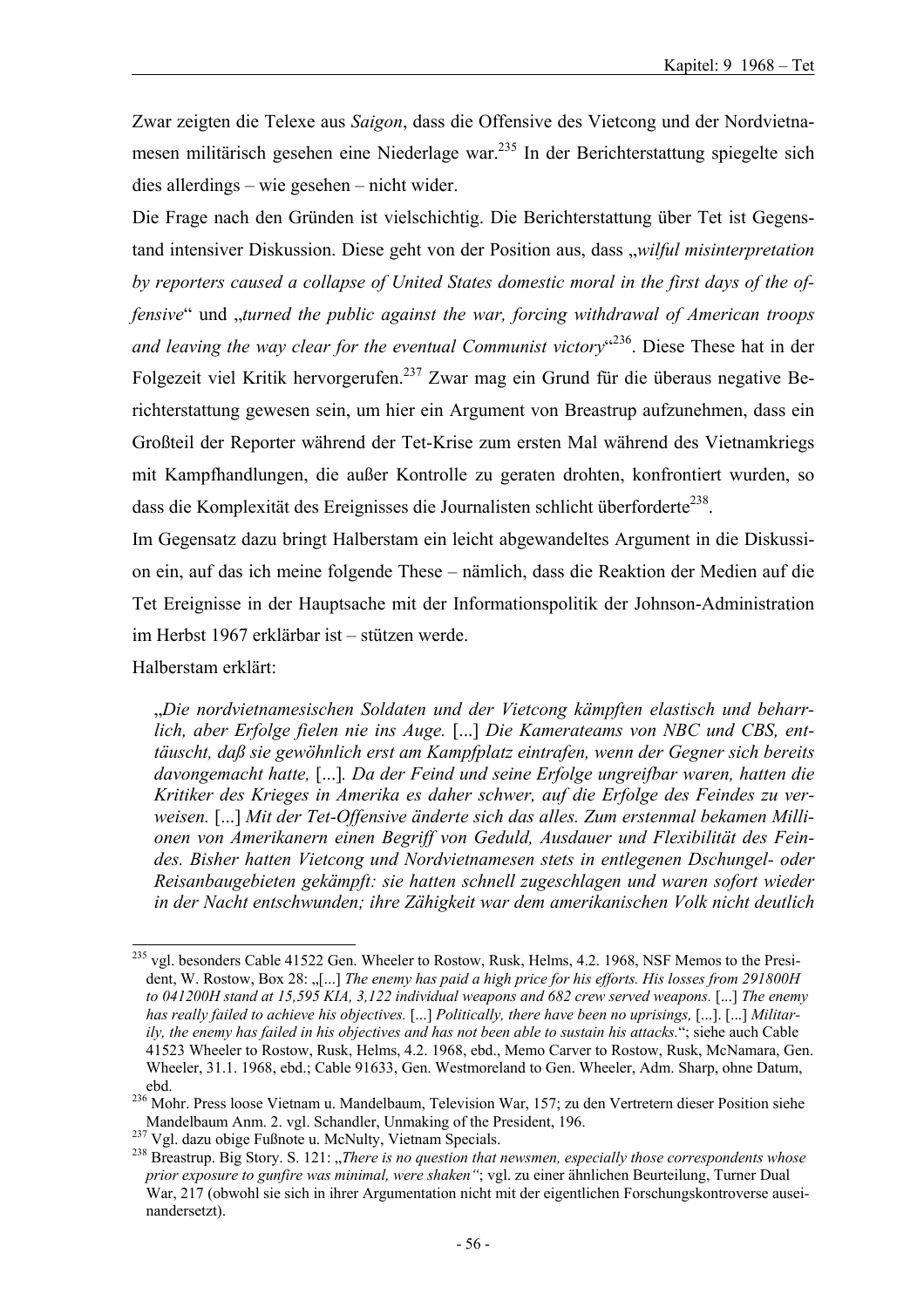*geworden. Bei der Tet-Offensive wählten sie bewusst eine andere Taktik. Jetzt kämpften sie zum erstenmal in den Städten, und das bedeutete, daß amerikanische Zeitungsleute und Fernsehleute Tag für Tag zeigen konnten, wozu der Feind fähig war und daß er vor allem weit davon entfernt war, zusammenzubrechen, wie es die amerikanischen Zeitplä*ne vorsahen.<sup>"239</sup>

Anders als Breastrup hebt Halberstam also nicht die Überfordertheit der Journalisten durch die Tet Offensive hervor, sondern, dass diese durch die Angriffe erstmals überhaupt die Chance hatten, den 'wahren' Charakter des Krieges und des Gegners zu erkennen und darüber zu berichten. Dies wurde noch verstärkt, da sich zum Teil auch noch während der Krise die Einschätzungen von offizieller Seite (Situation der Kampfhandlungen, Bodycounts) mit dem, was die Kriegsberichterstatter mit eigenen Augen sahen, widersprachen.

Die Wirkung, die die Tet Offensive aber bei den Medien und der Öffentlichkeit hinterließ, lässt sich meines Erachtens jedoch erst im Zusammenhang mit der Informationspolitik der Administration erklären:

Die übertrieben positiven Verlautbarungen der Regierung und der Militärs in *Saigon* über den Fortschritt des Krieges hatten zur Folge, dass die Medien die Krise in Vietnam vor dem Hintergrund der '*Progress Offensive*' der Administration berichteten und somit ein Ereignis beschrieben, dass nach offiziellem Dafürhalten als unmöglich angesehen werden musste. Nach der Krise ließen sie den Schock und die Verwirrung, die durch Tet ausgelöst wurden, in der Öffentlichkeit wirken und unternahmen nicht den Versuch, wieder auf die 'offizielle Linie' der Regierung zurückzuschwenken.

Die Medien waren skeptischer als je zuvor "about official progress reports and more will*ing to report American setbacks, mistakes, and atrocities.*" 240 Oder wie Halberstam es beschreibt:

"*Während der Tet-Offensive verlor die amerikanische Zermürbungstaktik ihre Glaubwürdigkeit, und damit starb auch die Glaubwürdigkeit jenes Mannes, der mittlerweile Johnsons wichtigster politischer Verbündeter war. Wenn es mit der Glaubwürdigkeit Westmorelands aus war, dann auch mit der Glaubwürdigkeit Johnsons. Die Tet-Offensive hatte Johnson und die Unglaubwürdigkeit seiner Äußerungen über den Krieg bloßgestellt. Seine Glaubwürdigkeit und die seiner Administration war zerstört."*<sup>241</sup>

Besondere Plausibilität erfährt das Argument durch die Ergebnisse der Inhaltsanalyse. In direkter Folge der Tet Offensive fiel der 'Fortschritts'-Indikator wieder signifikant unter die 0,5 Marke. Auch die Unterstützung für JOHNSON und seine Politik fiel abrupt. Stieg der '*Unterstützungs*'-Indikator zwischen '*Progress*'- und Tet Offensive deutlich über die

<sup>&</sup>lt;sup>239</sup> Halberstam. Die Elite, 611f.

<sup>&</sup>lt;sup>239</sup> Halberstam. Die Elite, 611f.<br><sup>240</sup> William G. Mayer. <sup>4</sup>1995 [<sup>1</sup>1992]. The changing American Mind. How and why American Public Opinion changed between 1960 and 1988. Ann Arbor. S. 292.<br><sup>241</sup> Halberstam, Elite, 612.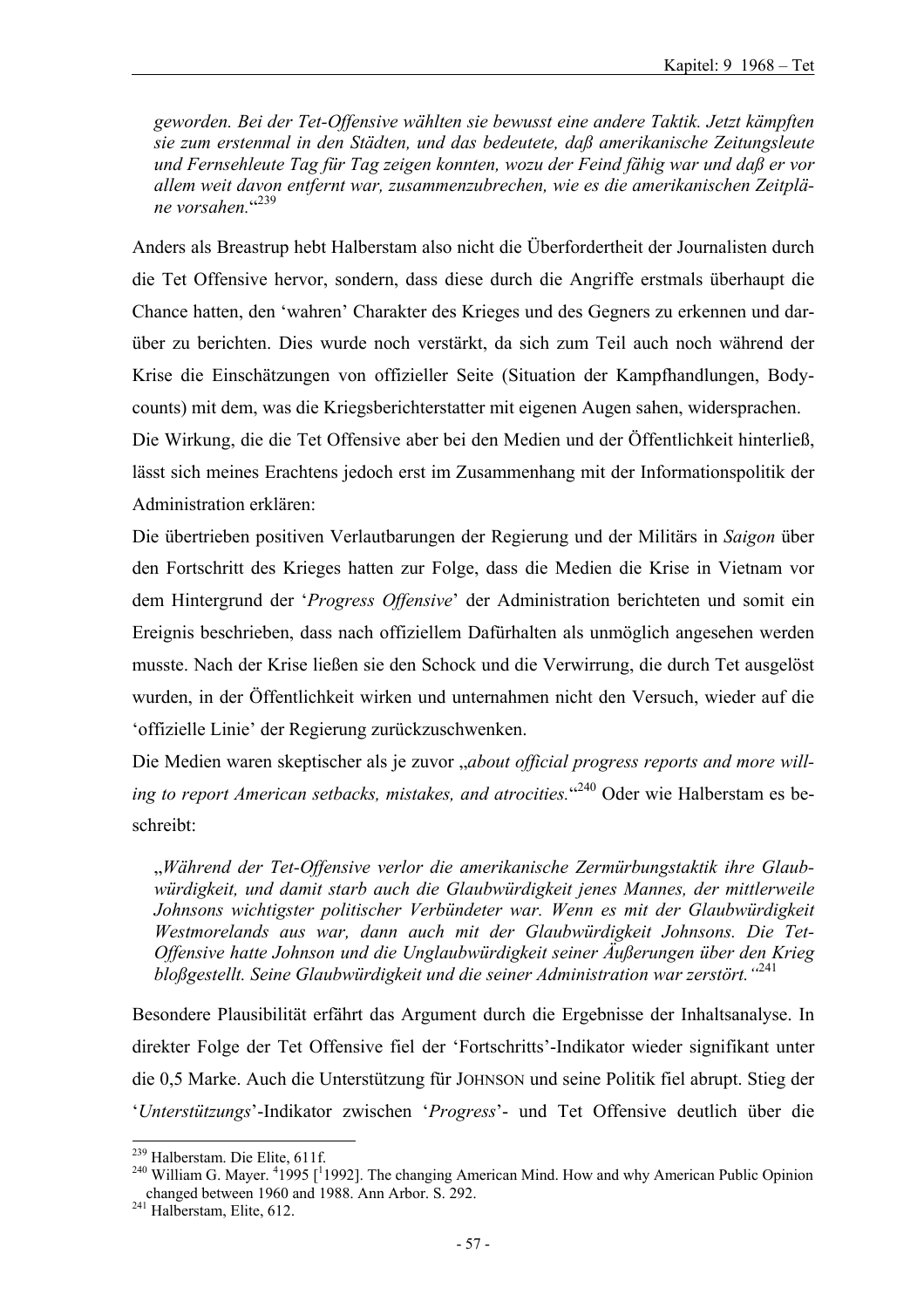0,5-Marke, so drehte sich dieser Trend nach Tet beinahe um.<sup>242</sup> Die Presse nahm wieder den Kurs auf, den sie auch schon vor der '*Progress Offensive*' in Bezug auf die Administration verfolgt hatte – allerdings mit tieferen Zweifeln, denn was in den Medien nach der Tet-Offensive betrieben wurde, war eine bis dahin nicht gesehene Demontage der Vietnam-Politik JOHNSONs und auch der Person des Präsidenten selbst.

Mit der Enttäuschung über die Administration war auch die Zuversicht der Medien, mit einer Verstärkung militärischer Mittel den Konflikt möglichst schnell beenden zu können, geschwunden. Wie schon im Sommer und Herbst 1967 kristallisierte sich bei den Medien die Meinung heraus, dass die Strategie einer graduellen Eskalation beendet werden müsse. WALTER CRONKITE, als eine der angesehensten Personen des amerikanischen Journalismus, sagte am 27. Februar in einem vielbeachteten '*CBS Special*':

"*It seems now more certain than ever that the bloody experience of Vietnam is to end in a stalemate* [...]*. On the off chance the military and political analysts are right, in the next few months we must test the enemy's intentions, in case this is indeed his last big gasp before negotiations. But it is increasingly clear to this reporter that the only rational way out then will be to negotiate, not as victors, but as an honorable people who lived up their pledge to defend democracy, and did the best they could.*" *243*

Die Medien schafften somit eine neue Bewertungsgrundlage für die öffentliche Diskussion in Amerika.

## *9.2 Kurzfristige Reaktion der Öffentlichen Meinung auf Tet*

Wie sah diese abgebildet durch die Meinungsumfragen in direkter Folge der Tet-Offensive aus?

Gallup machte eine Umfrageerhebung vom 1. bis 6. Februar 1968 direkt nach bzw. während der Tetkrise. Dies liefert uns die Möglichkeit, die unmittelbare Reaktion der amerikanischen Öffentlichkeit zu messen. Als dramatischste Folge auf die Offensive lässt sich der Anstieg der Kriegsbefürworter bzw. derjenigen, die eine Ausdehnung des Krieges bevorzugten, in Frage *F3* messen. Im Dezember 1967 bezeichneten sich 52% als '*hawks*' und 35% als '*doves*'. Anfang Februar 1968 bezeichneten sich hingegen 60% als '*hawks*' und nur noch 24% als '*doves*'.

l  $^{242}$  zu den Inhaltsanalysedaten vgl. Anhang Abb. 11 u. 9, vgl. dazu auch Hallin, Uncensored War, 161f.: "*Before Tet, editorial comments by televisison journalists ran nearly four to one in favour of administration policy; after Tet, two to one against. Before Tet, of the battles journalists ventured to describe as victories or defeats, 62 percent were described as victories for the United States, 28 percent as defeats, 2 percent as inconclusive or as stalemates. After Tet, the figures were 44 percent victories, 32 percent defeats,* 

*and 24 percent inconclusive.*" 243 zitiert in Breastrup. Big Story. S. 134.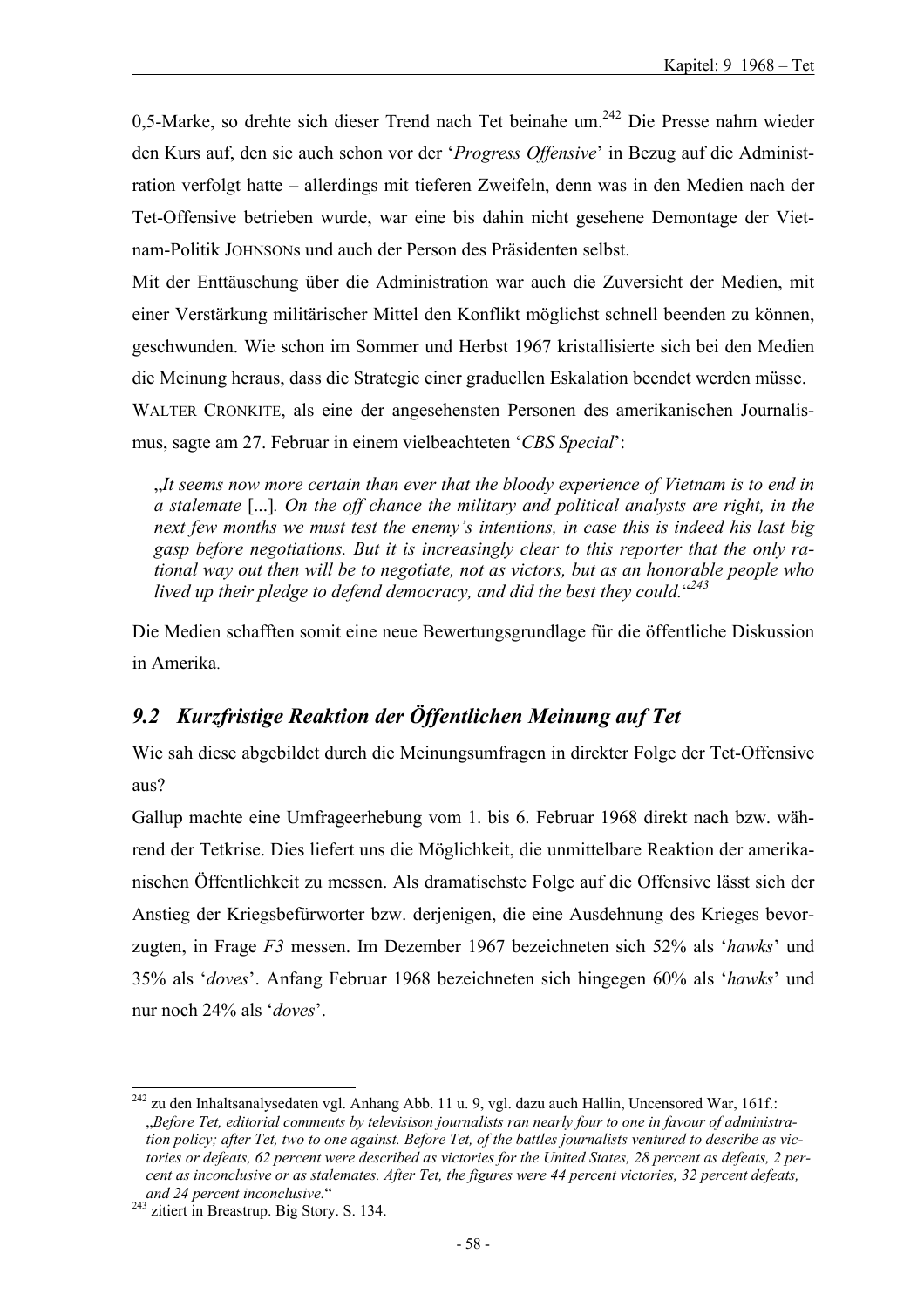Der gleiche Trend lässt sich aus der Frage nach einem Bombardierungsstopp herauslesen.<sup>244</sup> Sprachen sich im Dezember 1967 noch 27% für einen Bombardierungsstopp aus, so waren dies im Februar 1968 nur noch 16%.

Unterscheiden sich die kurzfristige Reaktion der Bevölkerung auf die Tet-Krise in den Politik-Präferenzen von der der Medien, so kann bei der Popularität Johnsons der gleiche Trend festgestellt werden.

JOHNSONs '*approval-rating*' stürzte ab. 54% der Befragten waren wieder unzufrieden mit "*Johnsons handling of the situation in Vietnam*" (+7%).245

Die kurzfristigen Reaktionen auf die Tet-Offensive lassen sich somit wie folgt zusammenfassen: Die Zahl derjenigen, die eine Ausdehnung des Krieges befürworteten, stieg signifikant an. Allerdings ging dies nicht einher mit einer "*rally around the president during an international crisis*" 246, sondern führte zu einem Popularitätsverlust JOHNSONs in der amerikanischen Öffentlichkeit. Dies hängt meines Erachtens direkt mit der 'fragwürdigen Informationspolitik' der Regierung während des Herbst 1967 zusammen.

# **10 Die Nachwehen der Tet-Offensive**

Die Tet Offensive hatte die Johnson-Administration in tiefe Konfusion geworfen.

In einem Interview erinnert sich MCPHERSON:

"*I felt we were being put to it as hard as we ever had, and I was extremely disturbed. I would go in two or three mornings a week and study the cable book and talk to Rostow and ask him what had happened the day before, and would get from him what almost seemed hallucinatory from the point of view of what I had seen on network television the night before.* [...] *Well, I must say I mistrusted what he said, although I don't say with any confidence I was right to mistrust him, because, like millions of other people who had been looking at television the night before, I had the feeling that the country had just about had it, that they would simply not take any more.* [...] *I suppose, from a social scientist point of view, it is particularly interesting that people like me – people who had some responsibility for expressing the presidential point of view – could be so affected by the media as everyone else was,* [...]*. I was fed up with the "light at the end of the tunnel" stuff. I was fed up with the optimism that seemed to flow without stopping from Saigon.*" 247

Bezogen auf die Öffentlichkeit war JOHNSONs erste Reaktion, WESTMORELAND und BUN-KER wieder an die '*Public Relations*'-Front zu schicken. Bereits am 31. Januar 1968 drängte der Präsident seine beiden Vertreter in *Saigon*, "*that you make a brief personal* 

 $244$  Frage  $F4$ ; vgl. Anhang Abb. 4.

<sup>244</sup> Frage *F4*; vgl. Anhang Abb. 4. 245 vgl. Anhang Abb. 1. 246 Mayer. Changing Mind. S. 243; im Gegensatz zu Karnow, Vietnam, 545, der die Meinungsumfragen als Ausdruck eines "rally round the flag" deutet.<br><sup>247</sup> Interview H. McPherson zitiert in Schandler, Unmaking of a President, 81f.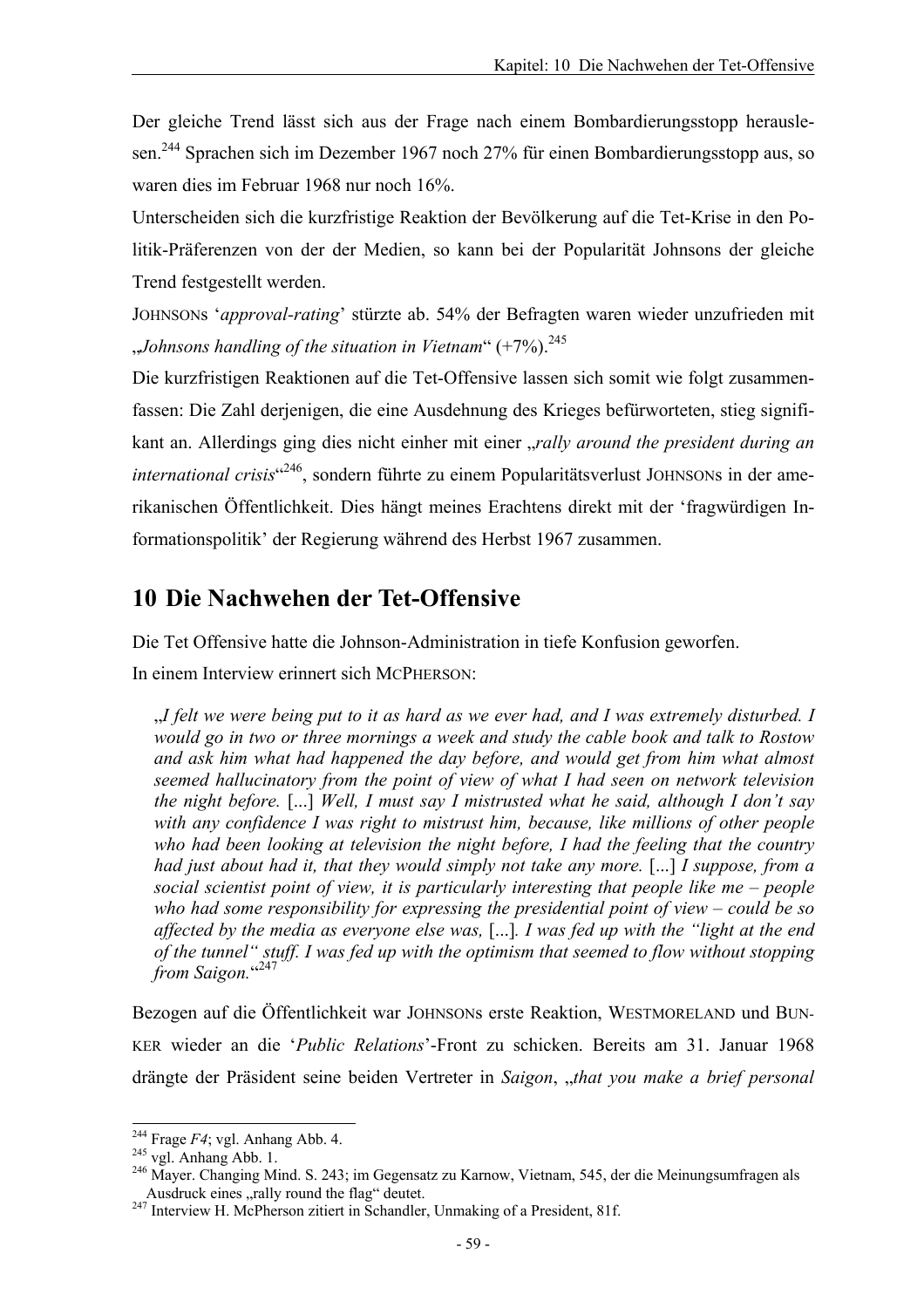*comment to the press at least once each day during the current period of mounting VC/NVA activity. The purpose of such statements should be to convey to the American public your confidence in our capability to blunt these enemy moves, and reassure the public*  here that you have the situation under control.<sup>"248</sup>.

BUNKER antwortete ROSTOW, dass "Westy [Westmoreland] and I will, of course, be re*sponsive to the President's wishes.*" Allerdings widersprachen sie dem Präsidenten dahingehend,

"*that Westy* [Westmoreland] *can be more effective and have more impact with the press if he does not make his briefings a daily event. If it becomes routine, its significance tends to diminish. Another reading might be that if the Top Commander has to appear daily the situation here must be extremely serious, certainly more serious than we be*lieve it to be."<sup>249</sup>

Sie kamen zu dem Schluss, weil zudem auch die Kampfhandlungen abzuflauen schienen, dass <sub>ra</sub> briefing at times he and I think appropriate, say every two or three days, it would have maximum impact with the press.<sup>"250</sup>

Auch für die Öffentlichkeitsarbeit in der Heimat besann sich JOHNSON auf Altbewährtes. Er schickte die Männer 'vor Ort' vor die Mikrophone und Kameras, um die Presse und die Öffentlichkeit zu beruhigen.

Gleiches tat JOHNSON in einer Pressekonferenz am 2. Februar. In dieser gab er bekannt, dass die Administration schon seit Monaten von einer bevorstehenden "Winter-Spring-*Offensive*" gewusst hatte. JOHNSON musste also zum ersten Mal implizit zugeben, die Aussichten für den Konflikt im Herbst 1967 in Bezug auf die militärischen Fähigkeiten des Vietcong und der Nordvietnamesen übertrieben positiv dargestellt zu haben.

Gleichzeitig versicherte der Präsident der Öffentlichkeit, wie es auch schon zuvor WEST-MORELAND und BUNKER in *Saigon* getan hatten, dass militärisch gesehen die Offensive has been a complete failure". JOHNSON sagte: "*Their second objective*, [...] *is a psychological victory.*" Allerdings,  $\lbrack \ldots \rbrack$  when the American people know the facts, when the *world knows the facts and when the results are laid out for them to examin*e", war sich der Präsident sicher, "*I do not believe that they will achieve a psychological victory*"<sup>251</sup>.

<sup>&</sup>lt;sup>248</sup> zitiert in ebd., 83.<br><sup>249</sup> Cable Saigon 445, kein Datum, Bunker to Rostow, NSF Memos to the President, W. Rostow, Box 28.<br><sup>250</sup> ebd.; für die Akzeptierung des Vorschlags siehe Cable 81533, Rostow to Bunker, 8.2. 196 File Vietnam, Box 100.<br><sup>251</sup> Transkript Pressekonferenz 118 Präsident Johnson, 2.2. 1968, Office Files of George Christian, Box 2.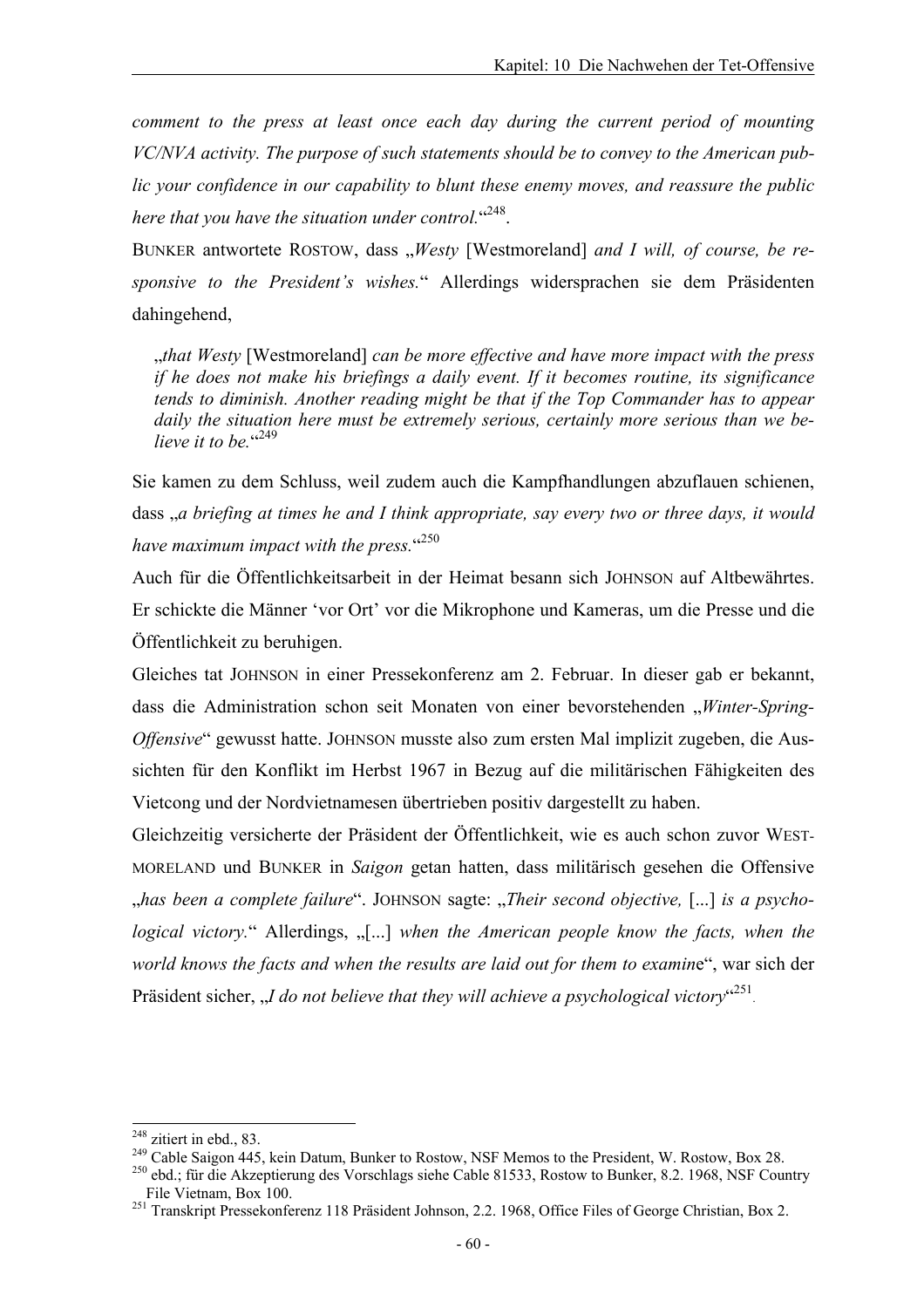Auch ROSTOW versuchte, die Bilder und Berichte, die aus *Saigon* kamen, durch persönliche Gespräche mit Journalisten in *Washington* zurechtzurücken.252

Wie gesehen, konnte die Administration aber die Presse und die Öffentlichkeit nicht mehr überzeugen.

Tet hatte JOHNSON dazu gebracht einzusehen, dass die Administration "*has too often raised false hopes that the war would be ended*" – wie ihn HARRIS im Dezember noch gewarnt hatte.<sup>253</sup> In einer Kabinettssitzung am 28. Februar sagte JOHNSON:

"[t]*he big problem is the impression we make in the public.* [...] *We have to be careful about statements like Westmoreland's when he came back and said he saw 'light at the end of the tunnel.' Now we have the shock of this Tet Offensive.*" 254

In der Folgezeit der Tet Offensive holte HARRIS' Prophezeihung "[t]*he problems on credibility still appear to outweigh his* [JOHNSONs] *show of fortitude in the eyes of most Americans. But, in the end, the personal dimension of the President clearly is subordinate to and*  subject to how the war is seen to be going at a given moment<sup>"255</sup> JOHNSON ein.

Was dem Präsidenten am Ende 1967 und im Januar 1968 zum Vorteil gereichte, fiel nach der Tet Offensive mit gleicher, wenn nicht verstärkter Kraft zurück auf den Präsidenten. JOHNSON gab später in seinen Memoiren zu:

"*Looking back on early 1968, I am convinced I made a mistake by not saying more about Vietnam in my State of the Union report on January 17, 1968. In that address I underscored how intensely our will was being tested by the struggle in Vietnam, but I did not go into details concerning the build-up of enemy forces or warn of the early ma*jor combat I believed was in the offing.<sup>"256</sup>

Vermutlich hätte eine Vorbereitung der Öffentlichkeit durch den Präsidenten die durch Tet ausgelöste Unglaubwürdigkeit und Frustration gemildert, wenn auch nicht verhindert. Andererseits war JOHNSONs Fehler nicht, im Januar die Möglichkeit der Tet-Kämpfe unerwähnt zu lassen, sondern vielmehr im Oktober die '*Progress Offensive*' gestartet zu haben. Hätte er im Januar die zu erwartende Intensität der Kämpfe der Öffentlichkeit verkündet, wäre die durch die Administration antizipierte Wirkung der '*Progress Offensive*' in Frage gestellt worden. Eine reale Möglichkeit, die Öffentlichkeit auf Tet vorzubereiten, hatte der Präsident also nicht.

<sup>&</sup>lt;sup>252</sup> vgl. Memos Rostow über Pressekontake: Memo Rostow to President, 7.2. 1968, NSF Memos to the President, W. Rostow, Box 28, Memo Rostow to President, 10.2. 1968, NSF Memos to the President, W. Rostow, Box 29 [1 of 2]; Memo Rostow to President, 13.2. 1968, ebd.; Memo Rostow to President, 14.2.

<sup>1968,</sup> ebd.<br>
<sup>253</sup> Harris Survey, 4.12. 1967, in: WHCF Office Files of Frederick Panzer, Box 180.<br>
<sup>254</sup> Cabinet Meeting, 28.2. 1968, Cabinet Papers, Box 12.<br>
<sup>255</sup> Harris Survey, 4.12. 1967, in: WHCF Office Files of Freder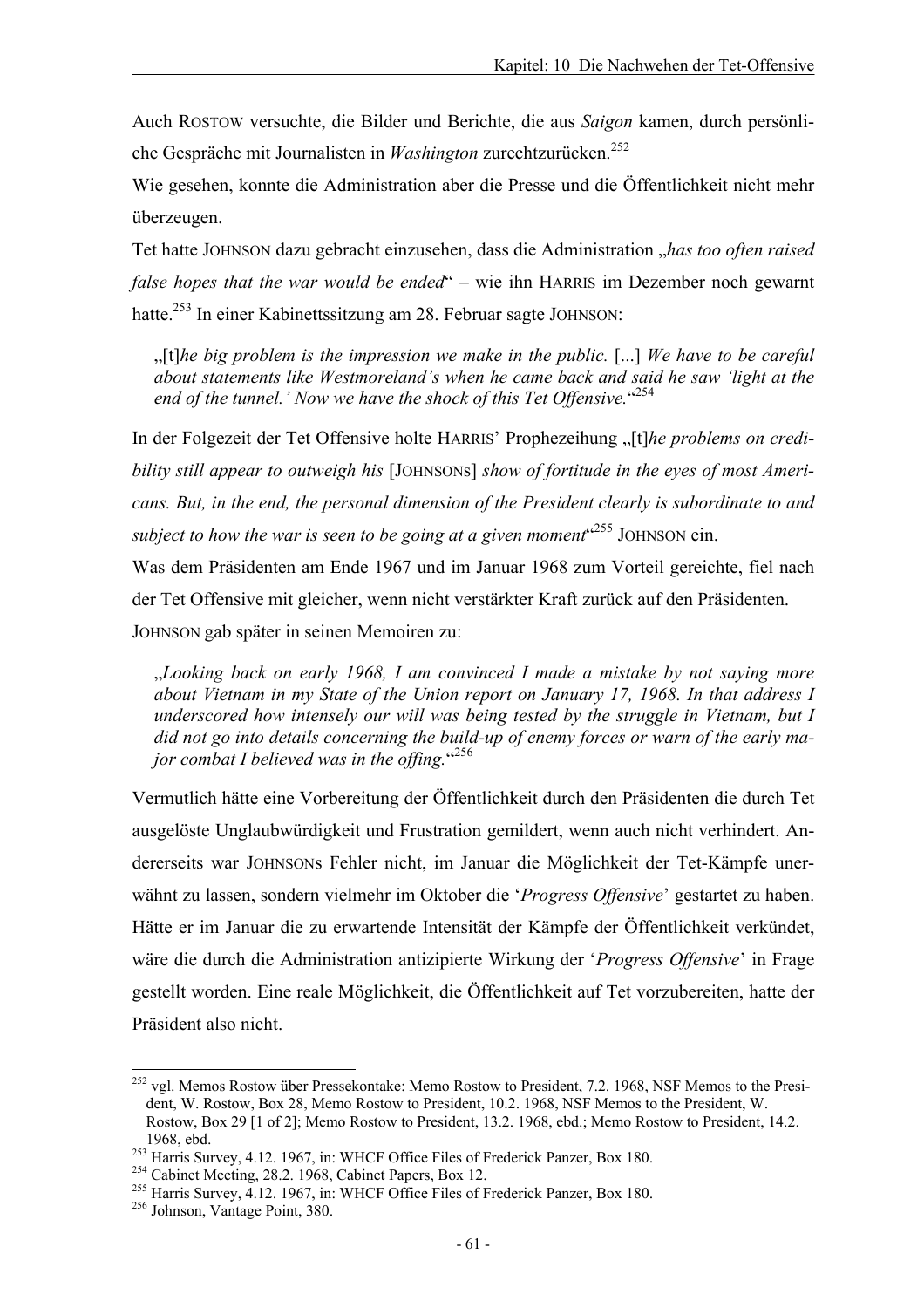# **11 Längerfristige Reaktion der Öffentlichen Meinung auf Tet**

Beeinflusst durch die Medienberichterstattung wandelte sich die Einstellung der Bevölkerung zum Konflikt in Vietnam ein weiteres Mal.

### *11.1*, We are on our way out"

Der signifikanteste Wandel in der Öffentlichen Meinung lässt sich wieder an der Frage *F3* nach Kriegsbefürwortern und -gegnern veranschaulichen. Wie gesehen, gab es als Kurzzeit-Reaktion auf die Tet-Ereignisse einen Anstieg der Kriegsbefürworter. Zwischen Ende Februar und Mitte März kam es zu einem dramatischen Stimmungswandel. Bezeichneten sich Ende Februar noch 58% als '*hawks*' und somit beinah so viele wie Anfang Februar, fiel die Zahl dieser Mitte März auf 41%. Mit den Kriegsgegnern verhielt es sich in gerade umgekehrter Weise. Ihr Prozentsatz schnellte von 26 auf 42% in die Höhe.<sup>257</sup>

Somit ist auch klar, dass die von Hallin aufgestellte These, "*That announcement* [JOHN-SONs Rede vom 31. März] *had a dramatic effect on public opinion, perhaps more significant than the effect of Tet itself*. [...]. *Once the president acted, the public seemed to follow his lead, as it usually does in foreign policy*."258 nicht der empirischen Realität entspricht, da er sich auf Daten von Roper<sup>259</sup> bezieht, welche erstmals für April 1968 einen annähernden Gleichstand zwischen '*hawks*' und '*doves*' herstellen. Dieser ist, wie aus den in dieser Arbeit benutzten Daten hervorgeht, aber schon Mitte März erreicht und somit nicht als Reaktion auf die Politik des amerikanischen Präsidenten zu sehen, sondern vielmehr als Reaktion der Öffentlichen Meinung auf die Medienberichterstattung, da die Daten elf Tage vor der in Hallins These angesprochenen Rede JOHNSONs erhoben wurden.

Die Medien konzentrierten sich im Februar und März auf die Möglichkeit von Verhandlungen bzw. sahen in ihnen den einzigen Weg, um den Vietnamkrieg 'erhobenen Hauptes' beenden zu können. Somit drehten die Medien die kurzfristige Reaktion der Öffentlichkeit, die nach einer Stärkung der militärischen Gewalt verlangte - unter dem Gesichtspunkt des Überlebens und der Sicherheit der amerikanischen Soldaten in Vietnam - in eine auf längerfristige Entwicklungen gerichtete Reaktion um. Diese bedeutete Deeskalation, wie von den Medien favorisiert.

Als weitere langfristige Reaktion kann der Pessimismus über den Verlauf der Kriegsbemühungen der Amerikaner gesehen werden. Der im Zusammenhang mit der Öffentlichkeitskampagne vom Herbst 1967 schon vorgestellte Datensatz fiel von seinem im November

<sup>&</sup>lt;sup>257</sup> zu den Umfragedaten Anhang Abb. 3.<br><sup>258</sup> Hallin. Uncensored War. S. 170.<br><sup>259</sup> vgl ebd. S. 170 Anm. 18.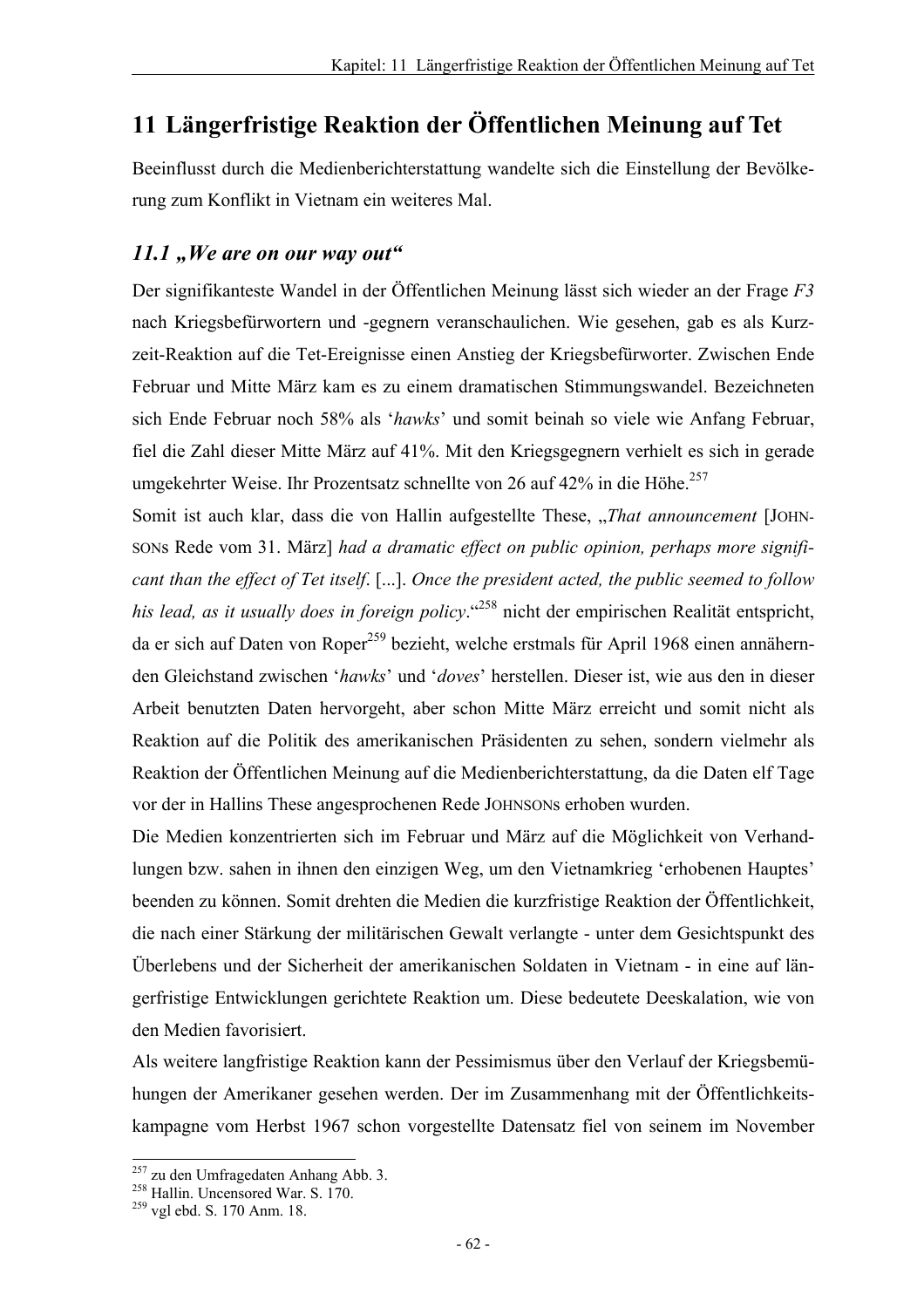erreichten Höchststand von 51%, die einen Fortschritt sahen, auf nunmehr 33%. Desgleichen erfuhren die Optionen "*Standing Still*" (33 auf 38%) und "*Losing Ground*" (8 auf 23%) einen signifikanten Anstieg - im Fall der Antwort "*Losing Ground*" weit über das Niveau vor der "*Progress Offensive*" (11%). Denn vor Tet hatten die Amerikaner, die nicht an einen Fortschritt der US-Streitkräfte glaubten, zumindest noch einen Stillstand angenommen.260 Mit dem Resultat dieser Frage scheint meiner Meinung nach die empirische Evidenz gegeben zu sein, dass die Öffentliche Meinung auf das Bild, das in den Medien nach der Tet-Offensive, besonders in Bezug auf Waffenstillstandsverhandlungen, gezeichnet worden ist, reagiert hat.

#### *11.2 Johnsons Popularität erreicht neue Tiefen*

Wie verhielt es sich mit der Popularität der Präsidentschaft JOHNSONs bei der langfristigen Reaktion der Öffentlichen Meinung? Wie zu sehen war, hat Tet schon in der kurzfristigen Bewertung die Popularität Johnsons unterminiert. Dies setzte sich im Februar und März weiter fort. Bei der Frage *F1* lässt sich ein Anstieg der Kritiker von 54% direkt nach der Tet Offensive auf 57% Ende Februar und 63% im März feststellen.<sup>261</sup>

Dies war gleichbedeutend mit einem neuen Tiefstwert. Zu keiner Zeit seit Beginn des Engagements in Vietnam hatten mehr Personen die Vietnampolitik des Präsidenten abgelehnt. Dies kann aber sicherlich mehr auf den Umstand "what people were not hearing from Washington as to what they were hearing from Vietnam<sup>"262</sup> zurückgeführt werden, da sich, wie dargestellt, die Johnson-Administration - abgesehen von der direkt nach den Tet-Ereignissen versuchten Medienoffensive durch WESTMORELAND - zum aktuellen Kriegsgeschehen und den Medienreaktionen in Vietnam relativ selten äußerte.

### **12 Wendepunkt 31. März 1968**

Tet hatte JOHNSON isoliert. Isoliert war er nicht nur in der Öffentlichkeit, sondern auch in erheblicher Weise innerhalb der Führung, wie sich zeigen sollte. "The Offensive seemed to *indicate the failure of past and present strategy*,  $[\dots]$ .  $\cdot^{263}$ 

Durch den Februar hindurch hatte sich aber gezeigt, dass nicht nur die Strategie einer graduellen Eskalation des Konflikts fehlgeschlagen war, sondern auch die Versuche der Administration die amerikanische Öffentlichkeit und die Medien hinter ihrer Position zu versammeln.

<sup>&</sup>lt;sup>260</sup> Vgl. dazu nocheinmal Seite 70; zu den Umfragedaten siehe Gallup, Gallup Poll, 2109.<br><sup>261</sup> vgl. Anhang Abb. 1.<br><sup>262</sup> Hallin, Uncensored War, 169. <sup>263</sup> PP (Grav. Ed.), Bd. 4.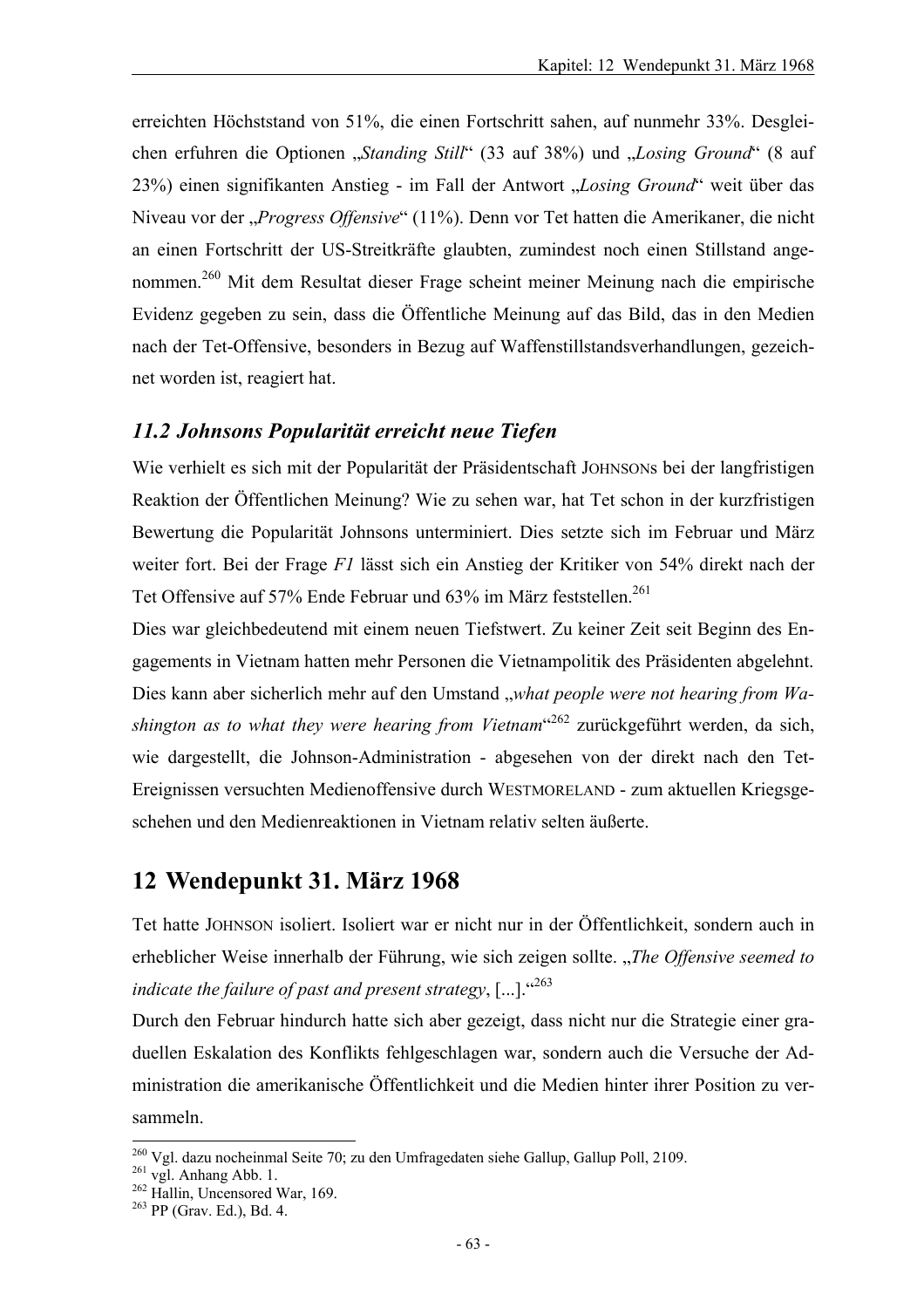JOHNSONs Strategie der Mitte war nach Tet nicht nur mehr "*an island quickly sinking in a sea of frustration*" <sup>264</sup> *–* für JOHNSON war sie mit Tet untergegangen.

"*For the center current domestic opposition contained one clear message: do something different*."265 Diese allgemeine Aussage Josephs lässt allerdings beiden Argumentationsmustern - pro und contra Eskalation - den Weg offen. Tet hatte demnach ein 'außenpolitisches Entscheidungsvakuum' in der amerikanischen Führung hinterlassen und bot damit Angriffspunkte für die bislang 'stille' Opposition. Sowohl die linke als auch die rechte Position sahen die Möglichkeit, ihre Vorstellungen durchzusetzen. Entweder musste JOHN-SON eine Eskalation des Kriegs herbeiführen (neue Truppen; Luftangriffe auf Nordvietnam ausdehnen; Krieg auf Laos, Kambodscha und Nordvietnam ausweiten), wie von der rechten Position gefordert, oder er musste den Krieg deeskalieren (Friedensgespräche, Vietnamisierung des Konflikt), wie von der Linken angemahnt.

Kehrt man an diesem Punkt noch einmal auf die Skizze über den Entscheidungsprozess bezüglich der Progress-Offensive aus Kapitel 7.2 zurück, bietet auch hier der Ansatz des '*groupthink*' die Möglichkeit, diesen Wechsel im Verhältnis JOHNSONs zu seinen Beratern zu erklären. Wie beschrieben war der Umgang JOHNSONs mit diesen sehr rigide. Dissens gegenüber dem Präsidenten wurde in grundlegenden Fragen bezüglich der Strategie in Vietnam nicht geduldet. Die Furcht bei einmal geäußerter Kritik von zukünftigen Entscheidungen ganz ausgeschlossen zu werden, bestimmte das Denken vieler Berater von JOHNSON. Nach der Tet Offensive sah dies ganz anders aus. Mit dem offensichtlichen Scheitern von JOHNSONs Politik ergab sich eine deutliche Verschiebung im Machtgefälle zwischen Präsident und seinem Stab. Der Präsident als Anführer der Gruppe – im Sinne des '*groupthink*'-Konzepts – war angreifbar geworden. Der Konformitätsdruck unter den Beratern war wenn auch nicht verschwunden so doch im Vergleich zu der Periode vor den Tet Ereignissen zumindest um einiges abgeschwächt.<sup>266</sup>

Die Bedeutung der Tet Offensive liegt also nicht nur darin, dass sie das deutlichste Indiz für die Unzulänglichkeit der Vorgehensweise der Amerikaner lieferte, sondern auch dass sich der Entscheidungsprozess innerhalb der Administration von den durch '*groupthink*' verursachten Unzulänglichkeiten lösen konnte. Somit ergab sich erstmals seit Eintritt Amerikas in den Konflikt eine reale Chance für eine Neubewertung der amerikanischen Strategie.

l

<sup>&</sup>lt;sup>264</sup> siehe Fußnote 173.<br><sup>265</sup> Joseph, Cracks in the empire, 173.<br><sup>266</sup> Zu dem Konzept von '*groupthink*' vgl. noch einmal Stroebe et al., Sozialpsychologie, 482-484; zur Opposition innerhalb der Administration siehe: R. Neustadt. <sup>3</sup>1990. Presidential Power and the Modern Presidents. New York, 189f. u. Kearns, Lyndon B. Johnson, Kap. 5.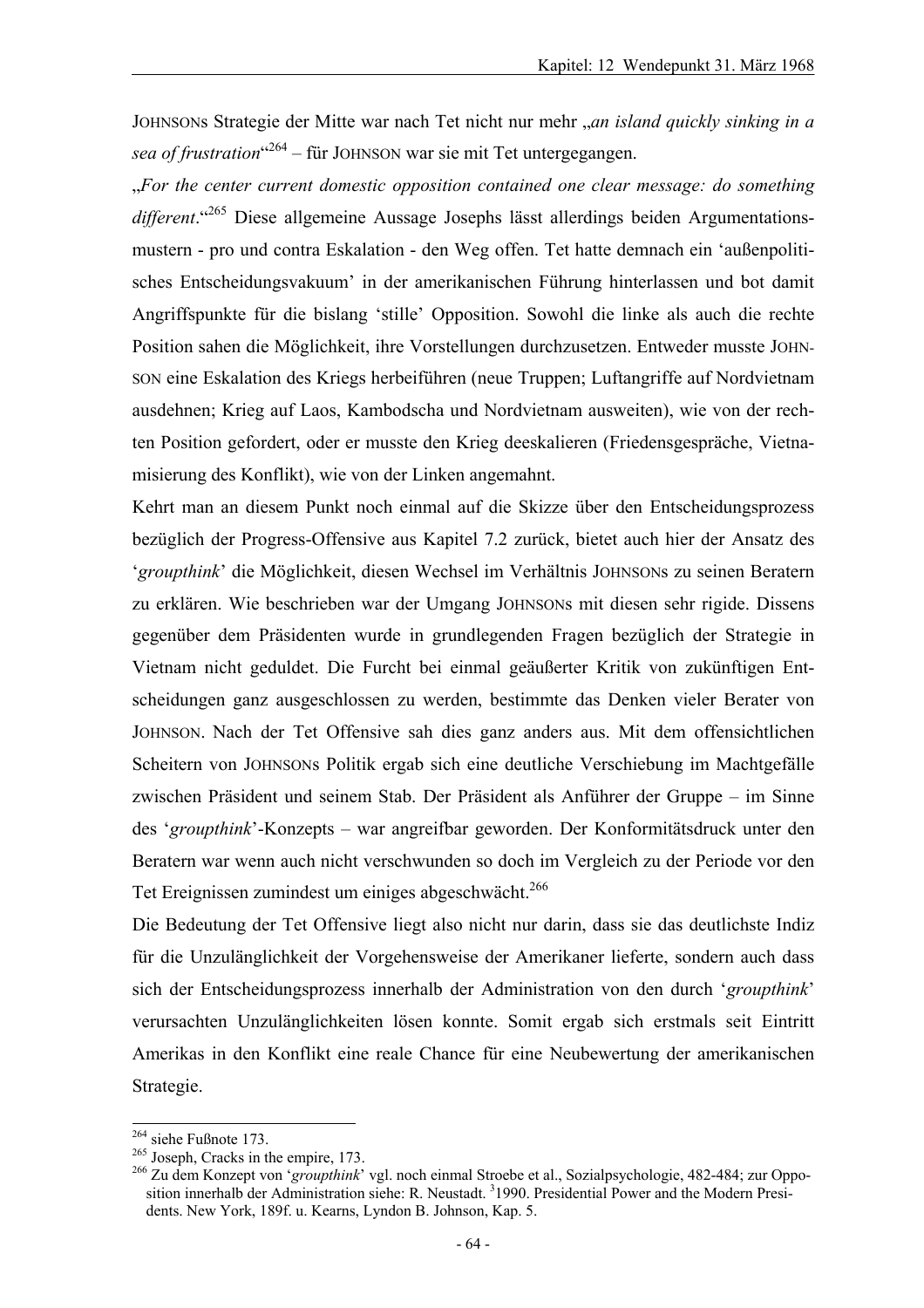Als erste versuchte die rechte Position ihre Vorstellungen über die in Zukunft zu verfolgende Strategie durchzusetzen. Die *Pentagon Papers* fassen diesen Umstand zusammen:

"*Amid the shock and turmoil of the Tet offensive in February 1968 the Joint Chiefs of Staff and Gen. William C. Westmoreland sought to force President Lyndon B. Johnson a long way toward national mobilization in an effort to win victory in Vietnam.* [...] *For the first time,* [...]*, President Johnson squarely faced the prospect that he had sought adamantly to avoid during three years of steadily widening war: "A fullscale call-up of reserves* " and "putting the country economically on a semiwar footing". [...] Mr. John*son confronted this prospect "at a time of great domestic dissent, dissatisfaction and*  disillusionment about both the purposes and the conduct of the war.  $4267$ 

In realen Zahlen sah die Strategie der JCS und WESTMORELANDs vor, 206.000 neue Soldaten für Vietnam bereitzustellen.<sup>268</sup>

Ende März, nach erbitterten Diskussionen innerhalb der Administration, wurde aber ersichtlich, dass JOHNSON nicht bereit war, seinen Militärs zu geben, was sie verlangten.<sup>269</sup> Statt der 206.000 geforderten Männer billigte JOHNSON WESTMORELAND nur eine minimale Erhöhung des Kontingents um 13.500 Mann zu.

Sieht man JOHNSONs Rede vom 31. März als Endpunkt dieser Entwicklung, mit dem darin verkündeten unilateralen Bombardierungsstopp nördlich des 20. Breitengrades und seiner Ankündigung, nicht mehr für die nächste Präsidentschaft zu kandidieren, so muss gefragt werden, weshalb der Präsident nicht auf das Drängen seiner Militärs eingegangen ist, sondern zumindest die Möglichkeit einer graduellen Deeskalation des Konflikts mit der Rede eingeleitet hat. $270$ 

In JOHNSONs eigener Bewertung führten vier Faktoren zur Entscheidung, die Truppen-Forderung abzulehnen:

"*First and most important, it was our collective judgement that another massive Communist attack was increasingly unlikely. Second, the South Vietnamese were clearly improving militarily and getting in shape to carry a heavier combat load. Third, our financial problems remained serious, despite the solution we had found for the gold crisis. The Congress still had not passed a tax bill and we faced a large budgetary deficit. Finally, domestic public opinion continued to be discouraged as a result of the Tet offensive and the way events in Vietnam had been presented to the American people in* 

<sup>&</sup>lt;sup>267</sup> PP (NYT Ed.), 589.

<sup>&</sup>lt;sup>268</sup> vgl. dazu Cable JCS 80448, Gen. Wheeler to Gen. Westmoreland u. Adm. Sharp, 8.2. 1968, NSF-DSDFU-File, Box 3; Cable MAC 81557, Gen. Westmoreland to Gen. Wheeler u. Adm. Sharp, 8.2. 1968, ebd.; Cable JCS 90020, Gen. Wheeler to Gen. Westmoreland, Adm. Sharp, 9.2. 1968 ebd.; Cable MAC 91220, Gen. Westmoreland to Gen. Wheeler u. Adm. Sharp, 9.2. 1968, ebd.; Cable MAC 101114, Gen. Westmoreland to Adm. Sharp u. Gen. Wheeler, 10.2. 1968, ebd. Cable JCS 120108, Gen. Wheeler to Gen.

Westmoreland u. Adm. Sharp, 12.2. 1968, ebd. <sup>269</sup> vgl. dazu u.a. Schandler, Unmaking of a President, 92-176; Gettleman et. al. 1995. Vietnam and Amerika. New York, 381-397.

<sup>&</sup>lt;sup>270</sup>zum Text von Johnsons Rede siehe Tucker, Encyclopedia of the Vietnam War, Bd. III, 1037-1039.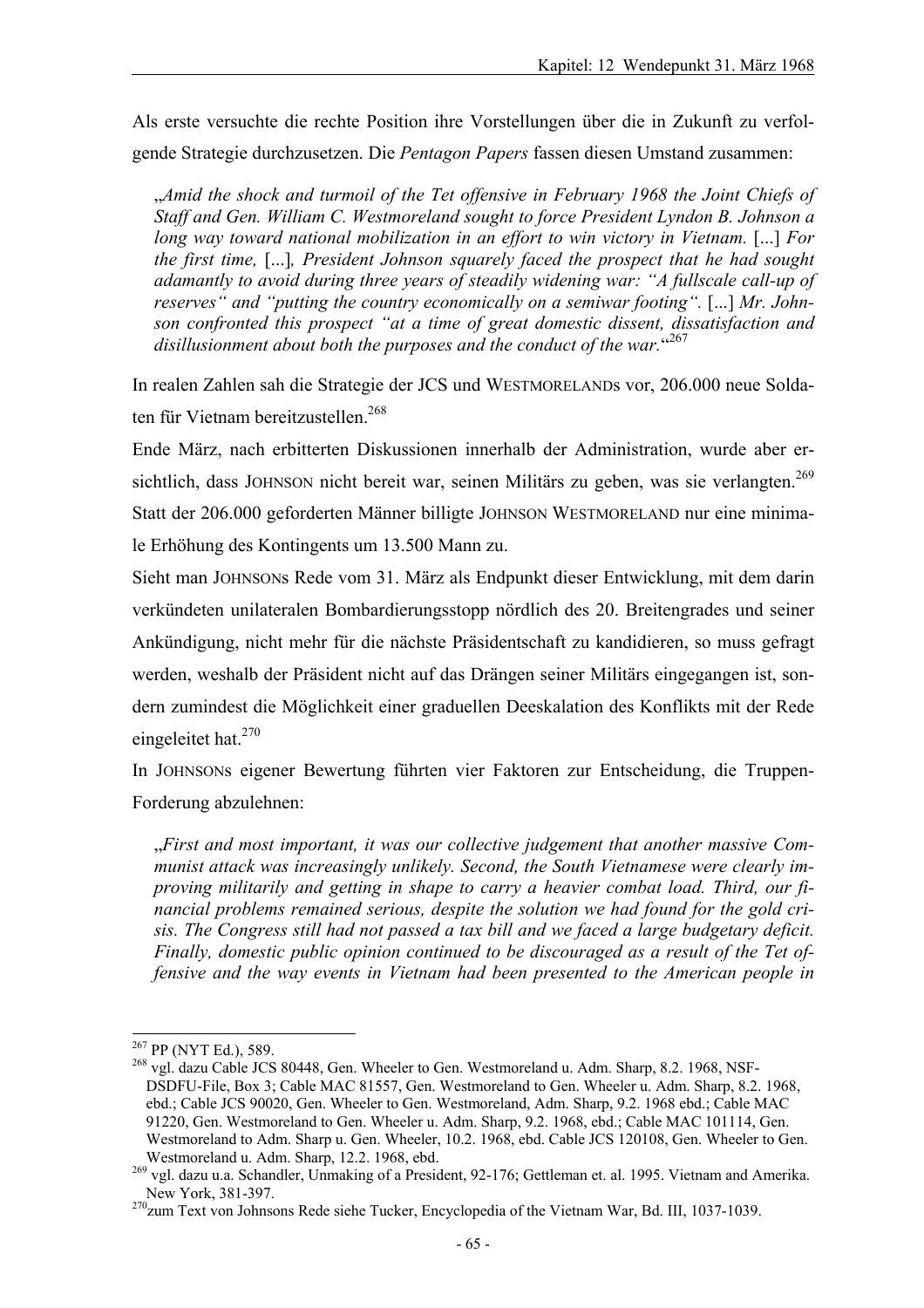*newspapers and on television. Critics of our policy became more and more vocal as contention for the Presidential nomination heated up.*" 271

Im Gegensatz zu JOHNSONs Standpunkt und Herrings Beurteilung: "*Public opinion does not appear to have been decisive in Johnson's rejection of Westmoreland's proposal to*  expand the war<sup>"272</sup>, vertrete ich hier die These, dass die Öffentliche Meinung und die Medien die Entscheidungsoptionen der Administration soweit einschränkten, dass eine Eskalation des Konflikts nach der Tet Offensive unmöglich wurde, und somit nicht die militärische Situation in Vietnam, sondern die Öffentlichkeit in den USA den Kontext für die Entscheidung bildete.

Meiner Meinung nach liegt der entscheidende Punkt in der Tatsache, dass 1968 ein Wahljahr war. Mit EUGENE MCCARTHY und ROBERT KENNEDY waren JOHNSON innerhalb seiner Partei zwei virulente Gegner erwachsen, die ihre Kampagne auf die Unzufriedenheit der Bevölkerung mit JOHNSONs Vietnampolitik gründeten und einen rigorosen deeskalatorischen Kurs vertraten. MCCARTHY hatte JOHNSON sogar in der ersten Vorwahl in New Hampshire knapp an den Rand einer Niederlage gebracht. KENNEDY gab direkt nach *New Hampshire* seine Kandidatur bekannt.

Der politische Druck auf JOHNSON war immens gestiegen, und eine Einberufung von Reservisten, die mit der Bereitstellung von Truppen hätte einhergehen müssen, hätte weiteren Zündstoff hinzugefügt. Von diesem Zeitpunkt an musste Johnson also, um wenigstens seine eigene Partei hinter sich zu sammeln, zumindest augenscheinlich auf das vorherrschende Gefühl in der Öffentlichkeit und seiner Wähler eingehen.

Selbst wenn JOHNSON schon Ende 1967, spätestens im Januar 1968, sich entschlossen haben sollte, nicht mehr zu kandidieren – wofür es berechtigte Indizien gibt – mag dieses Argument standhalten. $273$ 

"*I was convinced that if we could make a substantial move toward peace in Vietnam, the Democratic nominee could overcome all other obstacles.*" 274 Man muss sich ins Gedächtnis rufen, dass sowohl MCCARTHY und mehr noch KENNEDY für JOHNSON als demokratische Kandidaten nicht in Frage kommen konnten.

l <sup>271</sup> Johnson, Vantage Point, 415; gleiche Ansichten werden auch in der Literatur widergespiegelt: vgl. u.a. Gettleman et. al., Vietnam and America, 399; D. Borer. 1999. Superpowers Defeated. Vietnam and Af-

ghanistan compared. London/Portland, 161-164.<br><sup>272</sup> G. Herring. 1987. The War in Vietnam. In: Robert Divine. The Johnson Years. Bd. 2. Lawrence. 27-62,

<sup>&</sup>lt;sup>273</sup> zum Zeitpunkt seiner Entscheidung, nicht mehr zu kandidieren, siehe Memo Chrisitian to President mit beigefügtem Redenentwurf, 17.1. 1968, CBS Interview "Why I choose not to run", Box 3. Aus diesem wird klar, dass der Präsident sich spätestens seit Dezember mit der Entscheidung beschäftigte, und diese in seiner '*State of the Union*'-Rede am 17. Januar verkünden wollte; vgl auch die Diskussion der Entscheidung bei Turner, Dual War, 212f. u. Johnson, Vantage Point, 229-231. 274 Johnson Vantage Point, 550.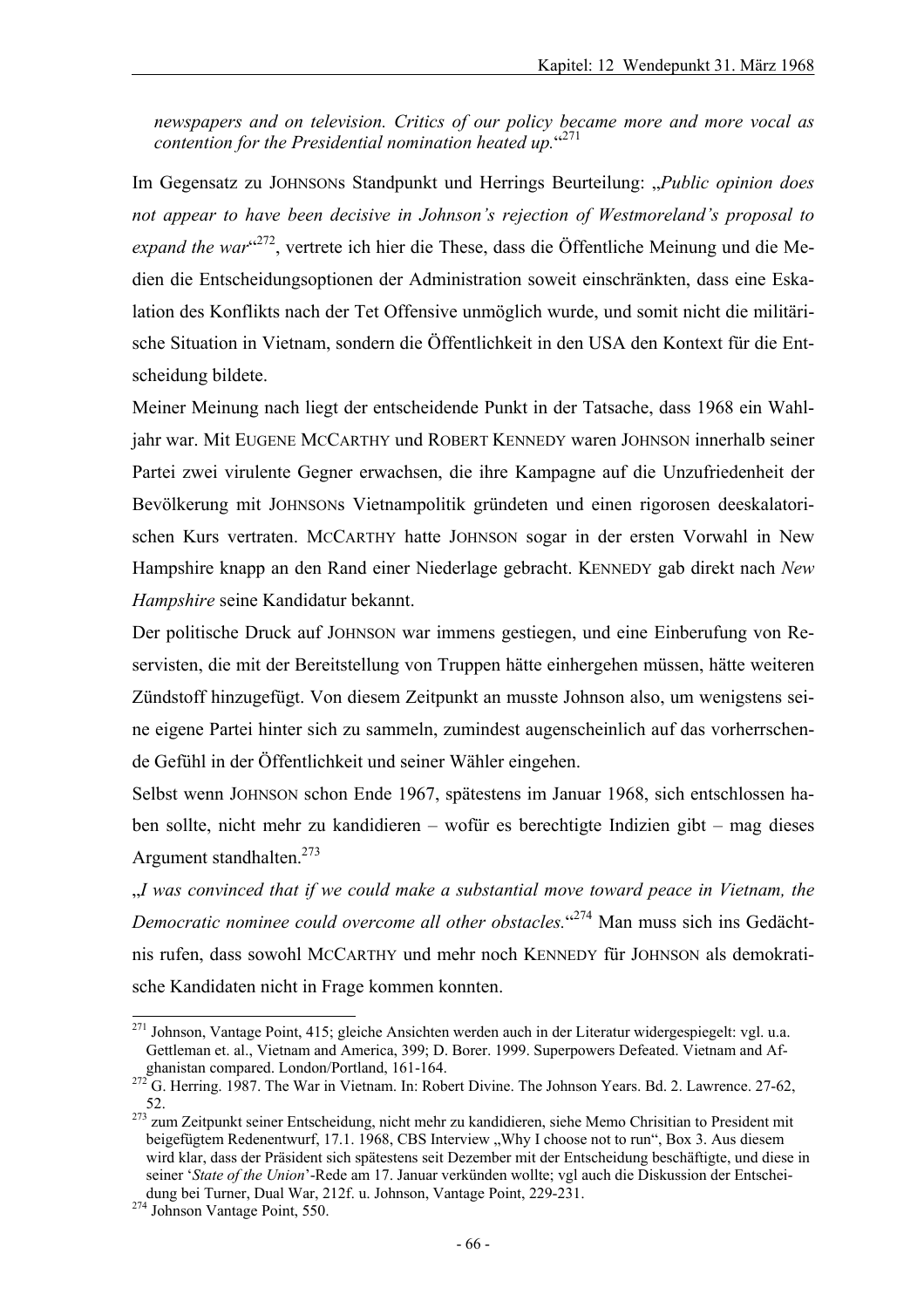Hätten sie aus JOHNSONs Sicht doch seine grundsätzliche Politik in Vietnam, die er auch mit seiner Rede vom 31. März nicht aufgeben wollte, in Frage gestellt.<sup>275</sup>

Somit muss JOHNSONs Abschätzung in seinen Memoiren so gedeutet werden, dass er für seinen erklärten Kandidaten, Vizepräsident HUMPHREY, zumindest ein Umfeld schaffen wollte, in welchem er die Chance auf eine Nominierung als demokratischer Präsidentschaftskandidat haben konnte.

Betrachtet man die zweite signifikante Politik-Entscheidung, den Bombardierungsstopp, so muss ein viel direkterer Einfluss der Öffentlichen Meinung auf die Entscheidung konstatiert werden. Die Öffentliche Meinung und die Medien statteten die moderaten Kräfte im Weißen Haus mit einem mächtigen Instrument aus, um den Präsidenten vom Nutzen einer Deeskalation zu überzeugen.

Die Analyse des Entscheidungsprozesses innerhalb der Administration ergibt, dass immer mehr der zivilen Berater in der Folgezeit von Tet von JOHNSONs Strategie der Mitte abrückten und im gleichen Maße gegen die Strategie der Militärs opponierten.276 Am prominentesten hierbei war der neue Verteidigungsminister CLARK CLIFFORD, der, mit einer "A *to Z Review*" beauftragt, den Präsidenten zu Verhandlungen drängte und den Bombardierungsstopp dafür als Grundlage ansah.277 In Bezug auf den Stopp der Bombardements wurde CLIFFORD unterstützt von RUSK, den man nach Lage der Quellen als ursprünglichen Architekt der Begrenzung des Bombardements nördlich des 20. Breitengrades ansehen muss.278

Auch die 'Wise Men' kamen in ihrer Konferenz am 26. März mit einer fünf zu drei Mehrheit zu dem Schluss: "*we can no longer do the job we set out to do in the time we* 

l <sup>275</sup> zu der schon seit Anfang der 1960er schwelenden konfliktären Beziehung zwischen R. Kennedy und Johnson siehe besonders J. Shesol. 1997. Mutual Contempt: Lyndon Johnson, Robert Kennedy, and the

<sup>&</sup>lt;sup>276</sup> der Entscheidungsprozess soll an dieser Stelle nicht mehr im einzelnen nachvollzogen werden, da dieser bereits u.a. bei Schandler, Unmaking of a President, Kap. 5-8 u. 15, Gettleman et. al. Vietnam and Ameri-<br>ca. 381-393 dokumentiert ist; einen kritischen Literaturüberblick gibt Herring, War in Vietnam.

<sup>&</sup>lt;sup>277</sup> vgl. dazu "Vietnam Alternatives", ohne Datum, Papers of Clark Clifford Vietnam Files, Box 2; Memo Warnke to Nitze, 6.3. 1968, ebd., Memo Warnke to Clifford, 14.3. 1968, Papers of Clark Clifford, Box 4;<br>Draft Memorandum Clifford to President, 4.3. 1968, Papers of Clark Clifford, Box 3.

<sup>&</sup>lt;sup>278</sup> Memo Rusk to President mit Attachment, 25.3. 1968, NSF Country File Vietnam, Box 95 u. Cable State 138438, Rusk to Ambassy Saigon, 29.3. 1968, ebd.: "*In order to obtain necessary Congressional and public support for this program, it is now the judgement of highest levels that we must include at this time an announcement of an initiative along the lines of the lesser proposal described in State 131732* [für dieses siehe ebd.]. *This would consist basically of announcing that bombing would be restricted to targets most directly engaged in the battlefield area and that this meant that there would be no bombing north of Vinh.*  [...]"; Rusk blieb in seiner Rationalität für den Stopp aber noch immer der alten Linie der Administration verhaftet, dass falls die Pause der Bombardements zu keiner Antwort aus Hanoi führe, man öffentlich wiederum die Aufnahme besser rechtfertigen konnte.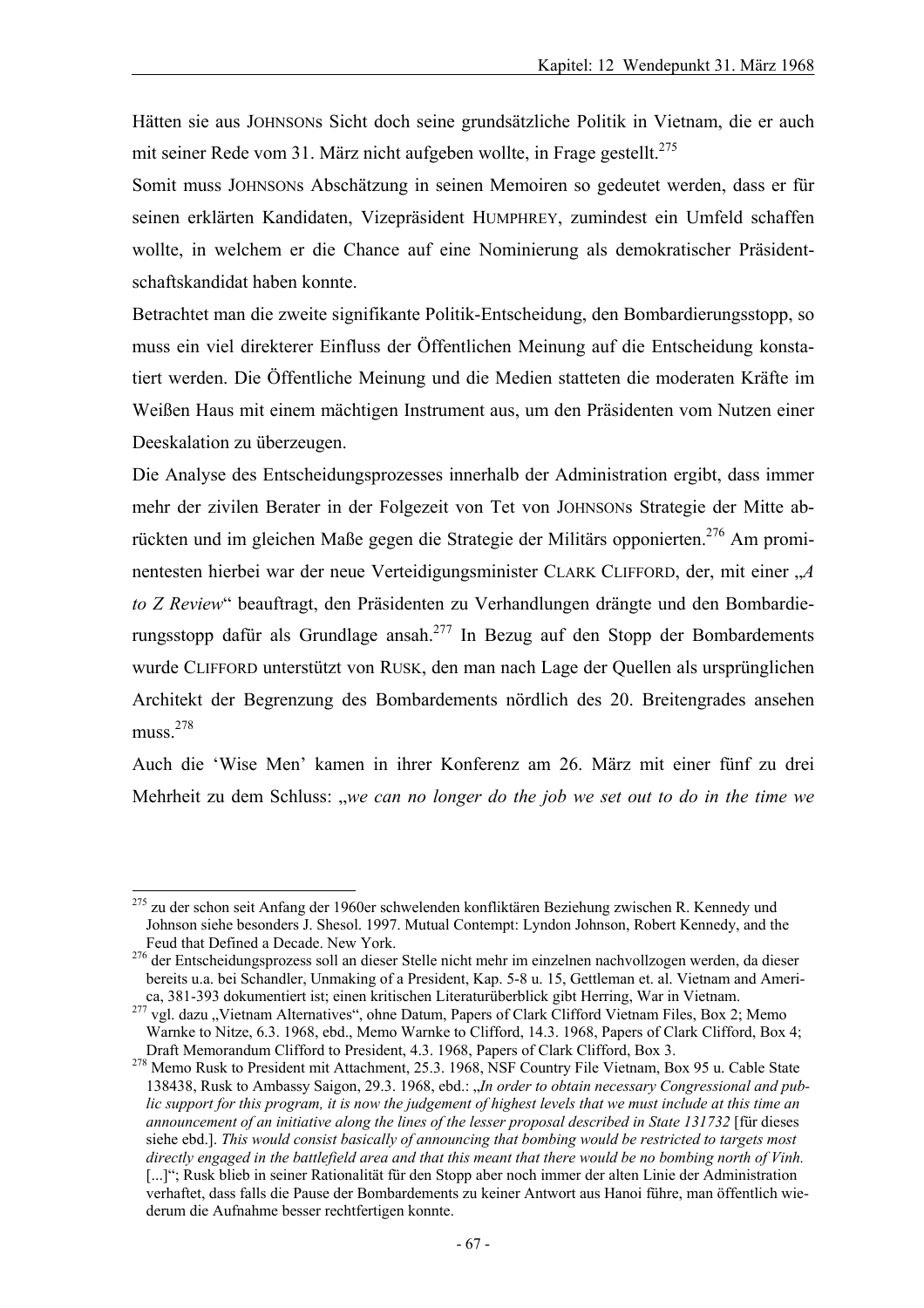have left and we must begin to take steps to disengage", betonend, dass "[a] *bombing halt would quieten the situation here at home*" *<sup>279</sup>*.

MCGEORGE BUNDY erinnert sich:

"*My own impression - for what it is worth - is* [...] *that the change in bombing policy was greatly influenced - particularly in Secretary Clifford's actions and recommendations - by a sense of the progressively eroding domestic political support that was so*  dramatically evident to us all during the month of march."<sup>280</sup>

War sich der Großteil von JOHNSONs Beratern des politischen Nutzens und der Notwendigkeit des Bombardierungsstopps bewusst, scheint dies für JOHNSON nicht ohne weiteres behauptet werden zu können. Was sich aber zumindest als Eindruck aufdrängt – in Verbindung mit JOHNSONs Ankündigung, aus der Politik auszuscheiden – ist, dass der Krieg in Vietnam und die daraus hervorgehende innere Spaltung der USA einen tief erschütterten Mann hinterlassen hatte. Isoliert von der Öffentlichkeit wegen einer mangelhaft konstruierten Öffentlichkeitskampagne, isoliert von einem Großteil seiner Berater wegen des Festhaltens an einer Strategie, die sich als inadäquat erwiesen hatte. Am 31. März hatte LYN-DON B. JOHNSONs Politik ihr prominentestes Opfer gefordert – den amerikanischen Präsidenten selbst.

# **13 Schlussbetrachtung**

Ausgehend von dem wachsenden Drang nach Legitimierung des amerikanischen Engagements in Vietnam wurde die Informationspolitik der Johnson-Administration untersucht. Dafür wurden die Handlungen der Administration mit den in der Inhaltsanalyse der Medienorgane gewonnenen und den durch die Meinungsumfragen bereitgestellten Daten in Beziehung zueinander gesetzt. Dabei musste zunächst festgestellt werden, dass die Medien- und die Öffentliche Meinung für das Jahr 1967 nicht derart homogen waren, wie von einem Großteil der Forschung angenommen. Bezogen auf die Öffentliche Meinung war 1967 keineswegs "*the year of the hawk*", und die Medienberichterstattung war auch nicht durchgehend "*strongly supportive*" in Bezug auf das amerikanische Engagement in Vietnam. Hier ergibt sich aus den in dieser Arbeit vorgelegten Daten eine größere Differenzierung. Standen die Öffentliche Meinung, gemessen mit Frage *F1* und *F2*, und die Medien, abgebildet durch die 'Unterstützungs'-Variable, im Frühjahr noch mehr oder weniger hinter der Linie der Administration, zeigte sich schon zu dieser Zeit der erodierende Trend in

l <sup>279</sup> "Summary of Notes Meeting Wise Men", 26.3. 1968, Meeting Notes File, Box 2; Diese Sicht wurde von George Ball, Arthur Dean, Cy Vance, Douglas Dillon und McGeorge Bundy vertreten, opponiert hatten

Gen. Bradley, Gen. Tylor, Robert Murphy. 280 zitiert in Schandler. Unmaking of a President, 329.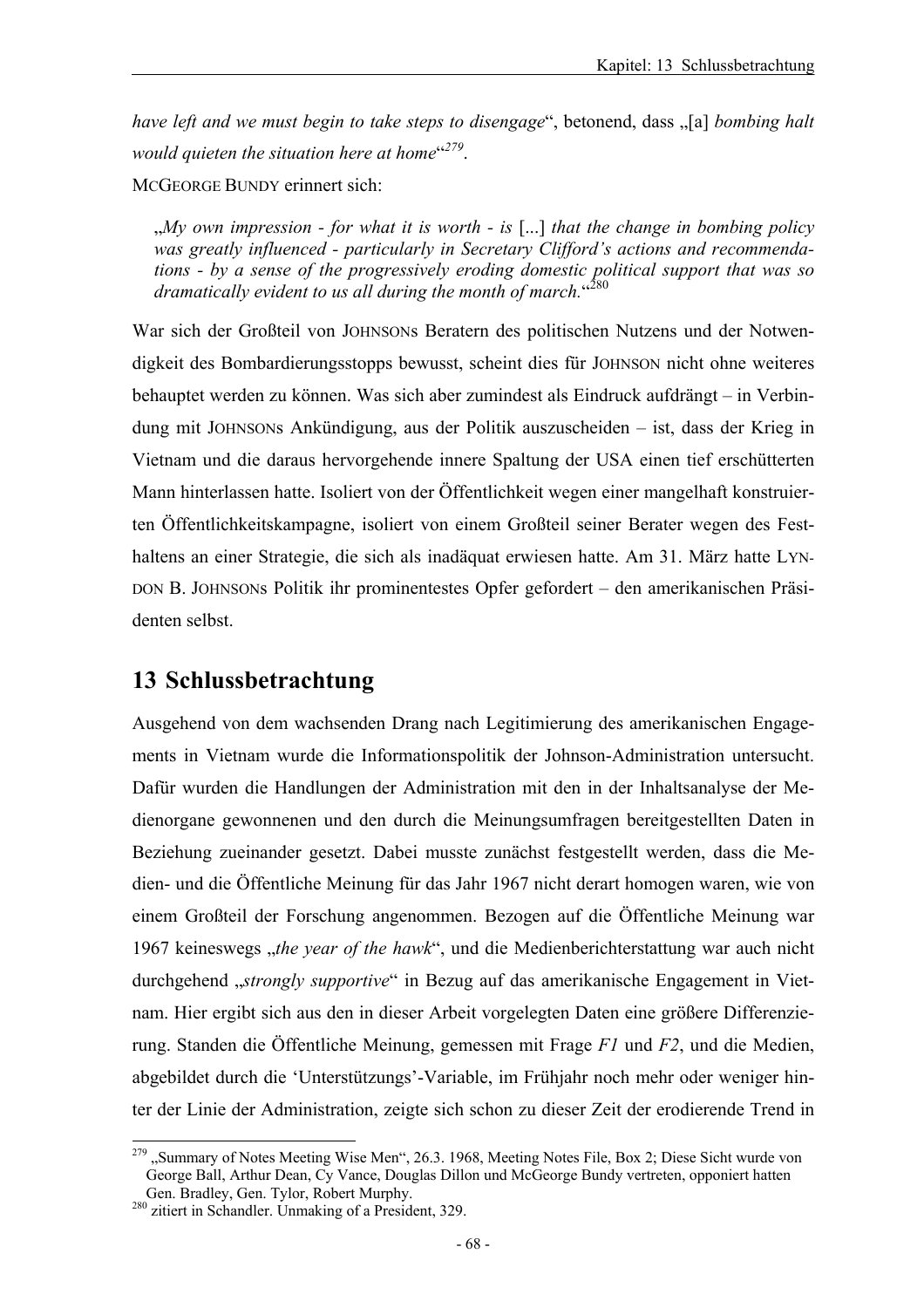der Unterstützung der Vietnam-Politik des Präsidenten durch die Bevölkerung, der dann im August bei 63% Ablehnung kulminierte. Erklärbar wird dies durch den im gesamten Untersuchungszeitraum vorherrschenden Eindruck der Öffentlichkeit, dass sich der Konflikt in Vietnam militärisch in einer 'Patt'-Situation befand.

Diese Perzeption äußerte sich bis zu Beginn von JOHNSONs '*Progress Offensive*' in zwei Konstellationen. Bis Juni 1967 muss in der Öffentlichen Meinung ein stark eskalatorischer Trend konstatiert werden. Ab Juni spaltete sich die Öffentliche Meinung weiter mit einem klaren Hang zur Deeskalation. In den Sommermonaten kritisierten die Medien die Regierung für ihren Kurs der graduellen Eskalation, der zu keinen substantiellen Ergebnissen in Vietnam führte und stellten daraus resultierend eine weitere Eskalation in Frage. Was bedeutete diese Konfiguration in der Öffentlichen Meinung und den Medien für JOHNSONs Informationspolitik?

Hier wurde vorgeschlagen, dass sich die Informations- und Propagandapolitik der Regierung an der Intensität der öffentlichen Opposition orientierte. Als sich in den ersten Monaten 1967 die Kritik an JOHNSON besonders auf die Glaubwürdigkeit der von ihm und seiner Administration bereitgestellten Informationen über den Vietnamkrieg konzentrierte, beschränkte sich die Regierung auf eine direkte Gegendarstellung der virulentesten Opposition in den Medien. Diese konnte vor allem in der Person von WALTER LIPPMANN von der *Washington Post* und HENRY SALISBURY von der *New York Times* festgemacht werden.

Da die im Falle von LIPPMANN seit Beginn des amerikanischen Engagements in Vietnam geäußerte Kritik noch nicht substantiell geworden war, scheint es, dass die Johnson-Administration es nicht für nötig hielt, eine offensive Informationspolitik zu betreiben, sondern sich allein auf die offensichtlichste Kritik konzentrierte. In diesem Zusammenhang muss meiner Meinung nach auch das Verschleppen von ROSTOWs' Initiative für die '*Vietnam Information Group*' (*VIG*) und ein angedachtes '*Citizens' Committee*' gesehen werden.

Eindeutig kann diese Frage aber nicht beantwortet werden, da auch die erst seit kurzem zugänglichen Quellen keinen definitiven Aufschluss darüber geben, ob das Nichtzustandekommen der beiden Institutionen von der Administration willentlich verfolgt wurde, was für die hier aufgestellte These sprechen würde, oder ob es derartige Schwierigkeiten bei der Zusammenstellung gab, dass eine adäquate Reaktion in der Zeit, die der Administration zur Verfügung stand, einfach nicht möglich war. Dies ist für das '*Citizens' Committee*' allerdings wahrscheinlicher als für die *VIG*.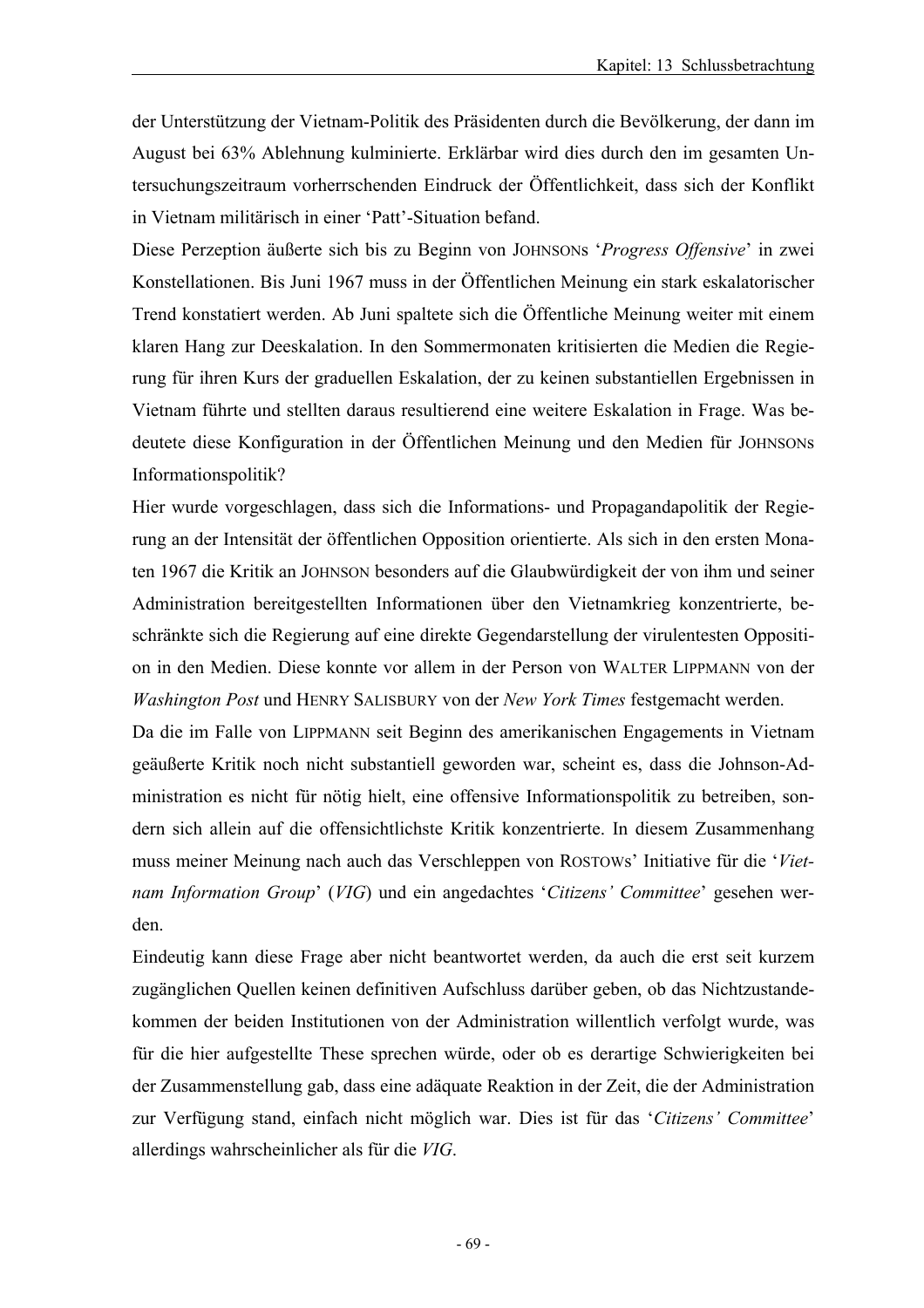Für die VIG muss ersteres zutreffen, da im August, genau zu dem Moment, als sich die Opposition gegen die Administration derart intensivierte und eine offensivere Informationspolitik notwendig erforderte, die *VIG* wieder in der internen Diskussion der Administration auftauchte und erst wieder Anfang August in den Quellen evident wird.

Allerdings sollte es bis Anfang November dauern, bis die *VIG* formal installiert wurde. Der Leiter der VIG, HAROLD KAPLAN, musste gegenüber JOHNSONs National Security Adviser WALT ROSTOW in Anbetracht der Lage, der sich die Administration in den Sommer- und Herbstmonaten gegenüber sah, wiederholt insistieren, dass der *VIG* nicht das gleiche Schicksal widerführe wie den vergangenen Maßnahmen zur Informationspolitik der Regierung. Mit der eingehenden Darstellung der *VIG* konnte ein über die bisherige Forschung hinausgehender Nachweis der mangelnden Kommunikation zwischen der Johnson-Administration und der Öffentlichkeit geleistet werden. Denn resümiert man die Informationspolitik der Administration bis Anfang November, so muss festgestellt werden, dass JOHNSON und seine Berater kein kohärentes Konzept im Umgang mit der Öffentlichkeit gefunden hatten. Es muss vielmehr konstatiert werden, dass die öffentliche Rechtfertigung und der Versuch, der Öffentlichkeit den Charakter und – aus Regierungssicht – die Notwendigkeit des Vietnamkrieges zu kommunizieren über eine Notfallargumentation nicht hinaus kam.

Ein erstes kohärentes Konzept der Regierung im Umgang mit der Öffentlichkeit wurde in der '*Progress Offensive*' ersichtlich.

Allerdings lässt sich auch in diesem Fall aus den Quellen die Zwangslage, aus welcher diese Public Relations Maßnahme entstand, erkennen. Erst als alle anderen Maßnahmen der Administration nicht den gewünschten Effekt in Bezug auf die Darstellung des Konflikts in den Medien und die Unterstützung der Bevölkerung erzielten, holte der Präsident dieses 'letzte Ass' aus dem Ärmel. Bestätigt von seinem außenpolitischen Beratergremium, den '*Wise Men*', holte JOHNSON den amerikanischen Botschafter in *Saigon* ELLSWORTH BUNKER und den Oberkommandierenden der amerikanischen Streitkräfte in Vietnam WIL-LIAM WESTMORELAND zurück in die USA, um den Erfolg seiner Strategie des '*limited war*' zu dokumentieren. Diese Aktion der Administration verfehlte die gewünschte Wirkung nicht. Eine Reaktion konnte an fast allen in dieser Arbeit vorgestellten Indikatoren für die Medien und die Öffentliche Meinung festgestellt werden. Am deutlichsten ließ sich der Erfolg der Progress-Offensive an den beiden 'Fortschritts'-Indikatoren festmachen. Für die Öffentliche Meinung erhöhte sich die Zustimmung von 34% im Juli 1967 auf 51% im November nach dem Beginn der '*Progress Offensive*'.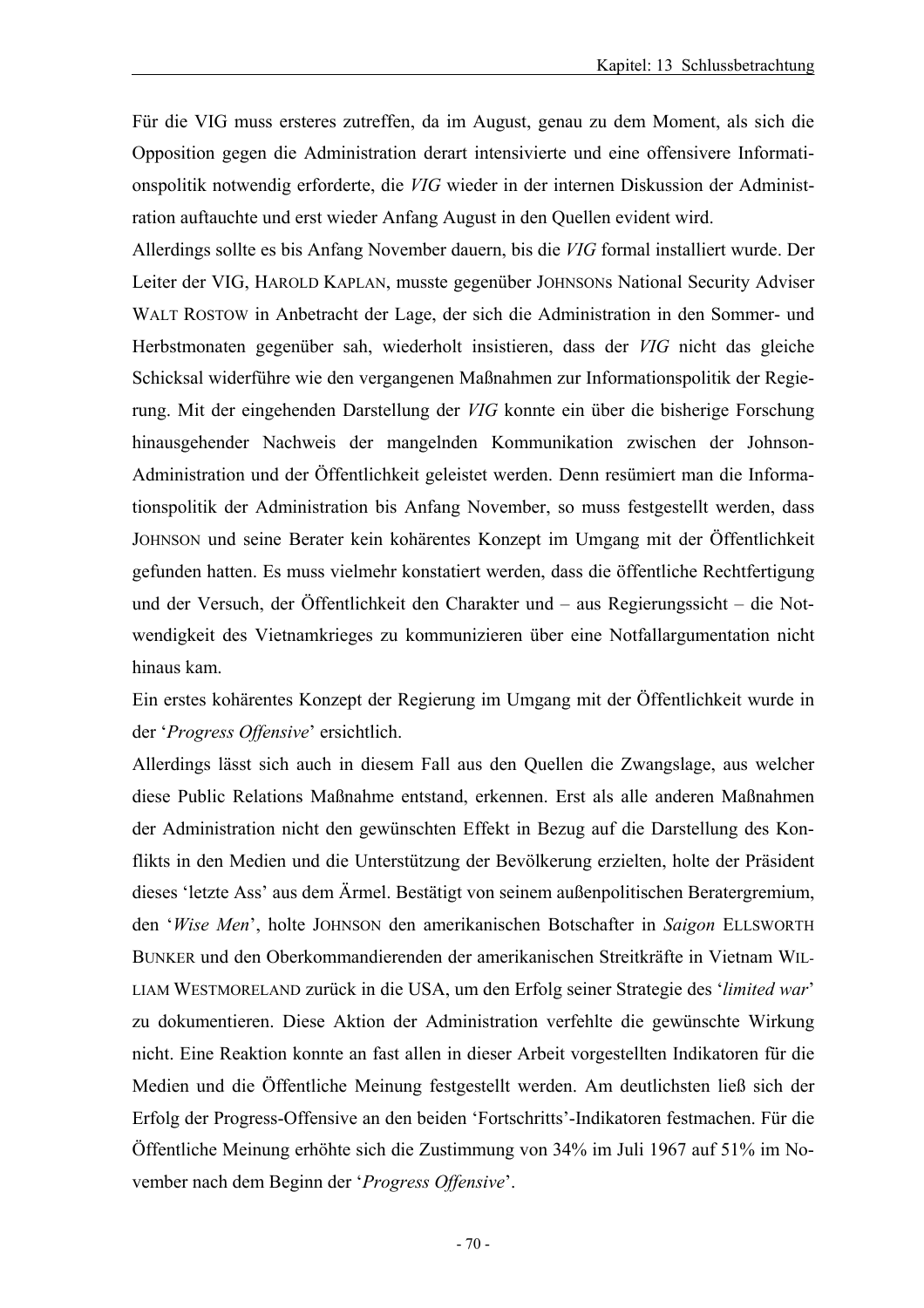Für die Medienberichterstattung bewegte sich die Zustimmung, die mit Hilfe des Indikators erfasst wurde, erstmals seit Monaten wieder über der entscheidenden 0,5 Marke. In Bezug auf die Öffentlichkeit hatte die Progress-Offensive noch eine zweite Auswirkung. Die deeskalatorische Stimmung in der Bevölkerung und den Medien schlug wieder in einen Trend pro Eskalation um.

Hatte sich die Progress-Offensive kurzfristig als erfolgreich erwiesen, fiel deren Erfolg Ende Januar 1968 mit Beginn der kommunistischen Tet-Offensive potenziert auf die Regierung zurück. Culbert ist in seiner Beurteilung, dass "[n]*o event proved more devasting to Johnson than the Tet Offensive, which the first days of February 1968 utterly destroyed*  administration credibility with the American people<sup>«281</sup> zuzustimmen. Verständlich wird dies aber erst durch die (über-)optimistischen Behauptungen der Administration. Ausgehend von den Berichten der Verantwortlichen vor Ort war die Öffentlichkeit in keiner Weise auf die Bilder und Berichte der Tet Offensive gefasst. JOHNSON hatte den letzten Bonus, den er in den Medien und der Bevölkerung besaß, verspielt.

Die Reaktion der Öffentlichen Meinung auf die Tet Offensive kann mit den hier vorgelegten Daten in kurz- und längerfristige Reaktionen zusammengefasst werden. Zeigte sich direkt nach der Offensive eher eine Tendenz 'pro Eskalation', bildete sich in den Langfrist-Reaktionen eine klarer Ruck hin zur Position der 'Deeskalation'.

Auch der Umstand, dass sich kurz- und langfristige Reaktionen unterscheiden, lässt sich durch den Einfluss der Medien erklären.

Die Öffentlichkeit neigte in direkter Betroffenheit durch die Kampfhandlungen und den damit verbundenen Darstellungen vermehrter Opfer auf amerikanischer Seite dazu, die militärische Gewalt unter dem Aspekt der Sicherheit der Soldaten zu verstärken. In der Folgezeit wurde von den Medien der Fokus auf eine höhere Ebene gelenkt. Hier wurde die Bedeutung der Tet Offensive für das grundsätzliche Engagement Amerikas in Vietnam betont. Und auch hier hat es sich gezeigt, dass die Bevölkerung die Bewertung der Medien adaptierte. Empirisch kann somit festgehalten werden, dass Tet sehr wohl einen Einfluss auf die Öffentliche Meinung in Amerika hatte, und dieser nicht, wie Hallin schreibt, "*more*  complex and less dramatic than generally supposed<sup>«282</sup> war. Tet fungierte als Katalysator in Bezug auf die Öffentliche Meinung.

Mit dieser Situation sah sich JOHNSON Anfang März 1968 konfrontiert. Die Unterstützung der Öffentlichkeit für die Regierung sank von einem Tiefpunkt auf den nächsten. In diesem Stimmungsumfeld erfolgte die Rede von Johnson am 31. März 1968, bei der er einen

l

 $^{281}$  Culbert, Johnson and the Media, 233.<br> $^{282}$  Hallin, Uncensored War, 168.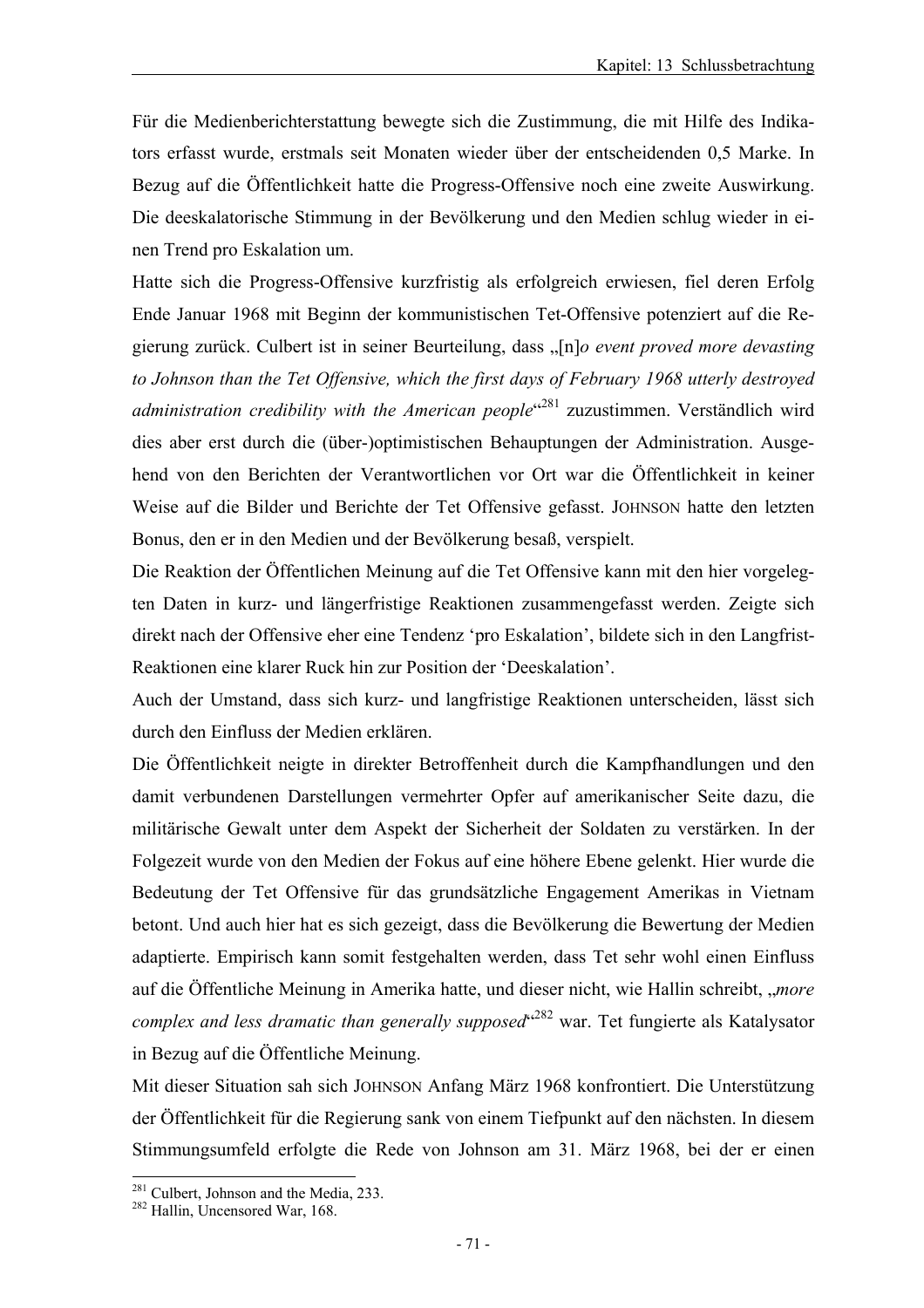zeitweisen Bombardierungsstopp, eine nur geringe Anhebung der amerikanischen Truppenstärke in Vietnam und seinen Rückzug aus dem bevorstehenden Wahlkampf ankündigte. Waren diese Entscheidungen Ergebnis des innenpolitischen Drucks der Öffentlichen Meinung? Ging der Einfluss der Öffentlichkeit über den Ruf "*to do something different"* hinaus?

In dieser Arbeit wurde versucht, Ansätze zu skizzieren, in welcher Form die Öffentliche Meinung in den Entscheidungsprozess innerhalb der Johnson-Administration eingewirkt hat. Hier können zwei Sachverhalte unterschieden werden. Bei der Entscheidung, die Forderungen WESTMORELANDs und der JCS nach mehr Truppen abzulehnen, wurde die These vertreten, dass die Öffentliche Meinung und die Medien die Entscheidungsoptionen der Administration soweit einschränkten, dass eine Eskalation des Konflikts nach der Tet Offensive unmöglich wurde und somit nicht die militärische Situation in Vietnam, sondern die Öffentlichkeit in den USA den Kontext für die Entscheidung bildete. Begründet wurde dies mit dem Umstand, dass 1968 ein Wahljahr war und die innerparteiliche Opposition in Person von ROBERT KENNEDY und EUGENE McCarthy JOHNSONs Politik derart in Frage stellte, dass JOHNSON keine andere Wahl blieb, wollte er seinem erklärten Kandidaten, Vizepräsident HUBERT HUMPHREY, zumindest eine Chance im Präsidentschaftswahlkampf einräumen. Wirkte hier der Druck der Öffentlichkeit indirekt, so muss bei der Entscheidung, das Bombardement teilweise zu stoppen, ein viel direkterer Einfluss angenommen werden.

In diesem Zusammenhang wurde das Konzept des '*groupthink*' aus der Sozialpsychologie kurz skizziert und die daraus folgenden Ergebnisse mit den Resultaten aus Kapitel 7.2 kontrastiert. Es konnte festgestellt werden, dass JOHNSONs 'Politik der Mitte' nach der Tet Offensive nicht nur aus Sicht der Öffentlichkeit inadäquat geworden war, sondern auch bei einem Großteil seiner Berater. Weiter ist festzuhalten, dass die schwindende Unterstützung seitens der Medien und der Bevölkerung auch die engsten Mitarbeiter JOHNSONs ermutigte, gegen den eingeschlagenen Kurs zu opponieren.

Die Opposition in den Medien und der Bevölkerung war nach Meinung des Autors somit essentiell, um die durch '*groupthink*' produzierten Mängel im Entscheidungsprozess zu überwinden und einen offeneren Meinungsbildungsprozess zu fördern. Sie war eine Voraussetzung für JOHNSONs Berater, den Nutzen einer graduellen Eskalation des Konflikts in Frage zu stellen und den amerikanischen Präsidenten von einem neuen Kurs im Vietnamkrieg zu überzeugen.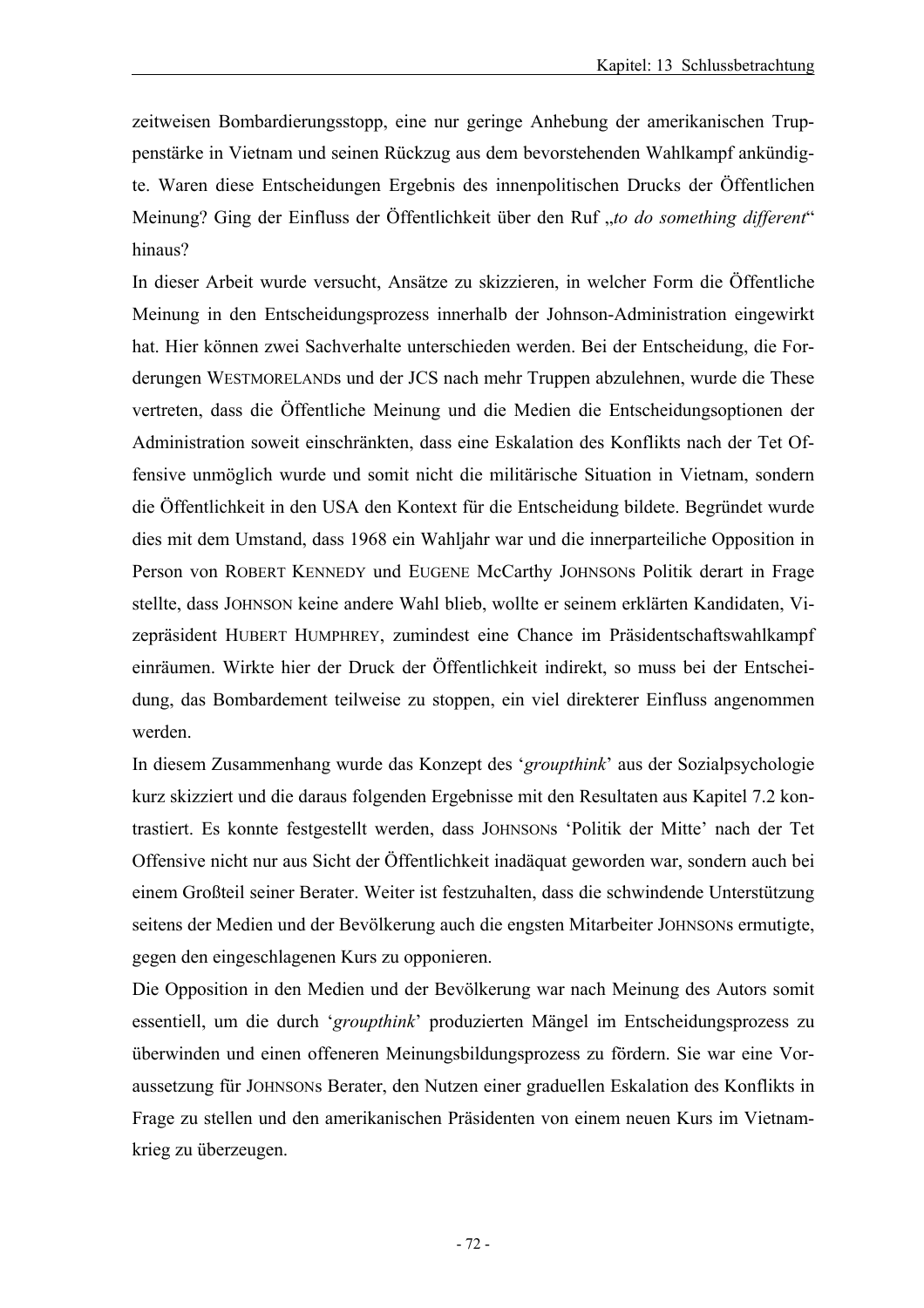In diesem Sinne waren die Öffentliche Meinung und die Medien sicherlich das "*essential domino*" geworden. Bevor man aber eine neue amerikanische 'Dolchstoß-Legende', wie vor allem von der revisionistischen Forschung<sup>283</sup> kreiert, muss zuerst die mangelhafte und inkohärente Informationsstrategie der Regierung als Grundvoraussetzung für die manifeste Opposition in den USA betrachtet werden. Dies kann als Ergebnis dieser Arbeit festgehalten werden.

Hier scheint aber noch Bedarf an weiterer Forschung zu bestehen. Erstens müsste, nachdem nun ein Großteil des Archivmaterials zugänglich ist, in einer Spezialstudie die Rolle der *VIG* als Beispiel der mangelhaften Informationspolitik der Johnson-Administration genauer betrachtet werden.

Zudem müsste es – eingedenk der Tatsache, dass der Vietnamkrieg nicht 1968, sondern erst fünf Jahre später beendet wurde – zu einem kritischen Vergleich zwischen der Johnson- und der nachfolgenden Nixon-Administration in Bezug auf die Kommunikation mit der Öffentlichkeit kommen. Der Bogen ließe sich auch bis in die jüngste Vergangenheit spannen, etwa bezüglich des 1. Golfkriegs unter George Bush Anfang der 1990er Jahre. Besonders hier wäre zu ergründen, ob "the 'lessons' learned have continued to exert an influence up to the present day."<sup>284</sup>

l

<sup>&</sup>lt;sup>283</sup> vgl. dazu für eine kritische Literaturübersicht: Beiträge in L. Matthews/D. Brown. [Hgg.]. 1987. Assessing the Vietnam War. Washington D.C./New York u. R. Devine. 1987. The Johnson Literature. In: R. Devine. [Hg.]. The Johnson Years. Bd. 2. Lawrence. 3-26; auf diesen Umstand wies jüngst noch einmal G. Herring in seinem Vortrag 'Cold Blood': LBJ's Conduct of limited war anlässlich der Harmon Memorial Lecture an der United States Air Force Academy hin (http://www.usafa.af.mil/dfh/harmon\_series/docs/ Harmon33.doc (8.11. 04)), wenn auch der Autor mit Herrings Feststellung, dass "a more vigorous and effective public relations campaign would not have changed the outcome" nicht übereinstimmt. 284 Page, U.S. Official Propaganda, 1.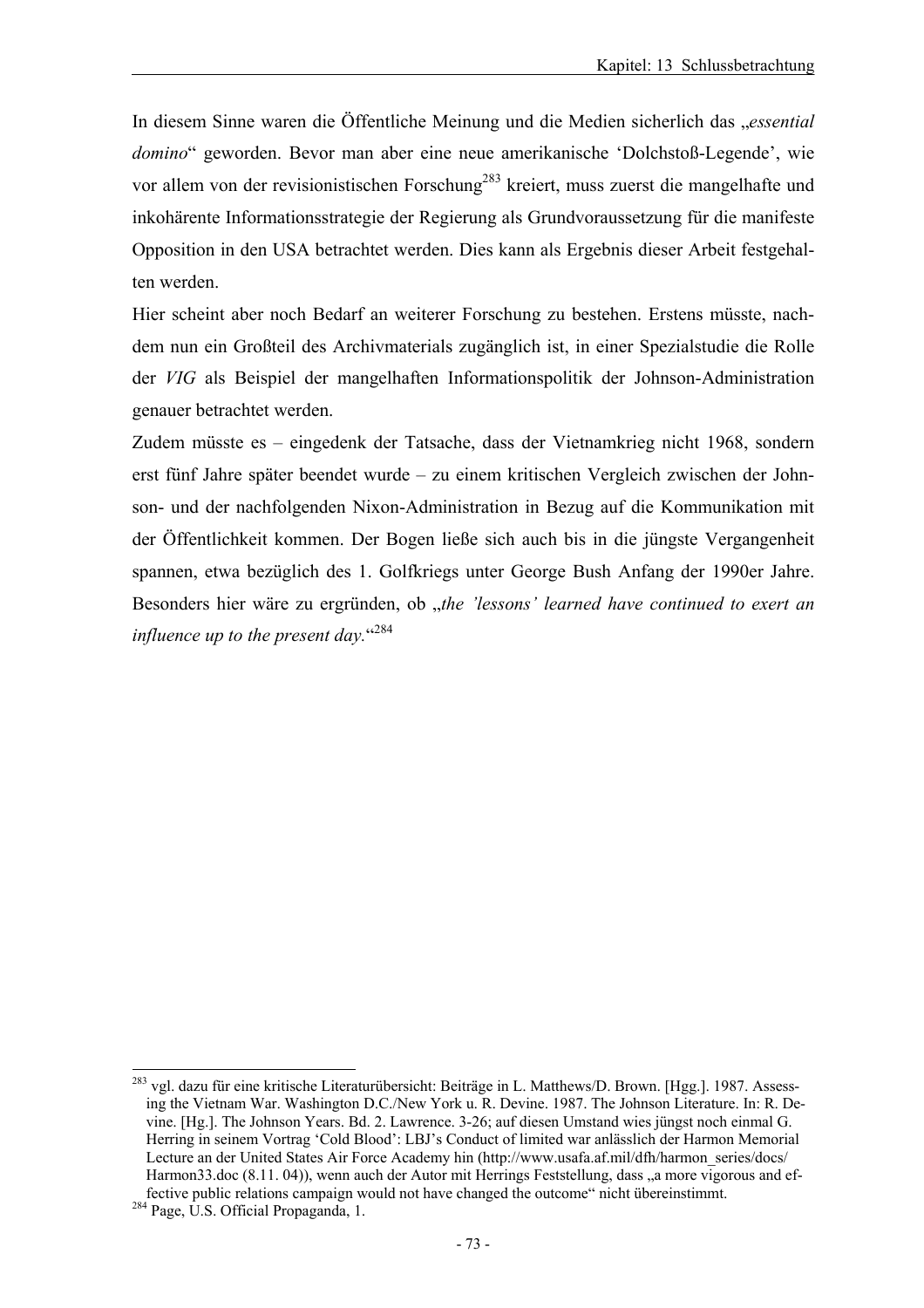# **14 Anhang**

# *14.1 Abbildungsverzeichnis*

| Abbildung 1: F1 Johnsons Approval Rating                  | $-75-$ |
|-----------------------------------------------------------|--------|
| Abbildung 2: F2 Sending troops mistake                    | $-76-$ |
| Abbildung 3: F3 Hawk Dove                                 | $-77-$ |
| Abbildung 4: F4 Strategie USA I                           | $-78-$ |
| Abbildung 5: F5 Strategie USA II                          | $-79-$ |
| Abbildung 6: F6 Strategie USA III                         | $-80-$ |
| Abbildung 7: F7 Strategie USA IV                          | $-81-$ |
| Abbildung 8: Militärische Situation Vietnam               | $-82-$ |
| Abbildung 9: Unterstützung Johnsons Politik in den Medien | $-83-$ |
| Abbildung 10: Unterstützung Johnsons Politik Jan.-Jun. 67 | $-84-$ |
| Abbildung 11: Fortschritt-Variable Medien                 | $-85-$ |
| Abbildung 12: Deeskalation-Variable Medien                | $-86-$ |
| Abbildung 13: Derzeitige Politik-Variable Medien          | $-87-$ |
| Abbildung 14: Eskalation-Variable Medien                  | $-88-$ |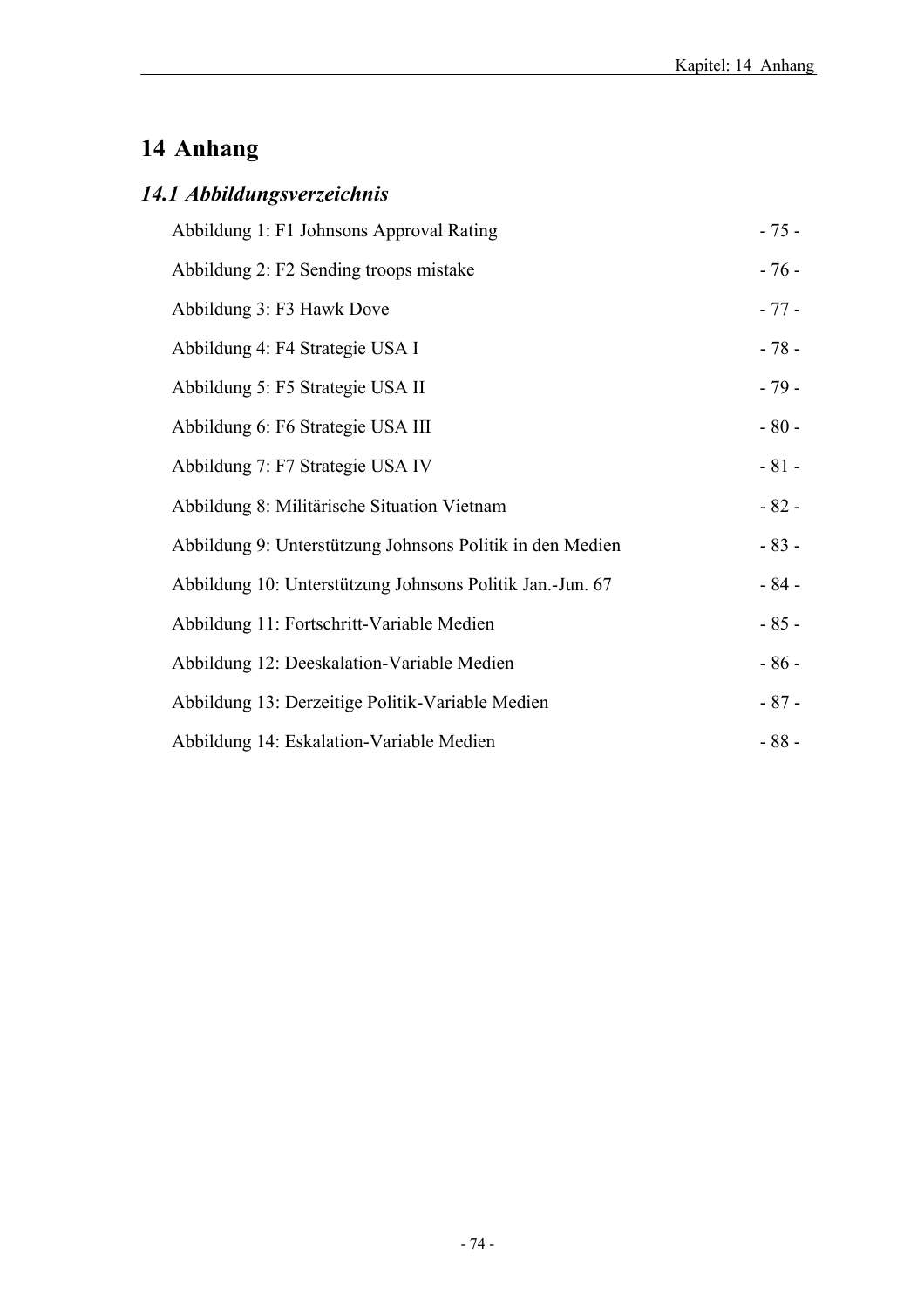#### *14.2 Abbildungen*





**Abbildung 1: F1 Johnsons Approval Rating Vietnam**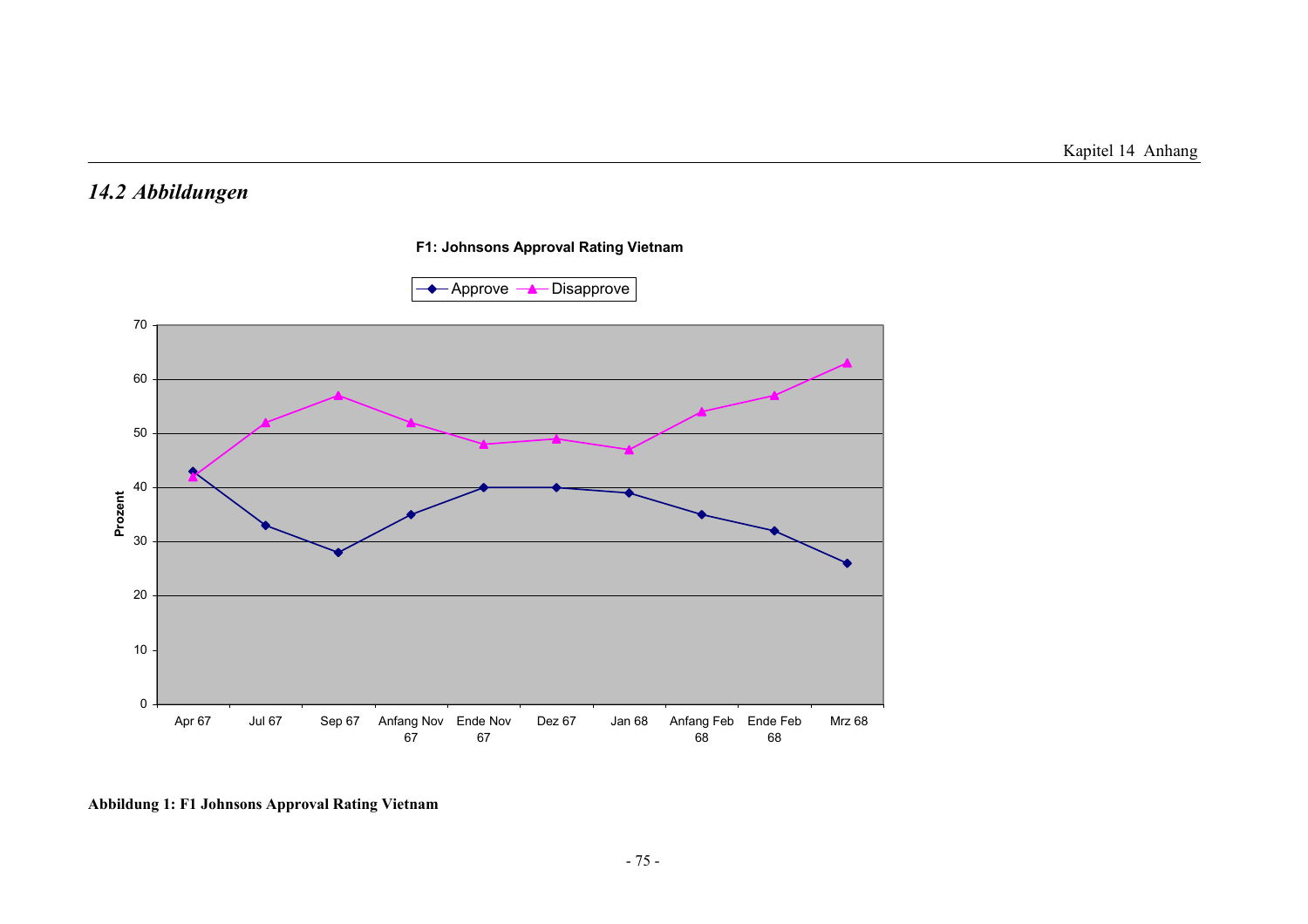

**Abbildung 2: F2 Sending troops mistake**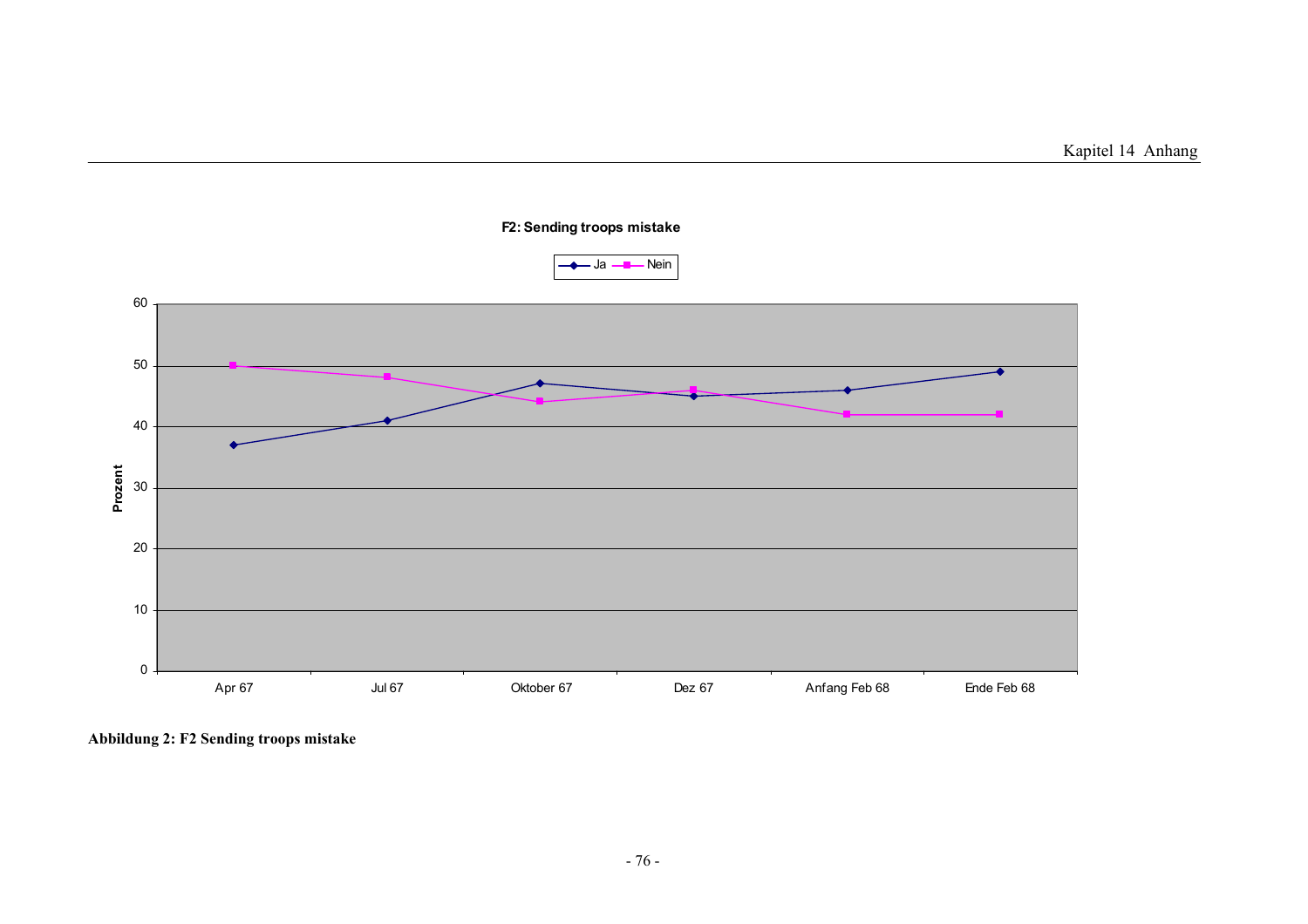

#### **Abbildung 3: Hawk Dove**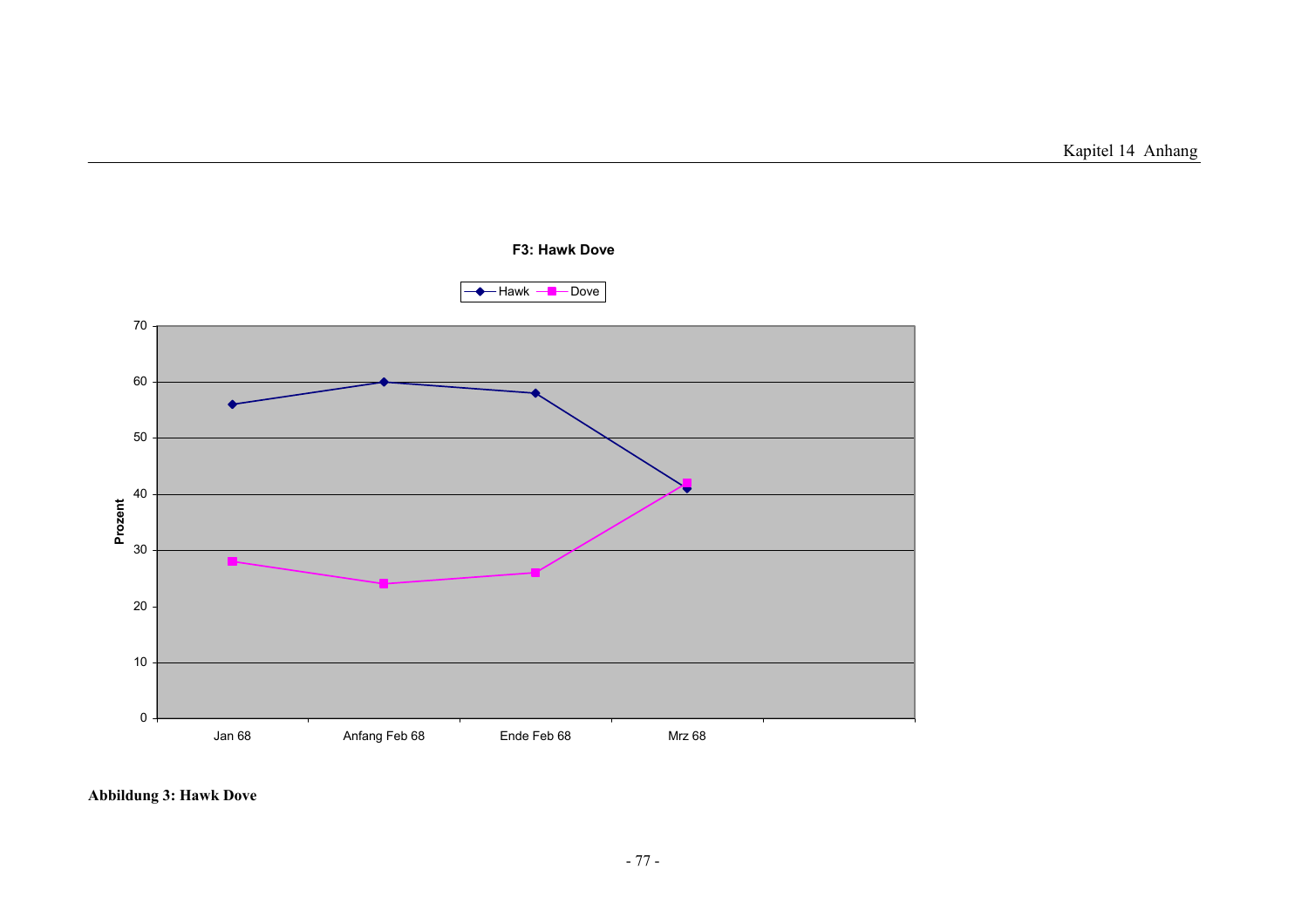

**Abbildung 4:L Strategie USA I**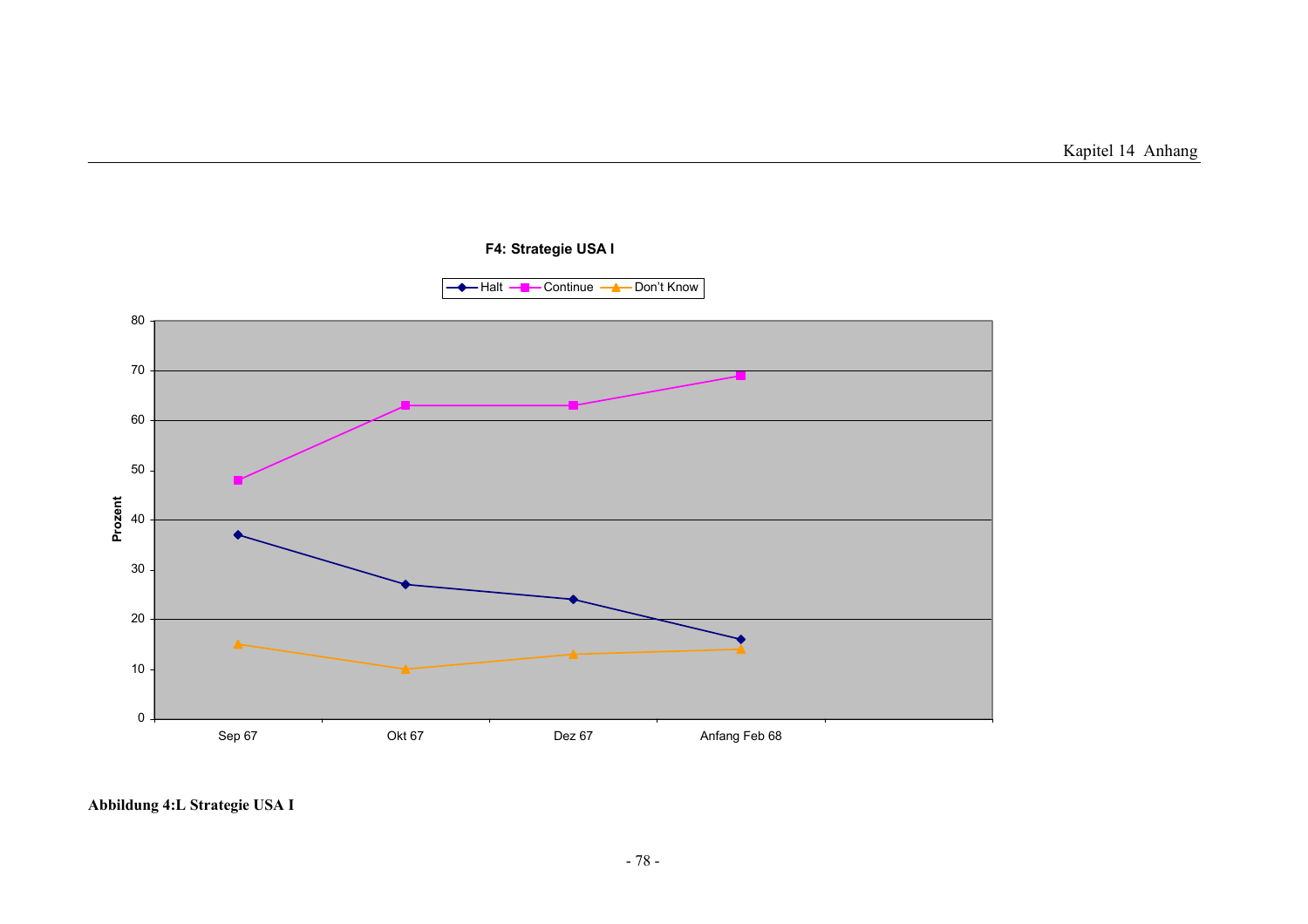Kapitel 14 Anhang



#### **F5: Strategie USA II**

**Abbildung 5: Strategie USA II**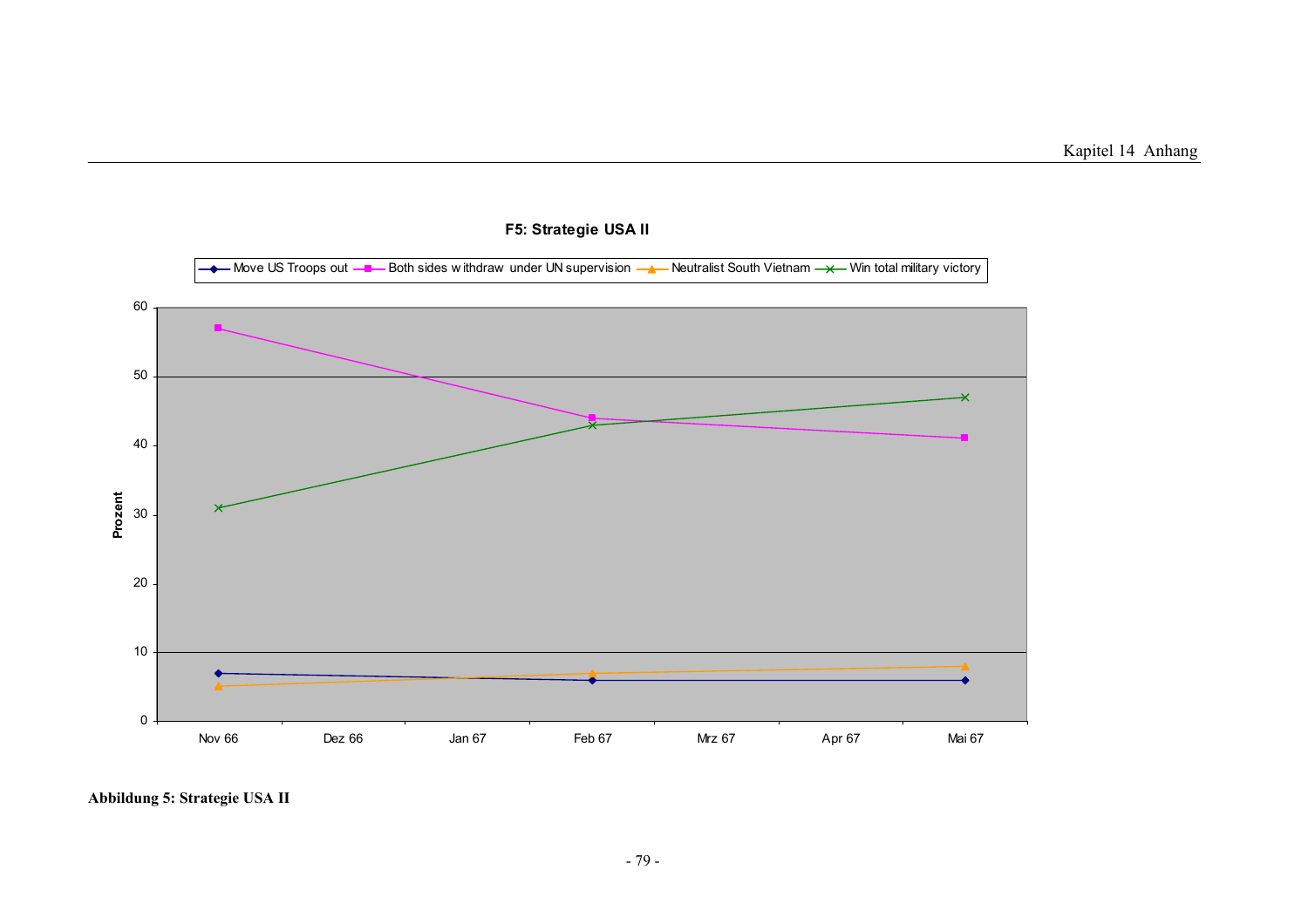

**Abbildung 6: Strategie USA III**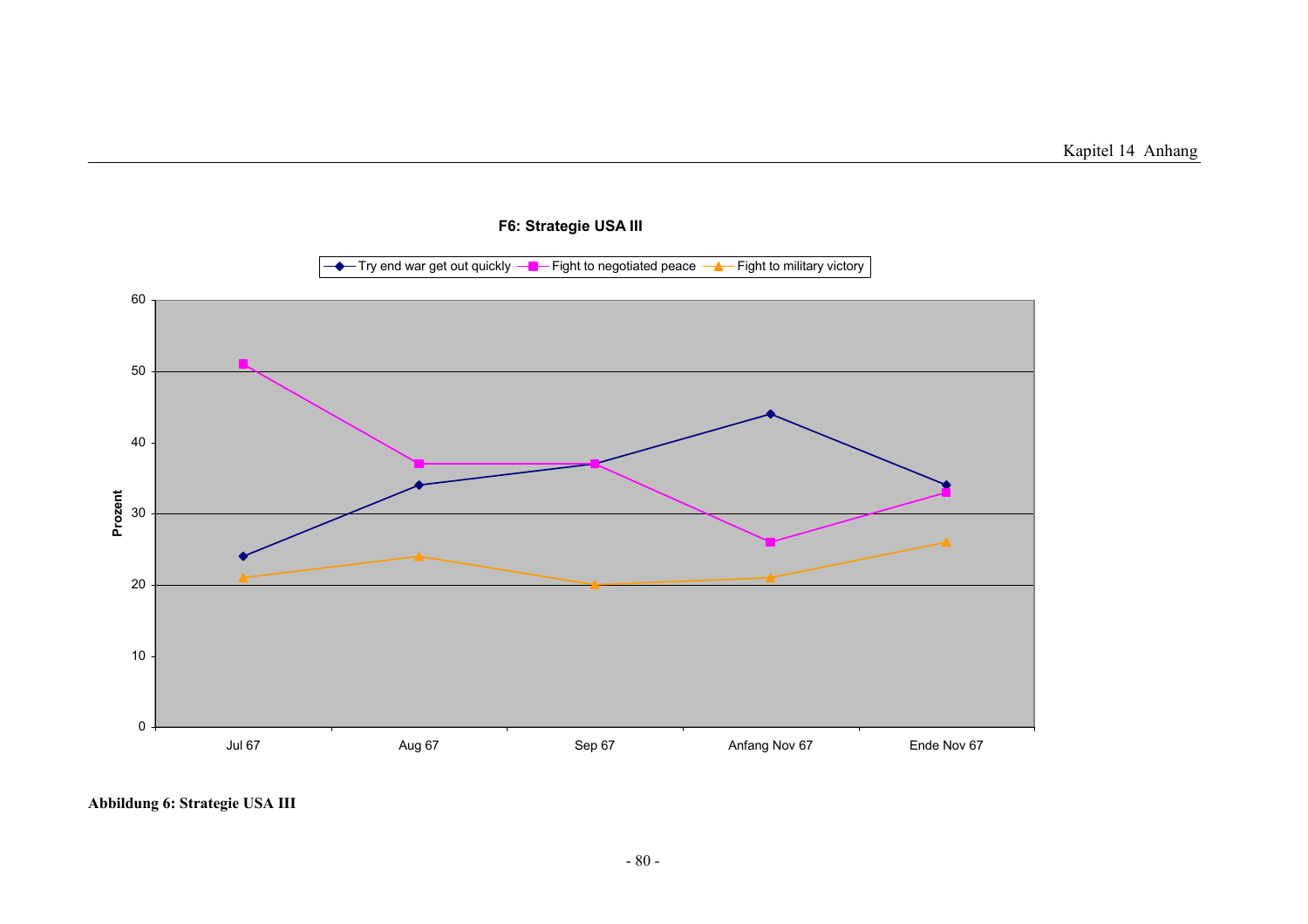

**Abbildung 7: Strategie USA IV**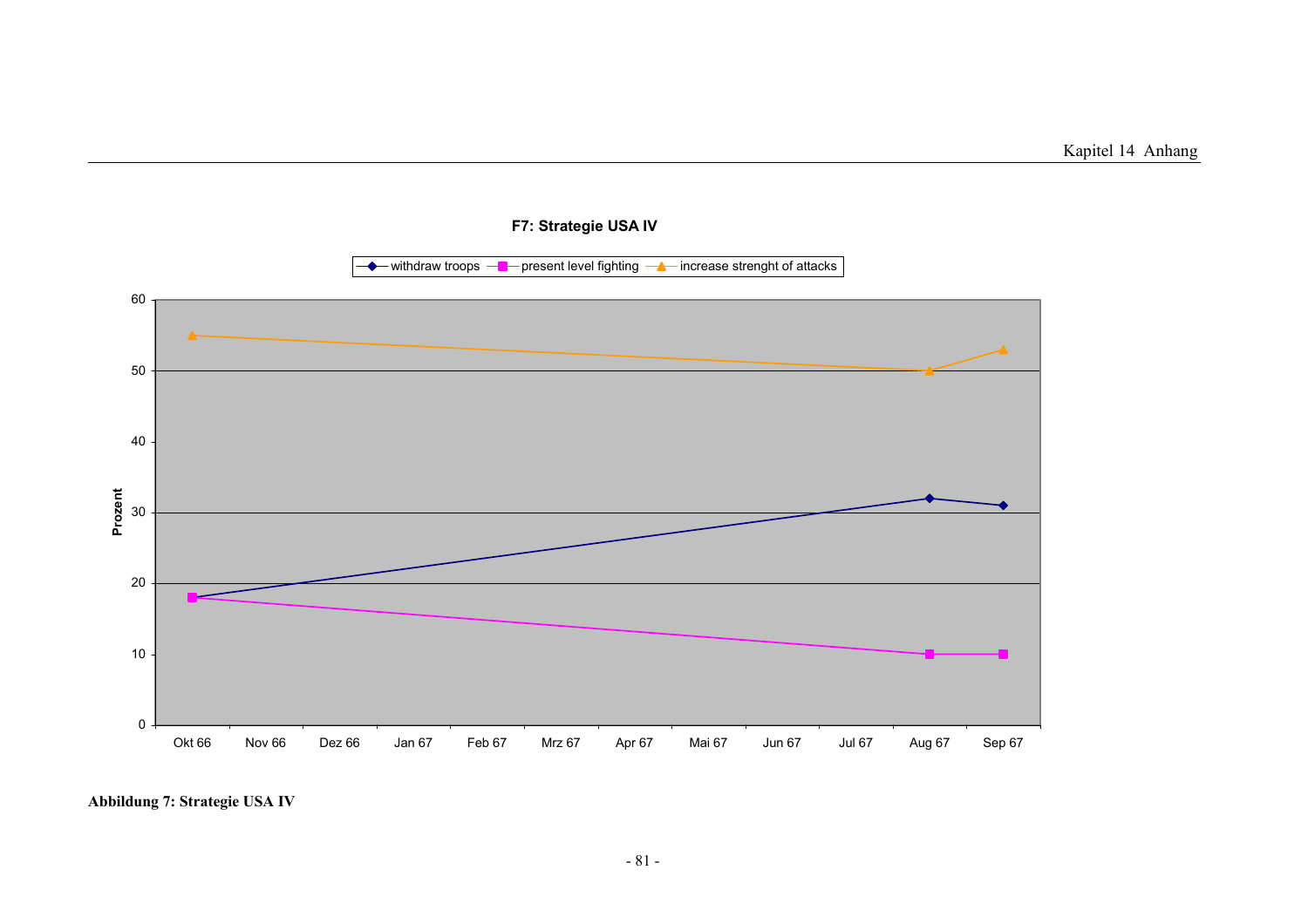

**Militärische Situation Vietnam**

**Abbildung 8: Militärische Situation Vietnam**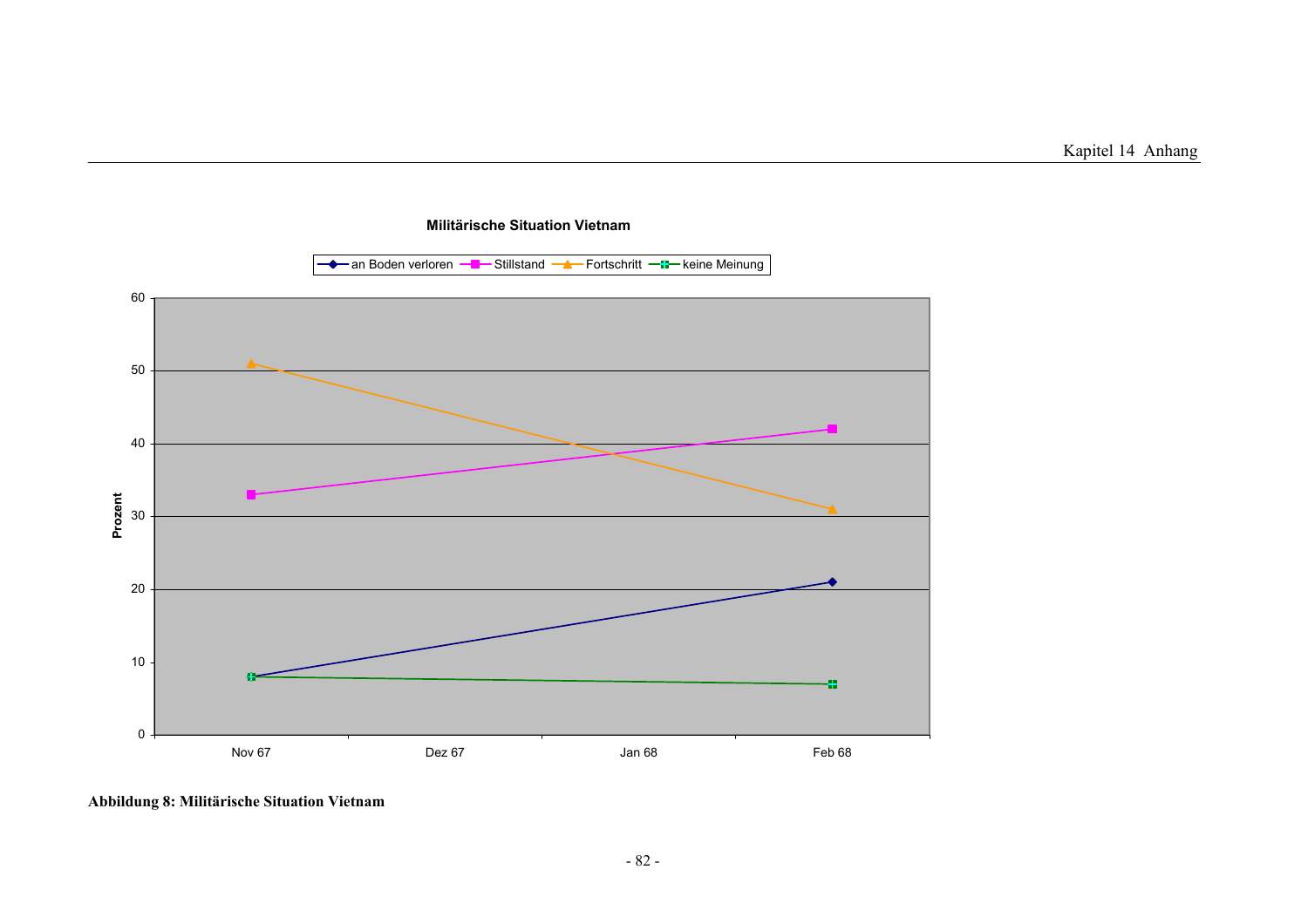

**Unterstützung Johnsons Politik in den Medien (n=232)**

**Abbildung 9: Unterstützung Johnsons Politik in den Medien**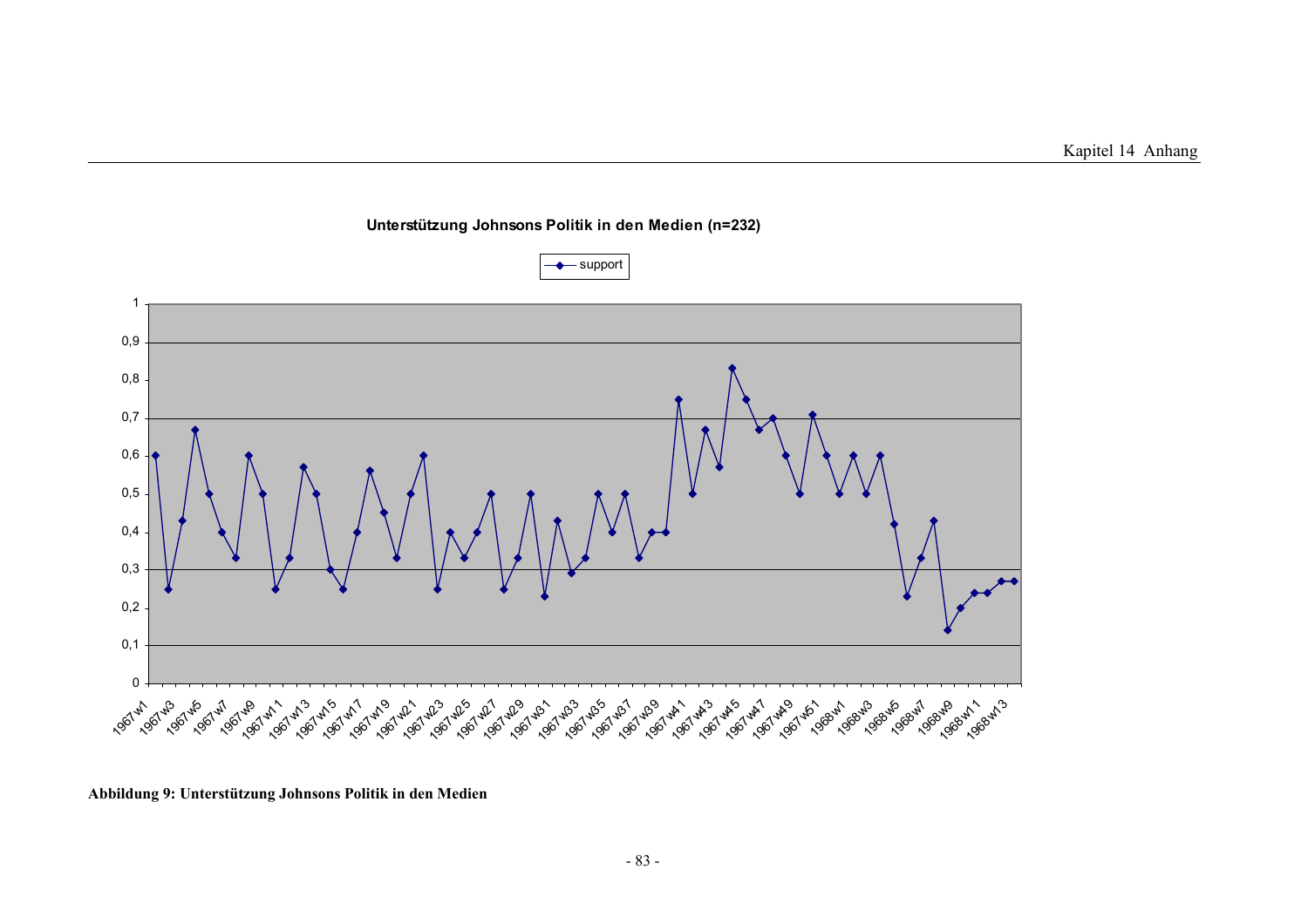

**Unterstützung Johnsons Politik Jan.-Jun. 67**

**Abbildung 10: Unterstützung Johnsons Politik Jan.-Jun. 67**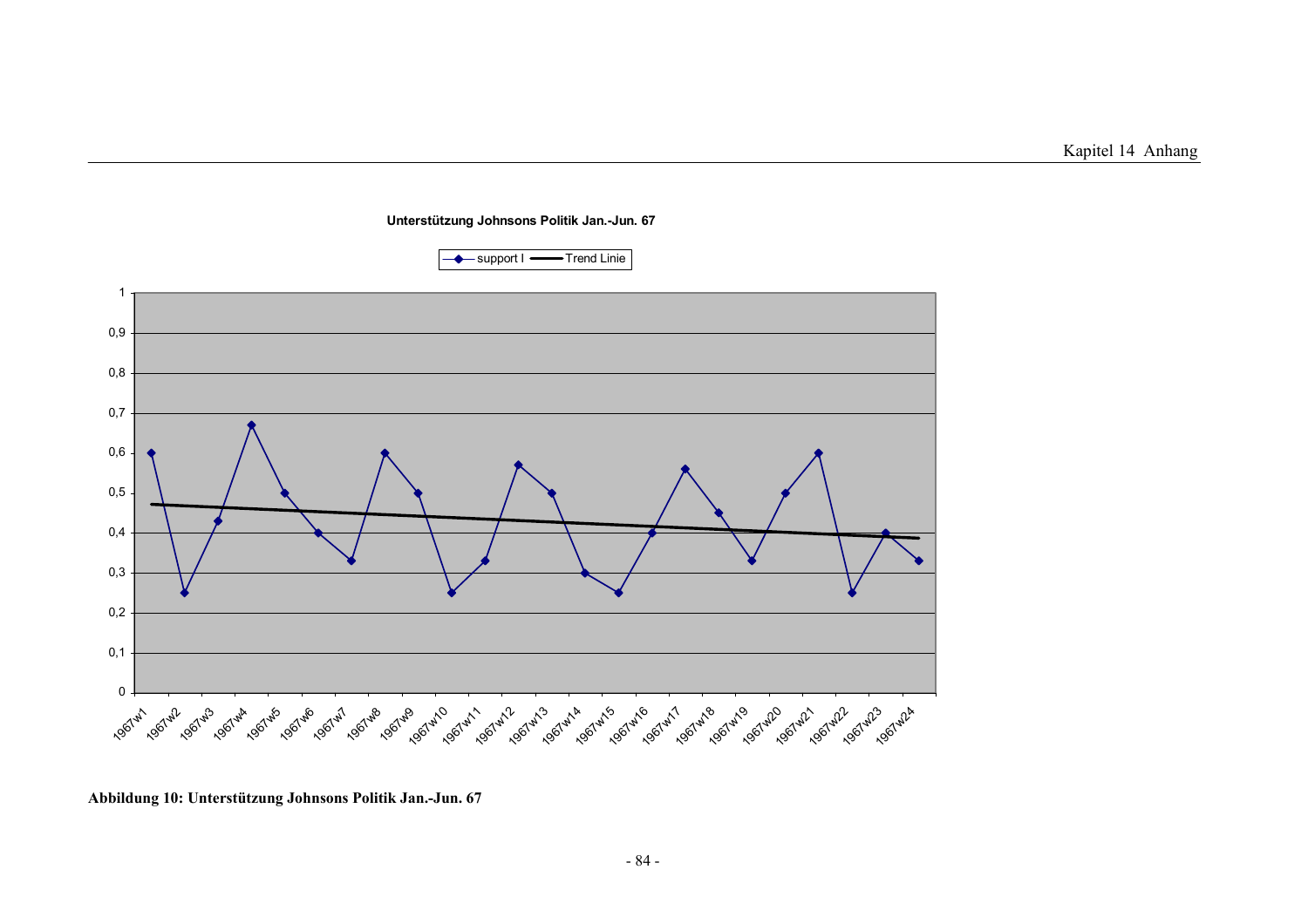

#### **Fortschritt-Variable Medien (n=317)**

**Abbildung 11: Fortschritt-Variable Medien**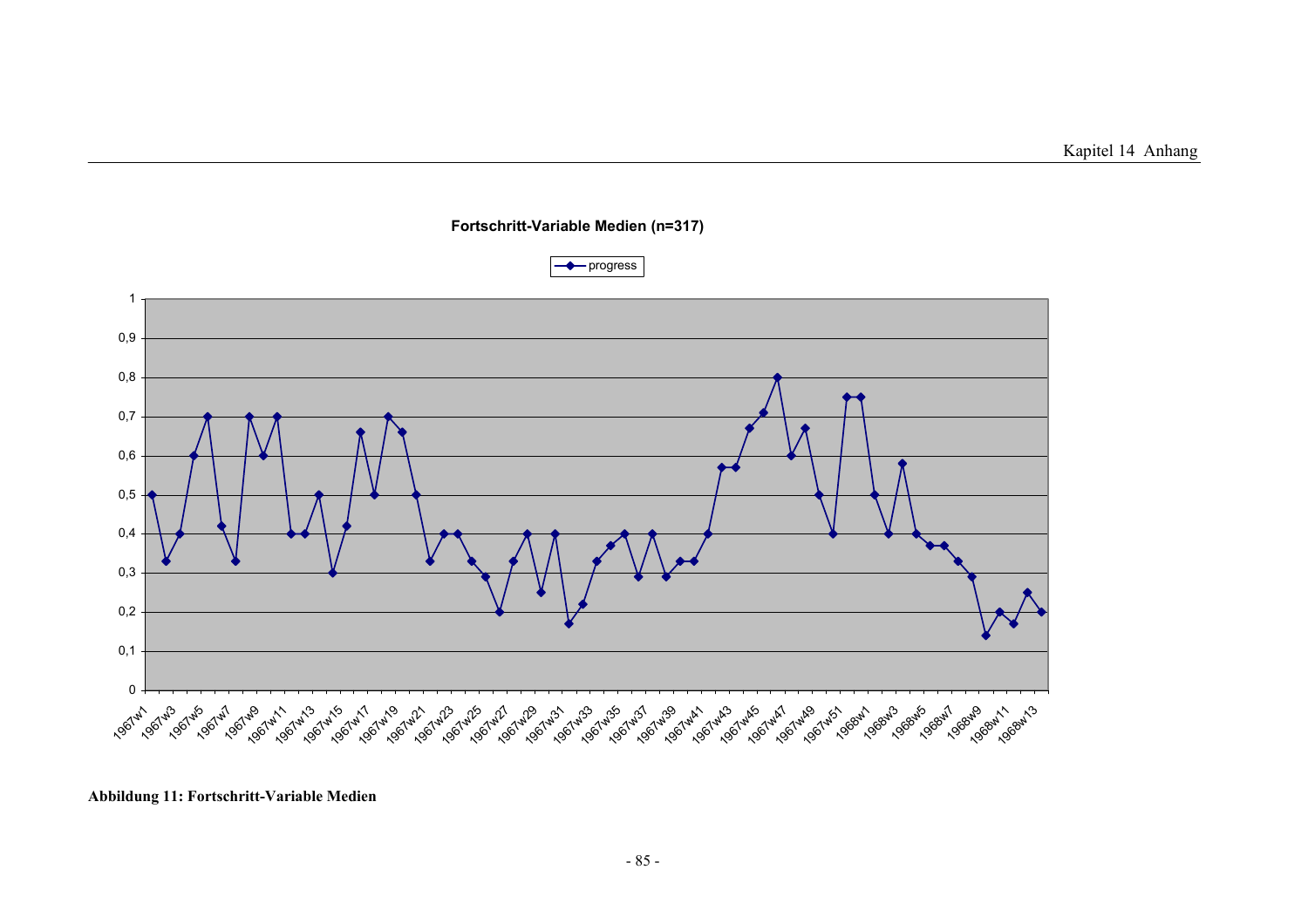

#### **Deeskalation-Variable Medien (n=232)**

**Abbildung 12: Deeskalations-Variable Medien**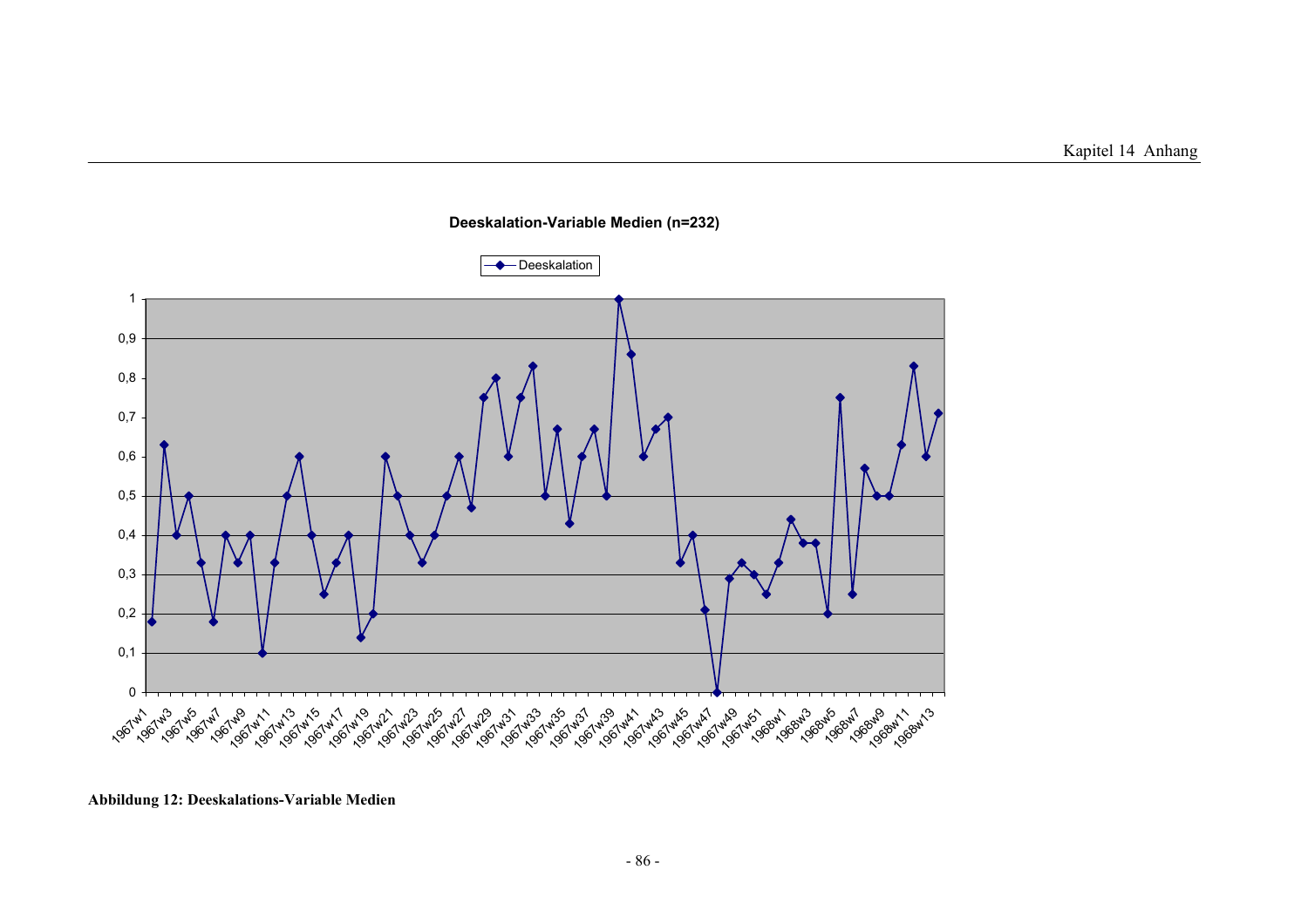

**Derzeitige Politik-Variable Medien (n=232)**

**Abbildung 13: Derzeitige Politik-Variable Medien**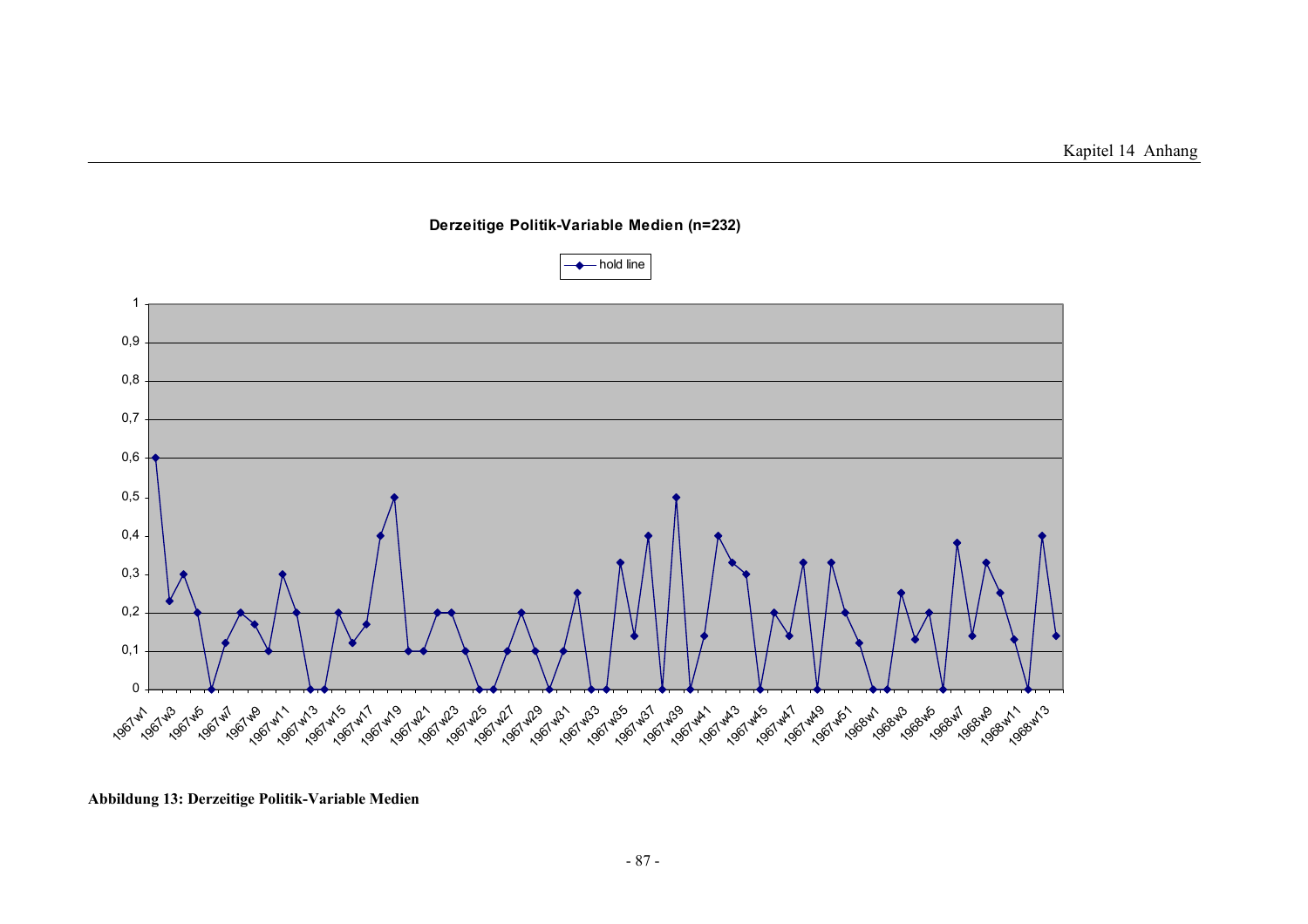

**Eskalation-Variable Medien (n=232)**

**Abbildung 14: Eskalation-Variable Medien**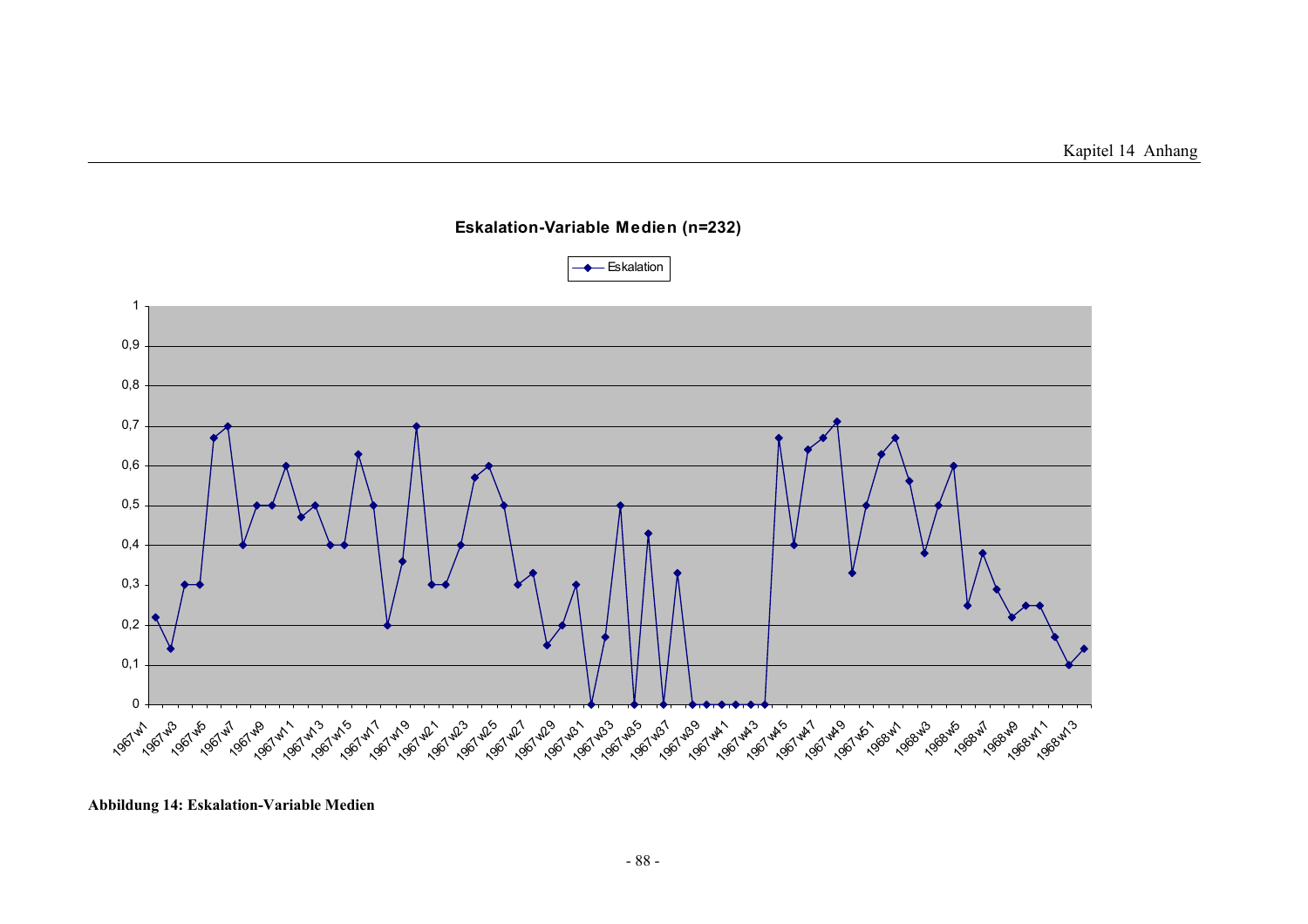#### *14.3 Codebook der Inhaltsanalyse*

An dieser Stelle werden die in der Inhaltsanalyse erhobenen Rohdaten mit dem dazugehörigen Kategoriensystem berichtet. Für die weitere Verfahrensweise in Bezug auf die Analyse der Daten in der vorliegenden Arbeit siehe Kap. 1.2.2. **Variable1**: (lfd) Laufnummer **Variable 2**: Datum **Variable 3**: Wochentag **Variable 4**: Medium N.Y. Times 0: nein 1: ja **Variable 5**: Medium Washington Post 0: nein 1: ja **Variable 6**: Medium Los Angeles Times 0: nein 1: ja **Variable 7**: Medium News Week 0: nein 1: ja **Variable: 8**: Kritik 0: keine Kritik 1: Kritik Hawk 2: Kritik Dove 9: Keine spezifizierte Kritik **Variable 9**: pull out 0: deescalate 1: hold line 3: escalate 9: nicht benannt **Variable 10**: Bombing Halt 0: pro 1: dagegen 9: nicht benannt **Variable 11**: Increase Troops 0: pro 1: dagegen 9: nicht benannt **Variable 12**: Strategie USA 0: deescalate 1: hold line 3: escalate 9: nicht benannt **Variable13**: USA und der Krieg 0: progress 1: stillstand 2: loosing ground 9: nicht explizit benannt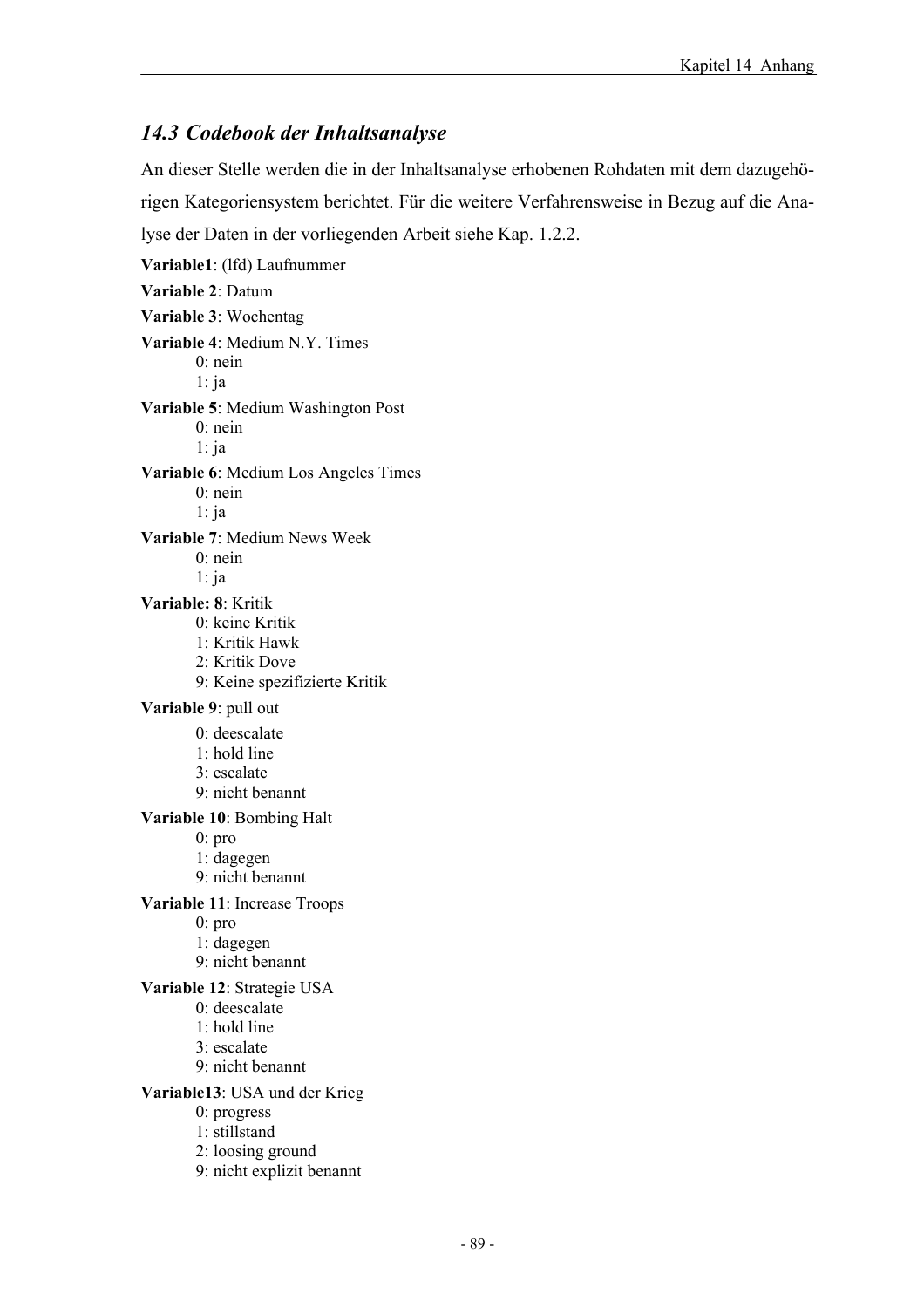# **15 Bibliographie**

# *15.1 Quellen*

### **15.1.1 Ungedruckte Quellen Lyndon B. Johnson Library**

### **Cabinet Papers**

Box 10

Box 11

Box 12

## **CBS Interview "Why I choose not to run"**

Box 3

### **Handwriting File**

Box 22 Box 28

## **Meeting Notes File**

Box 2

## **National Security File (NSF)**

## *Country File Vietnam*

Box 59 Box 95 Box 99 Box 100 Box 103 Box 104 Box 105 Box 106

#### *Declassified and sanitized Documents from unprocessed Files (DSDUF-Files)*  Box 3

### *Memos to the President*

# **Div.**

Box 96

### **W. Rostow**

Box 25 [1 of 2] Box 25 [2 of 2] Box 28 Box 29 [1 of 2]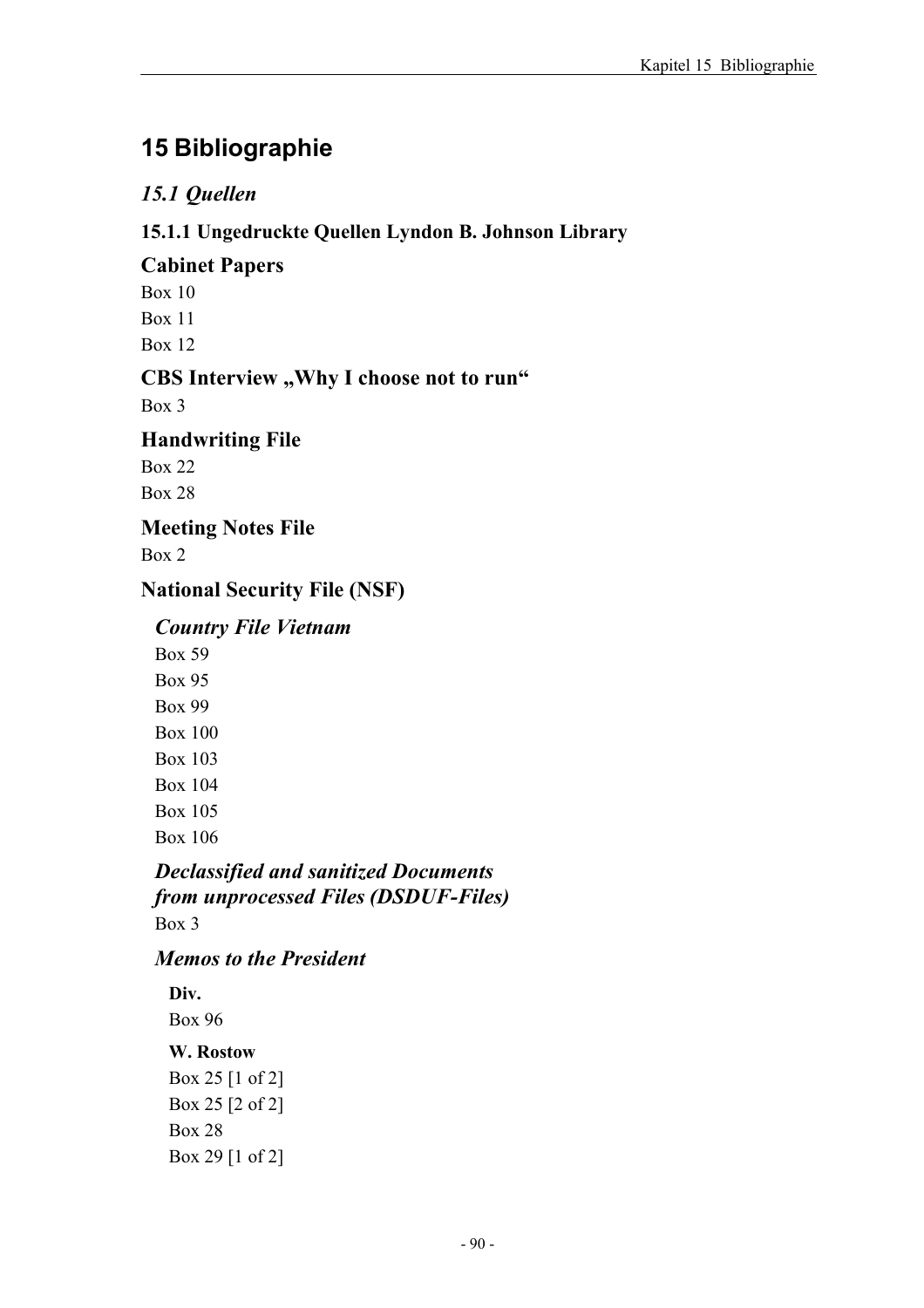*Name File*  Box 7

### **White House Central Files (WHCF)**

#### *Aides*

**Office Files of George Christian**  Box 2

**Office Files of Robert Kintner**  Box 11

**Office Files of Harry McPherson**  Box 29

#### **Office Files Frederick Panzer**

Box 180 Box 195 Box 397 Box 398 Box 427

**Office Files of Marvin Watson**  Box 19 [1 of 2] Box 32

*Confidential File (C.F.)* 

Box 171

## *PR 18*

Box 83 Box 359

# *National Security Defense (ExND 19/CO 312)*

Box 225 Box 226 Box 227 Box 228 Box 229 Box 231

### **Tom Johnson Notes of Meetings**

Box 1

### **Papers of Clark Clifford**

# *Vietnam Files*

Box 2 Box 3 Box 4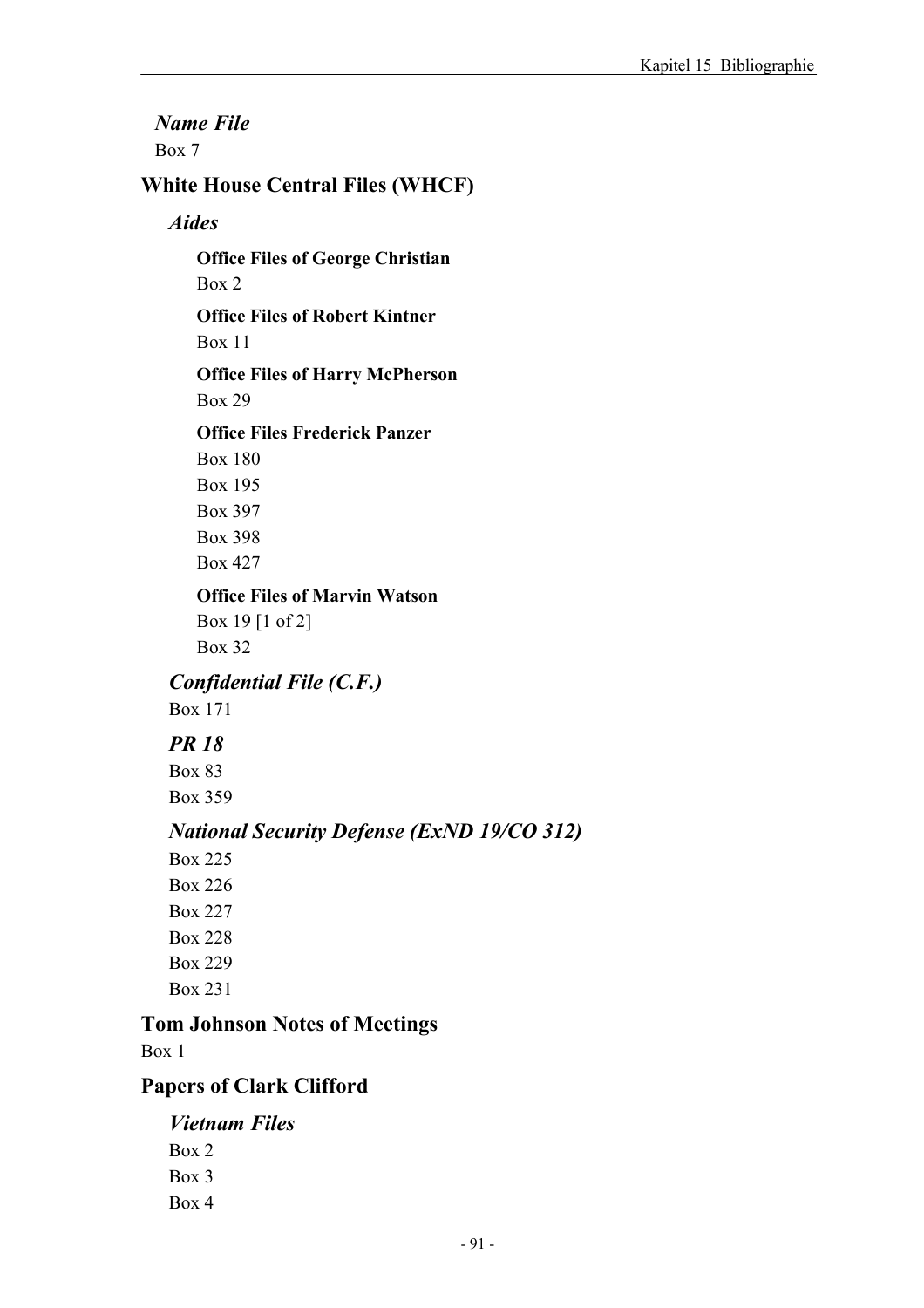#### **Papers of William C. Gibbons**

Box 31 Box 33

#### **15.1.2 Oral History-Interviews**

Transcript, Harry McPherson, Oral History Interview IV (AC 74-210-D), 24.3. 1969, T. H. Baker.

Transcript, Stewart Alsop, Oral History Interview I, 15.7. 1969, P. E. Mulhollan, 5, LBJ Library Online (http://www.lbjlib.utexas.edu/johnson/archives.hom/oralhistory.hom/ Alsop-S/Alsop1.pdf.

#### **15.1.3 Gedruckte Quellen**

Barrett, David. M. [Hg.]. 1997. Lyndon B. Johnson's Vietnam Papers. College Station.

Gravel, Mike. [Hg.]. 1971. The Pentagon Papers (Gravel Edition). Bd. 4. Boston. (zit. PP (Gravel Ed.)).

Johnson, Claudia. 1970. A White House Diary. New York.

Johnson, Lyndon B. [Hg.]. 1968. Public Papers of Lyndon B. Johnson. Bd. 1967. Washington D.C. (zit. Public Papers of Lyndon B. Johnson).

Johnson, Lyndon B. 1971. The Vantage Point. New York. (zit. Johnson, Vantage Point).

Johnson, Lyndon B. John Hopkins Adress. (http://www.lbjlib.utexas.edu/johnson/ archives.hom/speeches.hom/650407.asp).

McNamara, Robert.1995. In Retrospect. The Tragedy and Lessons of Vietnam. New York. (zit. McNamara, In Retrospect).

Office of Media Services. [Hg.]. Department of State Bulletin. 30.10. 1967. Washington D.C.

Salisbury, Harrison E. 1967. Behind the Lines – Hanoi, December 23, 1966-January 7, 1967. New York.

Salisbury Henry E. 1967. Harrison E. Salisbury's Trip to Vietnam: Hearing before the Committee on Foreign Relations United States Senat. Washington D.C.

Sheehan, Neil/Gold, Gerald. [Hgg.]. 1971. The Pentagon Papers (New York Times Edition). Toronto. (zit. PP (NY Times Ed.)).

Tucker, S. [Hg.]. 1998. Encyclopedia of the Vietnam War. Bd. III. Santa Barbara/Denver.

Westmoreland, William. <sup>2</sup>1981. A Soldier reports. New York.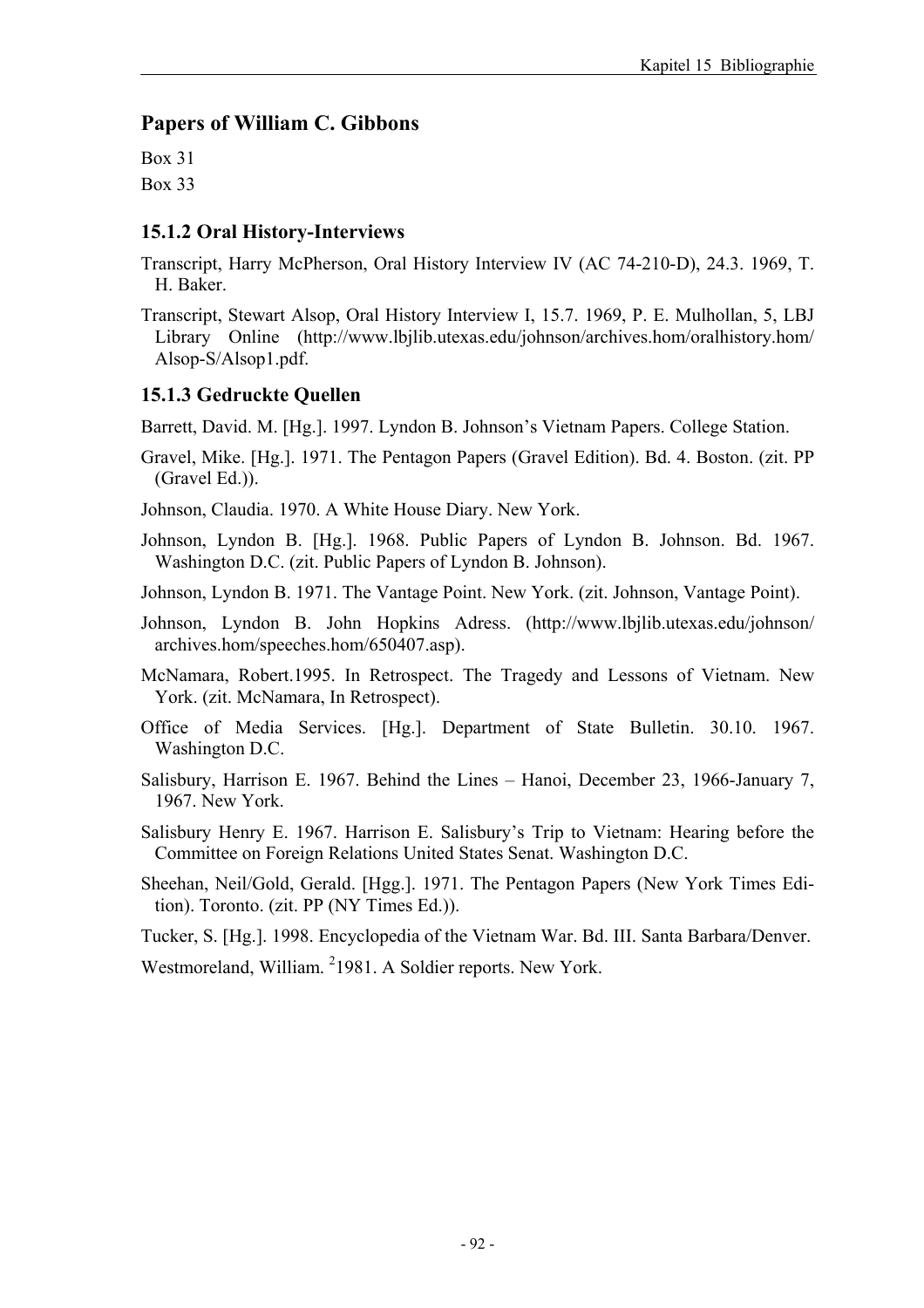# **15.1.4 Zeitungen für die Inhaltsanalyse und Zeitungsartikel**

| Los Angeles Times                                                                                                 | Januar 1967-März 1968. |  |  |
|-------------------------------------------------------------------------------------------------------------------|------------------------|--|--|
| New York Times                                                                                                    | Januar 1967-März 1968. |  |  |
| News Week                                                                                                         | Januar 1967-März 1968. |  |  |
| Washington Post                                                                                                   | Januar 1967-März 1968. |  |  |
| Harris, Louis. How the U.S. Public Now Feels About Vietnam, Newsweek,<br>Feb. 27, 1967.                           |                        |  |  |
| Lippmann, Walter. Mr. Johnson's Quagmire, Washington Post, 8.12. 1966, A21.                                       |                        |  |  |
| Lippmann, Walter. The Credibility Gap I. Washington Post, 28.3. 1967, A17.                                        |                        |  |  |
| Lippmann, Walter. The Credibility Gap II. Washington Post, 30.3. 1967, A21.                                       |                        |  |  |
| Salisbury, Harrison E. A Visitor to Hanoi inspects Damage laid to U.S. Raids.<br>New York Times, 25.12. 1966, 1f. |                        |  |  |
| Time Magazine, 9.2. 1968.                                                                                         |                        |  |  |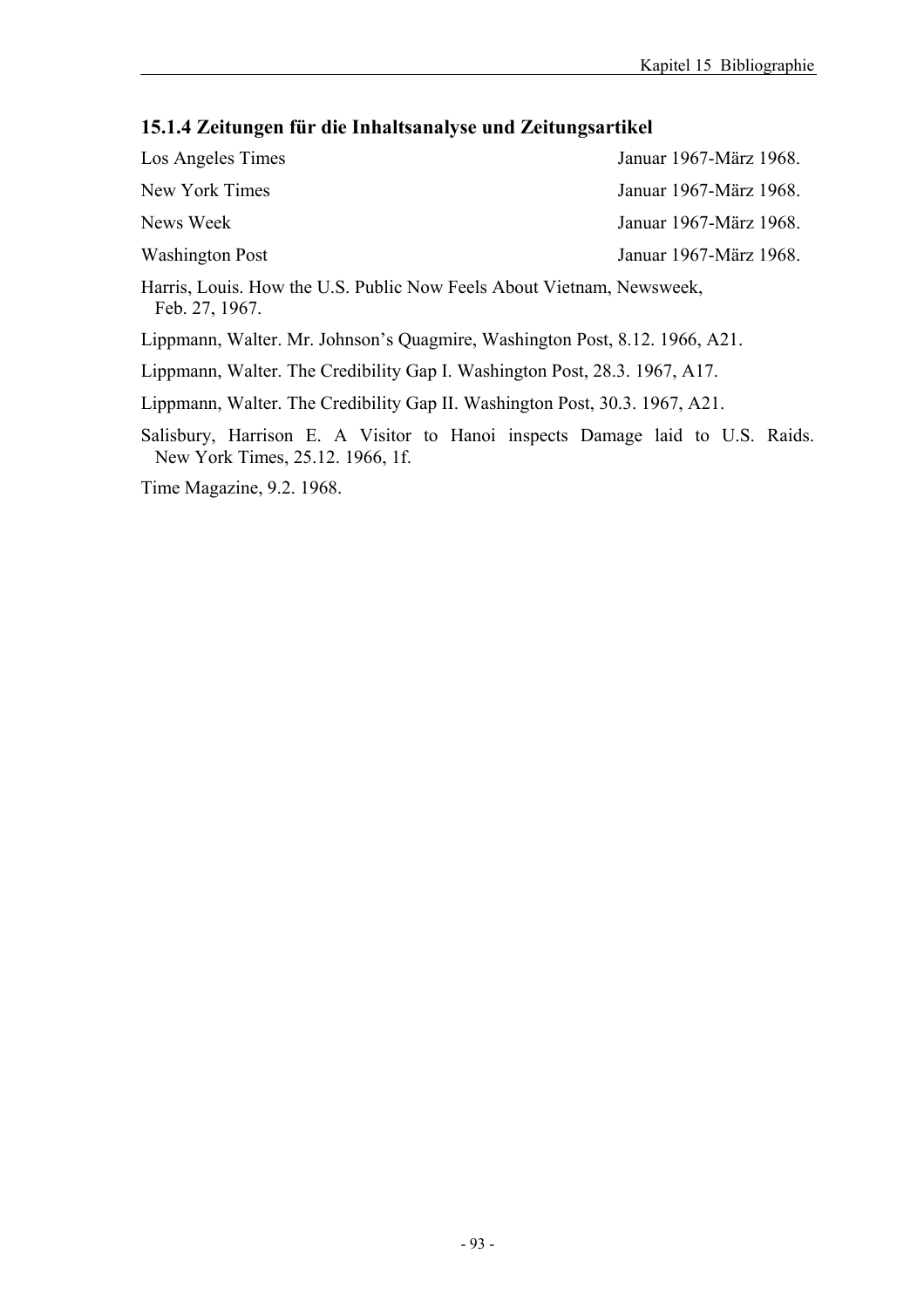#### *15.2 Literatur*

Aronson, James. 1970. The Press and the Cold War. Indianapolis.

- Barrett, David M. 1993. Uncertain Warriors. Lyndon Johnson and his Vietnam Advisers. Lawrence.
- Bellers, Jürgen/Wehmeier, Klaus. 1980. Medienberichterstattung als Faktor im außenpolitischen Entscheidungsprozess. PVS 21, 321-345.
- Biographical Directory of the United States Congress: http://bioguide.congress.gov/ scripts/biodisplay.pl?index=M001092. (31.4. 04).
- Bock, Joseph G. 1987. The White House Staff and the National Security Assistant. Westport.
- Borer, Douglas A. 1999. Superpowers Defeated. Vietnam and Afghanistan compared. London/Portland.
- Breastrup, Peter. <sup>3</sup>1983. Big Story. New Haven/London. (zit. Breastrup, Big Story).
- Burchardt, Lothar. 2002. Wie viel historische Wahrheit gibt es? In: Friedemann Schmoll/Heinrich Schwendemann/Peter Straub/Lothar Burchardt. [Hgg.]. Erinnerungskulturen – Zukunft der Erinnerung. Symposium 10. Apr. 2002 in Freiburg i. Br. Schriftenreihe des Volksbundes Deutsche Kriegsgräberfürsorge e.V. Landesverband Baden-Württemberg Bd. 13. Konstanz/Stuttgart. 78-96.
- Camacho, Paul R. 1998. Elections (National), Republic of Vietnam: 1955, 1967, 1971. Encyclopedia of the Vietnam War. Bd. I, 192-194.
- Chandler, Robert W. 1981. War of Ideas. The U.S. Propaganda Campaign in Vietnam. Boulder.
- Converse, Philipp. E./Schumann, Howard. 1970. 'Silent Majorities' and the Vietnam war. Scientific American (Juni), 17-25.
- Culbert, David. 1987. Johnson and the Media. In: Robert Divine. The Johnson Years. Bd. 2. Lawrence. 214-248. (zit. Culbert, Johnson and the Media).
- Dallek, Robert. 1998. Flawed Giant. Lyndon Johnson and his Times 1961-1973. New York/Oxford. (zit. Dallek, Flawed Giant).
- DeVaus, David A. 2001. Research Design in Social Research. London.
- Devine, Robert. 1987. The Johnson Literature. In: Robert Devine. [Hg.]. The Johnson Years. Bd. 2. Lawrence. 3-26.
- Donsbach, Wolfgang. 1993. Täter oder Opfer die Rolle der Massenmedien in der amerikanischen Politik. In: Wolfgang. Donsbach/Otfried. Jarren/Hans M. Kepplinger/Barbara Pfetsch. Beziehungsspiele - Medien und Politik in der öffentlichen Diskussion. Fallstudien und Analysen. Gütersloh. 221-281.
- Dye, Thomas R.. 2001. Top Down Policymaking. New York/London.
- Eilders, Christiane. 1997. The Impact of Editorial Content on the Political Agenda in Germany: Theoretical Assumptions and Open Questions Regarding a Neglected Subject in Mass Communication Research. Berlin.
- Erskine, Hazel. 1970. The Polls. Is war a Mistake? Public Opinion Quaterly 34. 134-150.
- Frey, Marc. <sup>5</sup>2000. Geschichte des Vietnamkriegs. München.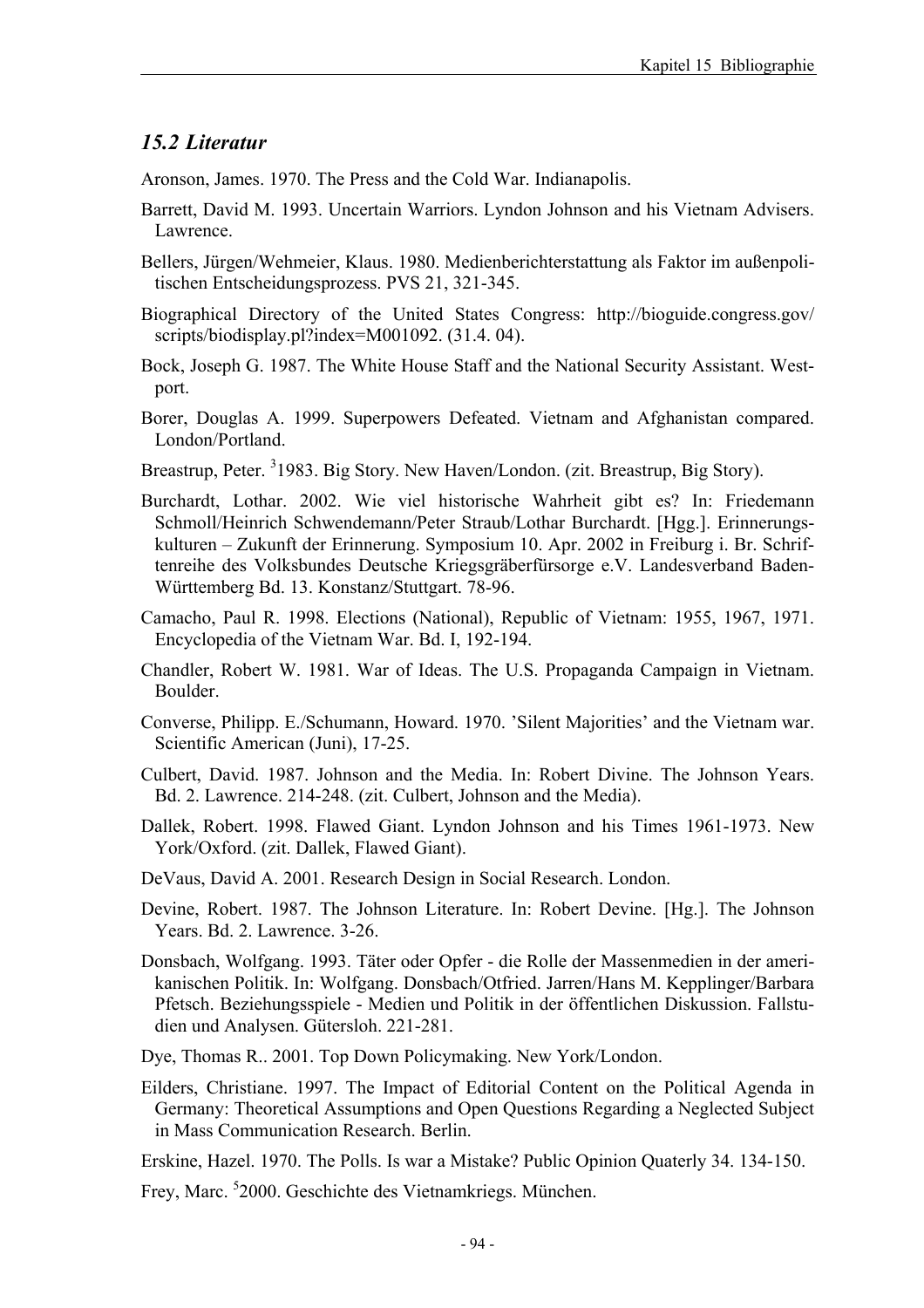Gallup Meinungsforschungsinstitut: http://www.gallup.com (2.3. 04).

- Gallup, George, H. 1972. The Gallup Poll 1935-1971. Bd. 3. New York. (zit. Gallup, Gallup Poll).
- Gelb, Lesslie. 1972. The Essential Domino. American Politics and Vietnam. Foreign Affairs 50. 459-475.
- Gendall, Philip/Hoek, Janet 1990. A Question of Wording. Marketing Bulletin 1, 25-36. (elektronische Ressource: http://marketing-bulletin.massey.ac.nz/article1/article5b.asp) (3.2. 2004).
- Gettleman, Marvin E./Franklin, Jane/Young, Marylin B./Franklin, Bruce H. [Hgg.]. 1995. Vietnam and America. New York.
- Gibbons, William C. 1986-1995. The U.S. Government and the Vietnam War. Executive and Legislative Roles and Relationsships. Bd. 1-4. Princeton. (zit. Gibbons, U.S. Government).
- Goodman, Alan. E. 1978. The lost peace. America's search for a negotiated settlement of the Vietnam War. Stanford.
- Goulding, Phil G. 1970. Inform or Deny: Informing the people on National Security. New York.
- Halberstam, David. 1974. Die Elite, Reinbek (Original: The Best and the Brightest. 1969. New York). (zit. Halberstam, Elite).
- Hallin, Daniel C. 1986. The Uncensored war. The Media and Vietnam. New York/Oxford (zit. Hallin, Uncensored War).
- Hammond, William. 1988. The Military and the Media 1962-1968. Washington D.C.
- Harris Meinungsforschungsinstitut: http://www.harrisinteractive.com/ (2.3. 04).
- Herring, George C. 1979. America's longest War. New York/Chichester.
- Herring, George C. [Hg.]. 1983. The Secret Diplomacy of the Vietnam War: The Negotiating Volumes of the Pentagon Papers. Austin.
- Herring, George C. 1987. The War in Vietnam. In: Robert Divine. The Johnson Years. Bd. 2. Lawrence. 27-62. (zit. Herring, War in Vietnam).
- Herring, George C. 1990. 'Cold Blood': LBJ's Conduct of Limited War in Vietnam. (http://www.usafa.af.mil/dfh/harmon\_series/docs/Harmon33.doc) (8.11. 04).
- Hunt, David. 1995. Remembering the Tet Offensive. In: Marvin Gettleman/Jane Franklin,/Marylin B.Young/Bruce H. Franklin. [Hgg.]. Vietnam and America. New York, 359-377.
- Janis, Irving L. <sup>2</sup>1982. Groupthink: Psychological Studiesof Policy Decisions and Fiascoes. Boston.
- Jarren, Otfried/Grothe, Thorsten/Rybarczyk, Christoph. 1993. Medien und Politik eine Problemskizze. In: Wolfgang Donsbach/Otfried Jarren/Hans M. Kepplinger/Barbara Pfetsch. [Hgg.]. Beziehungsspiele - Medien und Politik in der öffentlichen Diskussion. Fallstudien und Analysen. Gütersloh. 9-44.
- Johnson, Richard T. 1974. Managing the White House: An Intimate Study of the Presidency. New York.
- Joseph, Paul. 1987. Cracks in the Empire. State Politics in the Vietnam War. New York. (zit. Joseph, Cracks in the Empire).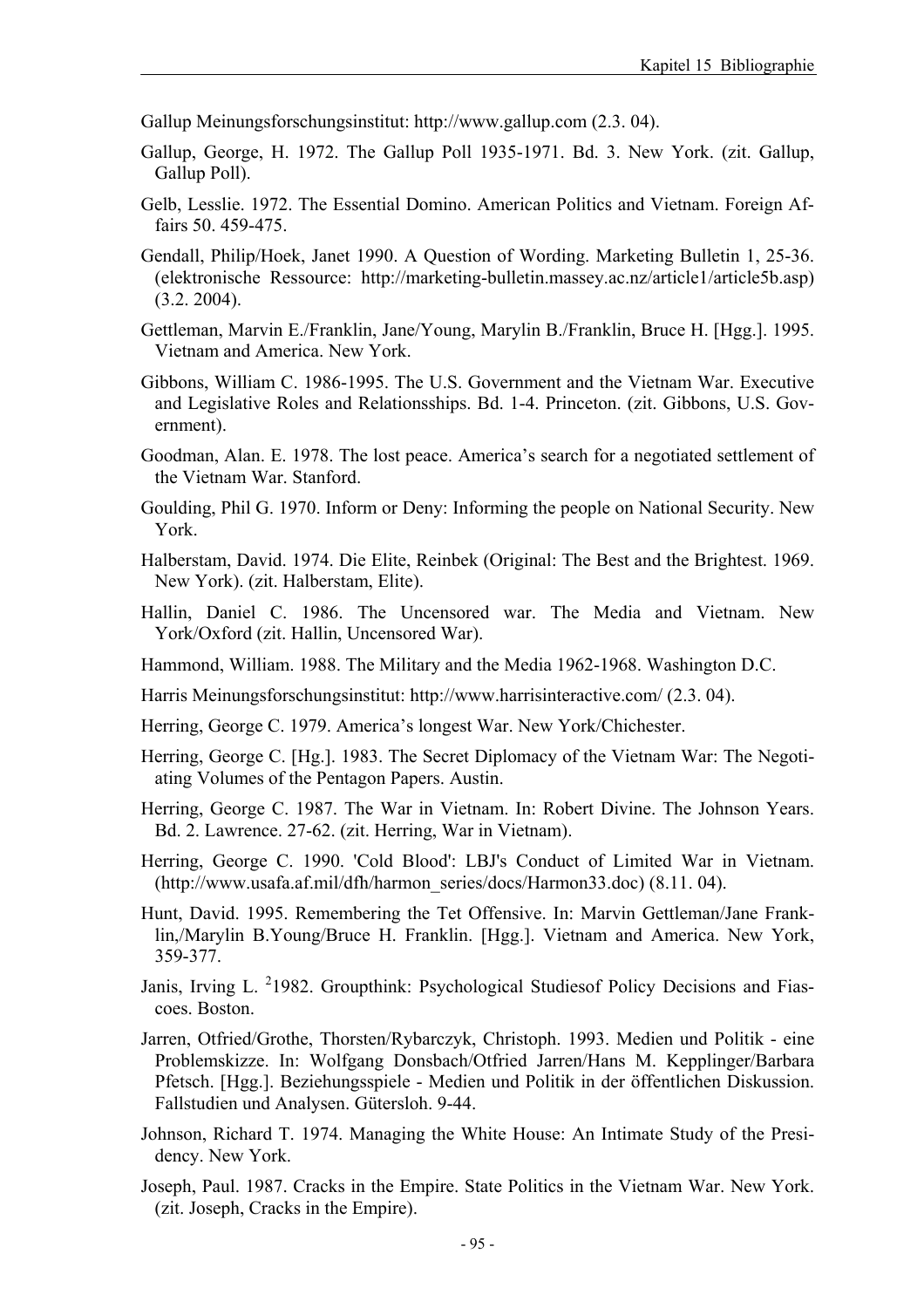- Kaase, Max. 1998. Demokratisches System und die Mediatisierung der Politik. In: Ulrich Sarcinelli. [Hg.]. Politikvermittlung und Demokratie in der Mediengesellschaft. Bonn. 24-51.
- Karnow, Stanley. 1983. Vietnam. A History. New York. (zit. Karnow, Vietnam).
- Kearns, Doris. 1976. Lyndon B. Johnson and the American Dream. New York. (zit. Kearns, Lyndon B. Johnson).
- Kraslow, David/Loory, Stuart, H. 1968. The secret search for Peace in Vietnam. London.
- Landers, James. 2002. Specter of Stalemate. Vietnam War Perspectives in Newsweek, Time, and U.S. News & World Report, 1965-1968. American Journalism 19. 13-38. (zit. Landers, Specter of Stalemate).

Lewy, Guenter. 1978. America in Vietnam. New York.

Lipset, Seymour M. 1966. The President, the Polls and Vietnam. Transaction 3. 19-24.

- Logevall, Fredrik. 1995. First among Critics: Walter Lippmann and the Vietnam War. Journal of American East Asian Relations 4. 351-376. (zit. Logevall, First among critics).
- Lunch, William. L./Sperlich, Peter. W. 1979. American Public Opinion and the war in Vietnam. The Western Political Quaterly 32. 21-44. (zit. Lunch/Sperlich, American Public Opinion).
- Lyndon B. Johnsons Archiv: http://www.lbjlib.utexas.edu/johnson/archives.hom/ holdings/presiden.asp (17.6. 04).
- Mandelbaum, Michael. 1982. Vietnam. The Television War. Daedalus 111. 157-169. (zit. Mandelbaum, Television War).
- Matthews, Lloyd J./Brown, Dale E. [Hgg.]. 1987. Assessing the Vietnam War. Washington D.C./New York.
- Mayer, William, G. <sup>4</sup>1995. The changing American Mind. How and why American Public Opinion changed between 1960 and 1988. Ann Arbor. (zit. Mayer. Changing Mind).
- Mayring, Phillip. <sup>8</sup>2003. Qualitative Inhaltsanalyse. Weinheim/Basel.
- McGowen, George S. 1998. Vietnam Information Group. Encyclopedia of the Vietnam War. Bd. II. Santa Barbara/Denver. 788f.
- McNulty, Thomas M. 1975. TV's First War. Journal of Communication 25. 172-180.
- McNulty, Thomas M. 1976. Vietnam Specials: Policy and Content. Journal of Communication 25, 173-180. (zit. McNulty, Vietnam Specials).
- Mohr, Charles. 1983. Once again Did the Press lose Vietnam?. Columbia Journalism Review 22. 52-56. (zit. Mohr, Did the Press lose Vietnam).
- Moss, George D. <sup>3</sup>1998 Vietnam, an American Ordeal. New Jersey.
- Mueller, John. 1971. Trends in Popular Support for the wars in Vietnam and Korea. American Political Science Review 65. 358-375.
- Mueller, John. 1973. War, Presidents and Public Opinion. New York. (zit. Mueller, War).
- Muhlack, Ulrich. 1988. Zum "Verstehen" im frühen Historismus. Ein Diskussionsbeitrag. In: Christian Meier/Jörn Rüsen. [Hgg.]. Theorie der Geschichte: Historische Methode. Beiträge zur Historik Bd. 5. München. 227-234.
- Neustadt, Richard E. <sup>3</sup>1990. Presidential Power and the Modern Presidents. New York.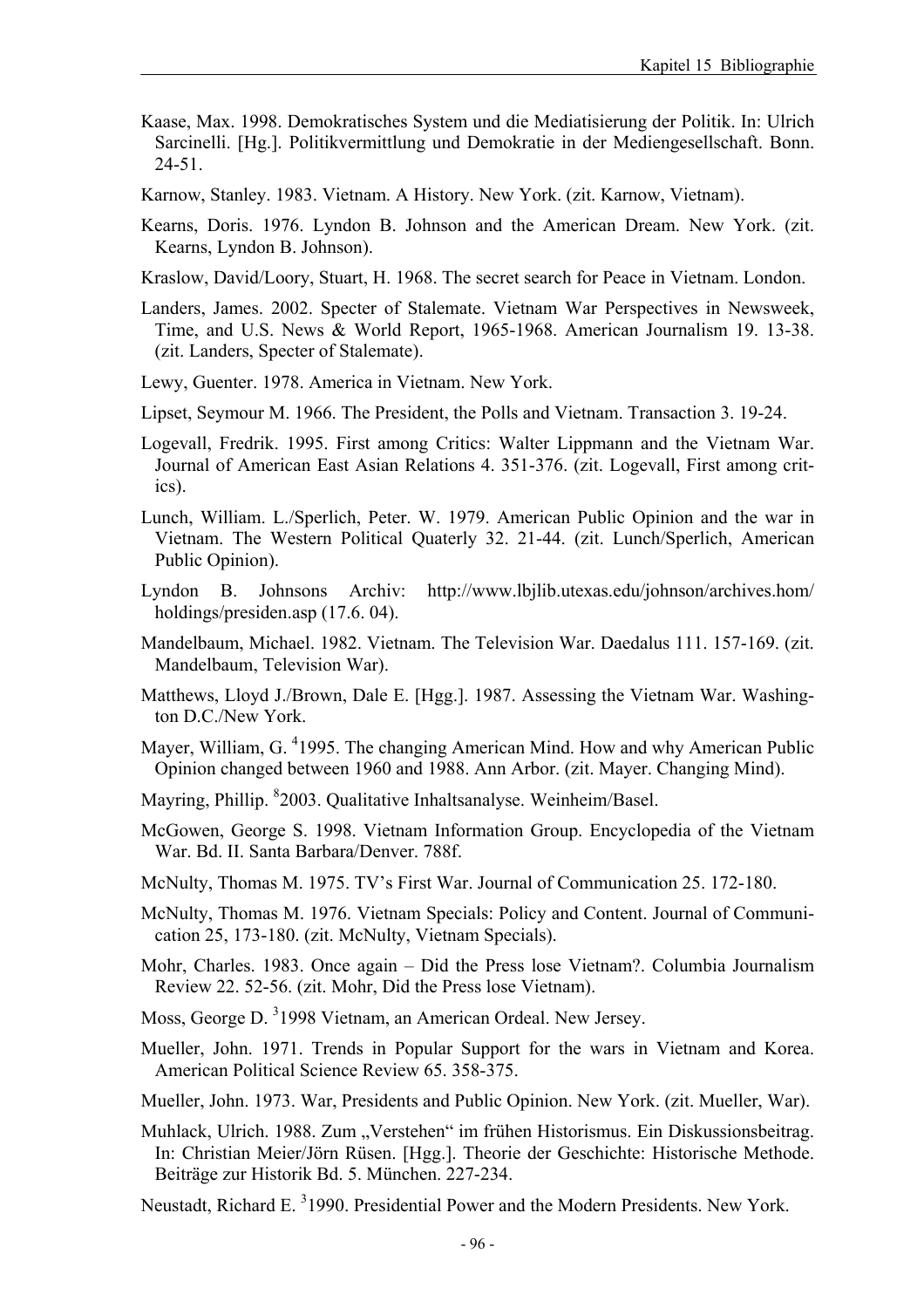- Pach, Chester J. 2002. TV News, The Johnson Administration, and Vietnam. In: Marylin B. Young/Robert Buzzanco. [Hgg.]. A Companion to the Vietnam War. Malden/Oxford. 450-469.
- Page, Benjamin/Shapiro, Robert. 1992. The Rational Public. Fifty years of Trends in Americans' Policy Preferences. Chicago. (zit. Page/Shapiro. Rational Public).
- Page, Carol. 1996. U.S. Official Propaganda during the Vietnam War. London/New York. (zit. Page, U.S. Official Propaganda).
- Pfetsch, Barbara. 1994. Themenkarrieren und politische Kommunikation: Zum Verhältnis von Politik und Medien bei der Entstehung der politischen Agenda. Aus Politik und Zeitgeschichte 39. 11-20.
- Podhoretz, Norman. 1982. Why we are in Vietnam. New York.
- Powers, Thomas. 1973. The War at Home. Vietnam and the American People 1964-1968. New York. (Powers, War at Home).
- Reston, James. 1967. The Artillery of the Press. It's Influence on American Foreign Policy. New York.
- Robinson, John P./Jacobson, Solomon G. 1969. American Public Opinion about Vietnam. In: Walter Isard. [Hg.]. Vietnam: Some Basic Issues and Alternatives. Cambridge. 63- 79.
- Russo, Frank D. 1972. A Study of Bias in TV Coverage of the Vietnam war. Public Opinion Quaterly 35. 539-543.
- Salisbury, Harrison E. 1988. A Time of Change: A Reporter's Tale of our Time. New York.
- Sarcinelli, Ulrich. 1998. Politikvermittlung und Demokratie: Zum Wandel der politischen Kommunikationsstruktur. In: Ulrich. Sarcinelli. [Hg.]. Politikvermittlung und Demokratie in der Mediengesellschaft. Bonn. 11-23.
- Schandler, Herbert Y. 1977. The unmaking of a President. Lyndon Johnson and Vietnam. Princeton. (zit. Schandler, Unmaking of a President).
- Schenk, Michael. <sup>2</sup>1987. Medienwirkungsforschung. Tübingen.
- Schnell, Rainer/Hill, Paul B./Esser Elke. <sup>6</sup>1999. Methoden der empirischen Sozialforschung. München/Wien (zitiert Schnell et al., Methoden).
- Schröder, Wilhelm H. 1985. Kollektive Biographien in der historischen Sozialforschung. In: Wilhelm H. Schröder. [Hg.]. Lebenslauf und Gesellschaft. Stuttgart. 7-17.
- Shaw, Donald L./Combs, Maxwell E. 1977. The Emergence of American Political Issues. The Agenda-Setting-Funktion of the Press. St. Paul.
- Shesol, Jeff. 1997. Mutual Contempt: Lyndon Johnson, Robert Kennedy, and the Feud that Defined a Decade. New York.
- Small, Melvin. 1984. Public Opinion on Foreign Policy. The view from the Johnson and Nixon White House. Politica 16. 184-200.
- Small, Melvin. 1994. Covering Dissent. The Media and the Anti-Vietnam war Movement. New Brunswick.
- Stanyer, James. 2004. Politics and the Media: A Crisis of Trust?. Parliamentary Affairs 57. 420-434.